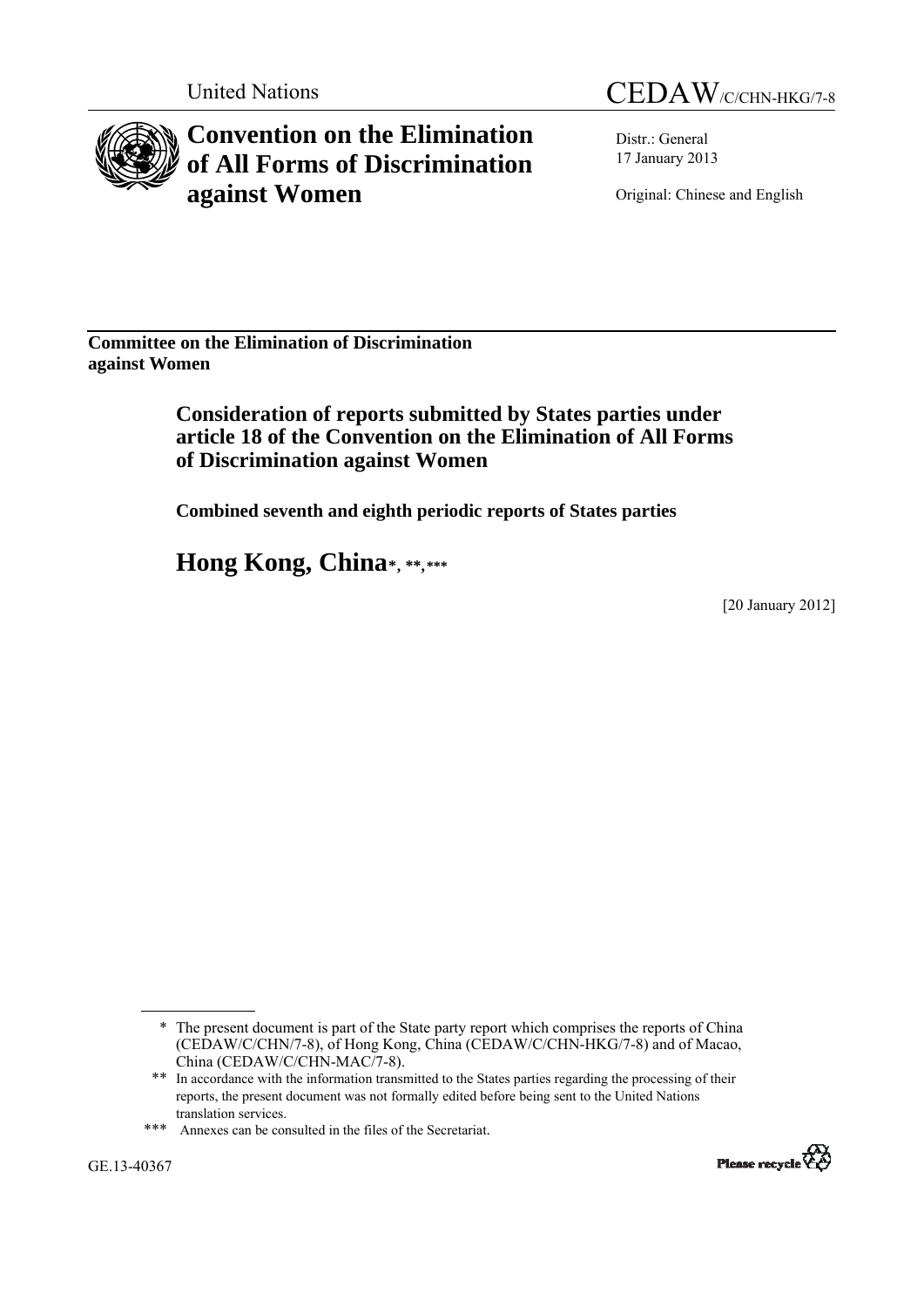# Contents

|              |                                                                             | Paragraphs | Page |
|--------------|-----------------------------------------------------------------------------|------------|------|
|              |                                                                             |            | 3    |
| $\mathbf{I}$ |                                                                             | $1 - 4$    | 6    |
| II.          |                                                                             | 5-487      | 6    |
|              |                                                                             | $5 - 8$    | 6    |
|              |                                                                             | 9-51       | 7    |
|              |                                                                             | 52-72      | 15   |
|              |                                                                             | 73-74      | 18   |
|              |                                                                             | 75-145     | 18   |
|              |                                                                             | 146-158    | 33   |
|              | Article 7. Equality in political and public life at the national level      | 159-174    | 35   |
|              | Article 8. Equality in political and public life at the international level | 175-176    | 38   |
|              |                                                                             | 177        | 38   |
|              |                                                                             | 178-212    | 39   |
|              |                                                                             | 213-316    | 45   |
|              |                                                                             | 317-390    | 61   |
|              |                                                                             | 391-444    | 73   |
|              |                                                                             | 445-456    | 82   |
|              |                                                                             | 457-474    | 84   |
|              |                                                                             | 475-487    | 87   |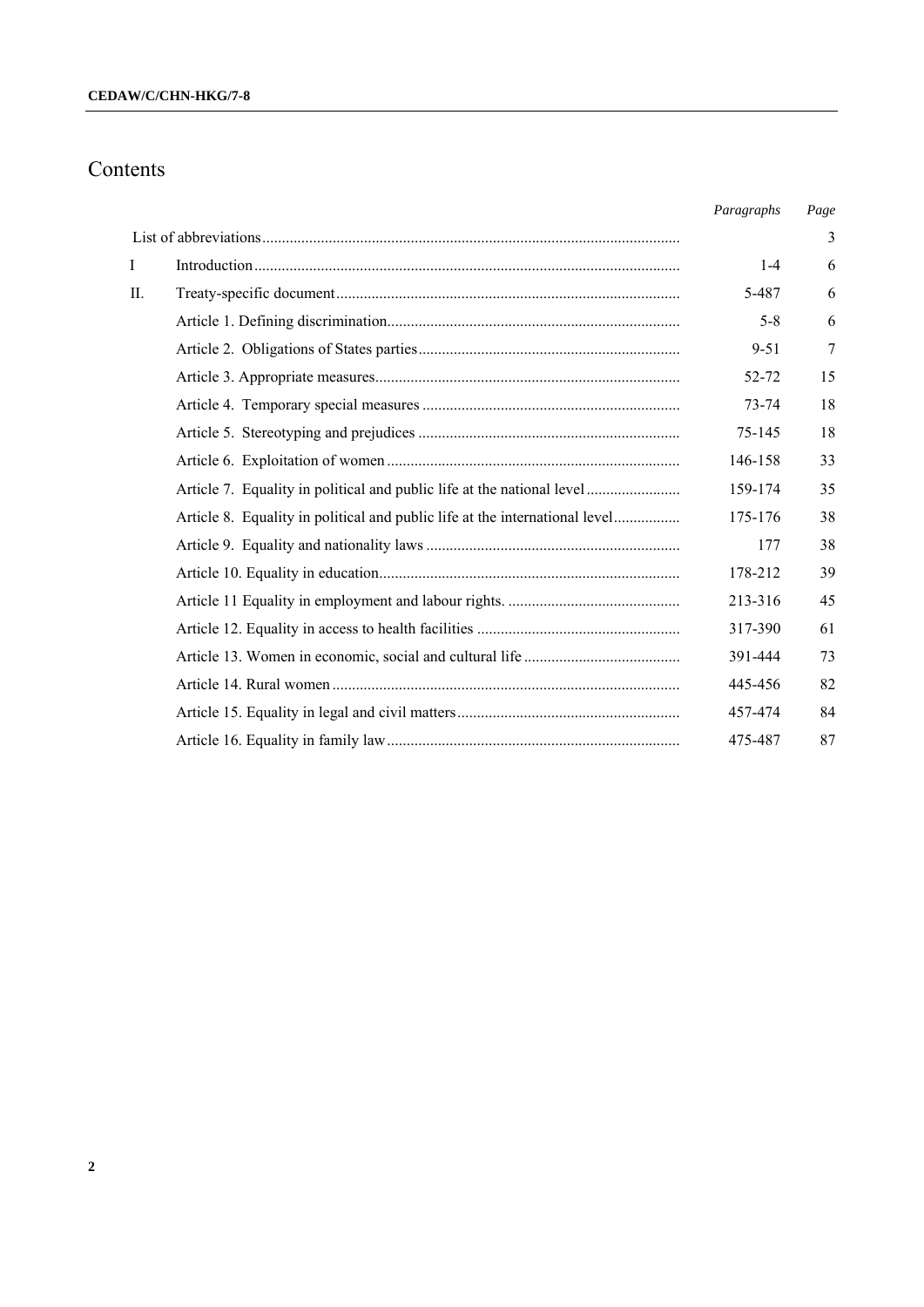## **List of abbreviations**

| <b>ACA</b>    | <b>Advisory Council on AIDS</b>                                                              |
|---------------|----------------------------------------------------------------------------------------------|
| <b>API</b>    | Announcement in the Public Interest                                                          |
| <b>ASB</b>    | Advisory and statutory body                                                                  |
| ASCP          | After-school Care Programme                                                                  |
| AVP           | Anti-Violence Programme                                                                      |
| AWT           | Average waiting time                                                                         |
| BDF           | <b>Beat Drugs Fund</b>                                                                       |
| <b>BIP</b>    | <b>Batterer Intervention Programme</b>                                                       |
| <b>BRFS</b>   | Behavioural Risk Factor Survey                                                               |
| C&SD          | Census and Statistics Department                                                             |
| <b>CBMP</b>   | Capacity Building Mileage Programme                                                          |
| <b>CCA</b>    | Committee on Child Abuse                                                                     |
| <b>CCDS</b>   | Comprehensive Child Development Service                                                      |
| <b>CCPSA</b>  | Counselling centre for psychotropic substance abusers                                        |
| <b>CHEU</b>   | Central Health Education Unit                                                                |
| <b>CIIF</b>   |                                                                                              |
| <b>CMAB</b>   | Community Investment and Inclusion Fund<br><b>Constitutional and Mainland Affairs Bureau</b> |
|               |                                                                                              |
| CoP           | Commission on Poverty                                                                        |
| <b>COSH</b>   | The Hong Kong Council on Smoking and Health                                                  |
| <b>CPCE</b>   | Committee on the Promotion of Civic Education                                                |
| <b>CPI</b>    | Central Personality Index                                                                    |
| <b>CR</b>     | Compassionate rehousing                                                                      |
| <b>CRPD</b>   | Convention on the Rights of Persons with Disabilities                                        |
| <b>CSD</b>    | <b>Correctional Services Department</b>                                                      |
| <b>CSP</b>    | Cervical Screening Programme                                                                 |
| <b>CSSA</b>   | Comprehensive Social Security Assistance                                                     |
| DA            | Disability Allowance                                                                         |
| <b>DCs</b>    | <b>District Councils</b>                                                                     |
| <b>DDO</b>    | Disability Discrimination Ordinance                                                          |
| DE            | Disregarded Earnings                                                                         |
| <b>DECCs</b>  | District Elderly Community Centres                                                           |
| DH            | Department of Health                                                                         |
| DoJ           | Department of Justice                                                                        |
| DP            | Discretionary places                                                                         |
| DSH           | Deliberate self-harm                                                                         |
| <b>DSW</b>    | Director of Social Welfare                                                                   |
| <b>DTRCs</b>  | Drug treatment and rehabilitation centres and halfway houses                                 |
| <b>DVO</b>    | Domestic Violence Ordinance                                                                  |
| EAs           | <b>Employment</b> agencies                                                                   |
| EC            | <b>Election Committee</b>                                                                    |
| <b>EDB</b>    | <b>Education Bureau</b>                                                                      |
| <b>EHCs</b>   | <b>Elderly Health Centres</b>                                                                |
| EO            | <b>Employment Ordinance</b>                                                                  |
| EOC           | <b>Equal Opportunities Commission</b>                                                        |
| <b>EPEV</b>   | Equal pay for work of equal value                                                            |
| <b>EPM</b>    | Employment Programme for the Middle-aged                                                     |
| <b>ERB</b>    | <b>Employees Retraining Board</b>                                                            |
| FCs           | <b>Functional Constituencies</b>                                                             |
| <b>FCPSUs</b> | Family and Child Protective and Services Units                                               |
| FCSCs         | Family Crisis Support Centres                                                                |
| <b>FCTC</b>   | Framework Convention on Tobacco Control                                                      |
| <b>FDHs</b>   | Foreign domestic helpers                                                                     |
|               |                                                                                              |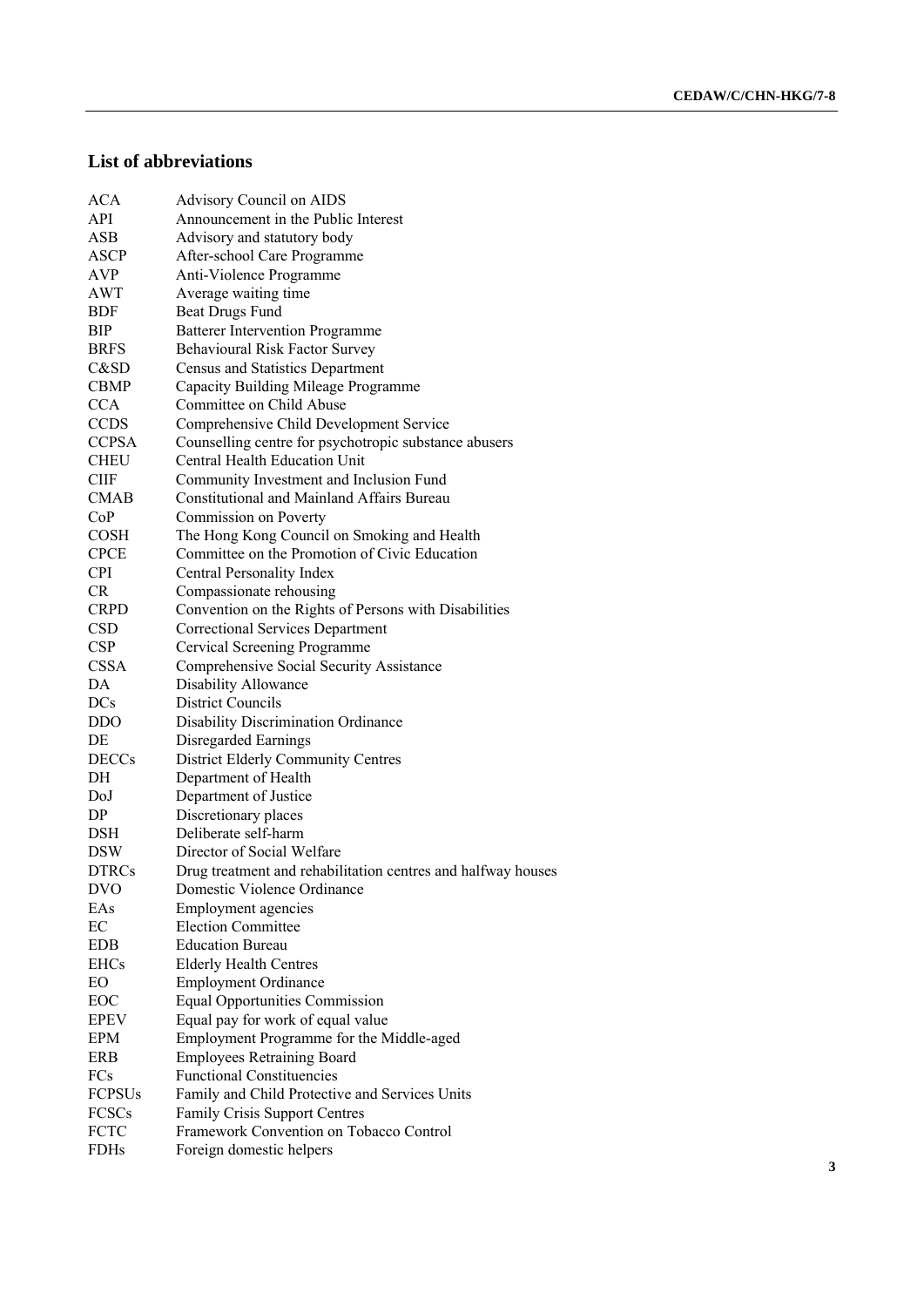| FFEP                    | Family-friendly employment practices                                                  |
|-------------------------|---------------------------------------------------------------------------------------|
| <b>FHS</b>              | Family Health Service                                                                 |
| <b>FPAHK</b>            | Family Planning Association of Hong Kong                                              |
| <b>FPS</b>              | Forensic Pathology Service                                                            |
| <b>FSCs</b>             | <b>Family Services Centres</b>                                                        |
| <b>FSDO</b>             | Family Status Discrimination Ordinance                                                |
| FSP                     | Family Support Programme                                                              |
| <b>GDP</b>              | Gross Domestic Product                                                                |
| GFP                     | Gender Focal Point                                                                    |
| <b>GHS</b>              | General Household Survey                                                              |
| HA                      | <b>Hospital Authority</b>                                                             |
| HAB                     | Home Affairs Bureau                                                                   |
| <b>HAD</b>              | Home Affairs Department                                                               |
| HD                      | Housing Department                                                                    |
| <b>HES</b>              | Household Expenditure Survey                                                          |
| <b>HKBOR</b>            | Hong Kong Bill of Rights                                                              |
| <b>HKBORO</b>           | Hong Kong Bill of Rights Ordinance                                                    |
| <b>HKU</b>              | University of Hong Kong                                                               |
| <b>HKSAR</b>            | Hong Kong Special Administrative Region                                               |
| <b>HOST</b>             | Hotline and Outreaching Service Team                                                  |
| <b>ICHDP</b>            | Integrated Child Health and Development Programme                                     |
| <b>IFSCs</b>            | <b>Integrated Family Services Centres</b>                                             |
| <b>ICCMW</b>            | <b>Integrated Community Centre for Mental Wellness</b>                                |
| IOCC                    | <b>Interactive Online Cessation Centre</b>                                            |
| <b>ISCs</b>             | <b>Integrated Services Centres</b>                                                    |
| <b>ISS</b>              | International Social Service Hong Kong Branch                                         |
| IT                      | Information technology                                                                |
| <b>JJOs</b>             | Judges and judicial officers                                                          |
| LD                      | Labour Department                                                                     |
| LegCo                   | Legislative Council                                                                   |
| <b>LRC</b>              | Law Reform Commission                                                                 |
| LT                      | Labour Tribunal                                                                       |
| LWB                     | Labour and Welfare Bureau                                                             |
| <b>MAW</b>              | Minimum Allowable Wage                                                                |
| <b>MCHCs</b>            | Maternal and Child Health Centres                                                     |
| <b>MDS</b>              | Manpower Development Scheme                                                           |
| <b>MECAB</b>            | Minor Employment Claims Adjudication Board                                            |
| MHCCC                   | Mutual Help Child Care Centre                                                         |
| MPF                     | Mandatory Provident Fund                                                              |
| <b>MSSUs</b>            | Psychiatric Medical Social Services Units                                             |
| My STEP                 | Special Training and Enhancement Programme                                            |
| <b>MWO</b>              | Minimum Wage Ordinance                                                                |
| <b>NAs</b>              | New arrivals                                                                          |
| <b>NECs</b>             | Neighbourhood Elderly Centres                                                         |
| <b>NGOs</b>             | Non-governmental organizations                                                        |
| <b>NSCCP</b>            | Neighbourhood Support Child Care Project                                              |
| <b>NSS</b>              | New Senior Secondary academic structure                                               |
| <b>OAA</b>              | Old Age Allowance                                                                     |
| <b>OSHO</b>             | Occupational Safety and Health Ordinance                                              |
| OUHK                    | The Open University of Hong Kong                                                      |
| <b>PEAK</b>             | Institute of Professional Education and Knowledge                                     |
| PRC                     | The People's Republic of China                                                        |
|                         | Previous concluding comments<br>The Committee's concluding comments of 10 August 2006 |
| <b>PTAs</b>             | <b>Parent-Teacher Associations</b>                                                    |
| QF                      | Qualifications Framework                                                              |
| $\overline{\mathbf{4}}$ |                                                                                       |
|                         |                                                                                       |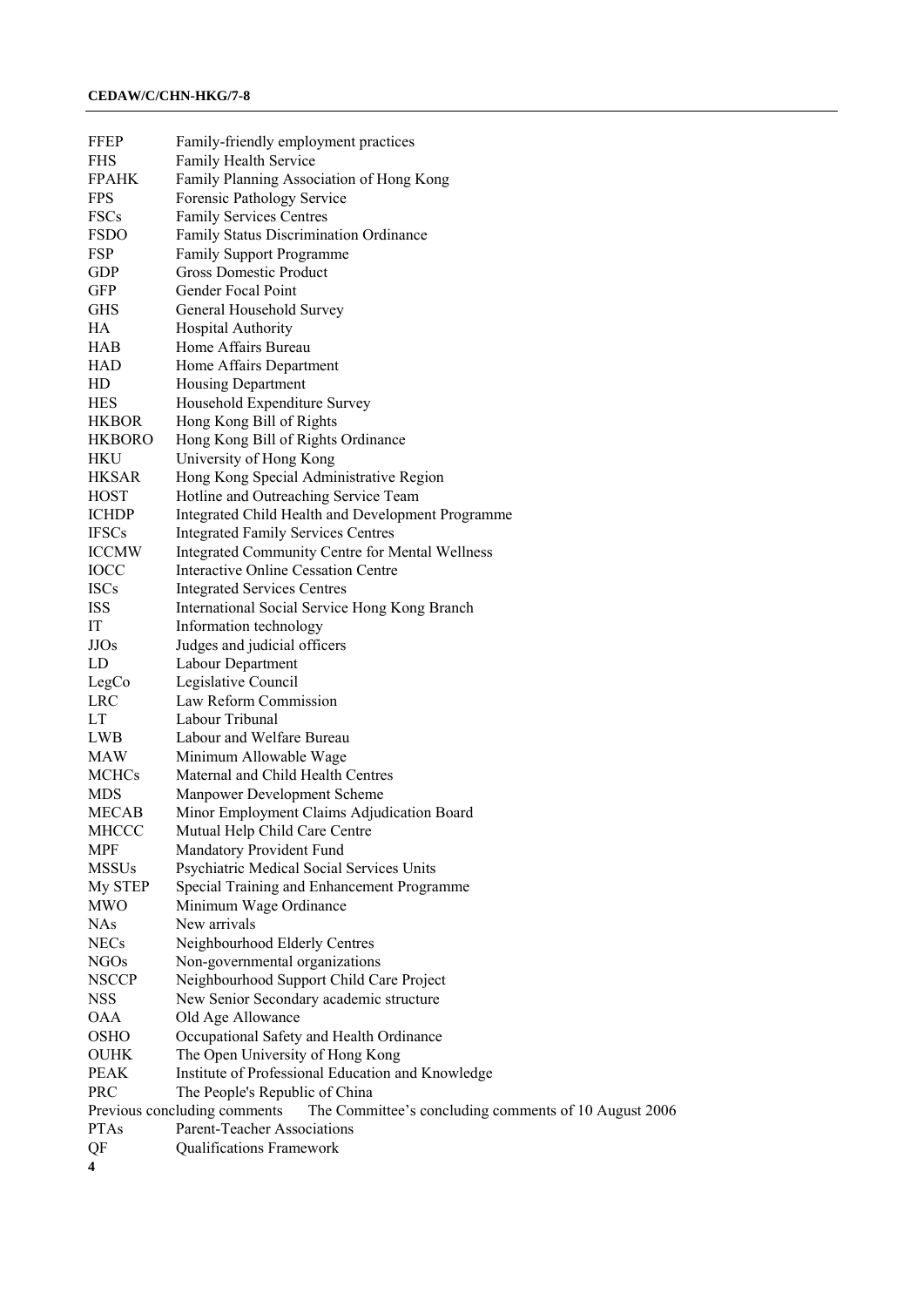| QR<br>Race Discrimination Ordinance<br><b>RDO</b><br>SARDA<br>The Society for the Aid and Rehabilitation of Drug Abusers<br><b>SCCCs</b><br>Smoking Counselling and Cessation Centres<br><b>Sex Discrimination Ordinance</b><br><b>SDO</b><br><b>SEs</b><br>Social enterprises<br>Special educational needs<br><b>SEN</b><br><b>SFAA</b><br><b>Student Financial Assistance Agency</b><br>SFS Scheme<br>Support for Self-reliance Scheme<br><b>SMW</b><br>Statutory minimum wage<br><b>Selective Placement Division</b><br><b>SPD</b><br><b>SSA</b><br>Social Security Allowance<br><b>SSAIP</b><br>Social Security Assistance Index of Prices<br><b>SSPA</b><br>Secondary School Places Allocation<br><b>STD</b><br>Sexually transmitted diseases<br>SWD<br>Social Welfare Department<br>Tobacco Control Office<br>TCO<br>TDC<br>Training and Development Centres<br>The Checklist Gender Mainstreaming Checklist<br>The Committee Committee on the Elimination of Discrimination against Women<br>The Convention Convention on the Elimination of Discrimination of All Forms of Discrimination against<br>Women<br>The Convention on Adoption The Hague Convention on Protection of Children and Co-operation in respect of<br><b>Intercountry Adoption</b><br>The EXITERS project The "Extending Care Patients Intensive Treatment, Early Diversion and Rehabilitation<br>Stepping Stone" project<br>The Government<br>The Government of the Hong Kong Special Administrative Region<br>The Employees Retraining Levy<br>The Levy<br>The Mainland<br>Mainland China<br>The previous report The second report of the HKSAR under the Convention submitted in 2004<br>The Statement on the Treatment of Victims and Witnesses<br>The Statement<br><b>TMCJH</b><br>Tuen Mun Children and Juvenile Home<br>TWGHs<br>Tung Wah Group of Hospitals<br>UGC<br>University Grants Committee<br><b>Visiting Health Teams</b><br><b>VHTs</b><br>VREO<br>Village Representative Election Ordinance<br>Village representatives<br><b>VRs</b><br>VSP<br>Victim Support Programme<br><b>WHCs</b><br>Woman Health Centres<br><b>WHO</b><br>World Health Organization<br><b>WoC</b><br><b>Women's Commission</b><br><b>WOPS</b><br>Work Orientation and Placement Scheme |              |                                           |  |  |  |
|------------------------------------------------------------------------------------------------------------------------------------------------------------------------------------------------------------------------------------------------------------------------------------------------------------------------------------------------------------------------------------------------------------------------------------------------------------------------------------------------------------------------------------------------------------------------------------------------------------------------------------------------------------------------------------------------------------------------------------------------------------------------------------------------------------------------------------------------------------------------------------------------------------------------------------------------------------------------------------------------------------------------------------------------------------------------------------------------------------------------------------------------------------------------------------------------------------------------------------------------------------------------------------------------------------------------------------------------------------------------------------------------------------------------------------------------------------------------------------------------------------------------------------------------------------------------------------------------------------------------------------------------------------------------------------------------------------------------------------------------------------------------------------------------------------------------------------------------------------------------------------------------------------------------------------------------------------------------------------------------------------------------------------------------------------------------------------------------------------------------------------------------------------------------------------------------------------------------------------------------------------|--------------|-------------------------------------------|--|--|--|
|                                                                                                                                                                                                                                                                                                                                                                                                                                                                                                                                                                                                                                                                                                                                                                                                                                                                                                                                                                                                                                                                                                                                                                                                                                                                                                                                                                                                                                                                                                                                                                                                                                                                                                                                                                                                                                                                                                                                                                                                                                                                                                                                                                                                                                                            |              |                                           |  |  |  |
|                                                                                                                                                                                                                                                                                                                                                                                                                                                                                                                                                                                                                                                                                                                                                                                                                                                                                                                                                                                                                                                                                                                                                                                                                                                                                                                                                                                                                                                                                                                                                                                                                                                                                                                                                                                                                                                                                                                                                                                                                                                                                                                                                                                                                                                            |              |                                           |  |  |  |
|                                                                                                                                                                                                                                                                                                                                                                                                                                                                                                                                                                                                                                                                                                                                                                                                                                                                                                                                                                                                                                                                                                                                                                                                                                                                                                                                                                                                                                                                                                                                                                                                                                                                                                                                                                                                                                                                                                                                                                                                                                                                                                                                                                                                                                                            |              |                                           |  |  |  |
|                                                                                                                                                                                                                                                                                                                                                                                                                                                                                                                                                                                                                                                                                                                                                                                                                                                                                                                                                                                                                                                                                                                                                                                                                                                                                                                                                                                                                                                                                                                                                                                                                                                                                                                                                                                                                                                                                                                                                                                                                                                                                                                                                                                                                                                            |              |                                           |  |  |  |
|                                                                                                                                                                                                                                                                                                                                                                                                                                                                                                                                                                                                                                                                                                                                                                                                                                                                                                                                                                                                                                                                                                                                                                                                                                                                                                                                                                                                                                                                                                                                                                                                                                                                                                                                                                                                                                                                                                                                                                                                                                                                                                                                                                                                                                                            |              |                                           |  |  |  |
|                                                                                                                                                                                                                                                                                                                                                                                                                                                                                                                                                                                                                                                                                                                                                                                                                                                                                                                                                                                                                                                                                                                                                                                                                                                                                                                                                                                                                                                                                                                                                                                                                                                                                                                                                                                                                                                                                                                                                                                                                                                                                                                                                                                                                                                            |              |                                           |  |  |  |
|                                                                                                                                                                                                                                                                                                                                                                                                                                                                                                                                                                                                                                                                                                                                                                                                                                                                                                                                                                                                                                                                                                                                                                                                                                                                                                                                                                                                                                                                                                                                                                                                                                                                                                                                                                                                                                                                                                                                                                                                                                                                                                                                                                                                                                                            |              |                                           |  |  |  |
|                                                                                                                                                                                                                                                                                                                                                                                                                                                                                                                                                                                                                                                                                                                                                                                                                                                                                                                                                                                                                                                                                                                                                                                                                                                                                                                                                                                                                                                                                                                                                                                                                                                                                                                                                                                                                                                                                                                                                                                                                                                                                                                                                                                                                                                            |              |                                           |  |  |  |
|                                                                                                                                                                                                                                                                                                                                                                                                                                                                                                                                                                                                                                                                                                                                                                                                                                                                                                                                                                                                                                                                                                                                                                                                                                                                                                                                                                                                                                                                                                                                                                                                                                                                                                                                                                                                                                                                                                                                                                                                                                                                                                                                                                                                                                                            |              |                                           |  |  |  |
|                                                                                                                                                                                                                                                                                                                                                                                                                                                                                                                                                                                                                                                                                                                                                                                                                                                                                                                                                                                                                                                                                                                                                                                                                                                                                                                                                                                                                                                                                                                                                                                                                                                                                                                                                                                                                                                                                                                                                                                                                                                                                                                                                                                                                                                            |              |                                           |  |  |  |
|                                                                                                                                                                                                                                                                                                                                                                                                                                                                                                                                                                                                                                                                                                                                                                                                                                                                                                                                                                                                                                                                                                                                                                                                                                                                                                                                                                                                                                                                                                                                                                                                                                                                                                                                                                                                                                                                                                                                                                                                                                                                                                                                                                                                                                                            |              |                                           |  |  |  |
|                                                                                                                                                                                                                                                                                                                                                                                                                                                                                                                                                                                                                                                                                                                                                                                                                                                                                                                                                                                                                                                                                                                                                                                                                                                                                                                                                                                                                                                                                                                                                                                                                                                                                                                                                                                                                                                                                                                                                                                                                                                                                                                                                                                                                                                            |              |                                           |  |  |  |
|                                                                                                                                                                                                                                                                                                                                                                                                                                                                                                                                                                                                                                                                                                                                                                                                                                                                                                                                                                                                                                                                                                                                                                                                                                                                                                                                                                                                                                                                                                                                                                                                                                                                                                                                                                                                                                                                                                                                                                                                                                                                                                                                                                                                                                                            |              |                                           |  |  |  |
|                                                                                                                                                                                                                                                                                                                                                                                                                                                                                                                                                                                                                                                                                                                                                                                                                                                                                                                                                                                                                                                                                                                                                                                                                                                                                                                                                                                                                                                                                                                                                                                                                                                                                                                                                                                                                                                                                                                                                                                                                                                                                                                                                                                                                                                            |              |                                           |  |  |  |
|                                                                                                                                                                                                                                                                                                                                                                                                                                                                                                                                                                                                                                                                                                                                                                                                                                                                                                                                                                                                                                                                                                                                                                                                                                                                                                                                                                                                                                                                                                                                                                                                                                                                                                                                                                                                                                                                                                                                                                                                                                                                                                                                                                                                                                                            |              |                                           |  |  |  |
|                                                                                                                                                                                                                                                                                                                                                                                                                                                                                                                                                                                                                                                                                                                                                                                                                                                                                                                                                                                                                                                                                                                                                                                                                                                                                                                                                                                                                                                                                                                                                                                                                                                                                                                                                                                                                                                                                                                                                                                                                                                                                                                                                                                                                                                            |              |                                           |  |  |  |
|                                                                                                                                                                                                                                                                                                                                                                                                                                                                                                                                                                                                                                                                                                                                                                                                                                                                                                                                                                                                                                                                                                                                                                                                                                                                                                                                                                                                                                                                                                                                                                                                                                                                                                                                                                                                                                                                                                                                                                                                                                                                                                                                                                                                                                                            |              |                                           |  |  |  |
|                                                                                                                                                                                                                                                                                                                                                                                                                                                                                                                                                                                                                                                                                                                                                                                                                                                                                                                                                                                                                                                                                                                                                                                                                                                                                                                                                                                                                                                                                                                                                                                                                                                                                                                                                                                                                                                                                                                                                                                                                                                                                                                                                                                                                                                            |              |                                           |  |  |  |
|                                                                                                                                                                                                                                                                                                                                                                                                                                                                                                                                                                                                                                                                                                                                                                                                                                                                                                                                                                                                                                                                                                                                                                                                                                                                                                                                                                                                                                                                                                                                                                                                                                                                                                                                                                                                                                                                                                                                                                                                                                                                                                                                                                                                                                                            |              |                                           |  |  |  |
|                                                                                                                                                                                                                                                                                                                                                                                                                                                                                                                                                                                                                                                                                                                                                                                                                                                                                                                                                                                                                                                                                                                                                                                                                                                                                                                                                                                                                                                                                                                                                                                                                                                                                                                                                                                                                                                                                                                                                                                                                                                                                                                                                                                                                                                            |              |                                           |  |  |  |
|                                                                                                                                                                                                                                                                                                                                                                                                                                                                                                                                                                                                                                                                                                                                                                                                                                                                                                                                                                                                                                                                                                                                                                                                                                                                                                                                                                                                                                                                                                                                                                                                                                                                                                                                                                                                                                                                                                                                                                                                                                                                                                                                                                                                                                                            |              |                                           |  |  |  |
|                                                                                                                                                                                                                                                                                                                                                                                                                                                                                                                                                                                                                                                                                                                                                                                                                                                                                                                                                                                                                                                                                                                                                                                                                                                                                                                                                                                                                                                                                                                                                                                                                                                                                                                                                                                                                                                                                                                                                                                                                                                                                                                                                                                                                                                            |              |                                           |  |  |  |
|                                                                                                                                                                                                                                                                                                                                                                                                                                                                                                                                                                                                                                                                                                                                                                                                                                                                                                                                                                                                                                                                                                                                                                                                                                                                                                                                                                                                                                                                                                                                                                                                                                                                                                                                                                                                                                                                                                                                                                                                                                                                                                                                                                                                                                                            |              |                                           |  |  |  |
|                                                                                                                                                                                                                                                                                                                                                                                                                                                                                                                                                                                                                                                                                                                                                                                                                                                                                                                                                                                                                                                                                                                                                                                                                                                                                                                                                                                                                                                                                                                                                                                                                                                                                                                                                                                                                                                                                                                                                                                                                                                                                                                                                                                                                                                            |              |                                           |  |  |  |
|                                                                                                                                                                                                                                                                                                                                                                                                                                                                                                                                                                                                                                                                                                                                                                                                                                                                                                                                                                                                                                                                                                                                                                                                                                                                                                                                                                                                                                                                                                                                                                                                                                                                                                                                                                                                                                                                                                                                                                                                                                                                                                                                                                                                                                                            |              |                                           |  |  |  |
|                                                                                                                                                                                                                                                                                                                                                                                                                                                                                                                                                                                                                                                                                                                                                                                                                                                                                                                                                                                                                                                                                                                                                                                                                                                                                                                                                                                                                                                                                                                                                                                                                                                                                                                                                                                                                                                                                                                                                                                                                                                                                                                                                                                                                                                            |              |                                           |  |  |  |
|                                                                                                                                                                                                                                                                                                                                                                                                                                                                                                                                                                                                                                                                                                                                                                                                                                                                                                                                                                                                                                                                                                                                                                                                                                                                                                                                                                                                                                                                                                                                                                                                                                                                                                                                                                                                                                                                                                                                                                                                                                                                                                                                                                                                                                                            |              |                                           |  |  |  |
|                                                                                                                                                                                                                                                                                                                                                                                                                                                                                                                                                                                                                                                                                                                                                                                                                                                                                                                                                                                                                                                                                                                                                                                                                                                                                                                                                                                                                                                                                                                                                                                                                                                                                                                                                                                                                                                                                                                                                                                                                                                                                                                                                                                                                                                            |              |                                           |  |  |  |
|                                                                                                                                                                                                                                                                                                                                                                                                                                                                                                                                                                                                                                                                                                                                                                                                                                                                                                                                                                                                                                                                                                                                                                                                                                                                                                                                                                                                                                                                                                                                                                                                                                                                                                                                                                                                                                                                                                                                                                                                                                                                                                                                                                                                                                                            |              |                                           |  |  |  |
|                                                                                                                                                                                                                                                                                                                                                                                                                                                                                                                                                                                                                                                                                                                                                                                                                                                                                                                                                                                                                                                                                                                                                                                                                                                                                                                                                                                                                                                                                                                                                                                                                                                                                                                                                                                                                                                                                                                                                                                                                                                                                                                                                                                                                                                            |              |                                           |  |  |  |
|                                                                                                                                                                                                                                                                                                                                                                                                                                                                                                                                                                                                                                                                                                                                                                                                                                                                                                                                                                                                                                                                                                                                                                                                                                                                                                                                                                                                                                                                                                                                                                                                                                                                                                                                                                                                                                                                                                                                                                                                                                                                                                                                                                                                                                                            |              |                                           |  |  |  |
|                                                                                                                                                                                                                                                                                                                                                                                                                                                                                                                                                                                                                                                                                                                                                                                                                                                                                                                                                                                                                                                                                                                                                                                                                                                                                                                                                                                                                                                                                                                                                                                                                                                                                                                                                                                                                                                                                                                                                                                                                                                                                                                                                                                                                                                            |              |                                           |  |  |  |
|                                                                                                                                                                                                                                                                                                                                                                                                                                                                                                                                                                                                                                                                                                                                                                                                                                                                                                                                                                                                                                                                                                                                                                                                                                                                                                                                                                                                                                                                                                                                                                                                                                                                                                                                                                                                                                                                                                                                                                                                                                                                                                                                                                                                                                                            |              |                                           |  |  |  |
|                                                                                                                                                                                                                                                                                                                                                                                                                                                                                                                                                                                                                                                                                                                                                                                                                                                                                                                                                                                                                                                                                                                                                                                                                                                                                                                                                                                                                                                                                                                                                                                                                                                                                                                                                                                                                                                                                                                                                                                                                                                                                                                                                                                                                                                            |              |                                           |  |  |  |
|                                                                                                                                                                                                                                                                                                                                                                                                                                                                                                                                                                                                                                                                                                                                                                                                                                                                                                                                                                                                                                                                                                                                                                                                                                                                                                                                                                                                                                                                                                                                                                                                                                                                                                                                                                                                                                                                                                                                                                                                                                                                                                                                                                                                                                                            |              |                                           |  |  |  |
|                                                                                                                                                                                                                                                                                                                                                                                                                                                                                                                                                                                                                                                                                                                                                                                                                                                                                                                                                                                                                                                                                                                                                                                                                                                                                                                                                                                                                                                                                                                                                                                                                                                                                                                                                                                                                                                                                                                                                                                                                                                                                                                                                                                                                                                            |              |                                           |  |  |  |
|                                                                                                                                                                                                                                                                                                                                                                                                                                                                                                                                                                                                                                                                                                                                                                                                                                                                                                                                                                                                                                                                                                                                                                                                                                                                                                                                                                                                                                                                                                                                                                                                                                                                                                                                                                                                                                                                                                                                                                                                                                                                                                                                                                                                                                                            |              |                                           |  |  |  |
|                                                                                                                                                                                                                                                                                                                                                                                                                                                                                                                                                                                                                                                                                                                                                                                                                                                                                                                                                                                                                                                                                                                                                                                                                                                                                                                                                                                                                                                                                                                                                                                                                                                                                                                                                                                                                                                                                                                                                                                                                                                                                                                                                                                                                                                            |              |                                           |  |  |  |
|                                                                                                                                                                                                                                                                                                                                                                                                                                                                                                                                                                                                                                                                                                                                                                                                                                                                                                                                                                                                                                                                                                                                                                                                                                                                                                                                                                                                                                                                                                                                                                                                                                                                                                                                                                                                                                                                                                                                                                                                                                                                                                                                                                                                                                                            |              |                                           |  |  |  |
|                                                                                                                                                                                                                                                                                                                                                                                                                                                                                                                                                                                                                                                                                                                                                                                                                                                                                                                                                                                                                                                                                                                                                                                                                                                                                                                                                                                                                                                                                                                                                                                                                                                                                                                                                                                                                                                                                                                                                                                                                                                                                                                                                                                                                                                            |              |                                           |  |  |  |
|                                                                                                                                                                                                                                                                                                                                                                                                                                                                                                                                                                                                                                                                                                                                                                                                                                                                                                                                                                                                                                                                                                                                                                                                                                                                                                                                                                                                                                                                                                                                                                                                                                                                                                                                                                                                                                                                                                                                                                                                                                                                                                                                                                                                                                                            |              |                                           |  |  |  |
| <b>YPTP</b><br>Youth Pre-employment Training Programme                                                                                                                                                                                                                                                                                                                                                                                                                                                                                                                                                                                                                                                                                                                                                                                                                                                                                                                                                                                                                                                                                                                                                                                                                                                                                                                                                                                                                                                                                                                                                                                                                                                                                                                                                                                                                                                                                                                                                                                                                                                                                                                                                                                                     |              |                                           |  |  |  |
|                                                                                                                                                                                                                                                                                                                                                                                                                                                                                                                                                                                                                                                                                                                                                                                                                                                                                                                                                                                                                                                                                                                                                                                                                                                                                                                                                                                                                                                                                                                                                                                                                                                                                                                                                                                                                                                                                                                                                                                                                                                                                                                                                                                                                                                            | <b>YWETS</b> | Youth Work Experience and Training Scheme |  |  |  |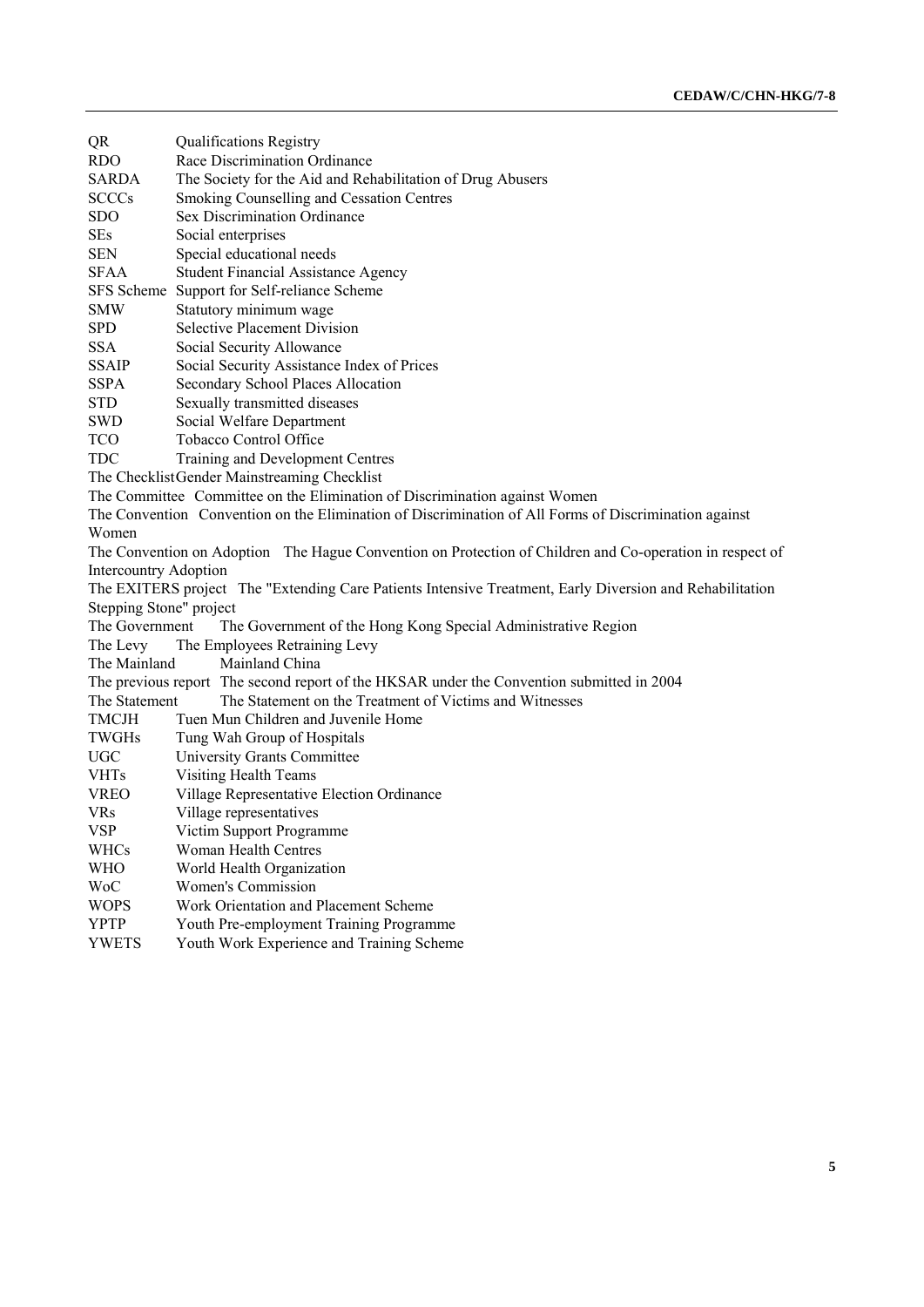## **I. Introduction**

1. This is the third report of the Hong Kong Special Administrative Region (HKSAR) under the United Nations Convention on the Elimination of All Forms of Discrimination against Women (the Convention). It forms part of the combined seventh and eighth reports of the People's Republic of China (PRC) under the Convention.

2. In line with the established practice for the preparation of reports under other United Nations conventions, we have set out in an outline for consultation the broad subject headings and individual topics to be covered in the report. Following consultation with the Women's Commission (WoC), the outline for consultation was widely issued to stakeholders, including the Legislative Council (LegCo), relevant non-governmental organizations (NGOs) and women's groups, and was made available to the general public on the Internet and at all Public Enquiry Service Centres of District Offices of the Home Affairs Department (HAD). The public were invited to submit their views during the period from 14 June to 31 July 2010 on the implementation of the Convention in respect of those topics, and to suggest any additional topics that they considered should be included in the report. As the central mechanism to promote the well-being and interests of women in the HKSAR, WoC conducted a public consultation session on 30 June 2010. The outline was also discussed at the LegCo Panel on Constitutional Affairs on 19 July 2010.

3. We have carefully considered the views and comments received in drafting the Report. Issues raised by commentators during the consultation exercise, together with the respective responses of the HKSAR Government (the Government) where applicable, have been incorporated in the relevant sections of the Report.

4. The report will be made available to stakeholders, including LegCo, WoC, NGOs and women's groups, and will be distributed to the public at the Public Enquiry Service Centres of HAD and public libraries. An electronic version will also be made available on the Government website.

## **II. Treaty-specific document**

## **Article 1- Defining discrimination**

## **Definition of discrimination against women in the Sex Discrimination Ordinance**

5. The Sex Discrimination Ordinance (SDO) (Chapter 480 of the Laws of Hong Kong, hereafter abbreviated as Cap. 480) defines "discrimination" to include both "direct discrimination" and "indirect discrimination". "Direct discrimination" means treating a person less favourably than another person in analogous circumstances because of the victimised person's sex, marital status, or pregnancy. "Indirect discrimination" involves imposing on everyone the same requirement or condition which, however, has a detrimental effect on a particular group of persons. Such requirement will constitute "indirect" discrimination under the Ordinance if there is no justification for the requirement. The definition of discrimination under SDO in relation to discrimination against women remains unchanged.

#### **Reservations and declarations to the application of the Convention in the HKSAR**

6. The PRC has entered seven reservations and declarations on behalf of the HKSAR in respect of the provisions of the Convention as applied to the latter in the light of the special circumstances in Hong Kong. We consider that these seven reservations and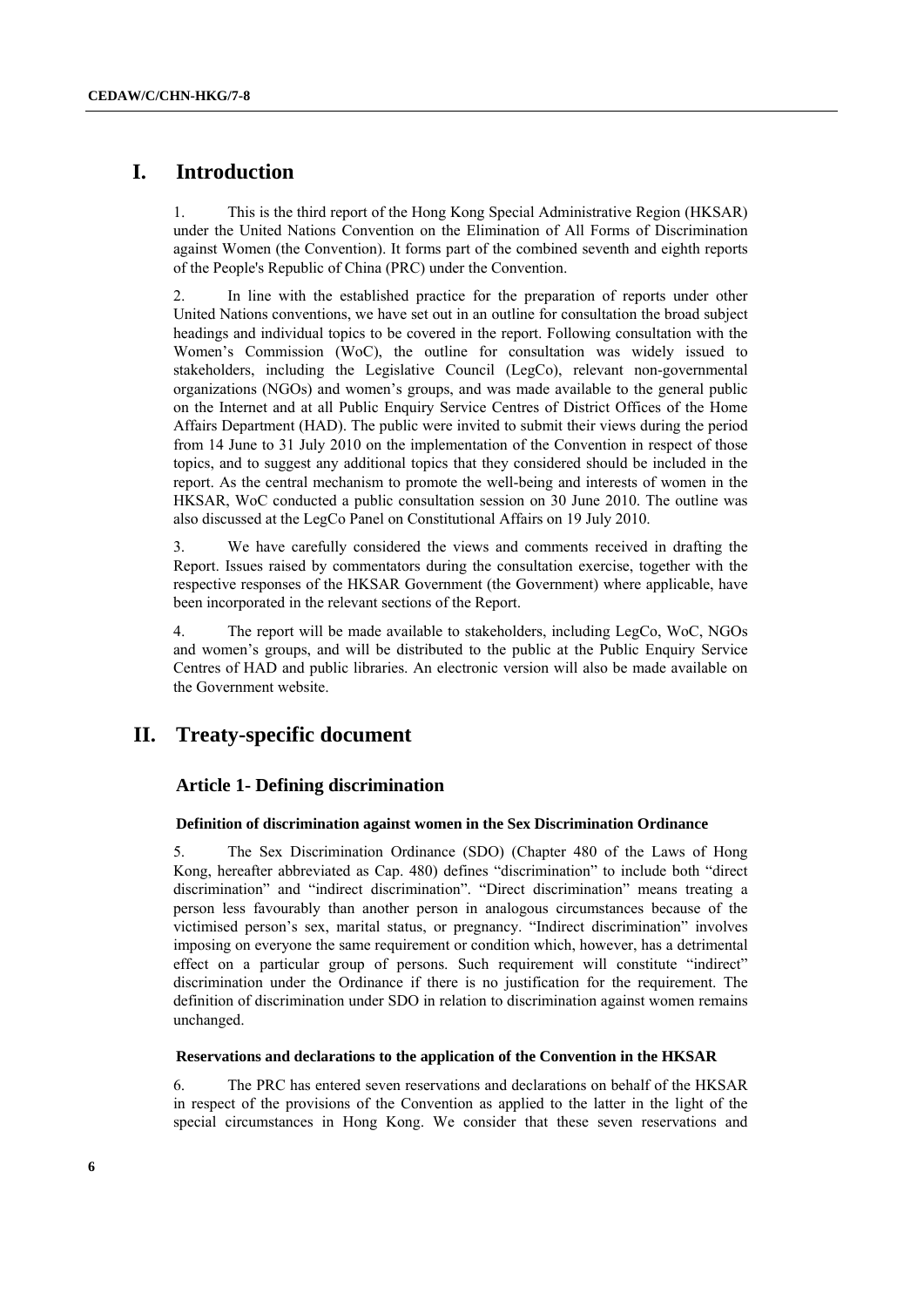declarations should be retained. Justifications for their continuation are elaborated under the relevant articles.

7. The PRC entered a reservation to paragraph 1 of article 29 of the Convention which also applies to the HKSAR. Since the matter of dispute settlement falls within the scope of foreign affairs relating to the HKSAR for which the Government of the PRC shall be responsible, it is the prerogative of the Government of the PRC to determine whether this reservation should continue to apply.

8. A reservation has also been entered by the PRC that none of the obligations under the Convention shall be treated as extending to the affairs of religious denominations or orders in the HKSAR. Reservation in relation to religious organizations is required as freedom of conscience and religious belief is protected by the Basic Law.

## **Article 2 -Obligations of States parties**

### **The Basic Law and the Hong Kong Bill of Rights**

9. The Basic Law and the Hong Kong Bill of Rights Ordinance (Cap. 383) (HKBORO) continue to protect the fundamental rights of residents of the HKSAR, including non-discrimination and equality. Please refer to the section on "Legal framework for the protection of human rights" in the common core document.

#### **Legislation**

#### The anti-discrimination ordinances

#### *Overview*

10. Regarding the elimination of discrimination against women, the position in relation to the three anti-discrimination legislation (i.e. SDO, the Family Status Discrimination Ordinance (Cap. 527) (FSDO) and the Disability Discrimination Ordinance (Cap. 487) (DDO)) remains largely the same as reported in the previous report. They continue to render various forms of discrimination unlawful as described in paragraphs 4 to 7 of Part II of the previous report. The updated list of major court cases under SDO with the inclusion of *Wong Lai Wan Avril* v. *The Prudential Assurance Co. Ltd. & Anor* (which dealt with discrimination on grounds of "marital status" and "family status") is set out in annex 2A.

11. Further to paragraph 10 of Part II of the previous report concerning the Equal Opportunities Commission (EOC)'s review on anti-discrimination legislation, SDO was amended in 2008 to extend unlawful sexual harassment to cover rendering the environment in which a person works, studies or undergoes training sexually hostile or intimidating. In this respect, EOC and the Education Bureau (EDB) have jointly developed education and publicity materials on prevention of sexual harassment in schools. Schools are encouraged to take reasonably practicable steps to ensure that the schools are free from any sexually hostile or intimidating environment. Training sessions were also conducted by EOC in early 2009 with attendance by over 600 school principals and teachers.

12. The Government is working with EOC on the remaining legislative proposals arising from EOC's review on anti-discrimination legislation, taking into account the latest developments with a view to taking the proposals forward.

#### *The Race Discrimination Ordinance*

13. As foreshadowed in paragraph 293 of Part II of the previous report, the HKSAR had reviewed the issue of legislation prohibiting racial discrimination. After gauging the views of the public in a consultation exercise ended in February 2005, the Government introduced the Race Discrimination Bill which was passed by LegCo in July 2008.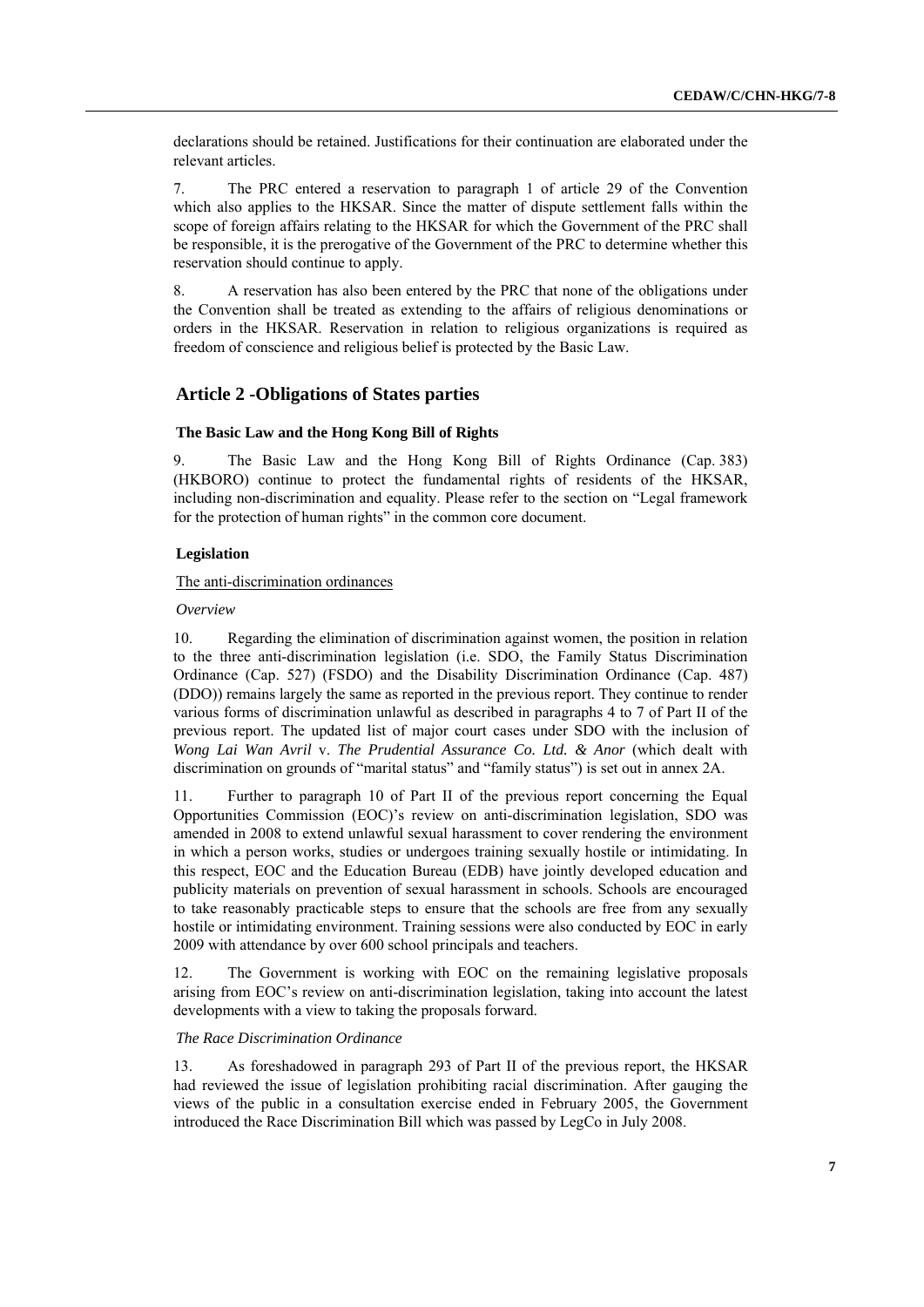14. The Race Discrimination Ordinance (Cap. 602) (RDO), which came into full operation in July 2009, aims at protecting the rights of individuals against discrimination, harassment and vilification on the grounds of race. Under RDO, race in relation to a person means the race, colour, descent, national or ethnic origin of the person. Racial group means a group of persons identified by reference to race, colour, descent, national or ethnic origin, and references to a person's racial group refer to any racial group into which the person falls.

15. RDO renders unlawful both direct and indirect racial discrimination in prescribed areas of activity, including education, employment and the provision of goods, services, facilities and premises. It enshrines the internationally accepted principle of proportionality in determining whether there is indirect discrimination. It also makes racial harassment (i.e. engaging in unwelcome conduct in circumstances in which a reasonable person, having regard to all the circumstances, would have anticipated that the other person would be offended, humiliated or intimidated by that conduct, where such conduct is engaged on the grounds of the race of that person and/or a near relative of that person) unlawful in the specified fields. In addition, RDO prohibits other unlawful acts relating to racial discrimination, including discriminatory practices and advertisements, aiding, instructing or procuring others to discriminate, as well as vilification.

16. RDO does not impose an obligation for affirmative action to bestow benefits on persons of a particular race or ethnic origin for meeting their special needs. However, RDO does not regard as racial discrimination special measures which are targeted at particular ethnic groups to the exclusion of others and are intended for bestowing benefits on ethnic minorities and promoting equal opportunities for them.

17. RDO affords effective safeguards for the rights of individuals, including ethnic minority women, against racial discrimination, while at the same time maintains proper respect and protection for the legitimate rights and freedoms of other people.

18. Some commentators expressed concern that RDO does not offer protection to some groups such as new arrivals (NAs), particularly women, from Mainland China (the Mainland) and urged the Government to extend the statutory protection to this particular group. As a matter of fact, RDO applies equally to all persons in Hong Kong, and safeguards their rights against discrimination on the grounds of race, irrespective of their nationality or immigration status. The protection is also equally available to both men and women.

19. It is also worth noting that the difference between NAs from the Mainland and the majority of other permanent residents in Hong Kong is not one based on "race". The vast majority of NAs from the Mainland are of the same ethnic origin as most of the permanent residents in Hong Kong. The differences among some in accent, dialect or certain personal habits do not distinguish them as a separate racial group. This notwithstanding, the relevant Government bureaux and departments have been providing various support measures to facilitate NAs from the Mainland to settle in Hong Kong and to integrate into the local community.

20. Some commentators expressed concern that the definition of "indirect discrimination" was too narrow. In fact, RDO defines indirect discrimination in the same manner as the other three anti-discrimination ordinances mentioned in paragraph 10 above. The proportionality test in the definition is also in line with the general principle under international human rights jurisprudence. The definition covers various requirements or conditions, including those involving language. Whether a particular requirement or condition would give rise to indirect discrimination would depend on the factual circumstances of the case.

21. Some commentators expressed concern over the application of RDO to the Government. While RDO does not contain a specific clause to cover all the functions and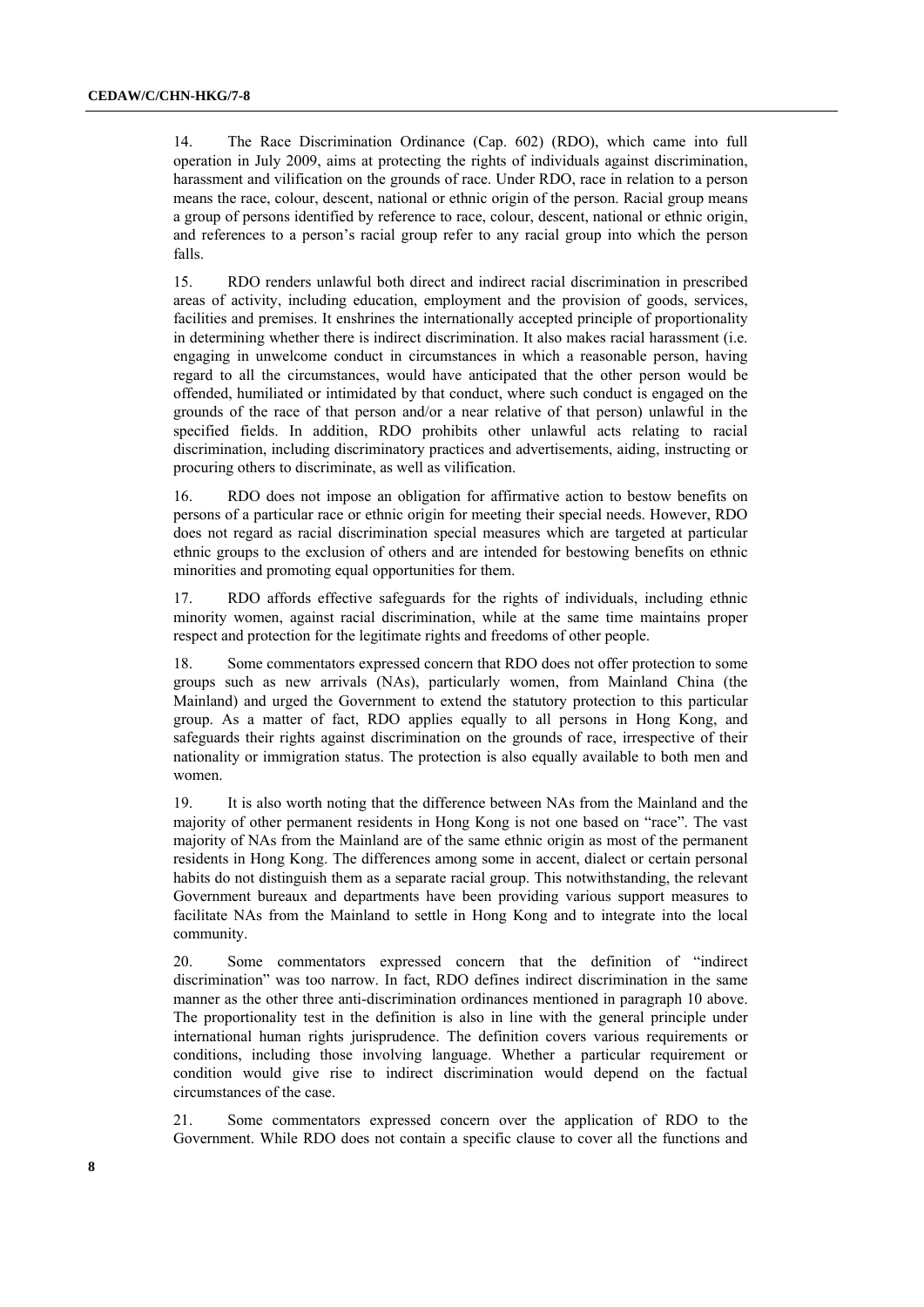powers of the Government, it binds the Government in all the areas specified in the Ordinance, such as employment, education and provision of services. Under the Basic Law and the HKBORO, the Government is prohibited from practising racially discriminatory acts in the exercise of its functions. In addition, there is an effective system which deals with complaints against a Government bureau or department. Any racially discriminatory act of the Government is also subject to the court's supervisory jurisdiction.

22. As the key consideration of RDO is to afford effective safeguards for the rights of individual against racial discrimination, while at the same time maintaining proper respect and protection for the legitimate rights and freedoms of others, RDO contains exception provisions which serve to clearly delineate the scope of control and regulation. Most of these mirror those in the other three anti-discrimination ordinances mentioned above. The drafting of RDO has taken into account local circumstances as well as international practice and experience of other common law jurisdictions with similar legislation. The exception provisions have also been critically examined to ensure that they are reasonable and necessary, and are consistent with the principles widely adopted by international human rights authorities.

#### *Discrimination on the grounds of sexual orientation*

23. With regard to discrimination on the grounds of sexual orientation, while there have been calls to urge the Government to legislate on this front, there is also strong opposition from some sectors of the community on various grounds including religious belief and family values. Our considered view is that, at this stage, self-restraint and education, rather than legislation, are the most appropriate means of addressing discrimination in this area. We will continue to address discrimination on grounds of sexual orientation and promote equal opportunities through public education and administrative means, with a view to fostering a culture of understanding, tolerance and mutual respect in the community.

#### Changes in other areas of the law

24. The following paragraphs provide an update on significant legislative changes the HKSAR has made in other areas of the law during the reporting period which aims to further safeguard women against any form of discrimination.

25. The Domestic Violence (Amendment) Bill 2007 (which was passed on 18 June 2008) amended the Domestic Violence Ordinance (Cap. 189) (DVO) to extend the scope of protection under DVO in the form of injunction against molestation by former spouses, former heterosexual cohabitants and their children as well as other immediate and extended family members. The Domestic Violence (Amendment) Bill 2009 (which was passed on 16 December 2009) further extended the scope of protection of the DVO to include also samesex cohabitants, former same-sex cohabitants and their children. Further details in relation to domestic violence are set out under article 5.

26. On the other hand, the Domicile Ordinance (Cap. 596) changes the common law for determining the domicile of a married woman to the extent that a married woman's domicile will no longer depend on that of her husband. More details regarding women's legal status and civil rights are set out under article 15.

#### **The Equal Opportunities Commission**

27. The functions and powers of EOC remain largely the same as those set out in paragraphs 10 to 13 of Part II of the previous report, except that under the newly enacted RDO, EOC is also entrusted with the functions and powers to work towards the elimination of racial discrimination and promote equality of opportunity and harmony between persons of different racial groups, including dealing with individual complaints and providing legal assistance, and conducting formal investigations under RDO. The Government has provided additional resources to EOC for undertaking these tasks. EOC issued a Code of Practice on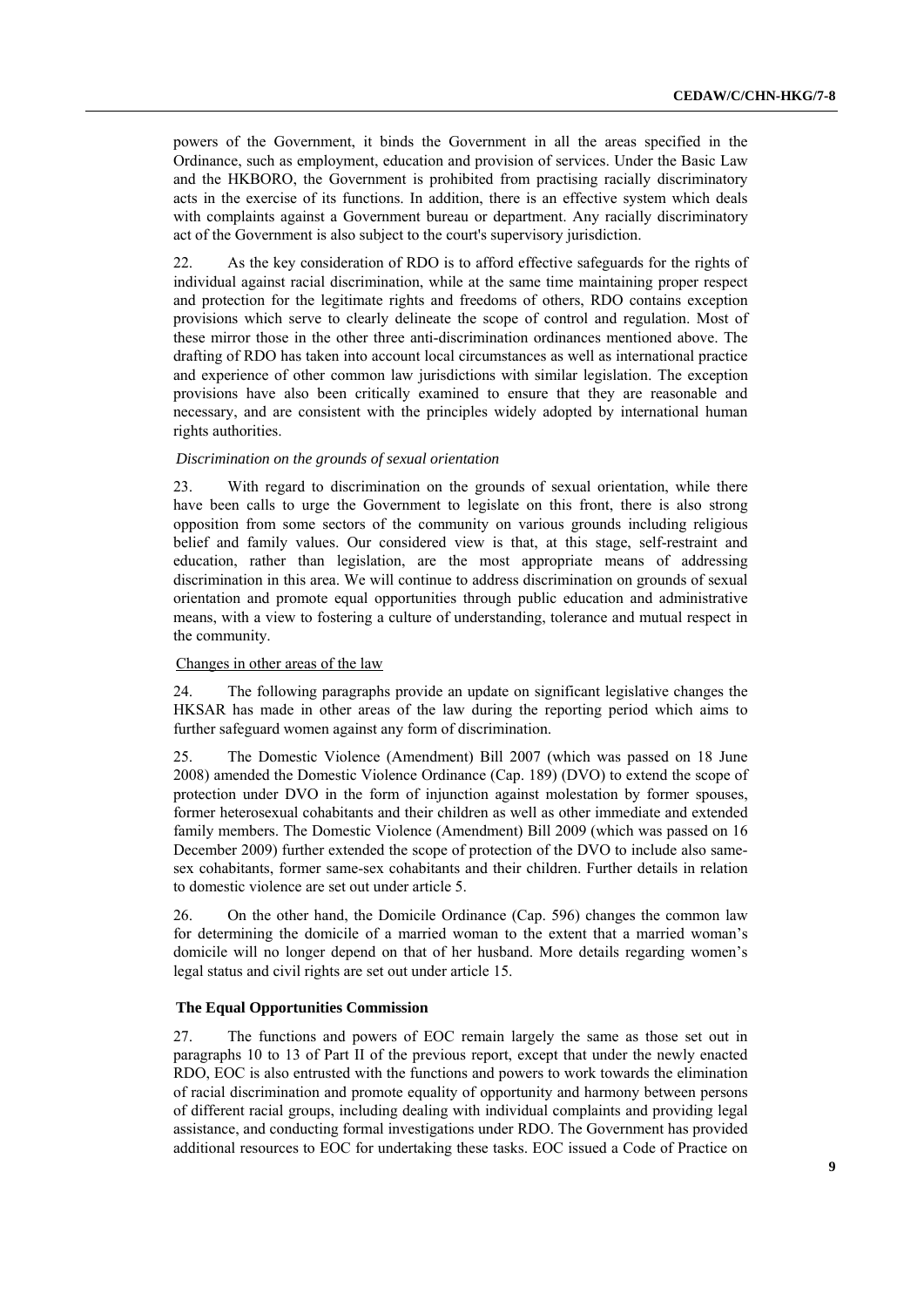Employment under RDO which came into operation in July 2009. It gives practical guidance to prevent racial discrimination and harassment, and to promote racial equality and harmony in employment-related matters. A detailed account of EOC's latest work is elaborated in paragraphs 54 and 92 to 101 of the HKSAR's common core document.

28. EOC continued its effort to investigate into complaints lodged with it on the grounds of sex, marital status and pregnancy. Between 2004 and 2009, EOC investigated 1 711 new complaints lodged under SDO. Amongst them, pregnancy discrimination remained the major area of complaints, amounting to 755 cases (44 per cent of the total). Of the others, 527 cases were complaints of sexual harassment, making up 31 per cent of SDOrelated complaints. About 96 per cent of the sexual harassment complaints were lodged by female complainants. During the aforementioned period, EOC investigated 155 new complaints lodged under FSDO. Of them, the majority were related to employment, amounting to 90 per cent of the total. Work arrangement affecting the caring duty of the employees was the most common cause of these complaints.

29. EOC endeavours to redress grievance through conciliation. Between 2004 and 2009, about 66 per cent of the cases that underwent conciliation were able to reach amicable settlement. Where conciliation could not bring about settlement, EOC might offer appropriate assistance in litigation. During the aforementioned period, EOC received 84 and 10 applications for legal assistance under SDO and FSDO respectively, out of which 41 and 6 applications were granted assistance.

30. Some commentators noted that EOC has proposed to set up an Equal Opportunities Tribunal to handle alleged cases of discrimination under the existing anti-discrimination ordinances. In this respect, EOC is initiating discussions with the community and stakeholders before further pursuing the proposal with the Government. The Government will continue to liaise with EOC on the proposal and study the recommendations after EOC's further deliberation with the community.

31. Some commentators expressed concern over the lack of transparency for appointment of the new EOC Chairperson in February 2010. Under SDO, the appointment authority for the EOC Chairperson rests with the Chief Executive. To ensure transparency of the process, an open recruitment exercise was conducted. A selection board led by a nonofficial member was formed to consider the applications and to recommend the most suitable candidate to the Chief Executive. The recommendation was based on the merits of the candidates, assessed in accordance with published selection criteria including strong commitment to promoting equal opportunities, clear vision, impeccable integrity and good leadership qualities.

#### **Women's Commission**

32. In paragraphs 15 and 16 of Part II of the previous report, we advised the Committee on the Elimination of Discrimination against Women (the Committee) on the establishment of WoC in January 2001 as a central mechanism in the HKSAR to advise the Government on the development and advancement of women, with the support of the then Health, Welfare and Food Bureau. Following the re-organization of the Government Secretariat of the HKSAR on 1 July 2007, WoC has been provided with executive support by the Labour and Welfare Bureau (LWB), which has taken over the responsibility for matters relating to the promotion of the interests and well-being of women in the HKSAR.

33. As of 31 March 2010, WoC comprised 23 members, including 20 non-official and three ex-officio members, and was chaired by a non-official. WoC receives an annual funding of about HK\$20 million (US\$2.56 million). A team of officers also provide secretarial support to assist WoC in achieving its mission of enabling women in the HKSAR to fully realise their due status, rights and opportunities in all aspects of life. WoC has adopted a three-pronged strategy, namely the provision of an enabling environment, empowerment of women through capacity building and public education, in promoting the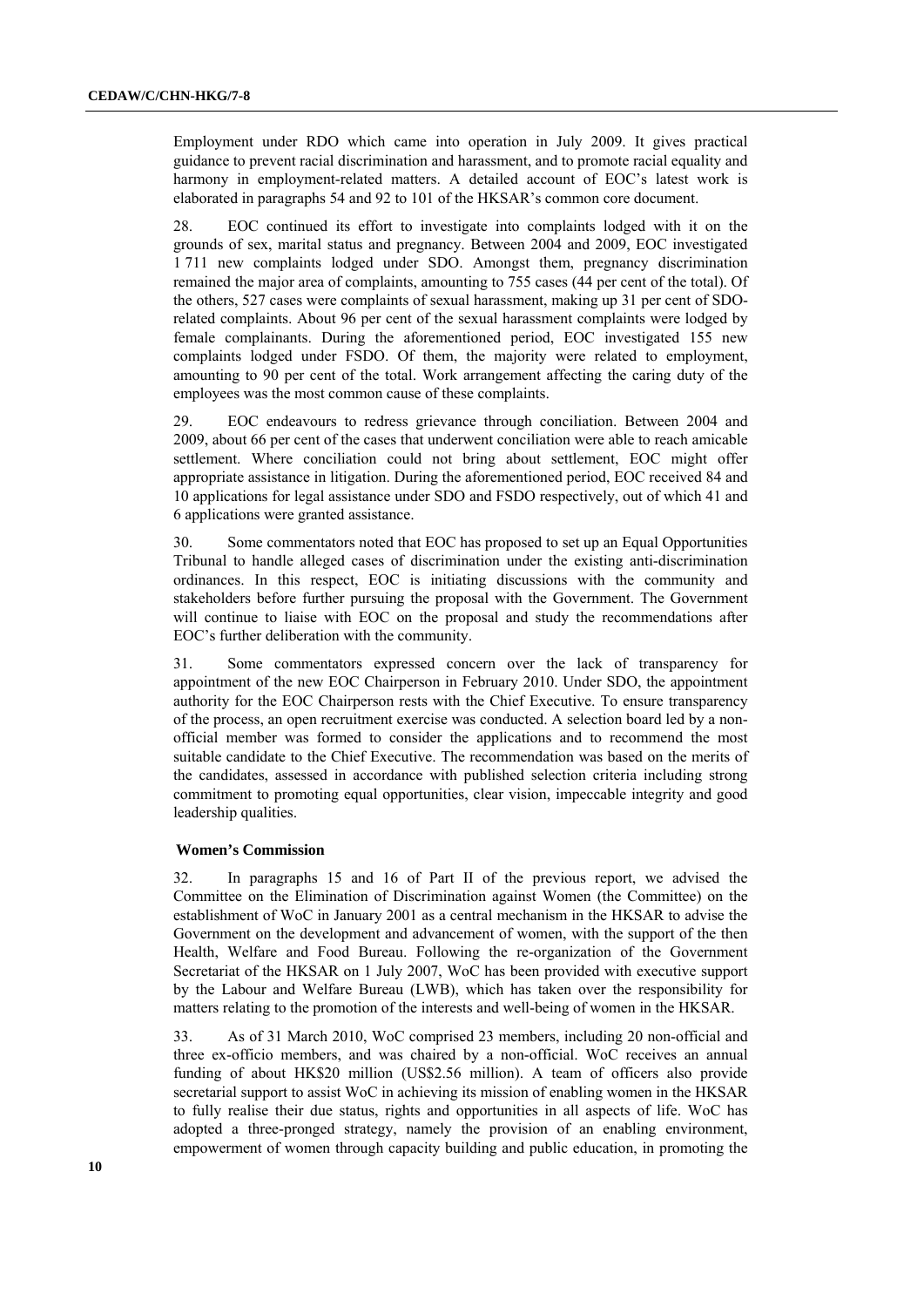interests and well-being of women. Working groups and/or specific task forces have been set up to take forward work in these areas. Over the years, WoC has made significant achievements and has promoted collaboration among different stakeholders on issues relating to the interests and well-being of women.

#### Provision of an enabling environment

34. WoC believes that providing an enabling environment that facilitates women's advancement and eliminates barriers to participate in the community is crucial for achieving gender equality. In this connection, WoC has been playing an important role in advising the Government on strategies, policies and initiatives which impact on women and ensuring that women's needs and perspective are factored into the policy formulation process.

#### *Review of legislation, policies and programmes*

35. Since the submission of the previous report, WoC has reviewed and offered advice and suggestions to the Government on a number of legislation, policies and programmes covering a wide range of areas. These areas include domestic violence, health, social welfare and social security, legal aid, law reforms, education, population and sustainable development, services for disabled and ethnic minority women, women's participation in advisory and statutory bodies (ASBs), and employment, etc WoC meets regularly and discusses legislation/policies/programmes with the relevant Government bureaux and departments, and provides useful advice to the Government from women's perspective.

#### *Gender mainstreaming*

36. Since the submission of the previous report, gender mainstreaming remains a key strategy of WoC in achieving women's advancement and gender equality. We advised the Committee in paragraph 19 of Part II of the previous report that WoC developed an analytical tool in the form of a checklist (the Checklist) in 2002 to assist Government officers in applying gender mainstreaming in a more systematic manner. Since then, the Government has, with the assistance of WoC, applied the Checklist in different policy and programme areas. Apart from adopting the Checklist, staff of many bureaux and departments have also applied the gender mainstreaming concept in the course of their daily work, taking into account the needs and perspective of both genders. WoC published a booklet in 2006 to share the experience of applying the Checklist within the Government. In 2009, taking into account the experience gained in applying the Checklist and in implementing the gender mainstreaming concept by the Government over the years, WoC revised the Checklist in consultation with stakeholders, including women's groups, Gender Focal Points (GFPs) and academics specialised in gender issues, etc The revised Checklist has been provided to the Government bureaux and departments for application.

37. To enhance the awareness of gender-related issues and the concept of gender mainstreaming, gender sensitivity training has also been provided to public officers of different grades and ranks. Furthermore, to enhance support to public officers in handling gender-related issues, the Government has since 2003 set up a GFP network in all bureaux and departments. A similar GFP network was established in 2008 in the 18 District Councils (DCs) across the territory to facilitate the promotion of gender mainstreaming in community. Further details of the gender mainstreaming initiatives of WoC are set out under article 3.

#### *Family-friendly employment practices*

38. WoC believes that a family-friendly working environment in which women and men share family responsibilities would not only promote a better balance among work, family and life, but also enable women to participate more fully in various aspects of life. In this connection, WoC has since 2006 promoted the adoption of family-friendly employment practices (FFEP). To help promote FFEP in society, WoC has undertaken different FFEPrelated initiatives such as conducting a research study jointly with EOC on the needs,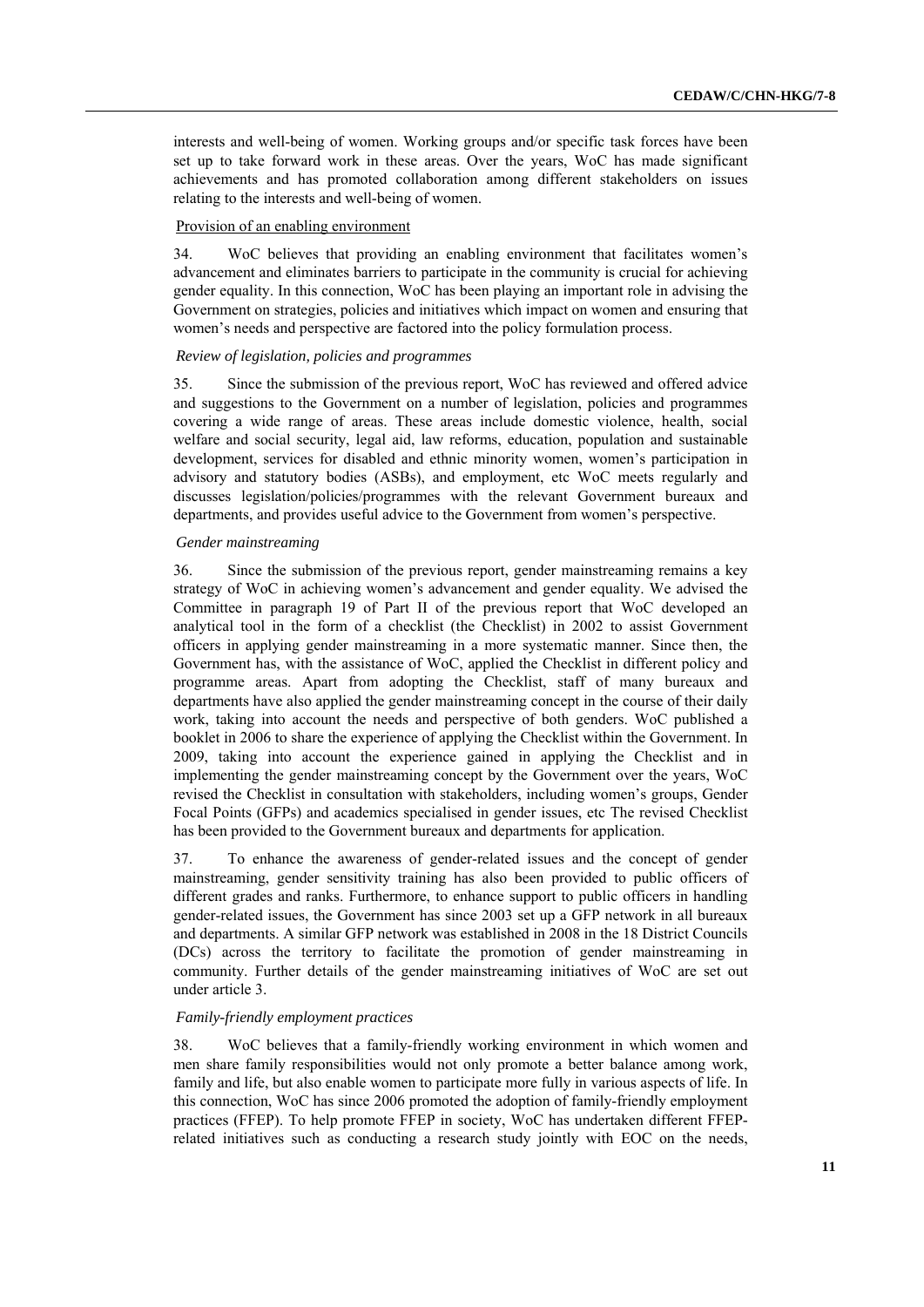awareness and prevalence of FFEP in the HKSAR in 2006; producing promotional leaflets on FFEP for distribution to different sectors; and organizing a large-scale seminar on FFEP in collaboration with the Labour Department (LD) and other stakeholders in 2007, etc Details of promotional efforts on FFEP are set out in article 11.

#### *Research and survey*

39. To keep abreast of the changes of the status and needs of women in the HKSAR, WoC conducts researches and surveys from time to time. The results of the researches and surveys are useful reference for the formulation of policies on women's development. In the past few years, WoC conducted researches and surveys on FFEP, parent education, and the development of women in the HKSAR during the twentieth century. Another survey on people's perception of the status of women at home, at work and in social environments is underway. Other than initiating researches and surveys on women-related issues, WoC also maintains close communication with the Census and Statistics Department (C&SD) for the collection and analysis of sex-disaggregated data. This subject will be further elaborated under articles 3 and 5.

#### Empowerment of women

40. WoC is committed to helping women realise their full potential and participate actively in all aspects of public life. In this respect, WoC strives to create a more congenial social environment for women to develop themselves through capacity building so that they are better equipped to face challenges in life and become agents of change.

#### *Capacity Building Mileage Programme*

41. In paragraph 22 of Part II of the previous report, we advised the Committee that WoC was exploring the development of a capacity building framework to develop women's essential skills and potentials, taking into account the feedback from many women's groups that the education/training programmes provided at that time did not fully address the needs or interests of women, particularly homemakers. Against this background, WoC pioneered in March 2004 the Capacity Building Mileage Programme (CBMP), which was jointly implemented by the Open University of Hong Kong (OUHK), a radio broadcasting company and over 70 women's groups and NGOs.

42. CBMP is a flexible learning programme tailored to the needs and interests of women in general. Delivered through face-to-face courses, internet courses and radio programmes, CBMP allows women (including homemakers) to equip themselves with knowledge and skills such as finance management, interpersonal skills, health and other practical issues in daily lives, etc Since its launch, the cumulative number of enrolment has exceeded 35 000, in addition to the large network of audience reached through the radio programmes. Please refer to article 10 for details of CBMP.

#### *Nurturing caring families*

43. WoC also attaches great importance to empowering women and men to become quality parents for the purpose of building harmonious families and hence a harmonious society. Against this background, WoC conducted a research on core life values for parenting education in 2006, which aimed at identifying the core life values that parents should instill in their children. As a result, 32 core values were identified. In order to promote among the public quality parenting education and core values identified in the survey, WoC produced leaflets to introduce the results of the survey and the work that WoC had done in promoting quality parenting.

44. Through the pilot project on quality parenting in collaboration with DCs and community organizations, WoC has also impressed upon the community the importance of a caring family. The project has helped establish a district-based support network for parents to share experience and offer mutual help on parenting issues and to provide a platform for promoting quality parenting education.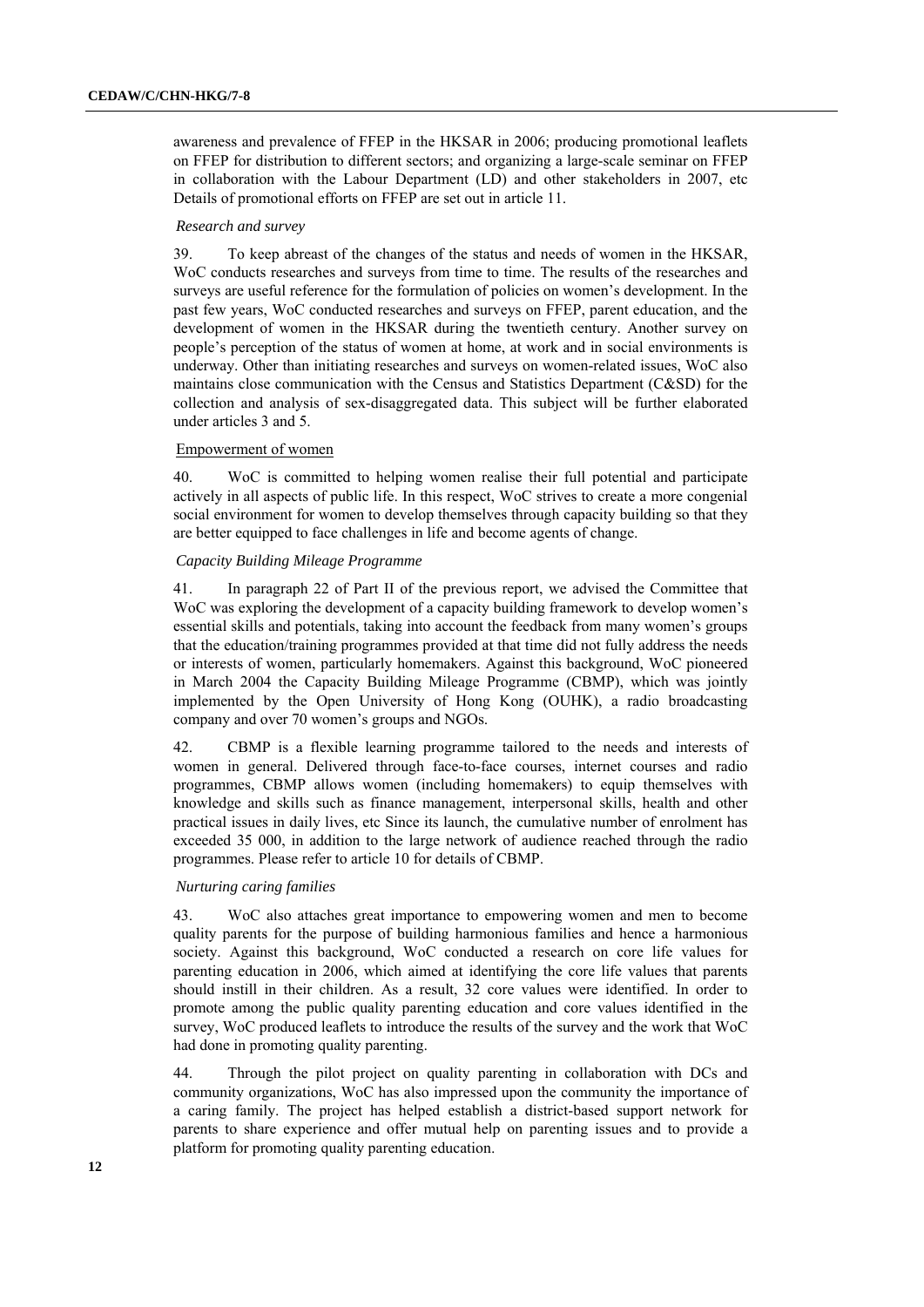#### *Women's safety*

45. Women's safety has always been a priority area of WoC. In view of the growing concern of society over domestic violence, WoC set up a dedicated working group in 2005 to conduct a review of the issue. The process was interactive and dynamic, involving over 50 NGOs, academics, women's groups as well as relevant Government departments. In 2006, WoC published a report entitled "Women's Safety in Hong Kong: Eliminating Domestic Violence" setting out a multi-dimensional strategy to eliminate domestic violence and putting forward 21 recommendations. Since then, WoC kept liaising with the relevant stakeholders and monitoring the situation. In a supplement to the report published in August 2009, WoC was pleased to note that many of its recommendations had been taken on board by the Government and good progress in eliminating domestic violence had been made. More details are set out under article 5.

### *Women's participation in advisory and statutory bodies*

46. WoC believes that engaging more women in the decision-making process helps advance the status of women and benefits society by ensuring that the perspective and concern of women are fully reflected and taken into account. WoC has maintained close liaison with the Government to cultivate potential female candidates and to explore ways to enhance women's participation in Government ASBs. At the suggestion of WoC, the Government set a gender benchmark of 25 per cent as an initial working target for appointments to ASBs in 2004. With the concerted efforts of the Government and WoC, the overall participation rate of women in Government ASBs rose from 17.5 per cent in December 2000 to 28.1 per cent in March 2010. On the advice of WoC, the Government further raised the working target to 30 per cent with effect from June 2010. Details of women's participation in ASBs are set out under article 7.

#### Public education

47. Since the submission of the previous report, WoC has continued to organize various public education programmes seeking to reduce gender prejudice and stereotype in society and raise public awareness of gender-related issues. These include organizing conferences, forums, seminars and exhibitions, producing television series, radio programmes and Announcement in the Public Interest (API), as well as organizing various types of competitions and celebration events for the International Women's Day on 8 March every year, etc In particular, WoC attaches considerable importance to the promotion of gender awareness in school education to reduce gender stereotyping of students in their early stages of life and make a sustainable impact. A detailed account of WoC's efforts in public education since the submission of the previous report is provided under article 5.

#### Collaboration

48. To keep abreast of the latest developments on issues outside the HKSAR that are of concern to women, WoC maintains close liaison with women's organizations on the Mainland and abroad through participation in regional and international conferences, including the annual session of the United Nations Commission on the Status of Women and the Asia-Pacific Economic Cooperation Women Leaders Network meeting. In addition, visits to and meetings with women's organizations are organized from time to time to foster understanding on the work of promoting women's interests and well-being in different jurisdictions.

49. External liaison aside, WoC also treasures the contribution and active involvement of local women's groups in safeguarding the human rights of women, which was acknowledged by the Committee in its previous concluding comments. WoC acts as a bridge between the Government and the women's organizations in reflecting their concerns and needs. It maintains close partnership with local women's groups and NGOs in advancing the status of women in the HKSAR. WoC meets and exchanges views with these parties on a regular basis, and collaborates on suitable occasions. In 2007, WoC produced a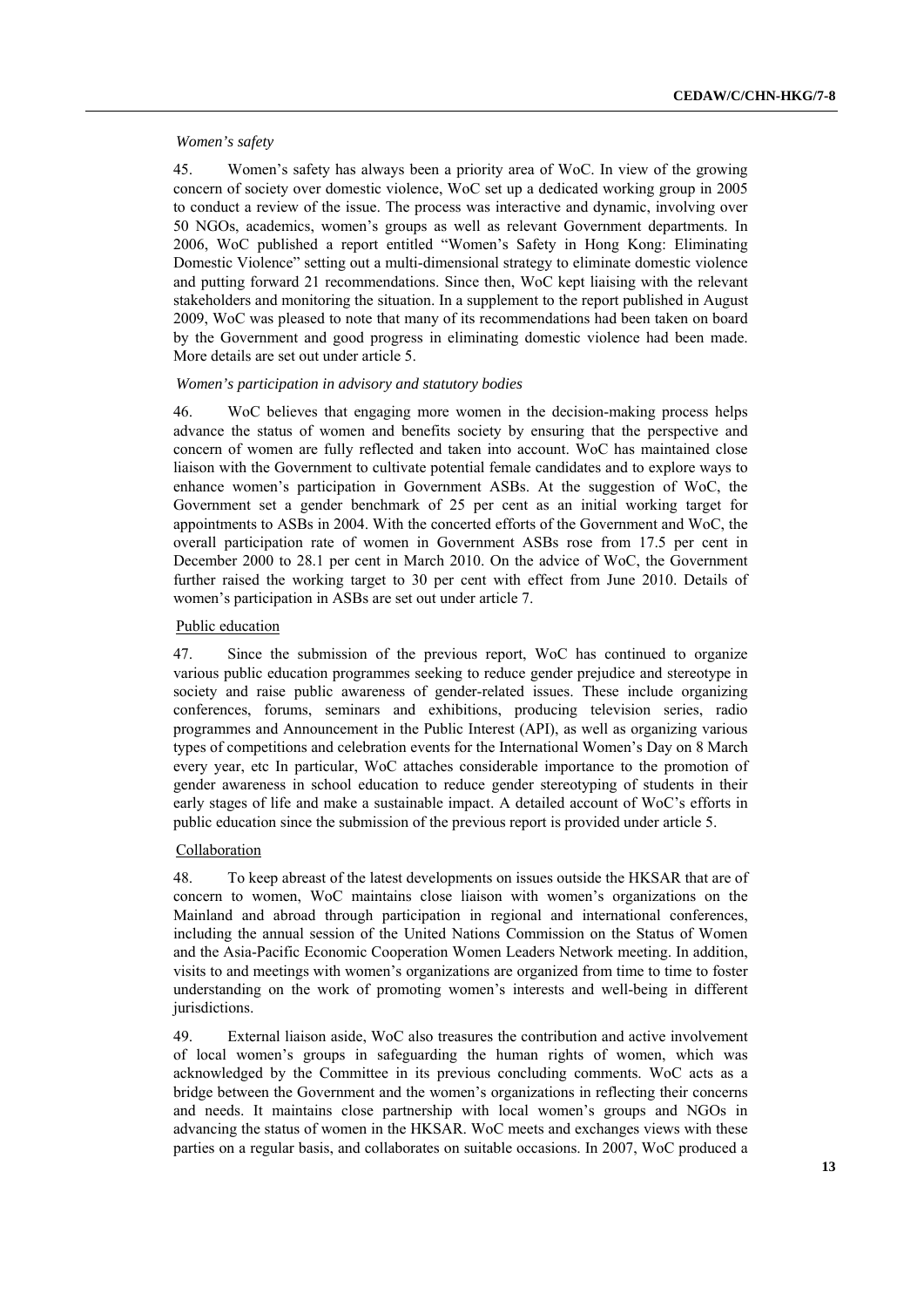series of 5-minuter television programmes to showcase and acknowledge the contribution of women's groups in empowering women. In August 2009, WoC organized a large-scale conference entitled "Beyond Limits – Women in the  $21<sup>st</sup>$  Century". On the day preceding the Conference, over 25 women's groups and NGOs showcased the different aspects of Hong Kong women in the twenty-first century in the pre-conference activity session. The pre-conference activity attracted a good turnout of attendees from different women organizations. There were calls for allocating more resources to WoC to carry out joint projects with women's groups for the promotion of women's interests. We would consider the suggestion in the context of strengthening the bridging role of WoC in the future.

50. In 2007, the Family Council was set up to advise the Government on the formulation of policies and strategies for supporting and strengthening the family. Some commentators were concerned that with the establishment of the Family Council, the role of WoC would be weakened. It should be emphasized that the Family Council provides a highlevel platform for cross-bureau and cross-sectoral discussion of major issues from the family perspective. On the other hand, WoC is a central mechanism responsible for promoting the well-being and interests of women. In view of the close correlation between family and women matters, the Chairperson of WoC is appointed as an ex-officio member of the Family Council. This enables WoC to offer views to the Family Council from women's perspective, and facilitates communication and co-operation between WoC and the Council.

51. In response to some commentators' concern about the effectiveness of WoC as a central mechanism, we are of the view that WoC has been playing an effective and important role in advising the Government on matters of concern to women from a strategic perspective. Since its establishment, WoC has been providing the Government with valuable advice on a wide range of policy issues covering welfare, education, participation in public affairs, safety, employment, sustainable development and health, etc Moreover, WoC also maintains close liaison with women's groups and relevant NGOs, and effectively reflects their views to the Government to facilitate better consideration of women's needs and perspective in the policy-decision process. As a result of the work of WoC, the Government has, for example, adopted and subsequently increased the gender benchmark for participation in ASBs. In addition, after extensive consultation with WoC and the stakeholders concerned, the Government has also strengthened the legal protection as well as services for victims of domestic violence in recent years. WoC will continue to keep a strategic overview on women's issues, and develop a long-term vision and strategy for the development and advancement of women in the HKSAR.

## **Article 3- Appropriate measures**

#### **Basis for protection of human rights and fundamental freedom**

52. An extensive framework is in place in the HKSAR for the protection of human rights, as elaborated in the section of "General framework for the protection and promotion of human rights" in the Common Core Document. The protection applies equally to men and women in Hong Kong.

53. The United Nations Convention on the Rights of Persons with Disabilities (UNCRPD) entered into force for the PRC, including the HKSAR, on 31 August 2008. The initial report of the HKSAR of the PRC under UNCRPD was submitted to the United Nations on 31 August 2010.

54. The purpose of UNCRPD is to promote, protect and ensure the full and equal enjoyment of all human rights and fundamental freedoms by all persons with disabilities, and to promote respect for their inherent dignity. The principles of UNCRPD, as stated in its article 3, include equality between men and women.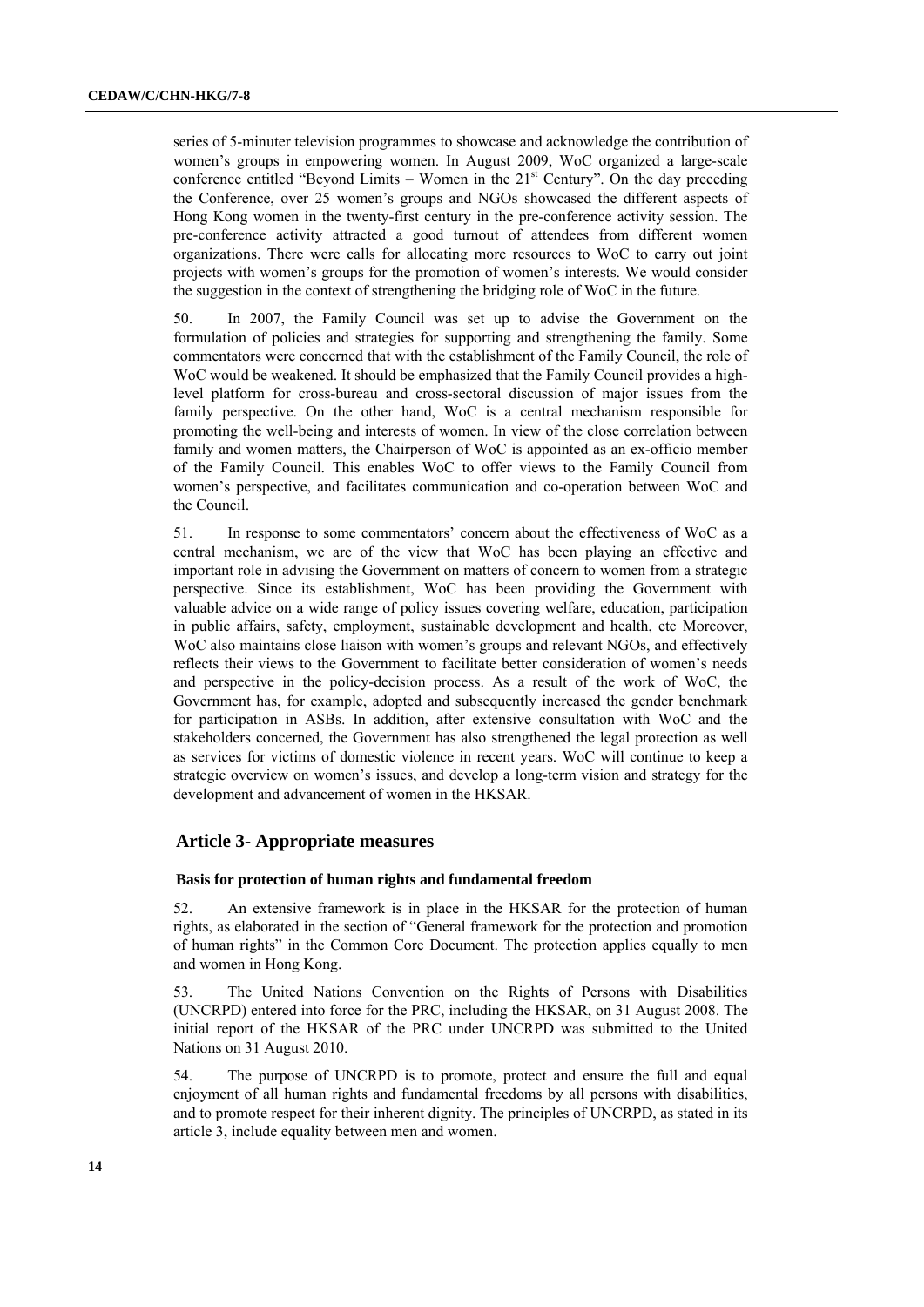55. Article 6 of UNCRPD provides that States Parties shall take measures to ensure the full and equal enjoyment by women and girls with disabilities of all human rights and fundamental freedoms, recognizing that women and girls with disabilities are subject to multiple discrimination. Article 6 further provides that States Parties shall take all appropriate measures to ensure the full development, advancement and empowerment of women, for the purpose of guaranteeing them the exercise and enjoyment of the human rights and fundamental freedoms set out in UNCRPD. Article 16,paragraph 5 of UNCRPD also provides that States Parties shall put in place effective legislation and policies, including women-focused legislation and policies, to ensure that instances of exploitation, violence and abuse against persons with disabilities are identified, investigated and, where appropriate, prosecuted. In addition, article 28, paragraph 2(b) of UNCRPD requires States Parties to take appropriate steps to ensure access by persons with disabilities, in particular women and girls with disabilities, to social protection programmes and poverty reduction programmes.

56. Relevant legislative and administrative measures in relation to women with disabilities will be further discussed under article 13.

57. In addition to the Convention and UNCRPD, other international human rights instruments applicable to Hong Kong include the International Covenant on Economic, Social and Cultural Rights and the International Covenant on Civil and Political Rights as mentioned in paragraph 25 of Part II of the previous report.

58. As mentioned under article 2, SDO, RDO, FSDO and DDO provide for the elimination of discrimination against persons on the grounds of sex, race, family status and disability respectively.

#### **Gender mainstreaming**

59. WoC had developed the Checklist to facilitate gender sensitive analysis and evaluation of gender impact of policies and programmes by the Government. Since the introduction of the Checklist in 2002, the Government has been progressively adopting the concept of gender mainstreaming as well as the Checklist in different policy and programme areas. As of March 2010, the Checklist has been applied to nearly 40 specific policy and programme areas that are of relevance to women, ranging from health, education, social welfare services, women's participation in ASBs, to the design of public buildings and facilities, and Government statistics collection, etc In addition, staff of many bureaux and departments have also applied the gender mainstreaming concept in the course of their daily work, taking into account the needs and perspective of both genders.

60. Taking into account the practical experience gained in applying the Checklist and in implementing the gender mainstreaming concept by the Government over the years, WoC reviewed and revised the Checklist in 2009 to provide better assistance to Government officials in incorporating gender needs and perspective into policy formulation and programme development processes in a more systematic manner.

61. Since 2003, we have established a network of GFPs in all bureaux and departments to facilitate promotion of gender mainstreaming in the Government. GFPs, who are mostly officers at directorate level, serve as the resource person for their respective bureau and department and as the liaison point in implementing gender mainstreaming. They also assist in raising awareness and understanding of gender-related issues in their respective organizations. GFPs meet from time to time to discuss ways to further promote gender mainstreaming and gender awareness in the Government.

62. On the advice of GFPs, the Government has produced an information leaflet on gender mainstreaming and developed a web-portal on gender mainstreaming for reference by all civil servants. It comprises information about gender mainstreaming and its application and provides hyperlinks to useful websites. It also includes examples of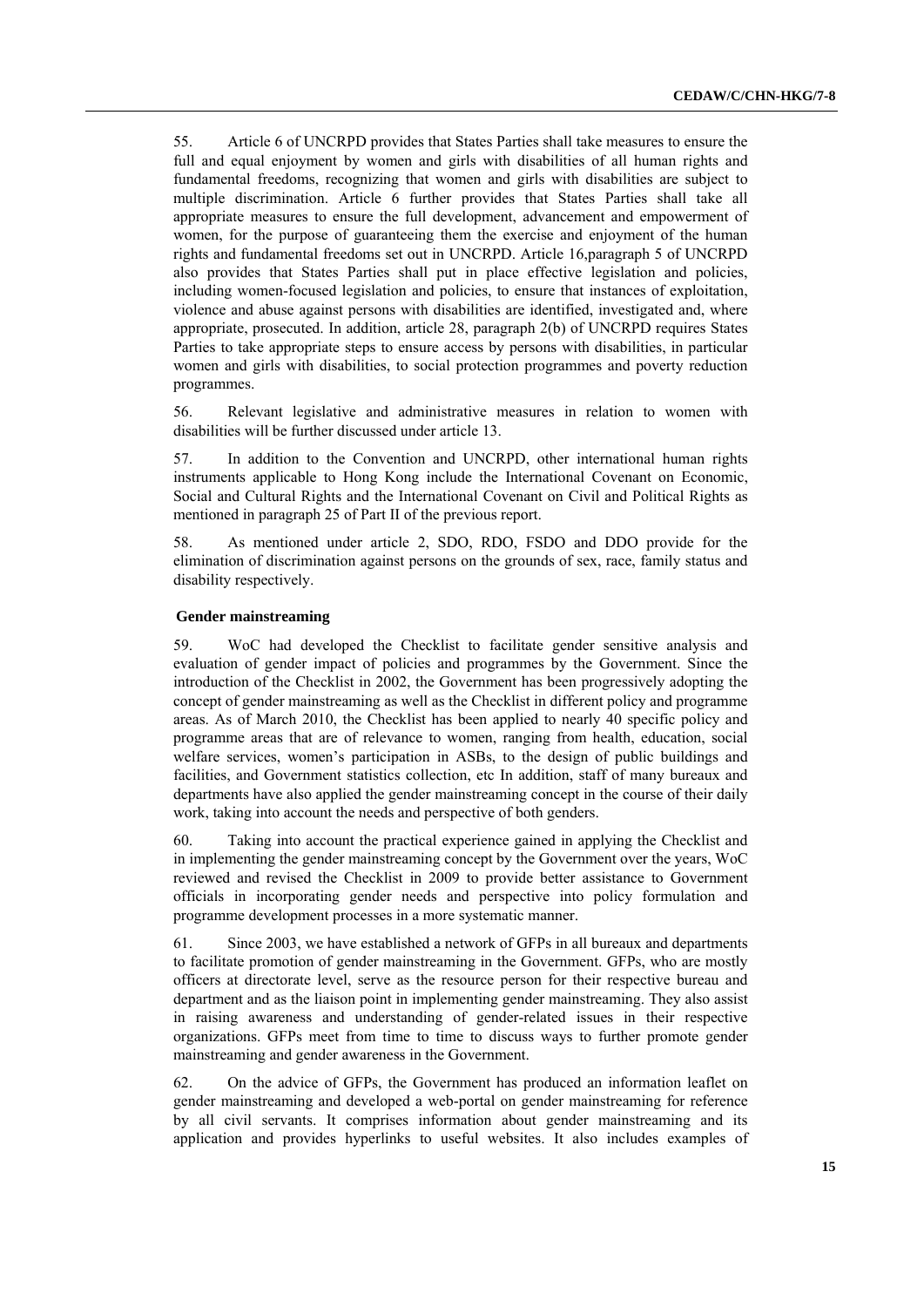different policy or programme areas that have applied gender mainstreaming. Since July 2009, the web-portal has been uploaded to the website of LWB to enhance public understanding of the Government's work in promoting gender mainstreaming.

63. To apply gender mainstreaming in various policy areas, it is crucial to first develop a better understanding and awareness of gender-related issues within the civil service. To this end, the Government has been providing training to civil servants to raise their awareness of gender-related issues and the concept of gender mainstreaming. Over 4 800 civil servants of different grades and ranks have attended seminars and workshops on gender-related issues. Some departments, including the Customs and Excise Department and Social Welfare Department (SWD), have incorporated gender-related training into their regular training programme.

64. As a major partner of the Government in promoting gender mainstreaming, WoC has put in strenuous efforts in enhancing public awareness of the concept. In particular, WoC published an experience sharing booklet in January 2006 entitled "Gender Mainstreaming: Hong Kong Experience" to consolidate the experience of implementing gender mainstreaming by relevant bureaux and departments. The booklet contains 12 cases of successful applications of the concept by Government bureaux and departments.

65. To promote gender mainstreaming in the community, WoC has established a GFP network in DCs since 2008. Each of the 18 DCs has now designated a member as the GFP to facilitate communication and collaboration with WoC. WoC members paid regular visits to DCs to introduce the concept of gender mainstreaming and discussed with them worthy projects that were conducive to women's development and well-being. For example, in response to WoC's invitation, a number of DCs organized women's leadership training programmes to develop the leadership potential of women in the districts. Some other DCs also set up dedicated working groups or task forces to discuss gender-related issues and organize activities for empowering women at district level.

66. Some commentators were concerned about the progress of implementing gender mainstreaming in the Government. As mentioned above, the Government has been applying gender mainstreaming in different policy and programme areas in a progressive manner. Other than the specific areas to which the Checklist has been applied, staff of Government bureaux and departments have also adopted the concept of gender mainstreaming in the course of their daily work. We will continue to enhance understanding of gender mainstreaming on the part of public officers by strengthening our training and promotion on gender mainstreaming within the Government.

67. There were also calls for the Government to consider adopting gender budgeting. Similar to gender mainstreaming, the objective of gender budgeting is to ensure that both men and women have equitable access to, and benefit from society's resources and opportunities, with the aim of achieving women's advancement and gender equality. In formulating its budget, the Government has in fact taken into consideration women's needs in different areas. For example, in the areas of education, social welfare and health, the three largest components in Government's recurrent spending, about half of the service users are women. It reflects that women can already benefit from society's resources on a par with men in Hong Kong. We would nonetheless keep in view development of gender budgeting around the world. In the meantime, we would continue to strengthen our efforts in implementing gender mainstreaming.

## **Studies, research and data collection on women**

68. The Government attaches much importance to the collection and compilation of sex-disaggregated data which are important for gender analysis and gender sensitive policymaking. In this respect, C&SD collects and compiles a variety of sex-disaggregated statistics. Examples of such statistics are set out in annex 3A*.* A considerable proportion of these statistics is already published in the Department's statistical reports. More detailed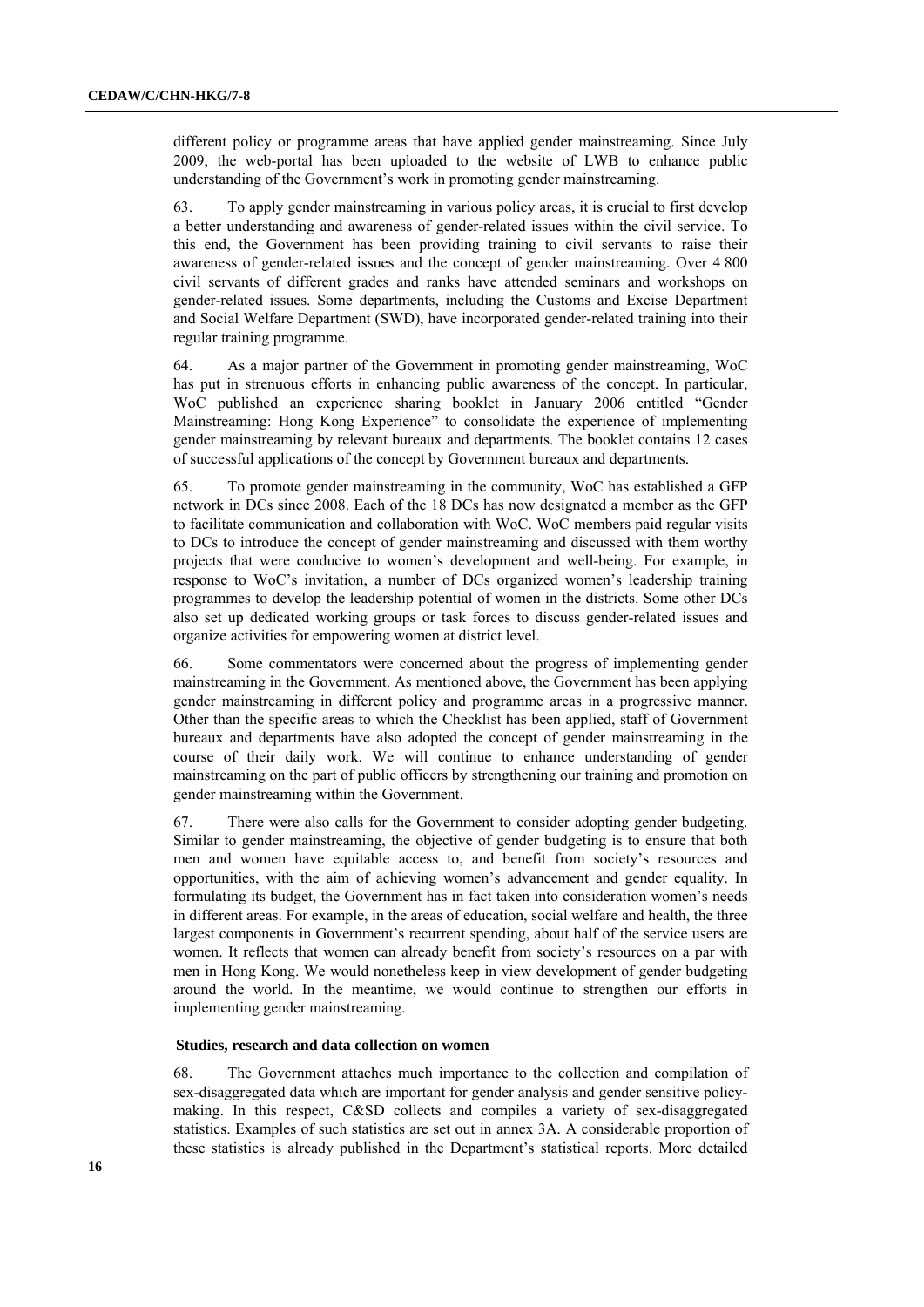breakdowns, which may not have been included in the reports owing to space constraint, can also be made available upon request for meeting the specific needs of data users.

69. Apart from statistics shown in annex 3A, C&SD has also compiled annually since 2001 a comprehensive statistical publication on gender statistics, "Women and Men in Hong Kong – Key Statistics". This annual publication provides handy sex-disaggregated statistics from a wide variety of sources, which helps reflect the social and economic situation of women and men in the HKSAR including their demographic characteristics, educational levels, employment situation, health condition, and participation in public affairs, etc Besides, a thematic webpage on gender statistics under C&SD's website was launched in early 2010 to further facilitate the use of gender statistics by the general public.

70. Making reference to C&SD's annual publication and supplemented by other useful data collected through various sources, WoC also publishes regularly statistical booklets highlighting key figures in relation to women and men in the HKSAR. The booklets serve as handy and useful references for women's groups, the general public and the international community to understand the progress and development of women in the HKSAR.

71. In addition, WoC has continued to initiate and undertake independent surveys and researches on women's issues in order to gain a better understanding of the situation of women in the HKSAR as well as to facilitate the formulation of women-focused strategies in the promotion of women's interests and well-being. The following studies were conducted after the submission of the previous report:–

A thematic household survey on time use and factors affecting women's participation in society published in September 2003;

(b) A research on FFEP in Hong Kong in collaboration with EOC, published in June 2006;

(c) A study on core life values for parenting education which consisted of literature review, focus group discussions and in-depth interviews with parents, education practitioners, experts in the parenting field. At the same time, surveys targeting school principals, school social workers, parents' representative of the Parent-Teachers Associations (PTAs), parents and their children were also conducted. The findings of the study were released in September 2006;

(d) A study on the development history of women in Hong Kong, including highlights of women's development in Hong Kong, women pioneers during the last century, changes in the status of women over the past two decades and the development of women's groups. Results of the study were featured in WoC's exhibition "Women of Hong Kong – A Century of Development and Contribution" held in 2007;

(e) A telephone survey on community perception on gender issues in terms of gender stereotyping, gender mainstreaming, empowerment, women's contribution, major concern of Hong Kong women in the next five to ten years, and the overall situation of gender equality in the HKSAR. The findings of the survey were published in March 2009.

72. WoC is carrying out a large-scale household survey to assess the different perceptions between men and women towards the current status of women in the HKSAR in the areas of family, economic participation and social participation. The findings will be released in late 2010.

## **Article 4- Temporary special measures**

73. Regarding measures to improve the interests and well-being of women in the long run as well as special measures provided for under SDO and maternity protection, the position remains the same as reported in paragraphs 39 to 41 of Part II of the previous report.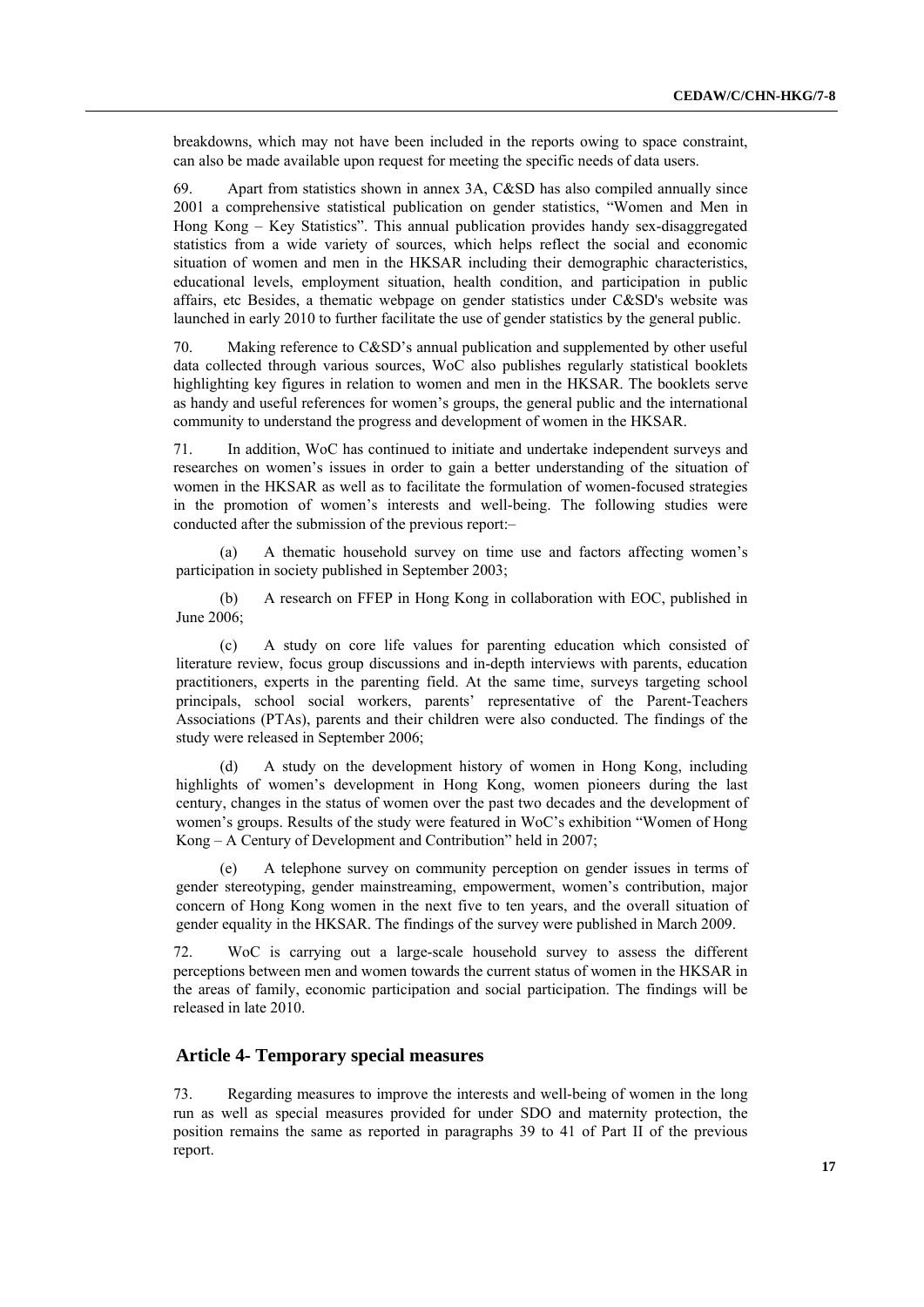#### **Reservation entered in respect of this article**

74. The Government of the PRC understands, on behalf of the HKSAR, that the main purpose of the Convention, in the light of the definition contained in article 1, is the reduction, in accordance with its terms, of discrimination against women, and does not therefore regard the Convention as imposing any requirement upon the HKSAR to repeal or modify any of its existing laws, regulations, customs or practices which provide for women to be treated more favourably than men, whether temporarily or in the longer term. Undertakings by the PRC Government on behalf of the HKSAR under article 4, paragraph 1, and other provisions of the Convention are to be construed accordingly.

## **Article 5- Stereotyping and prejudices**

#### **Survey by Women's Commission on gender stereotyping**

75. As reported in paragraphs 42 and 43 of Part II of the previous report, WoC has been conducting surveys which aim at gauging the community's views and perceptions of gender-related issues, including the extent of gender stereotyping in society. According to the latest survey conducted by WoC in 2009, gender stereotyping was still prevalent in Hong Kong and gender inequality still persisted in society. Gender stereotyping was found to be more common among male and the older age groups while the younger age groups were more receptive to the concept of gender equality.

## **Public education efforts**

76. The Government, in conjunction with WoC, continues to make every effort to address and eliminate gender stereotypes in education and mass media. The efforts made since the previous report are elaborated below.

#### Promotion of the Convention

77. In collaboration with WoC, the Government has been making continuous efforts in organizing publicity and public education programmes to enhance public understanding of the Convention. These initiatives include holding roving exhibitions in venues including public libraries, district community centres and Government buildings, as well as commissioning over 150 interactive educational drama shows for primary and secondary schools across the territory. In addition, publicity materials including brochures, cartoon booklets, videos and newsletters were produced and widely distributed in order to promote public awareness of the Convention.

78. To further enhance the understanding of the rights of women among the general public, a series of district-based public education activities were organized by the women's groups including seminars, slogan design competitions, ambassador training programmes, drama competitions and district carnivals, etc

#### <sup>U</sup>Women's Commission

79. Besides efforts to promote the Convention, WoC has also launched various public education and publicity programmes aimed at reducing gender prejudice and stereotyping in society and raising public awareness of gender-related issues. Since the previous report, WoC has launched the following public education programmes:

(a) WoC Conference 2006 with the theme of "Together We Build a Harmonious Community", which attracted over 400 delegates from Hong Kong and the Mainland. The event provided an opportunity for people from all sectors who were concerned about women issues to discuss issues related to the well-being of women and to explore future directions and strategies to promote gender equality and the status of women in Hong Kong;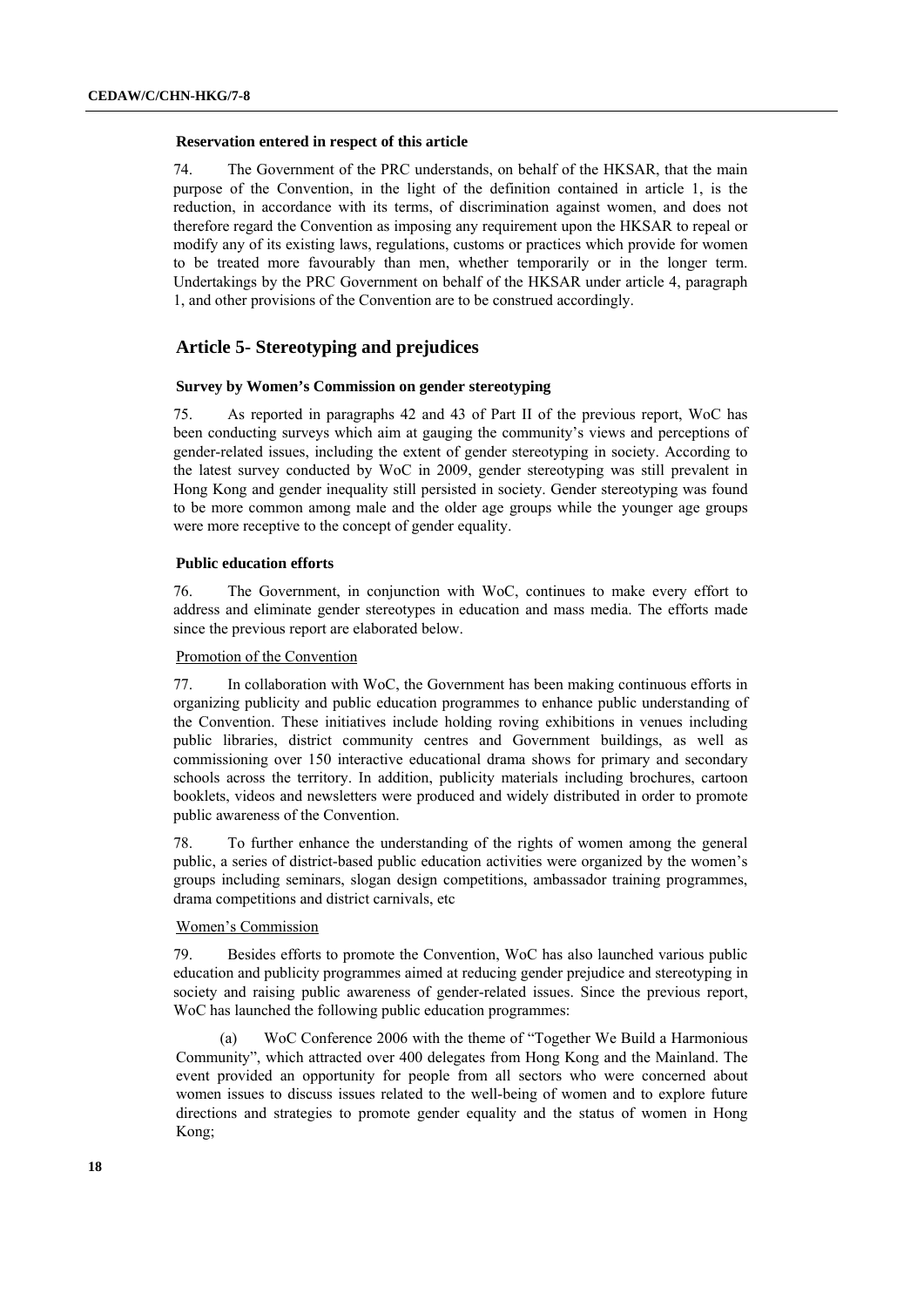(b) WoC Conference 2009 entitled "Beyond Limits - Women in the 21st Century", which served as a platform for reviewing the HKSAR's implementation of the Convention and for participants to discuss issues related to the development and well-being of women as well as to exchange views on future direction and strategies to further promote gender equality and the status of women in the HKSAR. The Conference was attended by over 500 people with representatives of women's groups, relevant NGOs, professional bodies, Government officials and students, etc.;

(c) Two series of APIs on television and radio covering the topics of nurturing caring families and domestic violence;

(d) Two 10-episode television drama and docudrama series each with ten independent stories on issues covering women's capacity building, gender awareness, caring families, women's safety, gender prejudices and barriers, etc.;

(e) A 24-episode of 5-minuter television series to showcase the achievements and contribution of local women's groups and NGOs in empowering women, helping them to build self-confidence and independence, and living a more colourful life. Topics covered included work-life balance, housewives, women with disabilities and women's health, etc.;

An exhibition entitled "Women of Hong Kong - A Century of Contribution and Development" to present the history of Hong Kong women's development in various aspects and to enhance gender awareness of the public, together with an essay competition;

(g) Radio programmes on gender-related issues such as FFEP, women's economic participation, etc.;

(h) A debate competition on gender issues for tertiary and secondary students in 2008 with the aim to generate interest, awareness and more thorough understanding of various gender issues among the students;

Annual celebration of International Women's Day including talks on topics covering "Women in Leadership", "Men and Women: An Equal Partnership" and "Women's Participation - An Economic Development Imperative", etc.;

(j) A short video filming competition on gender awareness for secondary students in 2010. A workshop to enhance youngsters' gender awareness and sense of gender equality was also organized; and

(k) A "Forum on Preventing Sexual Harassment in Universities" in 2004 and an "Orientation Camp Game Design Contest to Promote Gender Awareness" in 2005 in collaboration with the EOC.

80. WoC is planning to launch a new television drama series in 2011 which will focus on the common experiences among Hong Kong women of different age groups in the  $21<sup>st</sup>$ century and how they cope with different challenges.

## The Equal Opportunities Commission

81. EOC continues to promote gender equality through various public education programmes and initiatives. These programmes and initiatives include:

(a) Publications of guidelines and references which are disseminated via seminars, training workshops and community outreach;

Regular updates of the latest information and developments relating to gender equality on the EOC homepage. The website contains resources for preventing sex discrimination in pay, online training module on preventing sexual harassment on campus, Frequently Asked Questions on sexual harassment in schools, and docudrama episodes on gender issues;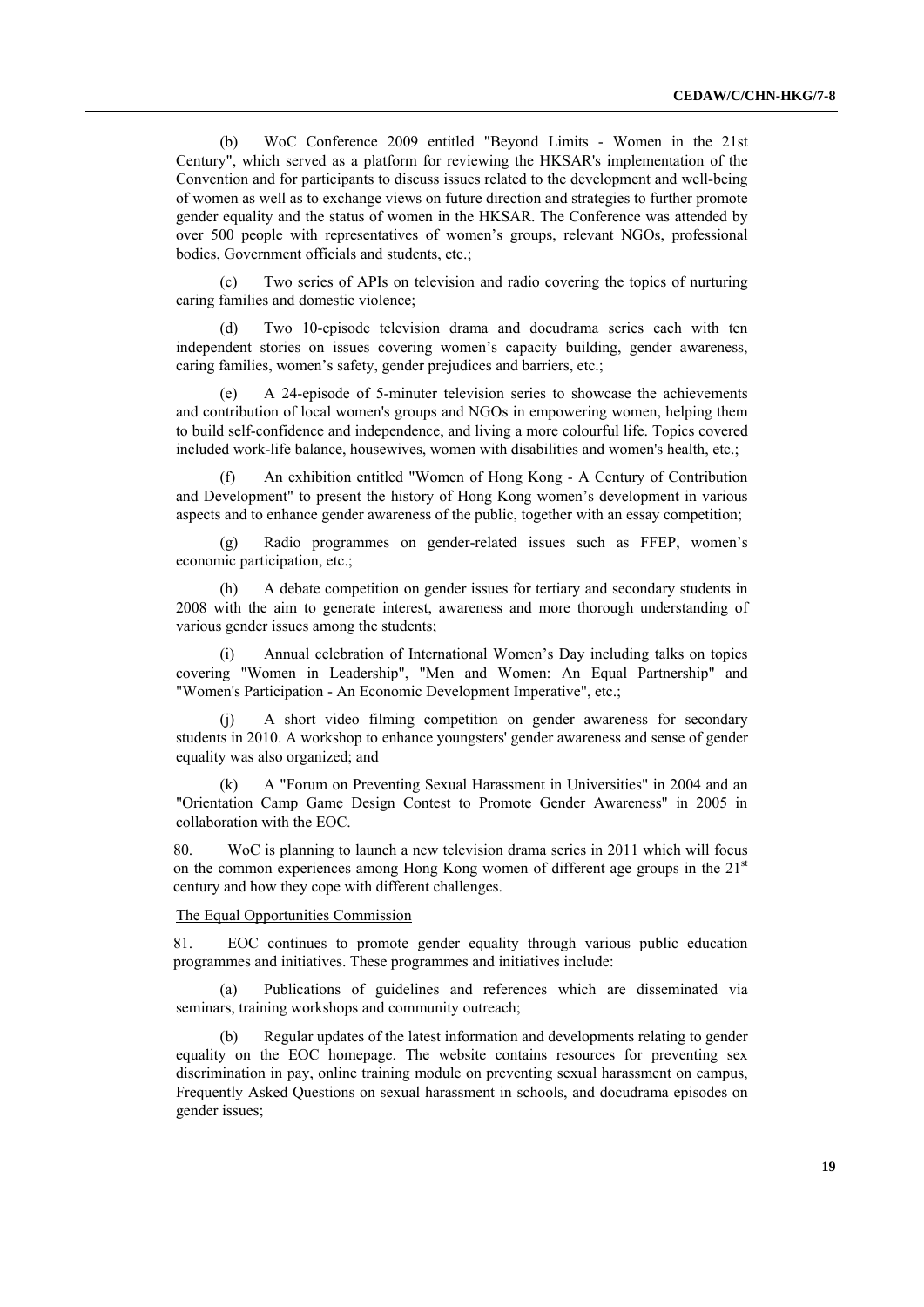(c) Seminars and conferences to promote public understanding of sex and family status discrimination. For example, the "Advancement in Gender Equality – The Swedish and Hong Kong Stories" in 2007 focused on the gender equality advancement in recent years and the "Forum on Preventing Sexual Harassment in Universities" in 2004 which discussed a range of methods to combat sexual harassment in an educational environment;

(d) 1 679 talks on anti-discrimination legislation delivered to 82 852 participants from Government departments, schools, business, community groups and other interested organizations from 2004 to 2009;

Fifty exhibitions held in popular shopping centres and railway stations since 2004 to promote equal opportunities concepts and legislation;

(f) A Community Participation Funding Programme which supports and encourages community organizations to develop projects promoting equal opportunities. About 30 per cent of the projects approved from 2004 to 2009 focused on promoting gender equality and the general equal opportunities concepts;

(g) Public education targeting youth:

(i) Sponsored drama performances and puppet shows in schools;

(ii) Special education television programmes on equal opportunities to enhance the public's understanding of the ordinances;

(iii) Youth mentorship programme "Career Challenge" which aims at eliminating gender and disability stereotypes organized since 2002;

(iv) To raise students' awareness of gender equality and as an effort to prevent sexual harassment in an educational environment, an "Orientation Game Design Contest – to Promote Gender Awareness" was held in 2005; and

(h) Advertising campaigns:

(i) Bus advertisements conveying the equal opportunities message;

(ii) Two APIs relating to pregnancy discrimination on television, 9 docudramas on SDO and FSDO since 2004 and 26 episodes of radio programme on SDO/FSDO were broadcast on Radio Television Hong Kong and Commercial Radio 1 since 2006; and

(iii) Exhibition booths at different expos, such as the annual SME Expo and other conference events.

82. Although women's sexuality is no longer a taboo in Hong Kong, it is questionable whether or not the blatant sexualisation of women's bodies in the media is liberating. In 2008, EOC commissioned a study to gain a better understanding of public perception of the female gender portrayal in the media, effect of media materials on such perception and sexual stereotyping of women. The research findings show that magazines and newspapers depicting sexual norms and stereotypes may have a profound influence on the public, particularly teenagers' perceptions about sex, body image and social norms. Many people are uncomfortable with gender representation in advertisements and news pictures, and yet they assume that community would find them acceptable, possibly on the grounds that their broad and regular exposure to these types of media is an indication of common acceptance by society. It is a matter of concern that these sexual contents reinforce gender stereotypes of women as sexual objects and are valued by reference to their physical appearance. Some of the survey findings have been integrated into the "Liberal Studies Teaching Kit" developed by EOC for the Senior Secondary Curriculum of the Liberal Studies. It is anticipated that the kit can enhance critical thinking of the young generation and raise their awareness about the impact of media on gender stereotypes and gender roles in society.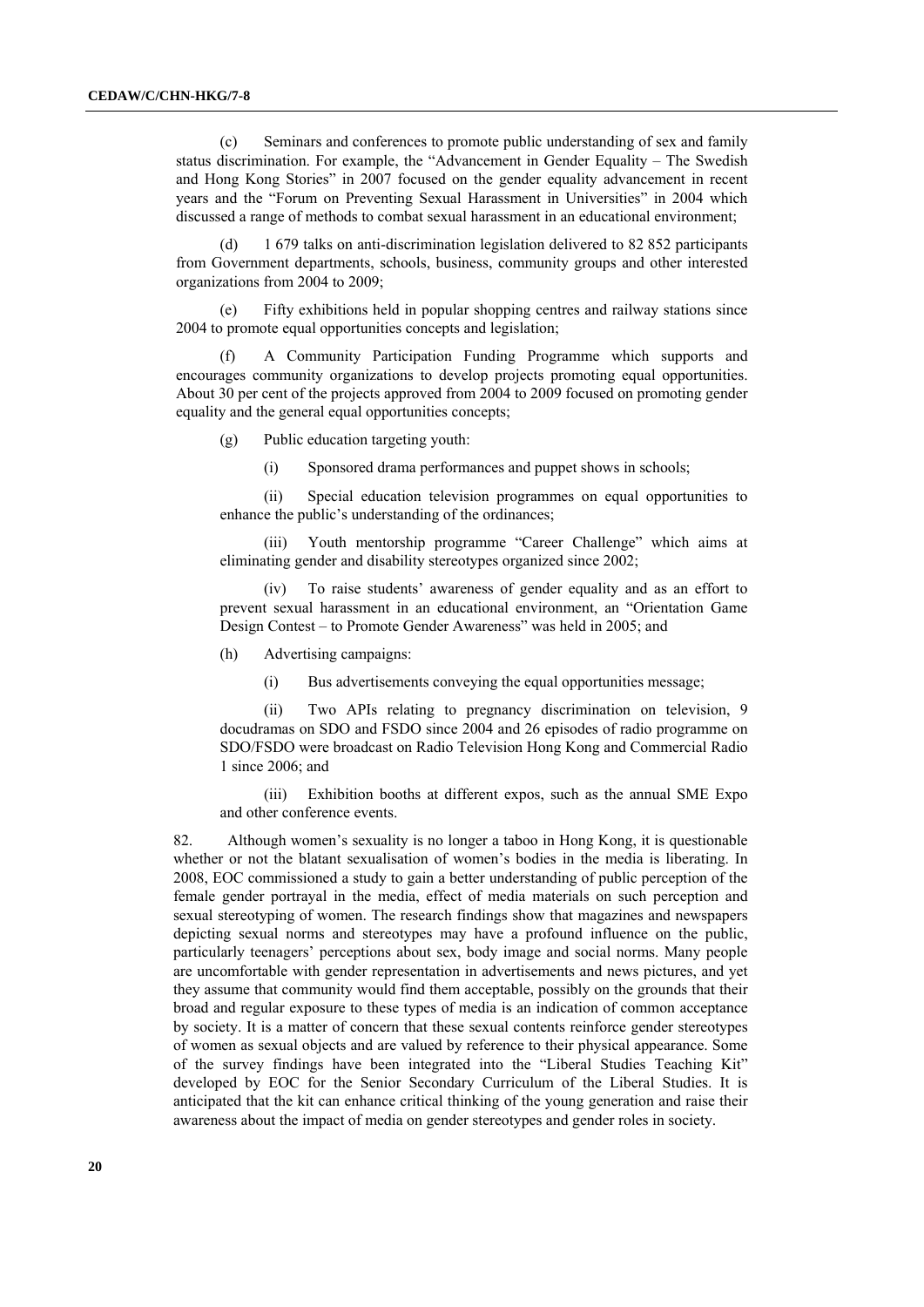<sup>U</sup>Committee on the Promotion of Civic Education

83. As mentioned in paragraph 47 of Part II of the previous report, the Committee on the Promotion of Civic Education (CPCE) is an advisory body formed under the auspices of the Home Affairs Bureau (HAB) to promote civic education outside schools and to enhance the general public's civic awareness. The policy responsibility over human rights and equal opportunities was transferred from HAB to the Constitutional and Mainland Affairs Bureau (CMAB) on 1 July 2007. Nonetheless, as human rights education is part and parcel of civic education, CPCE continues to promote in its publications public understanding of and respect for human rights as and when suitable opportunities arise, such as publishing articles to promote concepts of human rights, equal opportunities and elimination of discrimination. CPCE has also granted and will continue to grant sponsorship under its Community Participation Scheme to community organizations to organize activities to promote human rights education.

### **Control of pornography and sex discriminatory elements in the media**

84. Regarding the control of pornography and sex discriminatory elements in the media, the position remains largely the same as explained in paragraphs 49 to 52 of Part II of the previous report, except that the Prevention of Child Pornography Ordinance (Cap. 579) was enacted in 2003, details of which are given in the following paragraphs. Moreover, the Government initiated a review of the Control of Obscene and Indecent Articles Ordinance in 2008. The report of the first round of public consultation was published in July 2009. In light of the public views collected in the first round of public consultation, the Government is considering the way forward for the review. Views received, including those on the composition of the Obscene Articles Tribunal, will be taken into account in the review.

## The Prevention of Child Pornography Ordinance

85. The Prevention of Child Pornography Ordinance, enacted in 2003, strengthens protection for children against sexual exploitation in the form of child pornography, child pornographic performance and child sex tourism. To effectively combat child pornography, the Ordinance targets demand at source. Possession of child pornography is a serious offence and is punishable by imprisonment of up to five years and a fine of up to HK\$1 million (US\$0.13 million). Offenders convicted of producing, publishing or advertising child pornography are punishable by imprisonment of up to eight years and a fine of up to HK\$2 million (US\$0.26 million).

86. To combat sex tourism, the Ordinance also extends the application of 24 sexual offence provisions under the Crimes Ordinance (Cap. 200) to acts committed against children outside Hong Kong. The 24 offences are listed in Schedule 2 of the Crimes Ordinance, which are reproduced in annex 5A.

87. Moreover, any person making or advertising any arrangement relating to child sex tourism, or procuring a child for making pornography or pornographic performance, is punishable by imprisonment of up to ten years and a fine of up to HK\$3 million (US\$0.38 million).

88. In a recent judgement, the Court of Appeal provided four-level sentencing guidelines<sup>1</sup> on a first-time offender convicted of possession of child pornography. Under the

 $1$  The four-level sentencing guidelines are as follows: Level-1 (images depicting erotic posing with no sexual activity): Community service order, probation, or fine where the number of offending articles is small (say 20 or less); one to six months imprisonment where the number of offending articles is large or the depictions are extremely suggestive.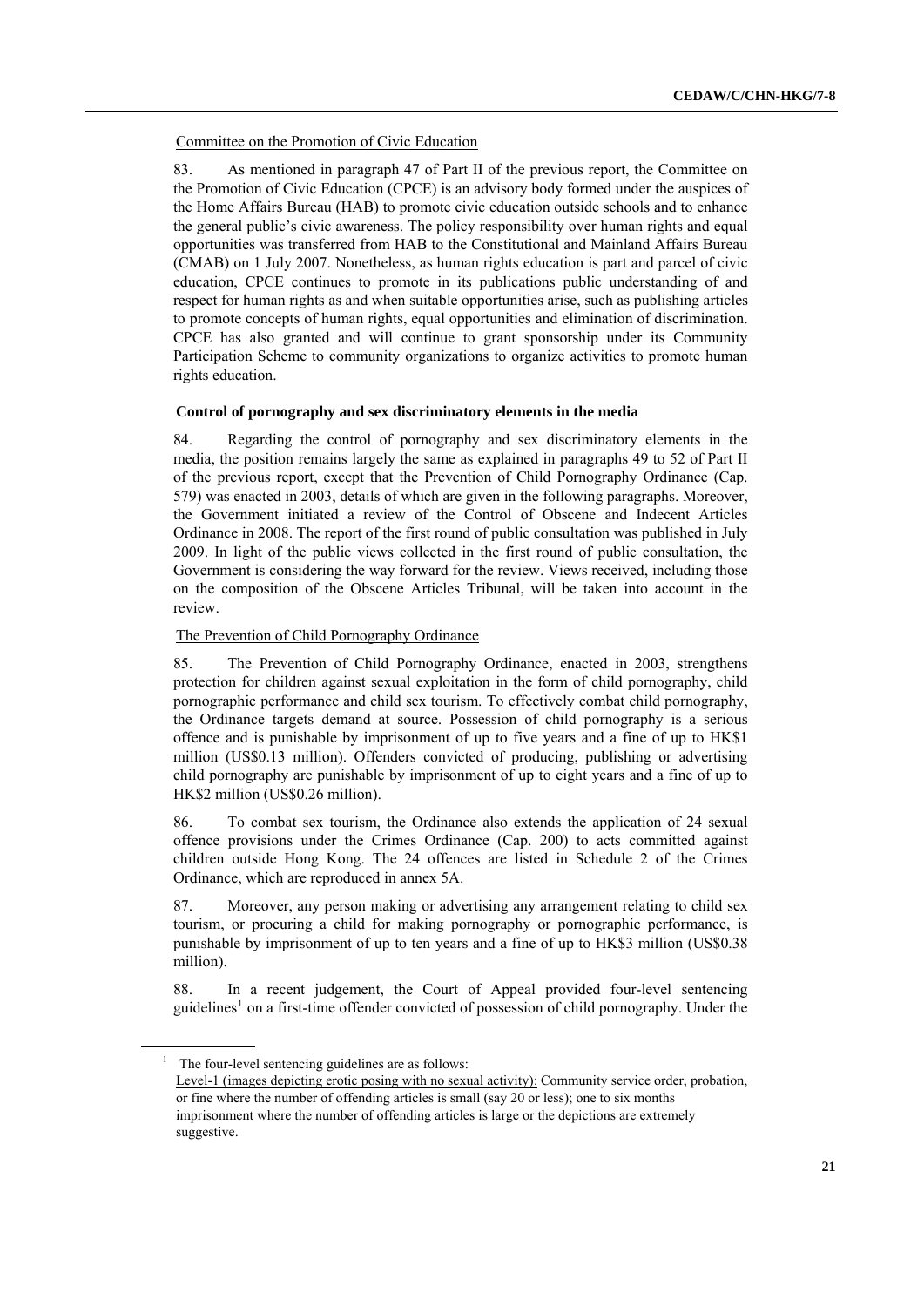guidelines, sentences will be considerably increased, which will enhance the deterrent effect of the law.

89. The Hong Kong Police Force (the Police) have used the new powers under the Ordinance to strengthen their enforcement against child pornography, and will continue to maintain close liaison with overseas law enforcement agencies and local organizations to share information and intelligence, monitor the overall situation, and update the latest development on investigation skills for combating child pornography and child sex tourism activities.

### **Protection of women against violence**

International instruments

90. As set out in paragraph 54 of Part II of the previous report, the Government is committed to adhering to the principles of international conventions including the Convention, the Convention against Torture and the Convention on the Rights of Child, which provide for, among other things, protection of women against violence. Article 16 of UNCRPD which has entered into force for the PRC including the HKSAR in August 2008 also calls upon state parties to take all appropriate measures to protect persons with disabilities, both within and outside the home, from all forms of exploitation, violence and abuse, including their gender-based aspects. In addition to protection by the Basic Law and HKBORO, various policies and measures, details of which to be set out in the ensuing paragraphs, have been taken by the Government in fulfilling its commitment to eliminating all forms of violence against women under the Convention.

Legislation protecting women against violence

91. As reported in paragraph 56 of Part II of the previous report, the Crimes Ordinance and the Offences against the Person Ordinance (Cap. 212) continue to apply to protect women against violence. In addition to the enactment of the Prevention of Child Pornography Ordinance mentioned above, the Evidence (Miscellaneous Amendments) Ordinance 2003 amended the Evidence Ordinance (Cap. 8) and the Criminal Procedure Ordinance (Cap. 221) to remove the deficiencies in the rules relating to husbands and wives giving evidence for and against each other in criminal proceedings.

92. As mentioned in paragraph 25 under article 2, the former DVO was first enacted in 1986 to enable a party to a marriage, or a man and a woman in cohabitation relationship, to obtain quick and temporary relief from molestation by applying to the court for an injunction order. In paragraph 58 of Part II of the previous report, we advised the Committee that we would take into account the suggestions and proposals received in reviewing the scope of the former DVO.

93. After careful consideration, we have, through the Domestic Violence (Amendment) Ordinance 2008 and the Domestic Violence (Amendment) Ordinance 2009, amended the former DVO to enhance protection for victims of domestic violence. In particular, the coverage of the Ordinance has been extended to include spouse, former spouse and their children; cohabitants and former cohabitants, whether of the same sex or of the opposite

Level-2 (sexual activity between children, or solo masturbation by a child): An immediate custodial sentence of up to nine months depending on the number of depictions but even a few depictions will generally attract a custodial sentence.

Level-3 (non-penetrative sexual activity between adults and children): six to 12 months' imprisonment depending on the number of depictions involved.

Level-4 (penetrative sexual activity between children and adults, sadism or bestiality): 12 months (even for a few images) to 36 months' imprisonment.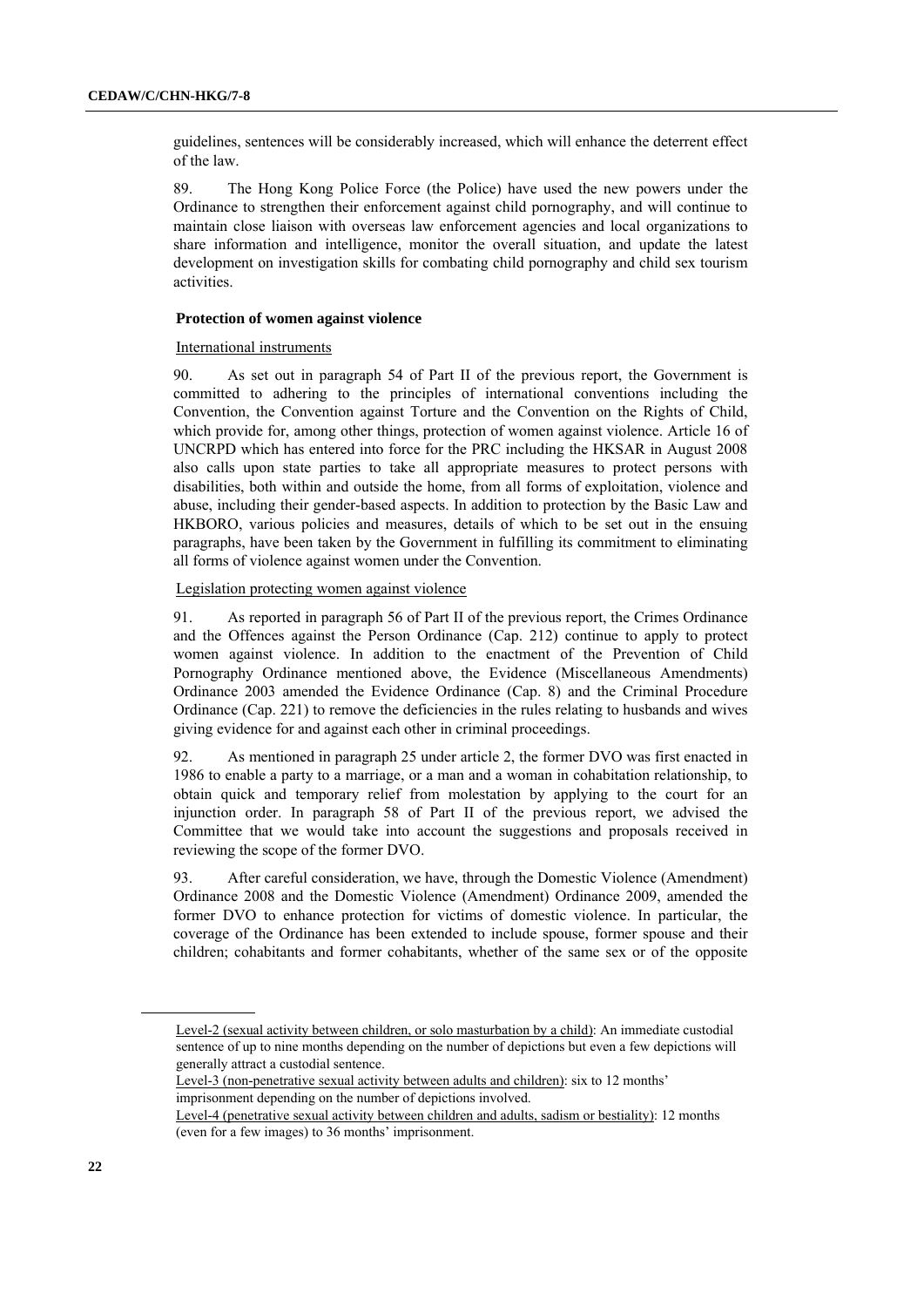sex, and their children; as well as immediate and extended family members. Other major amendments included empowering the court to –

(a) Vary or suspend an existing custody or access order in respect of the child concerned when the court makes an exclusion order under the Ordinance;

(b) Attach an authorization of arrest to the injunction order if the court reasonably believes that the respondent will likely cause bodily harm to the applicant or the child concerned; and

(c) Require the abuser to attend an anti-violence programme (AVP) as approved by the Director of Social Welfare (DSW), with a view to changing his/her attitude and behaviour that lead to the granting of the injunction order.

94. In reviewing the Ordinance, the Government consulted different sectors of the community including LegCo, WoC, women's groups, NGOs and sexual minority groups. Deputations were also invited to attend the relevant LegCo meetings to express their views on the subject.

95. Some commentators were concerned that stalking remained a social problem that had yet to be adequately addressed under existing laws and policies. They urged the Government to take on the relevant recommendation of the Law Reform Commission (LRC) to legislate against such harassment. The Government is currently studying LRC's report on stalking in depth for formulating the way forward, and is making preparation for undertaking public consultation on the subject.

## Domestic violence

#### *Budget allocation*

96. In its previous concluding comments, the Committee recommended that the Government should allocate sufficient resources to combat all forms of violence against women, including domestic violence, and to provide details about budget allocation in its next periodic report.

97. As stated in paragraph 59 of Part II of the previous report, we have adopted a threepronged approach, namely the provision of preventive, supportive and specialised services for the prevention and handling of domestic violence. In addition to providing services for victims of domestic violence, we consider that supporting needy families through, for example, the provision of childcare services, family crisis intervention, counselling services, etc., would help prevent and resolve family conflicts which might otherwise turn violent. To this end, we have allocated considerable resources to SWD in implementing services under this three-pronged approach for individuals and families in need. SWD's expenditure in this respect increased from some HK\$1.3 billion (US\$167 million) in 2004-05 to HK\$1.8 billion (US\$230 million) in 2009-10.

98. To enhance SWD's capability in handling domestic violence cases, the number of social workers in the Family and Child Protective and Services Units (FCPSUs) of SWD increased from 105 in 2004-05 to 168 in 2010-11, representing an increase of 60 per cent. This pool of experienced social workers responsible for handling serious/high-risk domestic violence cases in SWD is complemented by another 1 000 social workers helping families in trouble in the Integrated Family Services Centres (IFSCs) and Integrated Services Centres (ISCs) operated by SWD and NGOs.

#### *Preventive measures*

99. Since the previous report, the Government has strengthened its support and services for individuals and families at risk of domestic violence. The following paragraphs set out efforts of the Government and other service units in this regard.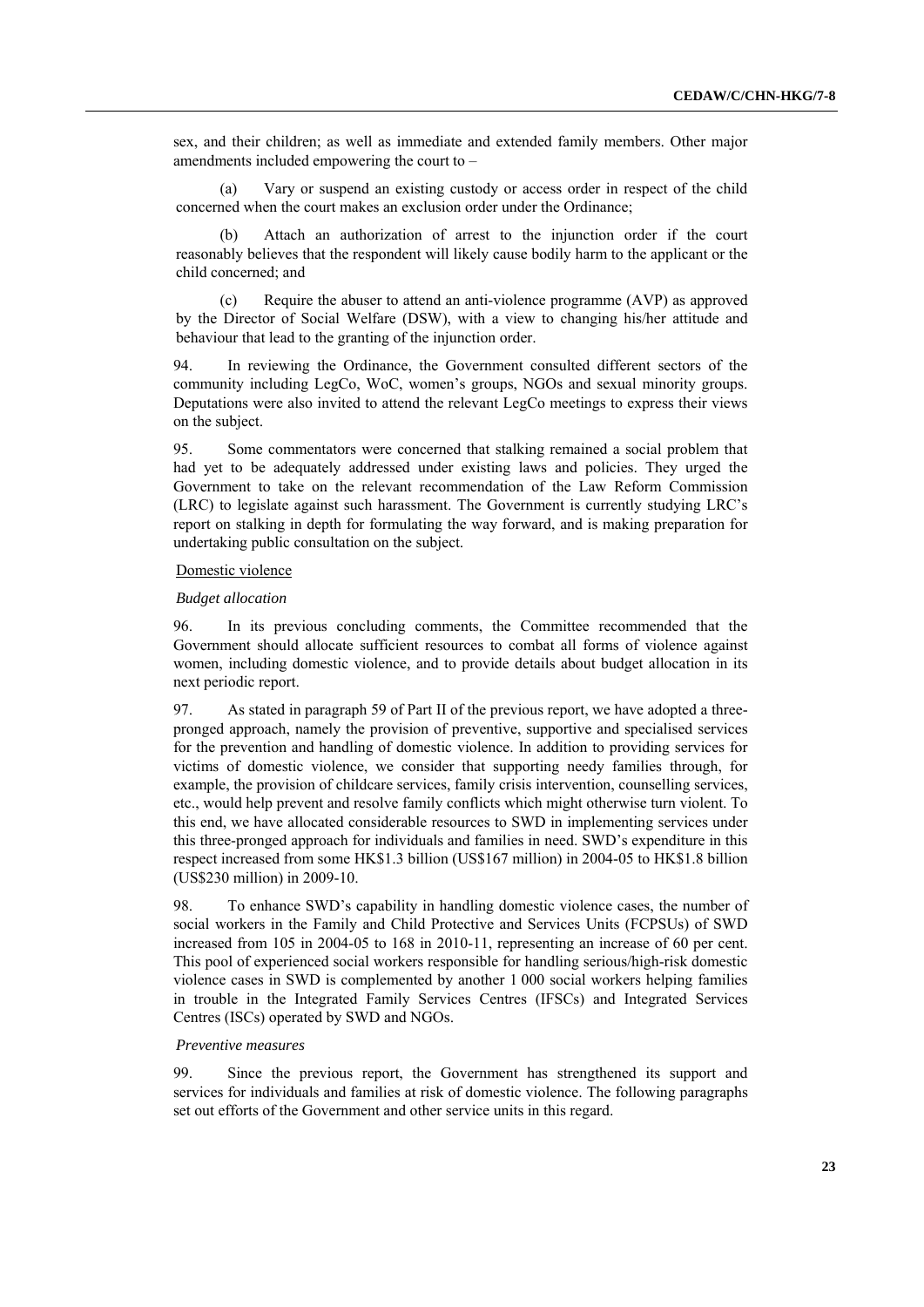100. We advised the Committee in paragraph 61 of Part II of the previous report that 15 pilot IFSCs were set up. SWD has since restructured all the traditional Family Services Centres (FSCs) and related units such as the Family Support and Resource Centres and Counselling Units to form 61 IFSCs (40 operated by SWD and 21 by NGOs) across the territory. IFSCs provide a continuum of preventive, supportive and remedial services such as parent-child activities, enquiry service, resource corner, volunteer development service, outreaching service, support/mutual help/therapeutic groups, educational and developmental groups and programmes, tangible service, financial assistance, counselling and referral service, etc. to meet the changing needs of individuals and families in a holistic manner.

101. In addition to the services provided by IFSCs, we have launched the following initiatives to foster family relationship and provide needy families with early intervention and support –

(a) To encourage families at risk to receive early support, the "Family Support Programme" (FSP) was launched in IFSCs/ISCs, FCPSUs and Psychiatric Medical Social Services Units (MSSUs) starting from 2006 to proactively reach out to vulnerable families, including those susceptible to domestic violence, psychiatric and social isolation problems and were unmotivated to seek help. Between April 2007 and March 2010, FSP had successfully engaged a total of 35 126 individuals/families in IFSC/ISC/FCPSU services or community services. A total of 3 421 volunteers had been recruited as Family Support Persons in 61 IFSCs, two ISCs and 11 FCPSUs under FSP as at end-March 2010;

(b) The seven Family Support Networking Teams operated by NGOs in old urban areas continued to provide outreaching and networking as well as timely intervention to vulnerable families;

(c) SWD commissioned an NGO to operate the new Hotline and Outreach Service Team (HOST) with effect from October 2008. HOST is responsible for manning a 24-hour hotline and for providing outreach service to specific groups in case of emergency warranting immediate intervention by social workers. Since December 2009, HOST has extended its outreach services to cases involving suspected spouse battering;

(d) Clinical psychologists of SWD continued to provide professional support to the people (including victims of domestic violence and sexual violence) in need as described in paragraph 71 of Part II of the previous report;

(e) Since its establishment in 2002, the Community Investment and Inclusion Fund (CIIF) has been providing seed funding to support community-initiated projects that seek to, among others, foster better family relationship and encourage the building of networks among families, thereby strengthening their capabilities to deal with domestic violence. The Fund had supported more than 200 projects involving around HK\$200 million (US\$25.6 million) since its establishment. More details of the Fund will be discussed under article 13;

(f) To sustain the development of parent education, EDB, with the support of the Committee on Home School Co-operation, organized a series of activities such as themebased seminars, annual symposium, conceptual/skill-based training and production of school profiles annually. EDB also provided grants to the PTAs of schools and the Federations of PTAs of 18 districts to organize home-school cooperation and parent education activities.

102. Parents are responsible for taking care of their young children. That said, to assist parents who are unable to do so temporarily because of work or other reasons (including reasons associated with domestic violence), SWD and NGOs provide a wide range of day and residential child care services to meet their needs. In 2008, SWD launched the pilot Neighbourhood Support Child Care Project (NSCCP) through NGOs and community groups. NSCCP aims to provide parents in need with more flexible child care services in addition to the regular ones, and promote community participation and mutual assistance.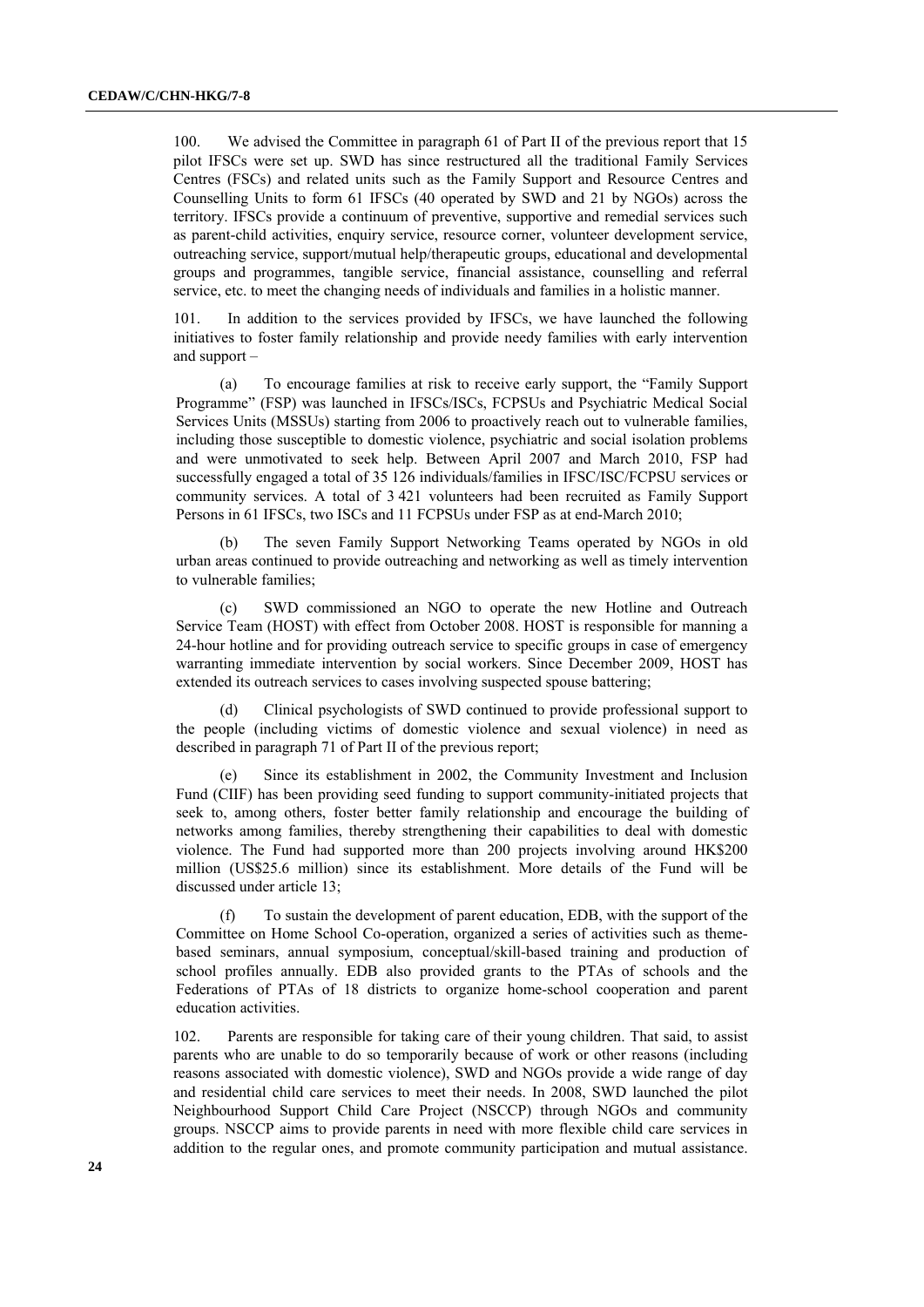NSCCP has two service components – home-based child care service for children aged under six, and centre-based care groups for children aged three to under six. Flexibility has been provided, with operating hours covering evenings, some weekends and public holidays. Fee subsidy is available for low-income families in need. Feedbacks from service users, carers, service operators and other stakeholders have been positive.

103. Some commentators suggested that the Government should increase the amount of subsidies provided for carers under NSCCP to act as an incentive for more women to participate as carers. It is important to note that NSCCP is not an employment scheme. Its main objectives are to provide needy parents with flexible mode of child care service and promote community participation and neighbourhood support. Some commentators called on the Government to consider extending the service to children aged six and above. We believe that the After-school Care Programme (ASCP) targeting children aged six to 12, instead of NSCCP, can better meet their needs. Services provided under ASCP include homework guidance, meal service, parental guidance and education, skills learning and social activities, etc. Having said that, in exceptional circumstances (e.g. when there is an urgent need for child care services because of emergency), service operators will provide temporary service to children aged six or above on a discretionary basis to ensure that the children concerned can be properly taken care of.

104. To enhance public awareness of the importance of strengthening family solidarity and encourage needy people to seek early help, SWD has launched the "Strengthening Families and Combating Violence" Publicity Campaign since August 2002. Under this Campaign, a variety of territory-wide and district-based programmes are organized each year along the five major themes, namely: the prevention of child abuse, spouse battering, abuse of the elderly, sexual violence and suicide, with emphasis on the importance of crossprofessional, cross-sectoral, cross-departmental collaboration and community involvement in combating domestic violence.

*Supportive and specialised services to victims of domestic violence* 

105. The number of newly reported battered spouse and child abuse cases whose victims were female in the past few years was as follows:

| Year | Number of Newly Reported Cases |  |
|------|--------------------------------|--|
| 2003 | 2925                           |  |
| 2004 | 2 9 9 0                        |  |
| 2005 | 3 1 5 3                        |  |
| 2006 | 3 7 4 9                        |  |
| 2007 | 5 1 6 9                        |  |
| 2008 | 5 5 7 5                        |  |
| 2009 | 4 0 1 2                        |  |

| Newly reported battered spouse cases with female victims |  |  |  |  |  |  |  |
|----------------------------------------------------------|--|--|--|--|--|--|--|
|----------------------------------------------------------|--|--|--|--|--|--|--|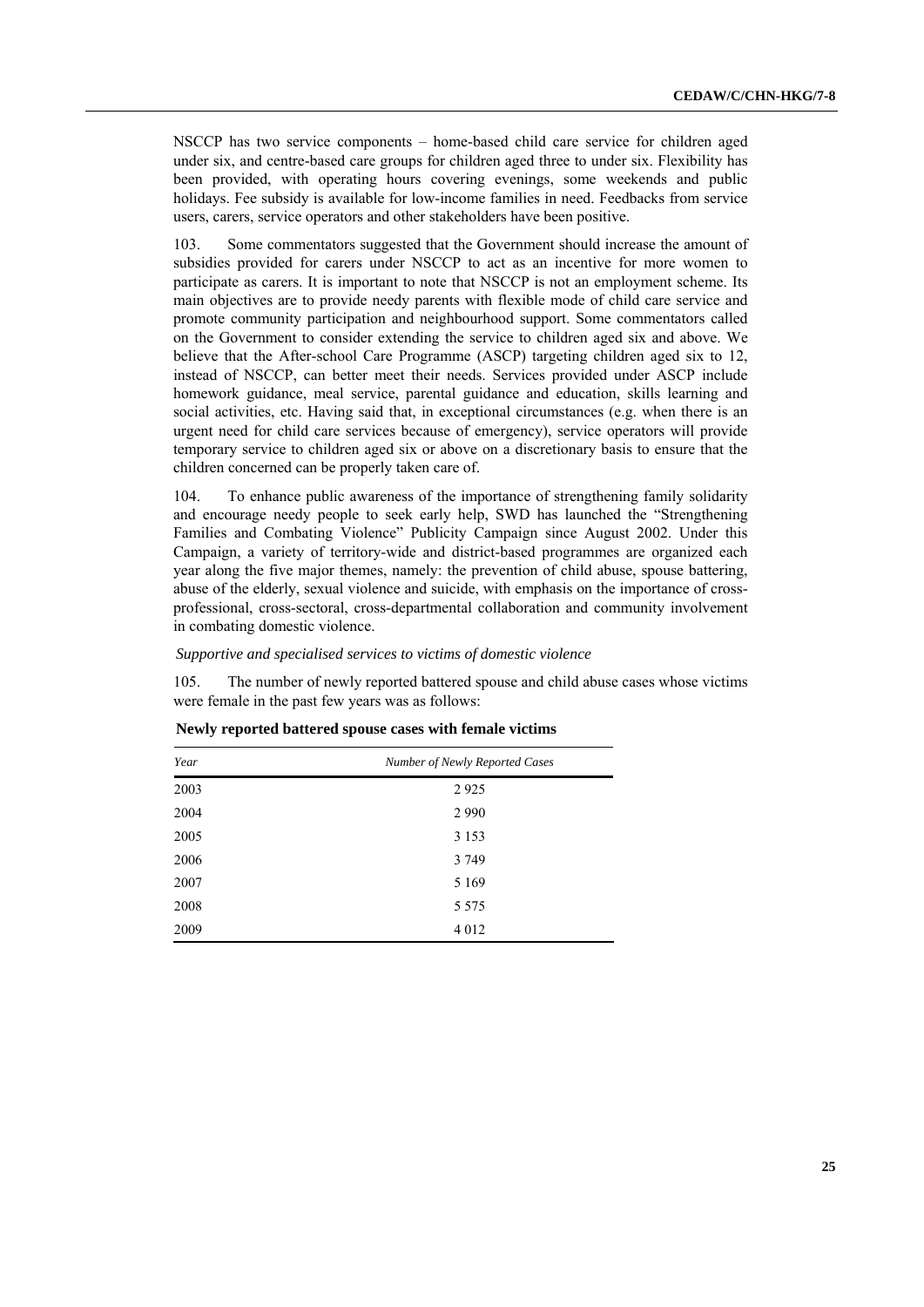| Year | Number of Newly Reported Cases |
|------|--------------------------------|
| 2003 | 303                            |
| 2004 | 362                            |
| 2005 | 462                            |
| 2006 | 467                            |
| 2007 | 571                            |
| 2008 | 508                            |
| 2009 | 589                            |

**Newly reported child abuse cases with female victims** 

106. It is believed that undermined family solidarity owing to the rapid demographic, social and economic changes, as well as the heightened awareness of seeking early intervention, contributed to the increase in the number of newly reported cases above. To tackle the situation, SWD has strengthened its supportive and specialised services for victims of domestic violence, as detailed in the ensuing paragraphs.

107. The specialised FCPSUs of SWD handle the majority of the child abuse and battered spouse cases. They provide the needy with integrated services including outreaching, crisis intervention, casework and group work treatment, as well as statutory protection of children. Other support services such as financial assistance, legal aid, psychological assessment and treatment, housing assistance, and child care services, etc. are also arranged in collaboration with relevant Government bureaux or departments as appropriate. The number of FCPSUs expanded from 5 district teams in 2000 to 11 district teams in 2010, and the number of social workers serving in FCPSUs correspondingly increased from 55 to 168 during the same period.

108. To cope with increasing service demand and provide more accessible services to the needy in districts where domestic violence cases are frequently reported, SWD set up an additional Clinical Psychology Unit specialising in domestic violence in August 2008. This unit works closely with the social workers of FCPSUs and has developed assessment tools as well as individual and group treatment packages specifically for the clinical management of domestic violence cases.

109. Apart from expanding its professional units, SWD has also introduced improvement and new measures in combating domestic violence. We have allocated additional resources to strengthen social work support for the refuge centres for women during and after office hours since October 2005. In addition, a new refuge centre (the  $5<sup>th</sup>$ ), commenced operation in 2009, provides a total of 40 additional places for the female victims and their children, thereby increasing the total number of places from 120 in 2001 to 260 in 2010.

110. With victims' interest and safety in mind, the Police have adopted a "one family one team" approach and deployed the same investigation unit to follow up cases concerning the same family since 2006. The Police have also implemented the Victim Management Workflow under which a consistent and coordinated approach in victims handling is adopted and proactive measures that are commensurate with the level of risk and gravity of individual cases are taken.

111. SWD has recently implemented a new Victim Support Programme for Victims of Family Violence (VSP). The programme is funded by the Government and run by an NGO to enhance support services to victims of domestic violence, particularly those undergoing the judicial process. Under the programme, victims will be provided with information on the legal proceedings and community resources (such as legal aid service, accommodation and childcare support, etc.). They will also be provided with emotional support and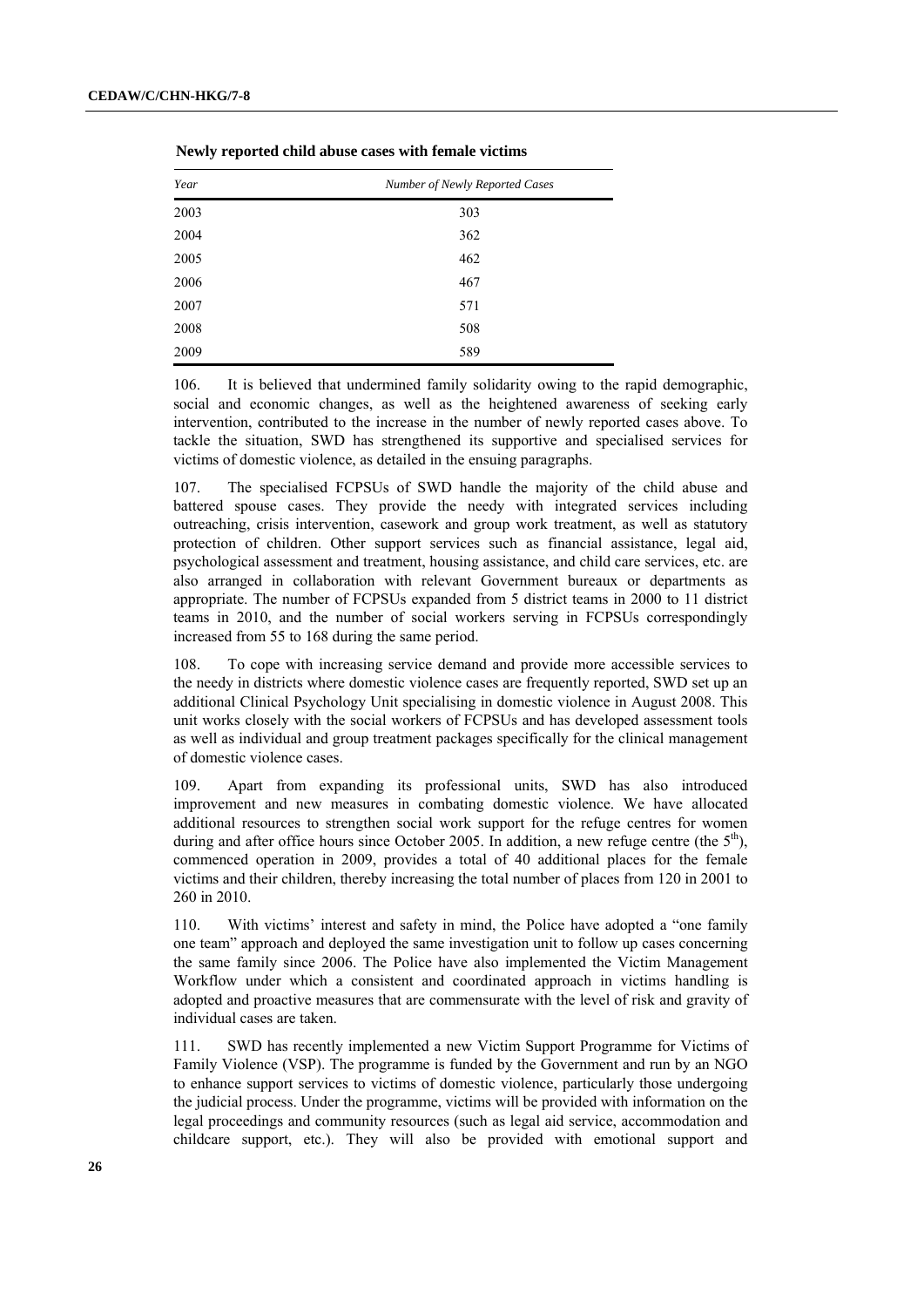companionship as appropriate when going through the judicial process. It is expected that through close collaboration with case workers, the victims will be empowered and supported to resume normal life as soon as possible.

#### *Prosecution*

112. The Committee has expressed concern over the low prosecution rate of domestic violence cases in its previous concluding comments. From 2006 to 2009, the number of domestic violence crime cases handled by the Police were 1 811, 2 505, 2 341 and 2 373 respectively. Of these, 1 408, 2 199, 2 060 and 1 951 were dealt with by the Court in the respective years, accounting for 77.7 per cent, 87.8 per cent, and 88 per cent and 82.2 per cent of the number of cases reported to the Police during the respective periods.

113. With a view to protecting victims of domestic violence, pursuing the perpetrators of violence and bringing them to justice, the Department of Justice (DoJ) established a working group in 2006 to identify measures to protect the interests of victims. In November 2006, the working group issued "The Policy for Prosecuting Cases involving Domestic Violence" which provides guidelines to prosecutors on how victims of domestic violence should be treated and their interests protected. Apart from explaining domestic violence and the role of the prosecutor, it also provides guidance on prosecuting practice, encourages the avoidance of delay, prioritizes victim support, reviews the use of bind-over orders, and seeks appropriate levels of sentencing for offenders.

114. DoJ has also implemented a number of measures to fast-track cases of domestic violence. For example, prosecutors are requested to provide legal advice on domestic violence cases within seven working days upon receipt of the case files from the Police. If delay is unavoidable, the victim will be informed of the position by the Police, and the reasons for the delay. The prosecutors will ensure that all the procedures in Court can be done in a fast-track manner. The prosecutors will also apply for an early trial date and, at the same time, if appropriate; the prosecutors will seek to make an application for the witness/victim to give evidence by video link. Domestic violence cases will be tried in Chinese to save time for translation.

115. The Committee also suggested in its previous concluding comments that women's access to justice should be enhanced. To assist victims of domestic violence to undergo judicial proceedings, the Director of Public Prosecutions under DoJ issued "The Statement on the Treatment of Victims and Witnesses" (the Statement) in September 2009. The Statement provides guidelines to ensure that prosecutors focus on the interests of victims and witnesses, and pay full regard to their rights in handling criminal cases. According to the Statement, prosecutors should, for example, seek to expedite the processing of cases, particularly those involving children and other vulnerable witnesses. Where justified, prosecutors should make appropriate applications to the Court for measures to address the specific needs of witnesses, such as the use of screens to shield witnesses from the accused while testifying, and the use of two-way closed circuit television to enable witnesses to give evidence outside the courtroom through a televised link. Prosecutors should also ensure that witnesses are aware of the arrangements at Court and the availability of facilities, and that witnesses are kept informed of the progress of the cases, and their rights to privacy and confidentiality respected. These measures will help alleviate the anxiety of victims of domestic violence cases during the judicial proceedings.

116. Some commentators suggested that a specialised court be set up to expedite the handling of domestic violence cases. The Judiciary considers that the need for such a separate domestic violence court has yet to be established. The following considerations are relevant. Firstly, the Family Court would, whenever circumstances warrant, give priority to urgent applications relating to domestic violence cases, e.g. applications related to removal of children or injunction applications. Secondly, on the handling of domestic violence cases, a mechanism has been put in place since October 2008 to enable expedited listing of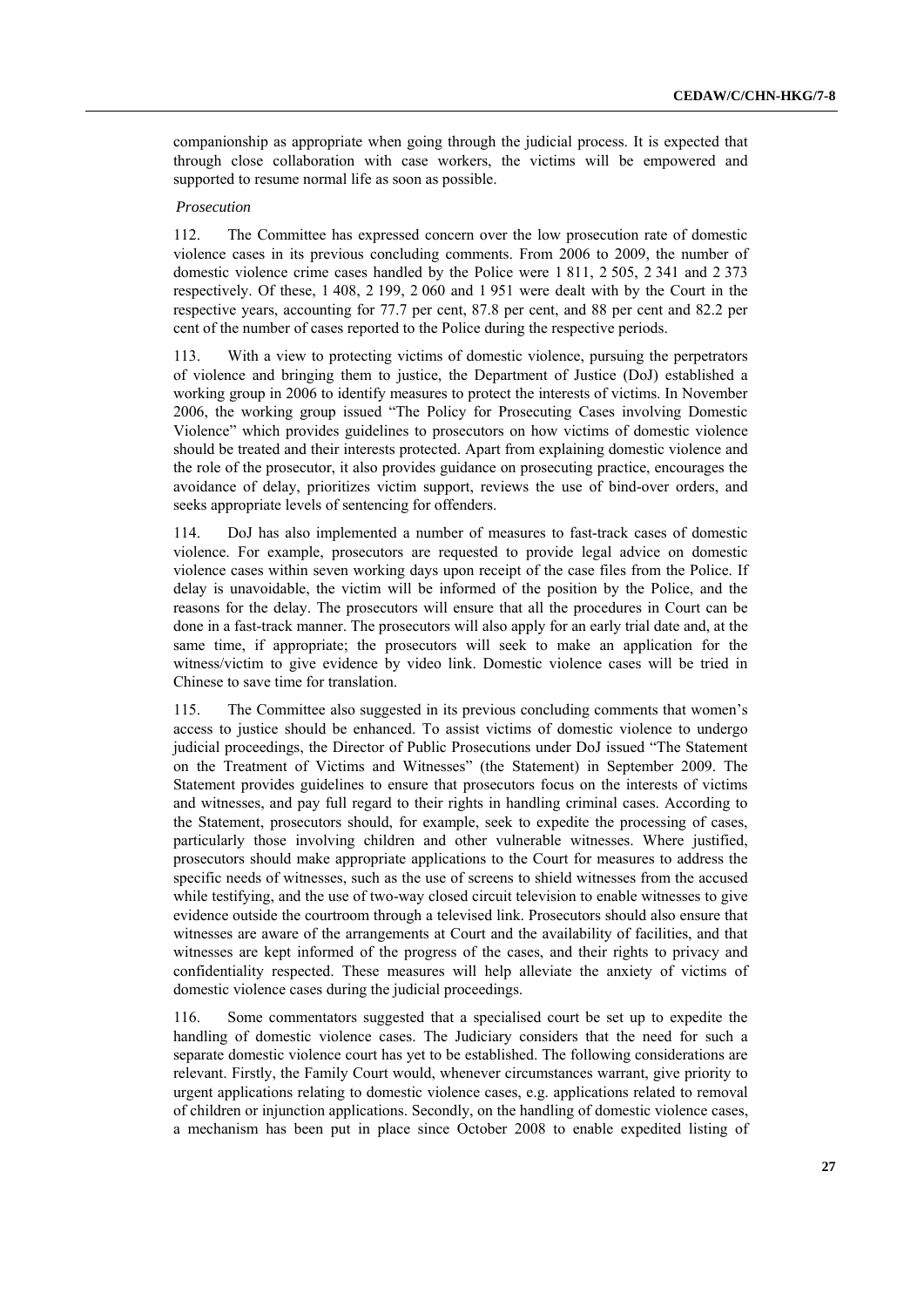suitable domestic violence cases. The latter mechanism has been working satisfactorily and should address concerns over the timely handling of domestic violence cases.

*Treatment and counselling for perpetrators of domestic violence* 

117. SWD's support services cover not only victims but also perpetrators of domestic violence. In March 2006, SWD launched a two-year pilot project entitled "Batterer Intervention Programme" (BIP). The pilot project was divided into two parts: Part I was conducted by an NGO, targeting batterers involved in less serious spouse battering cases that might not be known to any existing social service providers. Extensive publicity and promotional activities were conducted in order to reach out to potential clients, helping them realise the gravity of their problems and motivating them to join the BIP groups. Part II of the pilot project was conducted by SWD and was characterised by the inclusion of a comparison group and an experimental group to facilitate outcome evaluation. A total of 267 batterers received specialised treatment under BIP during the pilot period. The pilot project showed that the programme was effective in reducing violence by the abusers and in improving their marital situation. In view of the effective results, SWD has now incorporated BIP as a regular intervention service for batterers.

118. In addition, as mentioned in paragraph 93(c) above, SWD has launched the AVP which seeks to change the abusers' attitude and behaviour. AVP is psycho-educational in nature and is suitable for different types of abusers. NGOs have been engaged in delivering the programme. With the enactment of the Domestic Violence (Amendment) Ordinance 2009, the programme has been extended to cover same-sex cohabitants since January 2010.

## *Safety report by Women's Commission*

119. In view of the growing concern over domestic violence, WoC published a report entitled "Women's Safety in Hong Kong: Eliminating Domestic Violence" in January 2006. It aimed to put forward a broad framework to conceptualise domestic violence in Hong Kong, and to outline strategies to address victims' empowerment, prevention of violence, timely and effective intervention, as well as community education and support.

120. After consulting over 50 organizations and relevant Government departments, WoC recommended that a multi-disciplinary intervention model should be adopted in tackling domestic violence. WoC recommended five key approaches, namely women's empowerment; prevention, education and community support; early identification and intervention; criminal justice responses; and research, data-sharing and dissemination of findings. WoC also put forward 21 recommendations covering law reform, services, publicity, professional knowledge-sharing, gender mainstreaming and gender-related training, early identification and intervention, etc.

121. In August 2009, WoC published a supplement to the report entitled "Women's Safety in Hong Kong: Eliminating Domestic Violence – An Update and the Next Step" to review the progress made since the first report was issued in January 2006. WoC was pleased to note that good progress had been made on various fronts, such as amendments to DVO, new enhancement measures launched by the Police in handling domestic violence cases, strengthening of welfare services and support for victims of domestic violence and intervention programme for abusers, enhanced public awareness of the problem through public education, and training for frontline professionals, etc WoC also paid tribute to NGOs, community groups and women's organizations which launched programmes and activities at both community and neighbourhood levels to complement the Government's efforts in strengthening community support networks and enhancing public awareness of domestic violence.

#### *Research*

122. To improve the understanding of domestic violence and identify appropriate prevention and intervention strategies, SWD commissioned the University of Hong Kong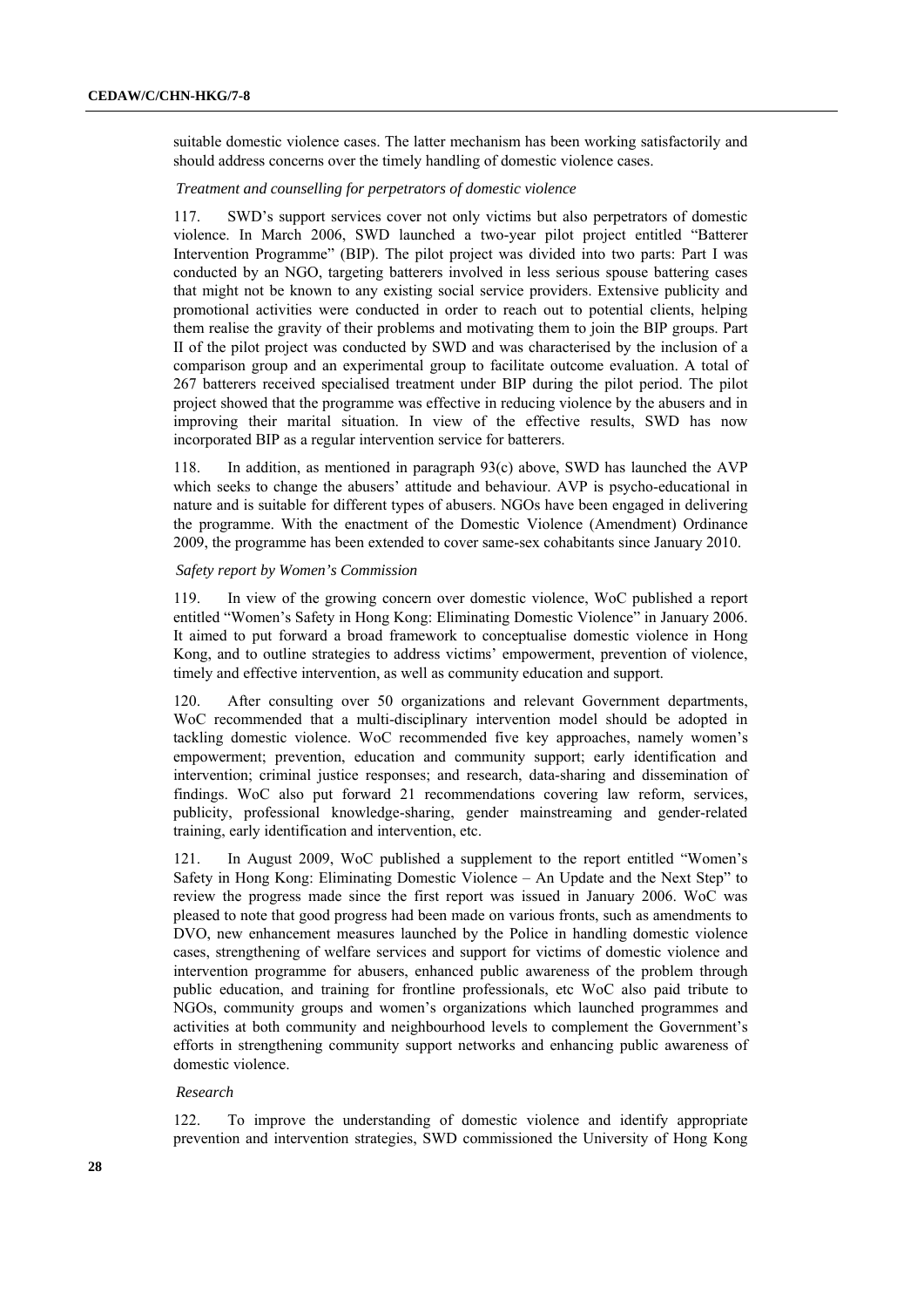(HKU) to conduct a study on Child Abuse and Spouse Battering. The study was completed in June 2007 and, as a result, risk assessment tools were developed for use by the trained professionals in handling child abuse and battered spouse cases.

#### Services offered to victims of sexual violence

123. In its previous concluding comments, the Committee encouraged the Government to re-establish the Hong Kong rape crisis centres to ensure that victims of sexual violence receive specific attention and counselling in full anonymity. Following a review of sexual violence-related services, the Government introduced a new, comprehensive, and one-stop service model involving multi-disciplinary assistance for victims of sexual violence in 2007. A new crisis intervention and support centre, the CEASE Crisis Centre, funded by the Lotteries Fund of SWD and operated by an NGO on a three-year pilot basis, was set up in March 2007 to provide timely, professional and specialised services to victims of both genders and their family members on a 24-hour basis. Services provided by the CEASE Crisis Centre include short-term accommodation for adult victims of sexual violence and individuals/families facing domestic violence or in crisis, a 24-hour hotline for the public, counselling services and immediate outreach/crisis intervention, etc In view of the satisfactory performance of the Centre, and the positive feedback received from service users and frontline professionals concerned, SWD has, since January 2010, provided recurrent funding to continue the Centre's operation. Separately, RainLily, another crisis centre for victims of sexual violence mentioned in paragraph 87 of Part II of the previous report, continues its operation with funding support from the Community Chest.

124. On the law enforcement front, to ease the anxiety of child/mentally incapacitated victims of sexual violence in recounting their ordeals, the Police have set up the Vulnerable Witness Interviewing Suites to provide a friendly environment and "one-stop" facilities for conducting video-recorded interview and, if necessary, forensic examination.

125. The Government is committed to combating sexual violence. The Police handle all reports related to sexual violence professionally and conduct thorough investigation. If sufficient evidence of an offence is obtained, the Police will take firm and decisive action to effect arrest. The Police will also combat sexual offences through prevention and education, and provide suggestions such as ways to avoid falling victim of sexual offences. In addition, we will continue to monitor local and overseas trends of sexual violence cases in order to improve our service for victims.

126. Some commentators expressed concern over the preventive measures for sexual violence against girl child and mentally incapacitated persons. They urged the Government to report progress on enabling employers of persons undertaking child-related work and work relating to mentally incapacitated persons to check criminal conviction records for sexual offences of their employees. In this regard, LRC conducted a consultation exercise in 2008 to consider whether a scheme for the registration of offenders convicted of sexual offences should be established. A report was issued by LRC in February 2010 which recommended, as an interim measure, the establishment of an administrative scheme which would enable employers of persons undertaking child-related work and work relating to mentally incapacitated persons to check their employees' criminal conviction records for sexual offences. In the long run, LRC would consider whether a comprehensive legislative scheme should be introduced, without unjustifiably infringing the privacy and other rights of the offenders or their family members. The Government is considering LRC's recommendations.

#### Cross-sector collaboration on combating violence

127. Some commentators suggested that collaboration among professionals on combating violence should be further promoted. The Government shares the view that collaboration among different government departments, professionals and NGOs is important to the prevention and handling of domestic and sexual violence.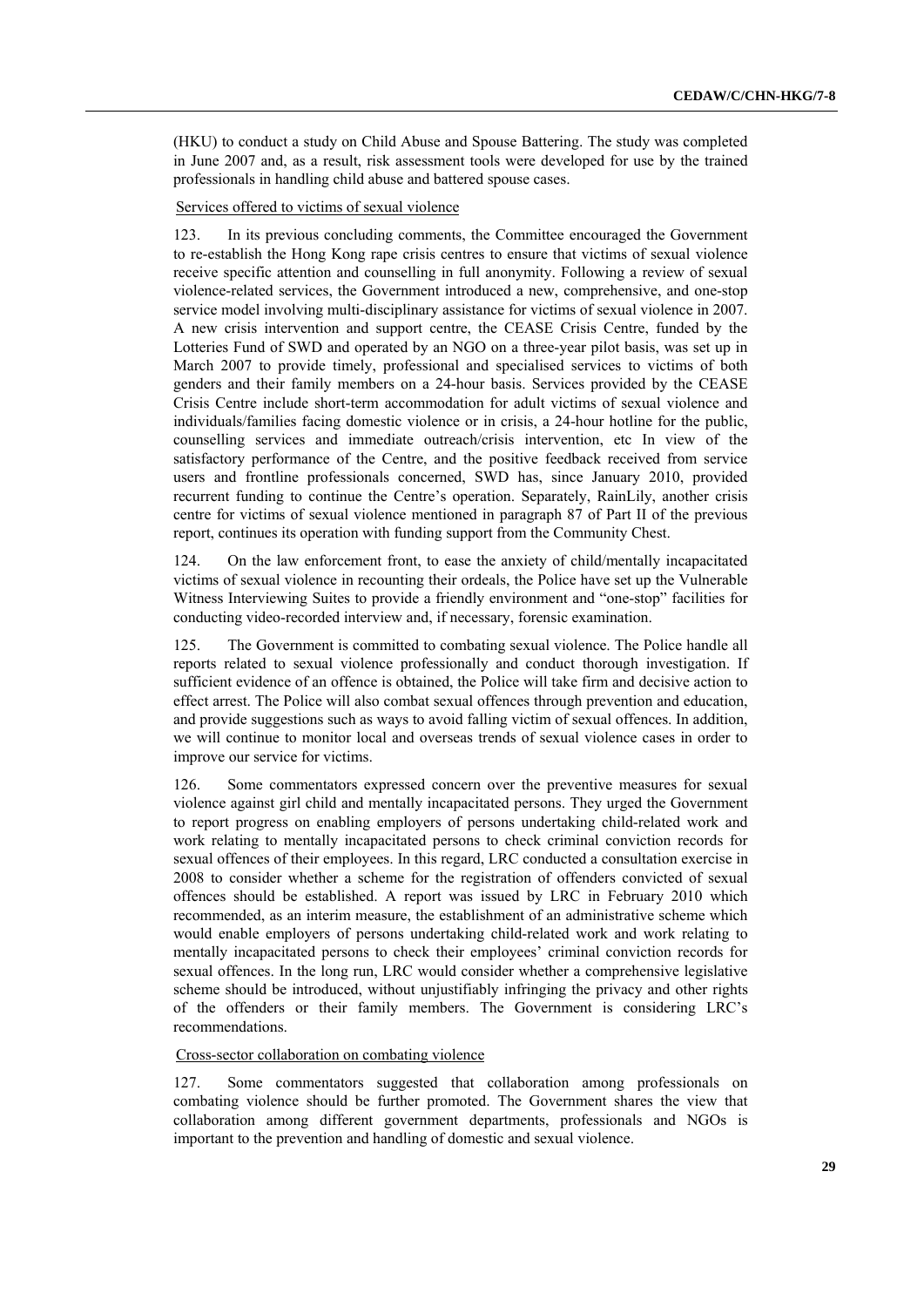128. As reported in paragraph 89 of Part II of the previous report, the Committee on Child Abuse (CCA) and the Working Group on Combating Violence continue their roles of advising the Government on the strategies and measures in addressing the problem of child abuse, spouse battering and sexual violence.

129. At the district-level, District Co-ordinating Committees on Family and Child Welfare and District Liaison Groups on Family Violence were set up across the territory for the professionals concerned to discuss measures to step up collaboration in handling domestic violence cases, in particular the high risk cases, at the district level.

130. At the case level, social workers of FCPSUs and other units providing casework services, when necessary, will convene multi-disciplinary case conferences to share their knowledge and information on a particular case, with a view to collectively formulating the most appropriate welfare plans for the persons-in-need.

131. The Government attaches great importance to the safety of victims. Collaboration between SWD and the Police in handling high-risk domestic violence cases has been strengthened. Specific measures include –

(a) *Non-Consensual referral for High Risk Cases* – a referral mechanism has been set up since 2003 by which the Police will, with victims' consent, refer victims and/or alleged perpetrators of domestic violence cases to SWD for follow-up services. Under the mechanism, non-consensual referrals could also be made if the case is assessed as high-risk and a Superintendent of the Police, having personally reviewed the case, decides that such referral is warranted. An acknowledgement system is also put in place to strengthen the communication between frontline Police officers and social workers during the case referral process. Upon receiving a Police referral, the social workers will acknowledge receipt and inform the Police of the contact details of the responsible social worker, and whether or not the victims and/or batterers have responded to the services provided;

(b) *Emergency Referral Mechanism for High-Risk Cases* – if a domestic violence case is considered to be of high risk and the situation warrants emergency removal and/or referral at any stage, the Police will make immediate arrangements for temporary accommodation and/or approach the SWD outreach team for immediate crisis intervention;

(c) *Direct Referral Line for the Police* – to facilitate the Police to seek urgent professional advice and/or immediate social work support in handling urgent and high-risk cases, a 24-hour Direct Referral Line was set up in October 2006 between SWD and the Police. If necessary, social workers will perform outreach duties with the Police to handle crisis situations.

132. SWD also maintains close liaison with the Housing Department (HD) to provide housing assistance to individuals and families (including victims of domestic violence) who have genuine and imminent housing problem as explained in paragraph 91 of Part II of the previous report. In 2007, the procedures of housing assistance were further streamlined. Under the new arrangement, HD will undertake initial screening and eligibility vetting for all applications. For applications which do not meet the criteria under HD's prevailing policies but there appear to be social or medical grounds warranting special consideration, HD may seek advice and assistance from SWD or NGOs concerned as necessary.

133. The Government and NGOs have made tremendous efforts in providing child welfare services for the needy families. That notwithstanding, occasional child deaths have aroused public concern. After consulting CCA and making reference to overseas experience, SWD launched a pilot project on Child Fatality Review in February 2008. The project aims to identify patterns and trends of children's death from the child death cases which occurred in 2006 and 2007, with a view to formulating prevention strategies and promoting multi-disciplinary and inter-agency cooperation in the prevention of child death. The Review Panel of the pilot project, which comprises representatives from different fields such as medical, clinical psychology, social welfare, legal, education, academia and parents,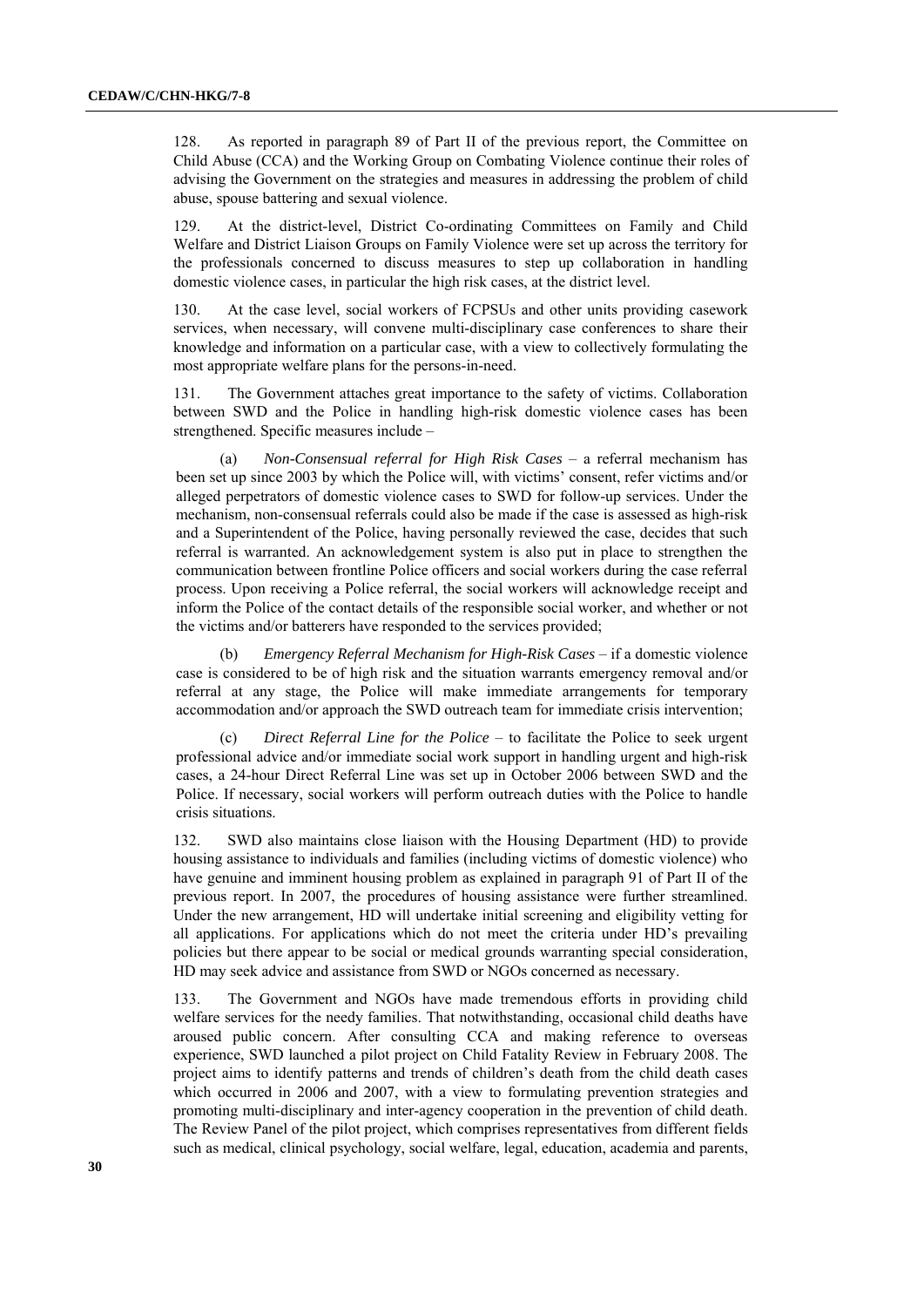issued its first report in January 2010 on the review results of the child death cases in 2006. The Review Panel also recommended a number of improvement measures for reference by the relevant Government bureaux/departments. At the time of preparing this Report, the Review Panel is reviewing child death cases which occurred in 2007, and an evaluation of the pilot project. The final report will be released in early 2011.

## Information system

134. SWD manages central information systems to monitor the trends of newly reported battered spouse, sexual violence and child abuse cases. The statistics collected provide useful and objective reference for the department's service provision as well as strategies in combating domestic violence.

135. Separately, the Police maintain an Enhanced Central Domestic Violence Database which captures information of domestic violence, child abuse, elder abuse and missing persons reported to the Police in the past three years. It automatically generates alert messages on repeated cases occurring within a defined period of time for the attention of supervisory officers. The database facilitates better assessment of individual cases and enables officers to make a more informed judgement of the circumstances and the risk level of the case.

136. Some commentators suggested that a central data bank should be set up for the purpose of combating domestic violence. Currently, both the Police and SWD collect statistics concerning domestic violence cases. Nevertheless, the statistics collected serve different purposes. For the Police, the data collected is for police intervention and crime prevention purposes, while for SWD, the data forms the basis for providing support and preventive services for victims of domestic violence and families at risk. Where necessary, the Police and SWD exchange information on domestic violence cases upon obtaining the subject's consent.

## Training to professionals

137. The Committee suggested in its previous concluding comments that the HKSAR should seek to improve gender sensitivity training for judicial and law enforcement officials, health professionals and social workers on violence against women. The following paragraphs set out details in this regard.

#### *Social workers*

138. It is important to equip social workers with knowledge and skills to enable them to identify cases at risk of domestic violence early and to render assistance to the needy families and individuals. To this end, SWD continues to provide in-service and refresher training for social workers, which aims to enhance, among other things, the sensitivity of social workers in attending to the specific needs of the victims and families in need. Taking the opportunity of the enactment of the Domestic and Cohabitation Relationships Violence Ordinance, SWD also organized additional training to frontline social workers.

## *Police*

139. The Police issued a new assessment tool, namely the Emergency Referral Questionnaire, in November 2006 to assist frontline officers in identifying and assessing the risk factors of the families involved in domestic violence incidents. An action checklist has also been introduced to assist frontline officers in conducting initial investigation at the scene of a domestic violence case.

140. The Child Protection Policy Unit of the Police has introduced various training programmes to enhance the capabilities of frontline officers in handling domestic violence cases. These programmes cover domestic violence dynamics, psychology of parties involved, questioning techniques, risk assessment, conflict management and service interface with welfare units, etc The Police have also conducted training to raise officers'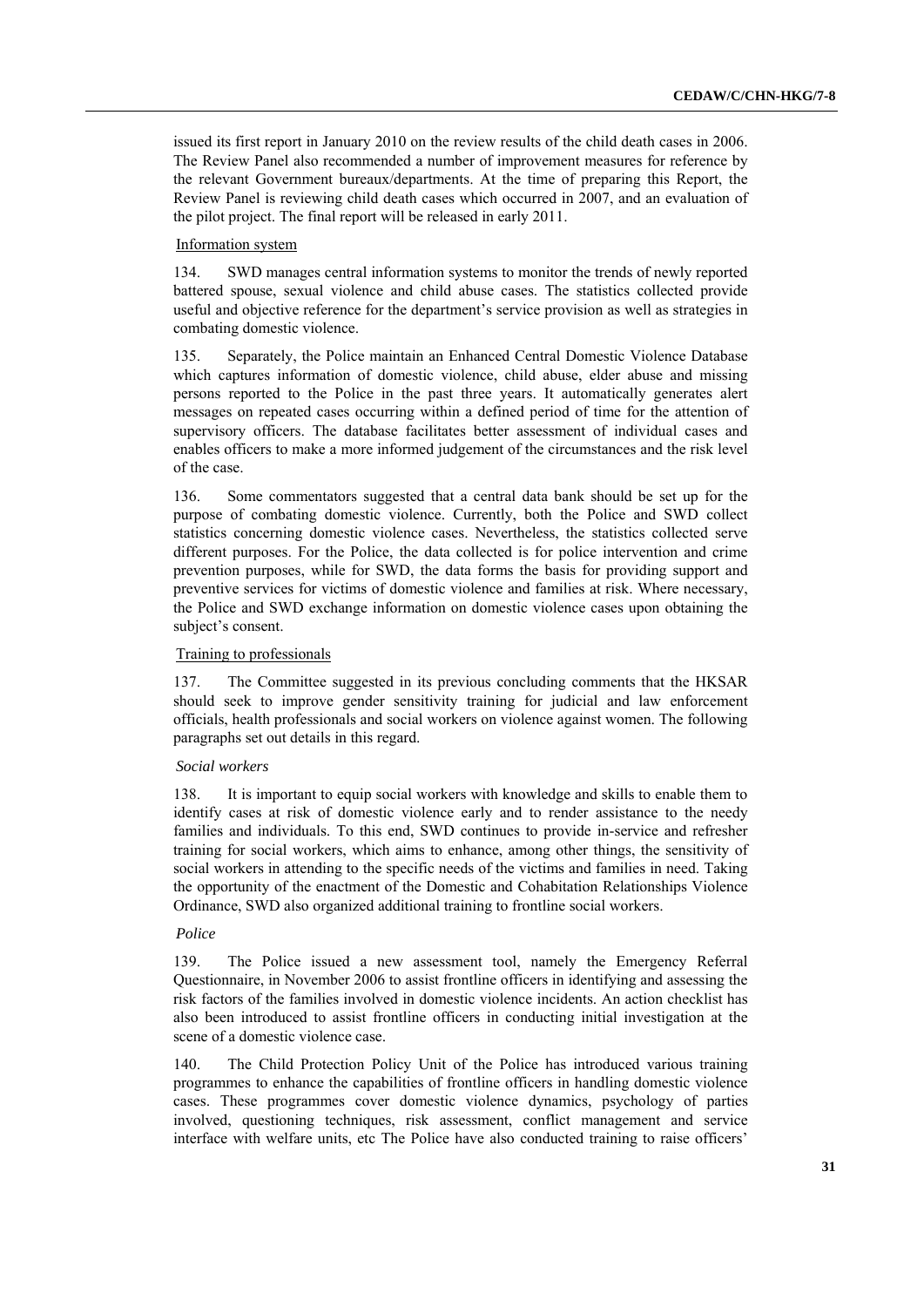sensitivity in handling domestic violence cases involving same sex cohabitants in the light of the enactment of the Domestic and Cohabitation Relationships Violence Ordinance that came into effect in January 2010.

#### *Health professionals*

141. The Department of Health (DH) provides training for healthcare professionals on gender awareness in collaboration with other organizations. Healthcare professionals of the Family Health Service (FHS) of DH periodically attend training programmes organized by SWD on case handling skills as well as courses conducted by clinical psychologists on empowering approach in interviewing.

142. In addition, staff in the Forensic Pathology Service (FPS) of DH are taught the new service model for handling adult sexual violence cases as well as skills to promote care and service to victims through the "Review Meeting on New Service Model for Handling Adult Sexual Violence Cases" organized by SWD. This is an annual multi-disciplinary meeting for SWD, the Police, the Hospital Authority (HA), FPS of DH and the CEASE Crisis Centre to share and exchange views and experience on handling adult sexual violence cases.

143. HA also seeks to enhance the awareness of healthcare staff in detecting and treating victims of sexual violence through various training. The Accident and Emergency Departments of public hospitals have developed guidelines for healthcare staff on the management of victims of sexual violence and sexual assault, including the procedure and attitude for handling these cases, as well as the reporting and referral mechanism to ensure that the victim is treated in a safe, confidential and protected manner.

#### *Judiciary officers*

144. The Judicial Studies Board provides training programmes for judges and judicial officers (JJO) at all levels. The Board organizes and coordinates JJOs' participation in various professional training courses, international/local conferences, seminars and visits every year. In June and December 2007, experience-sharing sessions on dealing with domestic violence cases and related issues were organized. As part of its on-going efforts to update JJOs on issues of public concern, new legislation and crime trends, the Judiciary will continue to organize suitable training programmes for JJOs.

#### *Multi-disciplinary training*

145. SWD continues to provide cross-sector training programmes as mentioned in paragraph 101 of Part II of the previous report. For example, on-going training programmes on risk assessment skills, micro-counselling, crisis intervention, treatment of batterers, child protection special investigation, clinical supervision, etc. are provided for social workers, the Police and other professionals. These joint training opportunities facilitate sharing of professional knowledge and good practices among different disciplines. In 2009-10, SWD organized over 100 training programmes for more than 7 000 participants from the department, NGOs and other related disciplines. Apart from the above programmes, training is also provided at the district level to meet the specific needs of individual districts. In addition, dialogue with the Family Court has been maintained to facilitate the processing of court cases involving domestic violence.

## **Article 6- Exploitation of women**

#### **Prostitution and trafficking of women**

146. As reported in paragraph 105 of Part II of the previous report, the Crimes Ordinance is the tool to combat exploitation of persons for sexual purposes.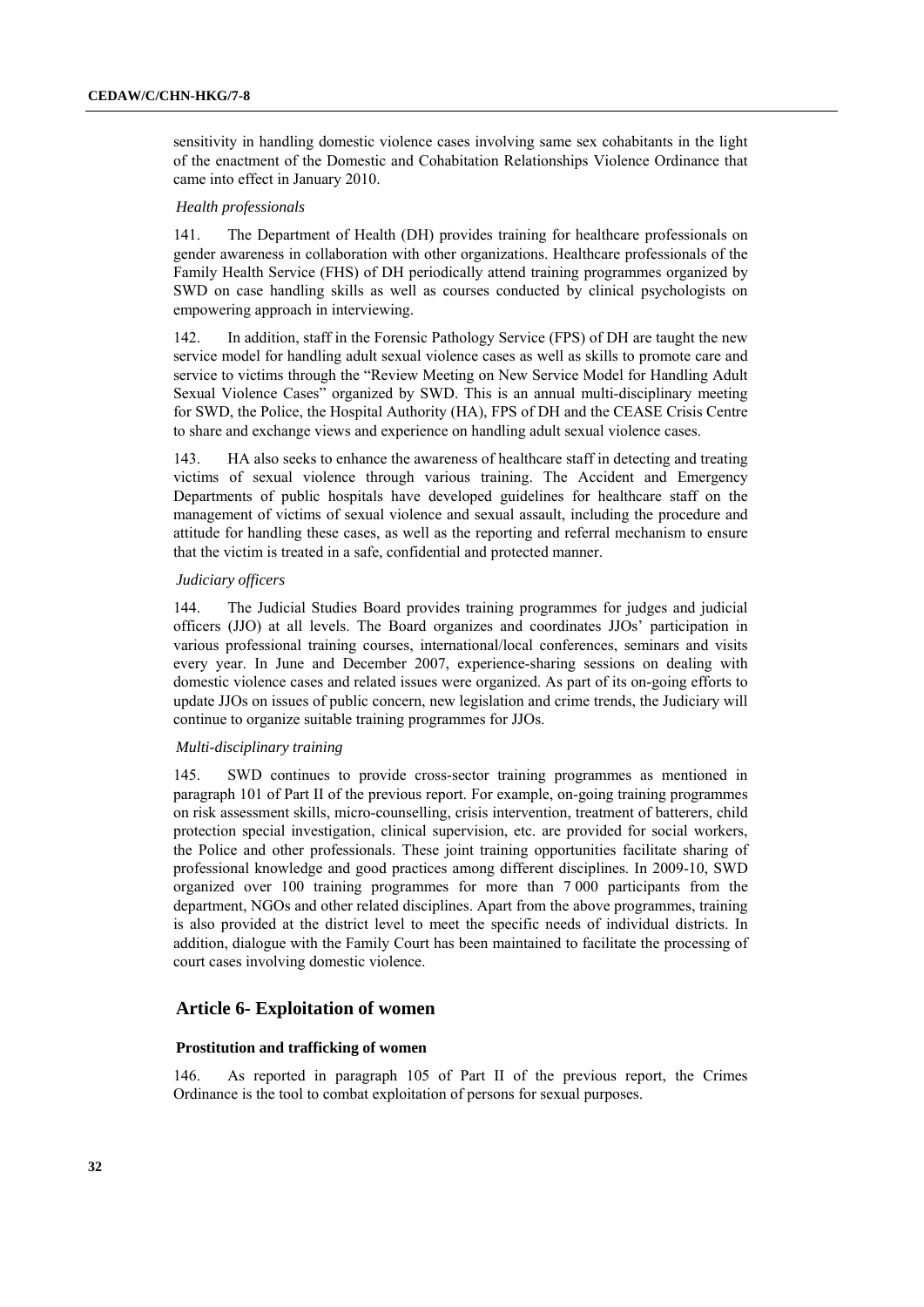Measures against trafficking of women and girl-child prostitution

147. The Government takes all trafficking allegations seriously. Our law enforcement departments are fully committed to combating all forms of trafficking in persons and have been taking effective measures in a comprehensive manner in terms of enforcement, prosecution, prevention, victim identification and protection.

148. Effective guidance and training are provided to law enforcement officers to equip them with sufficient knowledge in identifying and providing assistance to victims of trafficking. The Government provides support and assistance services to victims of trafficking including urgent intervention, counselling and other support services. Services including shelter, welfare, medical and psychological assistance are available to victims of trafficking through a range of sources. Women victims of trafficking requiring protection are provided with temporary accommodation if necessary.

149. Trafficking in persons is a transnational crime and the Government has been maintaining a close working relationship with local consulates and foreign law enforcement agencies with a view to combating human trafficking through various means including liaison and intelligence exchange, joint investigation and operations, provision of evidence under Mutual Legal Assistance and victims' protection.

150. Hong Kong is neither a destination for human trafficking nor a place of origin for exporting illegal migrants. Over the years, cases of human trafficking were rare. The relevant statistics are as follows:

| Year | Human trafficking cases |
|------|-------------------------|
| 2005 | 3                       |
| 2006 | 3                       |
| 2007 | 4                       |
| 2008 | 1                       |
| 2009 | $\overline{2}$          |

151. We do not have separate statistics in relation to trafficking of children for the purpose of prostitution.

152. To combat sex tourism and child prostitution, the Prevention of Child Pornography Ordinance was enacted in 2003 to provide extra-territorial effect to a list of sexual offences under the Crimes Ordinance to criminalise the arranging and advertising of child sex tours as mentioned under paragraphs 85 to 87 under article 5.

153. The Government is committed to combating all kinds of illegal prostitution activities, especially prostitution activities organized by syndicates and those involving underage girls. The Police will continue to take proactive enforcement action to combat these activities, and will adjust their strategies having regard to circumstances to ensure effective law enforcement.

#### Assistance available and protection rendered to sex workers

154. Under the laws of Hong Kong, it is illegal for third parties to use prostitution of others as a means of exploitation. The Government spares no effort in combating organized prostitution and vice activities that may cause nuisance to the public. Some commentators suggested that the current law is conducive to discrimination against sex workers and may directly or indirectly deprive sex workers of their right to free choice of work. However, the current legislative regime tolerates the operation of "one sex worker apartments" while criminalising the operation of vice activities involving more than one sex worker. This arrangement strikes a reasonable balance between the human rights and privacy of sex workers on the one hand, and the well-being of other members of community and the prevailing moral values of community on the other. From the law and order perspective, the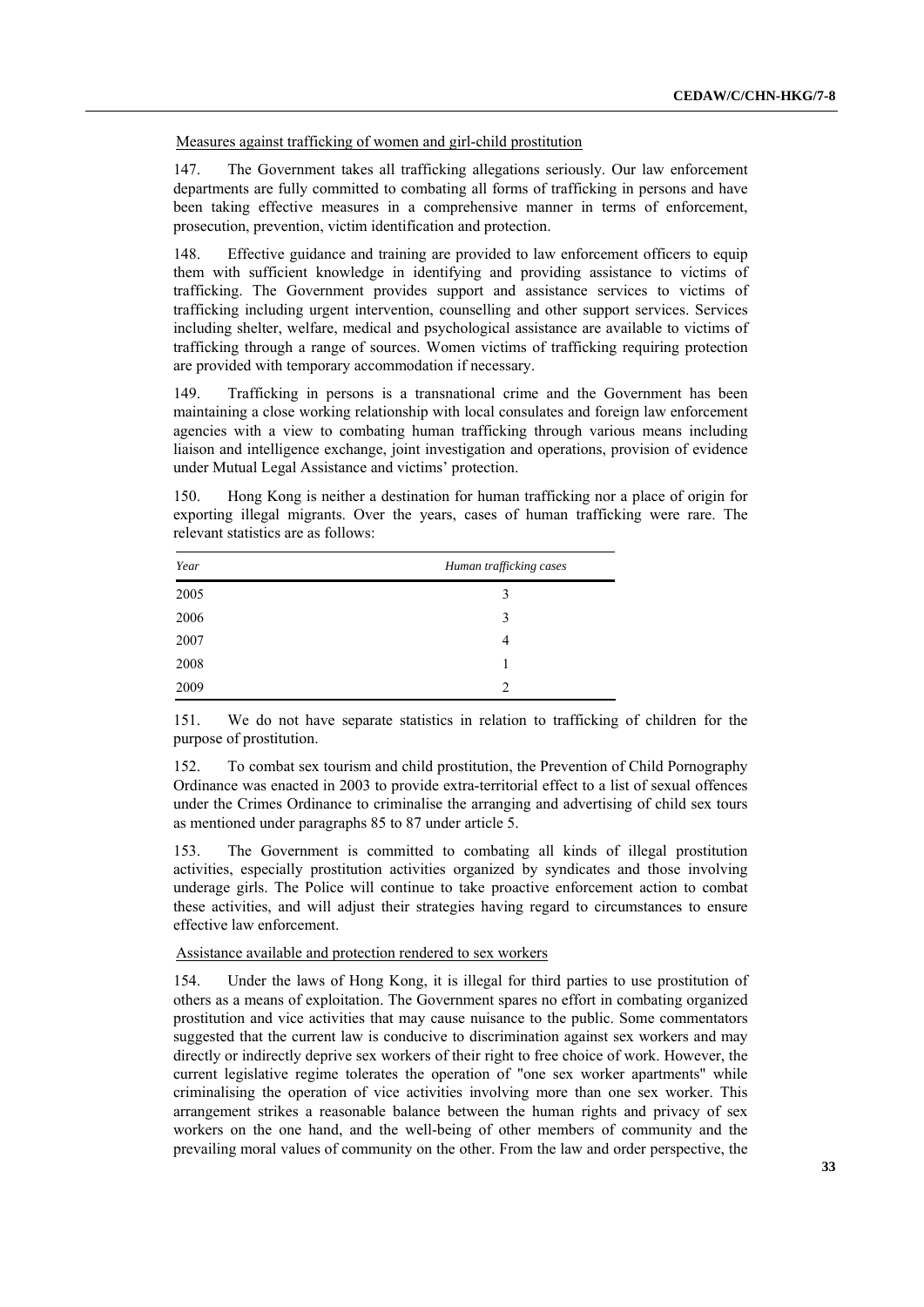existing vice-related offences help contain the opportunity for organized exploitation of sex workers.

155. The Government also takes note of the concern from commentators regarding the safety of sex workers. To address this concern, the Police have adopted various measures to enhance communication with sex worker concern groups and enhance safety protection offered to sex workers. Apart from meeting with sex worker concern groups from time to time to discuss issues of concern, the Police offer crime prevention advice and disseminate information to sex workers alerting them to the modus operandi of crimes targeting sex workers and the description of wanted suspects of related cases. Besides, police officers at the district level maintain liaison with sex workers in their operational areas to facilitate bilateral intelligence exchange for combating crime.

156. Sex workers in need of welfare services and who are willing to accept external intervention may receive counselling and welfare assistance provided by the 61 IFSCs and two ISCs. Assistance such as financial relief, counselling, housing assistance, referral services, etc. can be arranged to help them tide over the hardship they may encounter upon giving up prostitution. Social workers of SWD will render statutory supervision to sex workers below the age of 18 by way of initiating Care or Protection proceedings pursuant to the Protection of Children and Juveniles Ordinance (Cap. 213) if necessary. Residential care may be arranged as appropriate to ensure the provision of adequate care to prevent them from being exploited.

157. On the other hand, free regular check-up, screening, treatment, counselling and education services for the prevention of sexually transmitted diseases (STD) are offered to sex workers who are local residents in the six STD clinics. Details will be covered in article 12.

#### Application of laws against violence to prostitutes

158. Existing laws relating to violence against women, for example, rape, buggery, indecent assault and other assaults, apply equally to sex workers as to any other women in society. Protection is rendered to all women irrespective of whether they are sex workers or not.

## **Article 7- Equality in political and public life at the national level**

## **Women in the Legislative Council, District Councils and the Election Committee for the Election of the Chief Executive of the HKSAR**

159. The political system of the HKSAR is explained in paragraphs 11 to 25 of the common core document. As explained in paragraph 115 of Part II of the previous report, women have equal rights as men to vote and to stand for elections to District Councils and the Legislative Council, including functional constituencies (FCs). This right is safeguarded by the Basic Law. Under the relevant legislation, a person's gender is not a criterion, either direct or indirect, to qualify a person as an elector or a candidate in elections, including FCs elections.

160. Female electors constitute around half of the registered electorate. In the 2008 LegCo election, there were 1.67 million registered female electors on the electoral register, representing 49.7 per cent of all the registered electors in Hong Kong. This compared with 1.63 million (49.3 per cent) and 1.57 million (48.9 per cent) registered female electors in the 2007 DCs election and 2004 LegCo election respectively. Furthermore, out of the 1.52 million voters who cast their votes in the 2008 LegCo election, 48.9 per cent were female. The corresponding figures for the 2007 DCs election and the 2004 LegCo election were 50 per cent and 48.7 per cent respectively.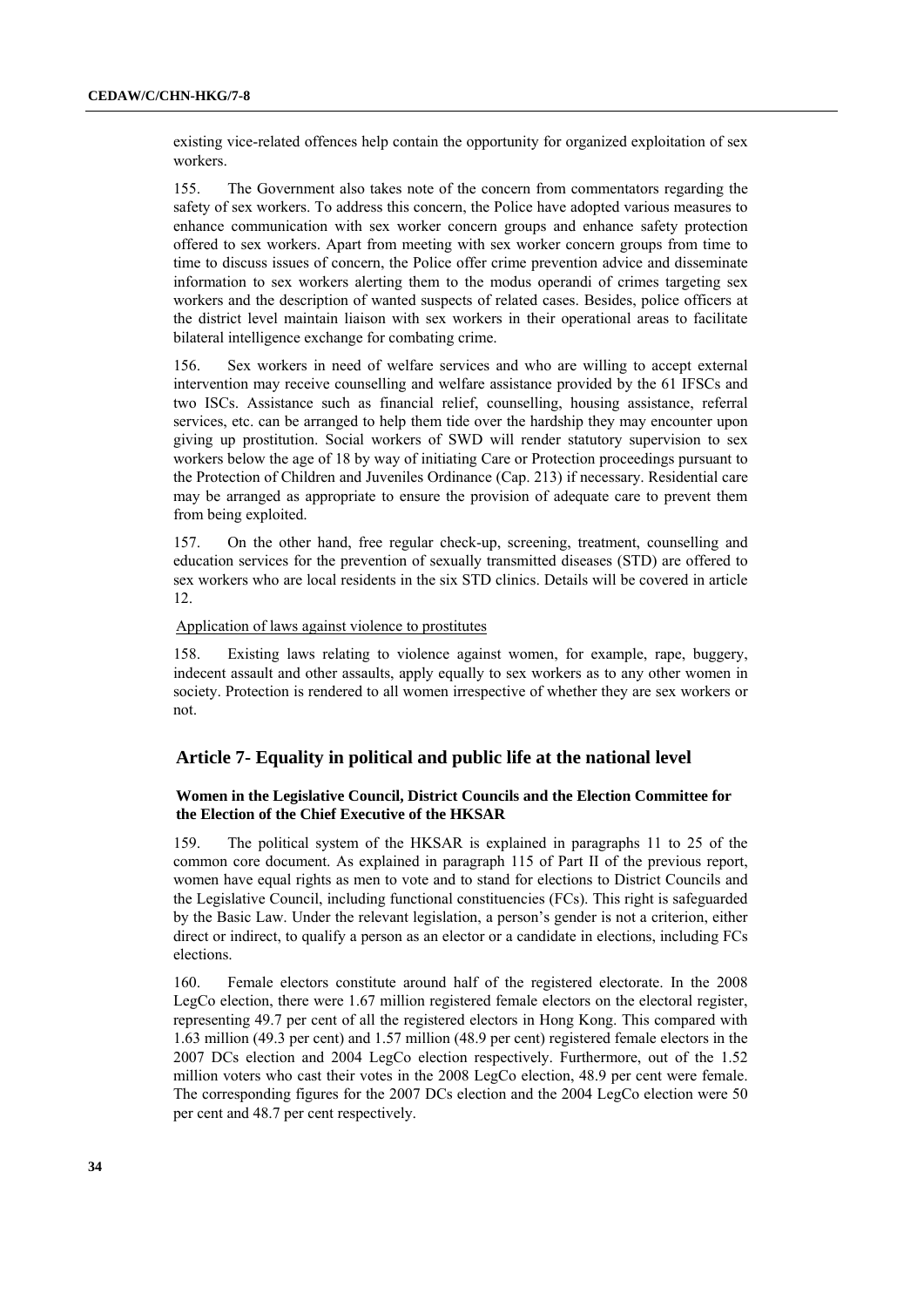161. Women in the HKSAR also stand as candidates in the elections to the LegCo and DCs. In the 2008 LegCo election, 38 candidates (18.9 per cent) out of the 201 candidates were women. Eleven of them were elected making 18.3 per cent of the membership of the 60-member legislature. For the 2007 DCs election and the 2004 LegCo election, the number of female candidates was 167 (18.4 per cent of 907 candidates) and 26 (16.4 per cent of 159 candidates) respectively. The number elected was 78 (accounting for 19.3 per cent of 405 elected members) and 11 (accounting for 18.3 per cent of 60 elected members) respectively.

162. The Government does not agree that the electoral system of FCs may constitute indirect discrimination against women, a concern expressed in the previous concluding comments. As explained in paragraph 159 above, the current electoral system does not contain structural obstacles to equal political participation by women. The FCs represent substantial and important sectors of community, such as education, labour, social welfare, health care and businesses. The electorate of the existing 28 FCs is delineated in accordance with a set of clearly established criteria. The legislation governing voter registration in FCs does not have any differential treatment as to gender. Indeed, a total of 117 814 female electors have registered in the FCs under the 2010 Final Register, making up 56.2 per cent of total registered electors. Of the 11 serving female LegCo Members, four were returned from the FCs. There is no evidence that the elections for the FCs have put female candidates in a disadvantaged position. Moreover, under the proposal made by the Government to LegCo in October 2010 for the five new FC seats to be added to LegCo in 2012, the five seats are to be elected by all registered electors who currently do not have a right to vote in the existing FCs on a one-person-one-vote basis. In other words, all registered voters, irrespective of gender, occupation or profession, or whether they are in the labour market, will have the right to vote in one of the existing or new FCs.

163. Women and men also enjoy the same right to vote and to stand for election of members of the Election Committee (EC), which is responsible for electing the Chief Executive of the HKSAR. For the current-term EC, 664 members were returned through elections<sup>2</sup>, i.e. the 2006 EC subsector elections, in which there were 112 844 female registered voters, representing 55.1 per cent of the overall number of registered individual voters<sup>3</sup>. A total of 1 107 candidates stood for the subsector elections, out of whom 156 (14.1) per cent) were female. Among these female candidates, 87 were elected. Following the subsector elections, the current-term EC was constituted in 2007. It had 109 female members (at the time of the third-term Chief Executive election in 2007), ten more when compared to the EC of the previous term (at the time of the second-term Chief Executive election in 2002).

164. There have been calls from some commentators for adding a new women subsector in the EC. Under the proposal made by the Government to LegCo in October 2010 for the increase of the number of EC members from the current 800 to 1 200 in 2012, we do not propose to add any new subsectors, because the new subsectors which may be considered (including small and medium sized enterprises, youth and women) include many organizations with very diverse nature in their respective fields. It would be difficult to include all organizations in such subsectors. If only some of the organizations are designated as part of the electorate, other organizations may raise questions on the eligibility criteria for registration. Having considered the difficulty in and the time required

 $2^{\circ}$  Apart from the 664 seats filled by members returned by elections, the Election Committee also comprises 96 ex-officio members (i.e. Hong Kong deputies to the National People's Congress and Members of the LegCo) and 40 members nominated by six designated religious bodies.

 $3$  According to the latest Final Register published in 2010, there are 118 873 female voters registered for the subsectors, representing 55.7 per cent of the overall number of registered individual voters in the various subsectors.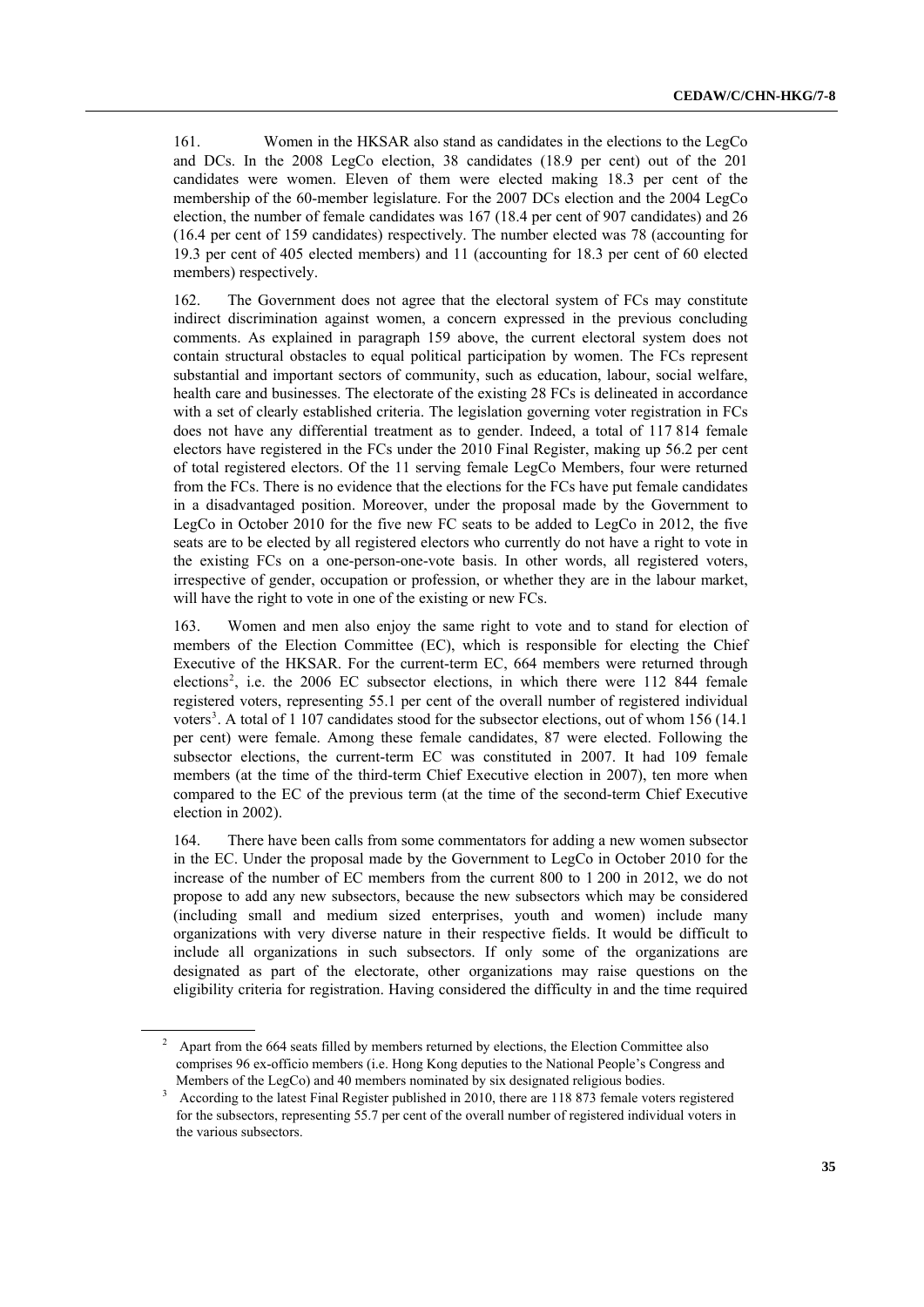for achieving a consensus on the generally accepted eligibility criteria for registration for any new subsectors, it would be desirable to maintain the status quo of keeping the existing subsectors, which are broadly representative.

#### **Women in the Executive Council**

165. As of March 2010, seven out of 29 members (24.1 per cent) of the Executive Council are female.

#### **Women in rural elections**

166. Issues relating to women in rural elections are covered under article 14 "Rural Women".

### **Women in advisory and statutory bodies**

167. The network of Government ASBs is a distinctive feature of the system of the Government. It includes executive bodies and advisory bodies. The executive bodies discharge duties necessary for the effective and just functioning of society. They include boards of directors for public corporations, public bodies or trust funds, and bodies serving regulatory or discipline functions, and dealing with appeals. Many of the advisory bodies provide information and recommendations on a wide spectrum of areas that range from fundamental livelihood issues such as housing and education, affairs of particular districts to highly specialised and technical subjects such as handling of dangerous goods and AIDS prevention. As at 31 March 2010, there were 5 679 Government appointed non-official members serving on some 430 ASBs.

168. Members of ASBs are appointed on merit, taking into account their abilities, expertise, experience, integrity and commitment to public service, having regard to the functions and nature of ASBs concerned and relevant statutory requirements for statutory bodies. The Government maintains a database of individuals interested in serving in ASBs, namely the Central Personality Index (CPI), to facilitate the appointing authorities' identification of suitable candidates.

169. To enhance the level of women's participation in these bodies, the Government has taken a proactive approach. For example, respective appointing authorities would be reminded around six months before the expiry of membership to take into account gender balance when making appointments. All bureaux have been encouraged to invite talented female to contribute their curriculum vitaes for inclusion in the CPI.

170. The Government has been working closely with WoC in promoting women's participation in ASBs over the years. Taking into account the advice of WoC, the Government has, since 2004, set a gender benchmark of 25 per cent as an initial working target for appointment to ASBs. The women's participation rate in ASBs reached the target of 25 per cent in overall terms in December 2005 as compared with 20.3 per cent in December 2002. As at end-March 2010, 28.1 per cent of the appointed members were women. The Government considers that the gender benchmark should be further raised in the longer term to be in line with international norms. After a review of the latest situation in early 2010, the Government decided to raise the gender benchmark target from 25 per cent to 30 per cent with effect from June 2010. The Government will closely monitor the situation and continue its efforts in promoting women's participation in ASBs.

171. In order to encourage more women to participate in ASBs, WoC has issued letters to women's associations and professional institutions, inviting them to encourage women who are able and willing to participate in the work of ASBs to contribute their curriculum vitae to the CPI.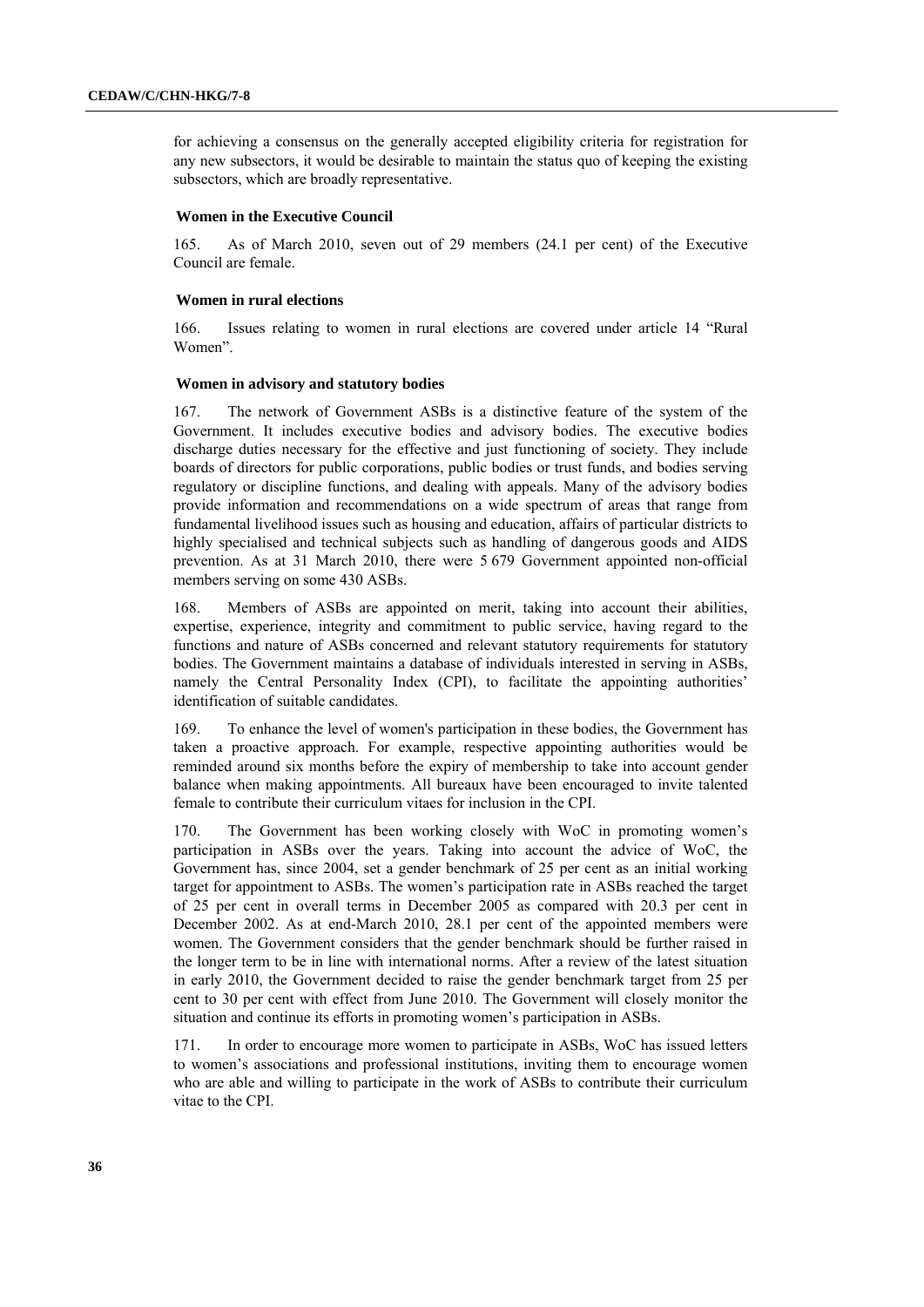#### **Women in public offices**

172. The position regarding the Government policy on recruitment and promotion as reported in paragraph 123 of Part II of the previous report remains the same.

173. Over the past ten years, female participation in the Civil Service has increased steadily. The percentage of female staff in the Civil Service has risen from 33 per cent in 1999 to 34.6 per cent in 2009. Furthermore, the number of senior female directorate officers in the Civil Service has increased from 270 in 1999, to 316 in 2004, and to 396 in 2009. In March 2010, female civil servants made up 32.1 per cent of top positions (directorate officers). Six out of 17 Permanent Secretaries (the most senior civil servants) were female. Among the 20 Principal Officials, the Secretary for the Civil Service, Secretary for Development, Secretary for Transport and Housing and Secretary for Commerce and Economic Development are female.

### **Nurturing women leaders**

174. Some commentators considered that women still faced challenges and difficulties in participating in decision-making and other public affairs. This might be attributed to the traditional role of women as family care-givers which inhibits them from stepping into the public arena, lack of family support and understanding, etc. The commentators recommended that the Government should allocate more resources to assist women's groups in training and cultivating more women leaders and to provide a more supportive environment for women to participate in decision-making and public affairs. In this respect, the Government has been working closely with WoC and relevant parties to put forward programmes to train up women leaders. For example, a learning module on women leadership was introduced in CBMP in 2009. It covers areas including enhancing the interpersonal, presentation and leadership skills of women. The Government and WoC members also paid regular visits to DCs to introduce the concept of gender mainstreaming and discuss with them worthy projects that are conducive to women's development and wellbeing. In response to WoC's invitation, a number of DCs have organized women's leadership training programmes to develop the leadership potential of women in the districts. Some other DCs have also set up dedicated working groups or task forces to discuss gender-related issues and to organize activities for empowering women at the district level.

## **Article 8- Equality in political and public life at the international level**

### **Officers representing the Government at international level**

175. Officers at directorate ranks as well as those posted at Hong Kong Economic and Trade Offices on the Mainland and overseas often represent HKSAR. Posts in the Civil Service are filled by the best suitable officers, irrespective of gender. Officers are selected purely on the basis of relevance to their work and exigencies of the service. Female officers are given the same consideration as male officers. As at 31 March 2010, females made up 32.1 per cent of directorate officers. Among the 14 Hong Kong Economic and Trade Offices in the Mainland and overseas, seven are headed by female officers.

176. Furthermore, female officials have actively represented the Government in the work of international organizations and participated in various international fora such as those under Asia-Pacific Economic Cooperation, World Trade Organization, World Health Organization (WHO) and International Labour Organization. Women continued to make up a substantial number of members in the Government team attending hearings of various United Nations human rights treaties. It is also worth noting that the former Director of Health of the HKSAR Government, Dr Margaret Chan, has assumed the post of Director-General of the WHO since 2006.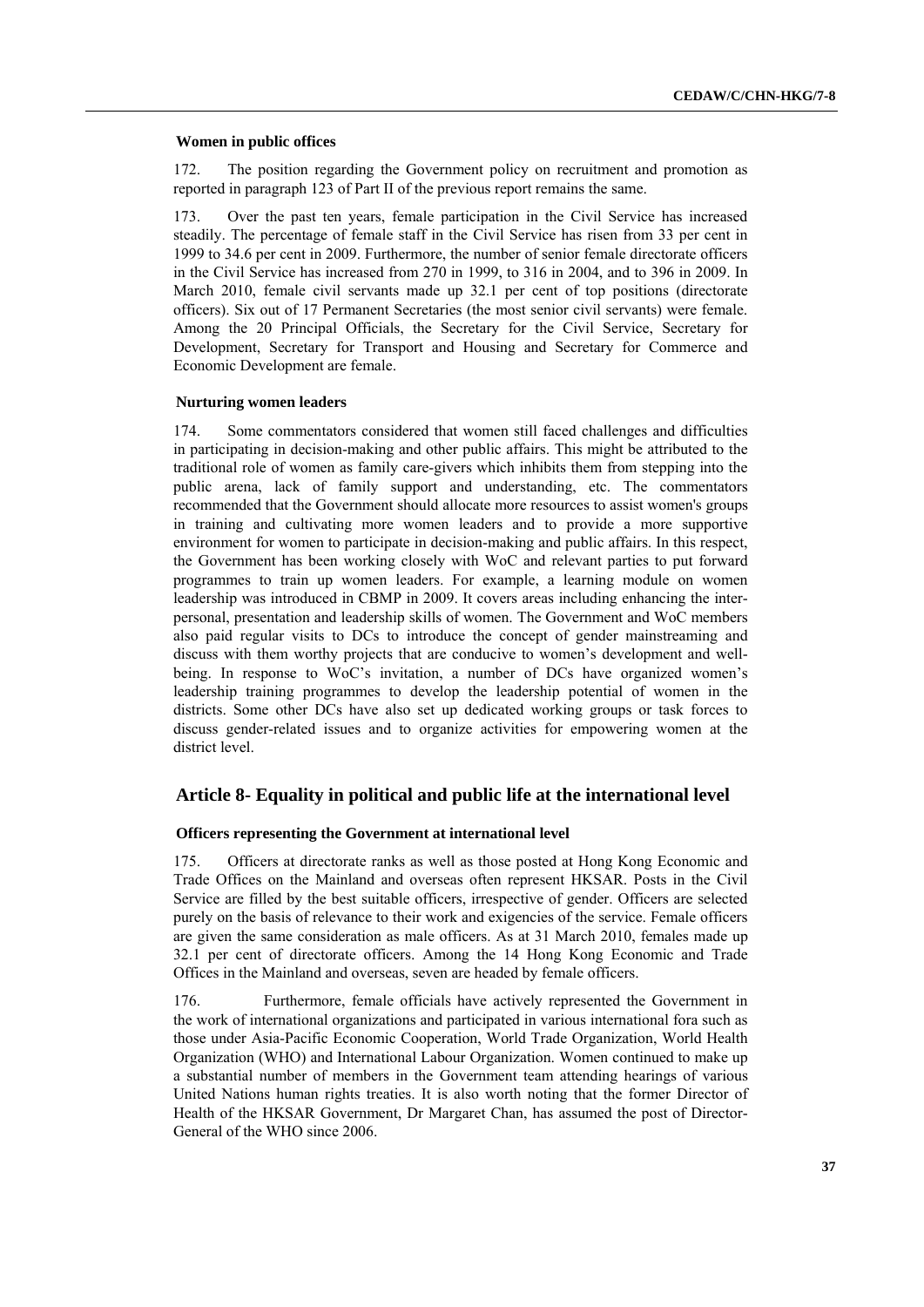# **Article 9- Equality in nationality laws**

177. The position remains as reported in paragraphs 127 and 128 of Part II of the previous report in relation to acquisition and transmission of nationality and the Immigration Ordinance (Cap. 115).

# **Article 10- Equality in education**

## **Overview of the education status of women in Hong Kong**

178. Opportunities to education and training are important elements in empowering and enabling women to participate fully in society in different aspects. With social advancement in Hong Kong, the overall educational attainment of both women and men improved markedly. For Hong Kong as a whole, women appeared to have a lower level of educational attainment than men. However, this was because the figures included older generation women who generally had a smaller chance of receiving education when they were young. Of the female population aged 15 and over, 74 per cent had attended secondary education and above in 2009, compared with 81 per cent for men (annex 10A).

## **Primary and secondary education**

## New Senior Secondary academic structure

179. As Hong Kong develops into a knowledge-based economy, a new academic structure for the senior secondary education and higher education (three years in the senior secondary with the length of a normal undergraduate degree to be extended from three to four years) was implemented in September 2009 starting from Secondary 4. Under the New Senior Secondary (NSS) academic structure, all Secondary Three graduates can directly proceed to senior secondary education. All students, regardless of sex, can study up to Secondary Six of the senior secondary level and sit for the Hong Kong Diploma of Secondary Education examination.

## Provision of free senior secondary education through public sector schools

180. The Government has been providing nine-year free and universal basic education (six years of primary education and three years of junior secondary education) through public sector schools since 1978. To demonstrate the Government's commitment to education and to respond positively to calls from the community, we have extended free education to include senior secondary education provided by public sector secondary schools, regardless of sex, starting from the 2008-09 academic year.

181. The NSS academic structure and the extension of nine years of free education to 12 years have facilitated equal access to education in Hong Kong for both male and female. All students, regardless of sex, are entitled to benefit from six years of secondary education. Every student has the opportunity to study the four core subjects: Chinese Language, English Language, Mathematics and Liberal Studies. All students can also choose two to three electives from a diverse range of subjects including Technology and Living (formerly Home Economics) as well as Design and Applied Technology, which are currently selected by both genders at the senior secondary level. The NSS curriculum is designed in such a manner that all students have the same opportunity to study subjects that best suit their interests, needs and abilities, be they boys or girls, for whole-person development and lifelong learning.

## Secondary School Places Allocation System

182. The Education Commission conducted a comprehensive review on the Secondary School Places Allocation (SSPA) System in 2003. The recommendations to increase the discretionary places (DP) quota from 20 per cent to 30 per cent to allow students to apply to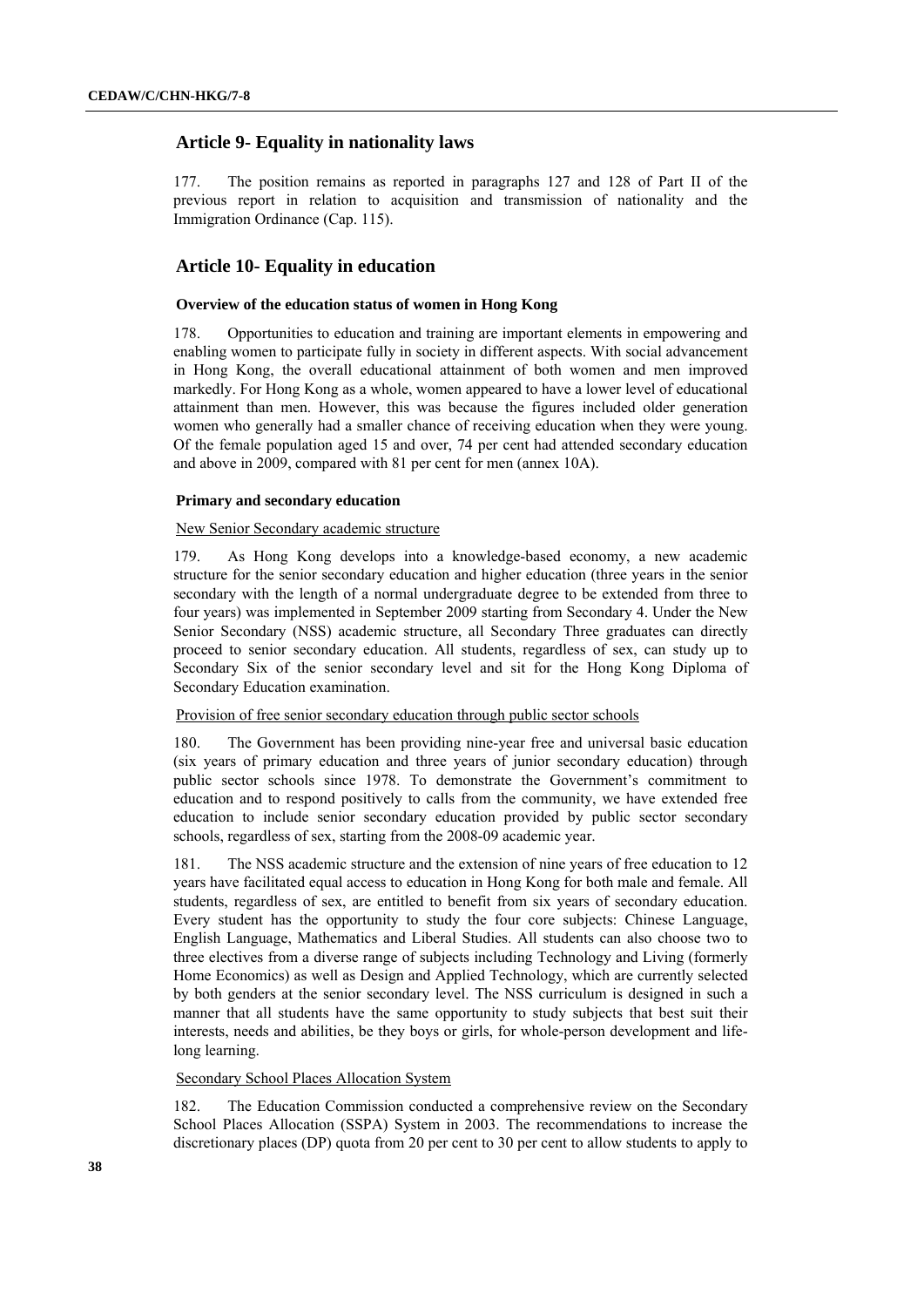two secondary schools instead of one at the DP stage, and to set aside 10 per cent of the central allocation places for allocation unrestricted by school nets with a view to further enhancing the choices for parents, were accepted by the Government in December 2005. The revised SSPA System, which upholds the principle of equality in rights and opportunities for girls and boys, has been implemented with effect from the 2007 allocation cycle.

## Improvement in school curriculum and policies

183. The school curriculum in Hong Kong provides all students with a broad and balanced curriculum with essential learning experiences and diversified learning opportunities to develop their potential. All students, irrespective of gender, have equal opportunities to study all offered subjects in their schools and to acquire knowledge, develop generic skills and nurture positive values and attitudes with a view to achieving the overall aims of education for life-long learning and whole-person development.

184. All primary school students, irrespective of gender, study the same curriculum. At the junior secondary level, EDB also provides a wide range of subjects to equip students with the necessary prior knowledge for the study of a more diversified senior secondary curriculum. Diversification in the new senior secondary curriculum can be seen, for instance, in the subject of Technology and Living which is designed for all students, irrespective of gender and background knowledge, including students from boys' schools without prior learning. Likewise, the subject of Design and Applied Technology is designed to cater for students of both genders.

185. The Government is committed to the promotion of whole-person development of students. The promotion of values, such as "Respect and Care for Others" and "Responsibility", is highlighted in the school curriculum since the curriculum reform in 2001. Promotion of concepts and values on gender awareness is achieved by the school curriculum, such as the subject General Studies at primary level, Liberal Studies in secondary schools as well as Moral and Civic Education in both primary and secondary schools. Through the school curriculum, students should be able to understand the importance of gender equality, gender roles and relationships, differences among people and the need to respect the rights of others, appreciate multiple values, learn how to respect and care for others, as well as to maintain harmonious relationships with other people. In recent years, WoC collaborates with the EDB to ensure that gender issues, including gender awareness, are adequately covered in the school curriculum.

186. Some commentators were concerned that dress code imposed by many primary and secondary schools on teachers and students may violate the principle of gender equality. The Government is committed to promoting the principle of equal opportunities and eliminating all forms of discrimination. EDB has reminded schools through circulars and the "School Administration Guide" that in formulating and revising their school policies and procedures, they should observe the principle of equal opportunities and avoid any form of discrimination apart from compliance with the anti-discrimination ordinances (including SDO). Schools should not subject their staff members and students to discrimination or unfair treatment owing to their race, gender, and disability, etc

#### **Post-secondary education**

187. For post-secondary level education, which includes Associate Degree and Higher Diploma programmes, students are admitted on the merit of their academic attainment and prior learning experiences, irrespective of gender. In the 2008-09 academic year, female students accounted for around 48 per cent of the student population undertaking sub-degree programmes. The corresponding figures for publicly- funded and self-financing sub-degree programmes were around 42 per cent and 51 per cent respectively.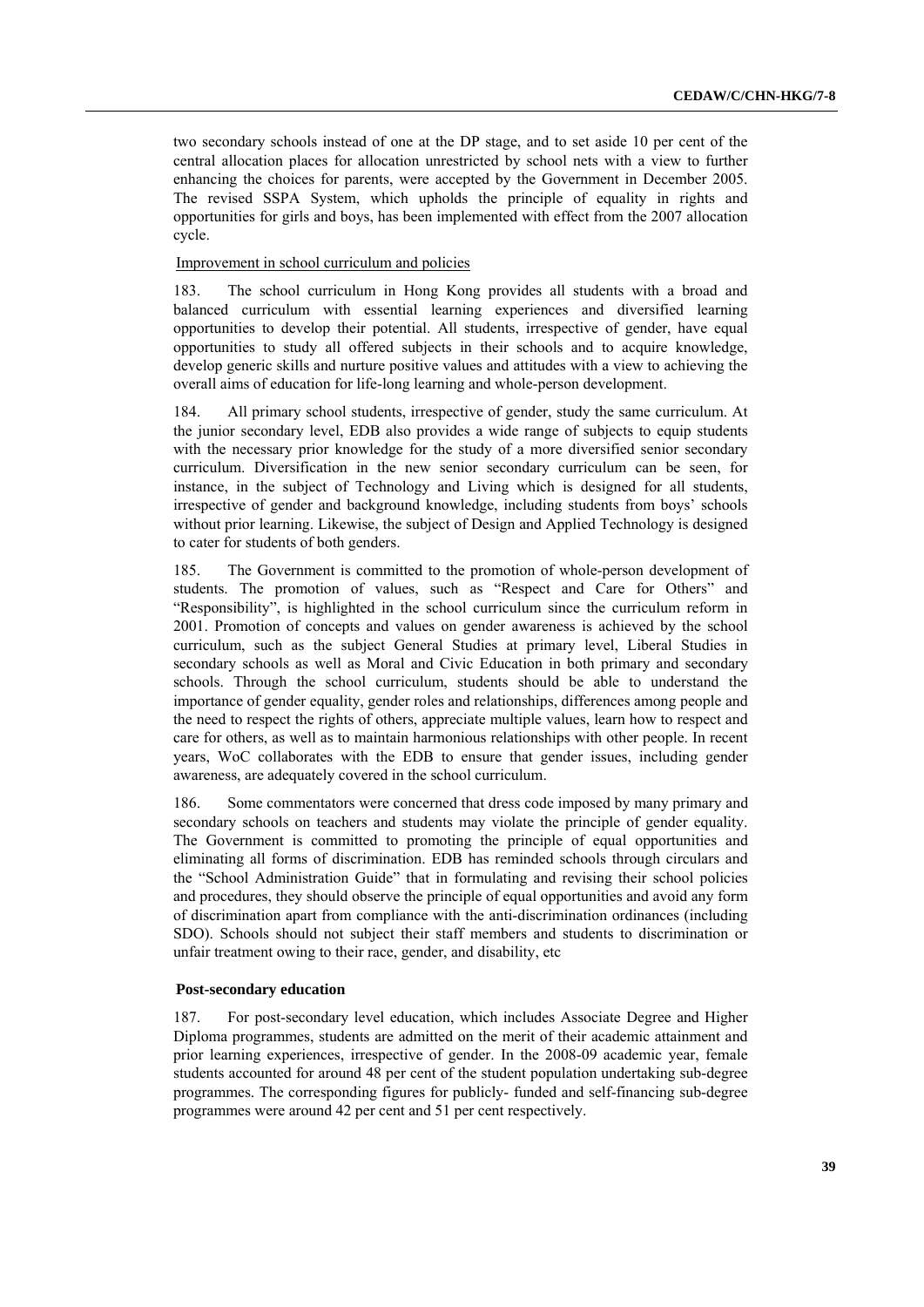#### **Higher education**

188. On university education, recent statistics on the total enrolment of all programmes funded by University Grants Committee (UGC) in annex 10B indicate that there are slightly more female than male students. In the 2009-10 academic year, 53.9 per cent of the students were female. It should be noted that HKSAR's tertiary education institutions have adopted a policy of equality for students of both sexes. The admission criteria are based mainly on academic achievements and they are the same for women and men.

189. Female students have a stronger presence in the fields of social sciences; arts and humanities; education; medicine, dentistry and health; and business and management. While there are more male first degree graduates and post-graduates in the fields of physical sciences, and engineering and technology, statistics show an increasing participation of female students. In the 1997-98 academic year, 63 per cent of the degree graduates from physical sciences and 83 per cent from engineering and technology were male, and the figures had decreased to 62 per cent and 71 per cent respectively in the 2008-09 academic year. A similar trend is also found in these two programme categories at post-graduate level. Detailed statistics are set out in annex 10C. On the whole, more female students are now taking part in the post-graduate study programmes, and the percentage of female graduates in post-graduate programmes increased from 39 per cent in 1997-98 academic year to 52 per cent in the 2008-09 academic year.

190. On study programmes, Government-funded gender studies are offered at the postgraduate level. Course electives on areas like family and gender studies, gender and society, gender psychology, sexuality and cultural politics, etc. are available for undergraduate students. Also, all tertiary institutions have their own established mechanisms or procedures for handling sexual harassment cases, including setting up committees/working groups which will consider sexual harassment cases and promote equal opportunities within the campus, designating an Equal Opportunities Officer; and publishing policy documents, guidelines and codes for students and staff on sexual harassment and equal opportunities in general.

### **Vocational education**

191. Women also enjoy equal access to vocational training as men. Such information has been covered in paragraph 137 of Part II of the previous report. There are more female trainees enrolled in vocational training courses offered by the Vocational Training Council. In 2001-02, only 36.1 per cent of the students enrolled were female and the figure in 2008- 09 rose to 47.2 per cent. Detailed figures on vocational training in the HKSAR are set out in annex 10D.

## **Continuing education**

192. To prepare people for the advent of the knowledge-based economy, the Government has been promoting life-long learning and encouraging Hong Kong people to actively enhance their own knowledge and skills. To this end, EDB has been providing financial assistance to adult learners attending evening courses on mainstream curriculum for secondary education. These courses which are open to all Hong Kong residents including new arrivals and ethnic minorities are all co-educational. According to statistics, about 50 per cent of the learners are female. EDB will continue to uphold the principles of equal opportunity.

193. Offering higher education to all adults, OUHK adopts a policy of open access and equality for both sexes. In the 2009-10 academic year, there were 9 310 female students enrolled in programmes of various levels, constituting 52.3 per cent of the total student population.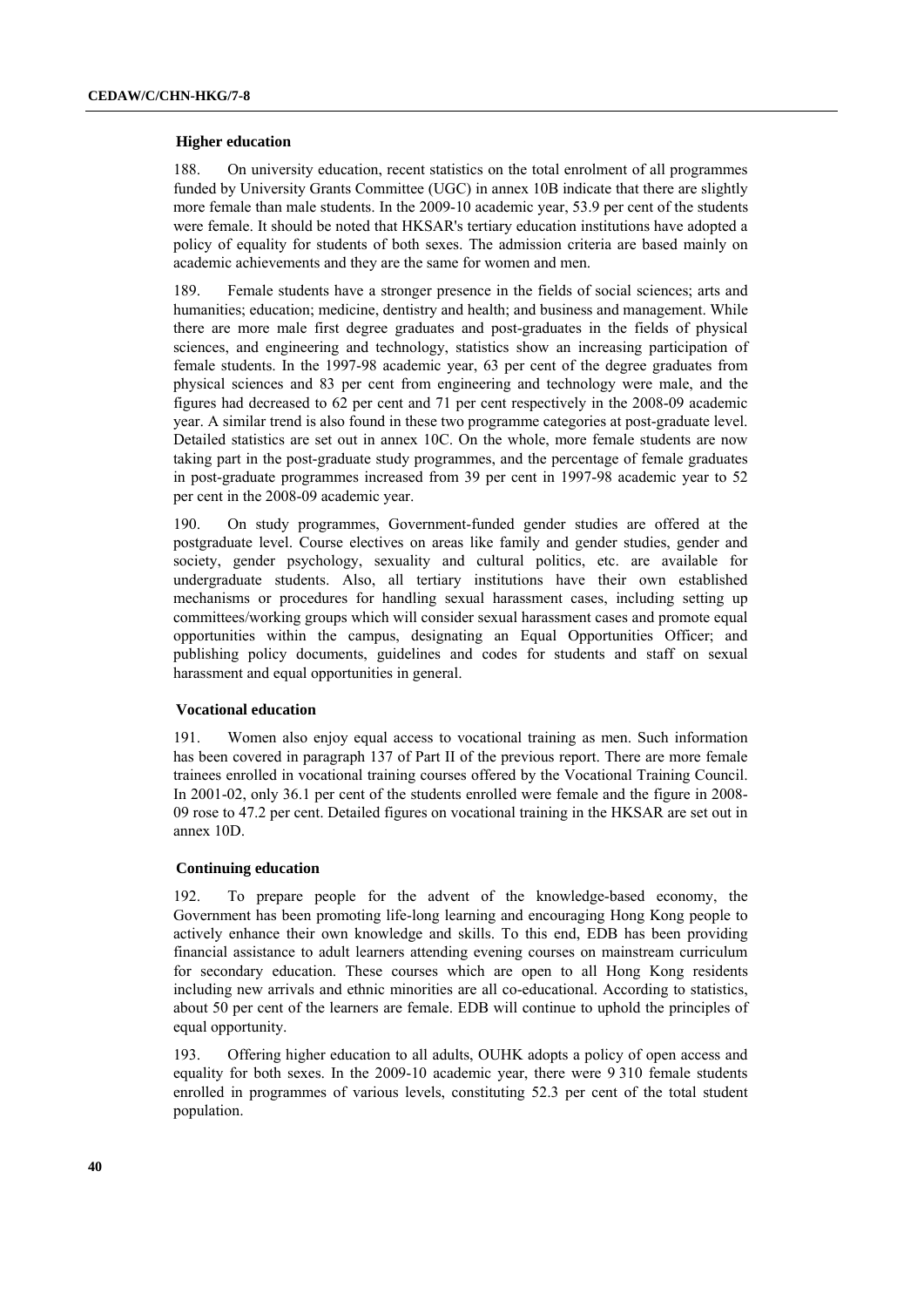194. In promoting continuing education among women and men, some new measures have been adopted in recent years. They include:

### Continuing Education Fund

195. As explained in paragraph 151(a) of Part II of the previous report, the HK\$5 billion (US\$640 million) Fund was established in 2002. In July 2009, as a one-off measure in view of the economic downturn in the wake of the financial tsunami, an additional HK\$1.2 billion (US\$154 million) was injected into the Fund. Eligible applicants continue to be reimbursed 80 per cent of their tuition fees up to a maximum of HK\$10,000 (US\$1,280), on successful completion of an approved course. As at 31 March 2010, over 555 000 applicants had applied for the subsidy and 57 per cent of them were women.

### Project Yi Jin<sup>4</sup>

196. Project Yi Jin is a programme launched in 2000 to provide an alternative route for further studies. It is open to all secondary school leavers and adult learners, irrespective of sex. It is skill-based with an emphasis on biliteracy, trilingualism, information technology (IT) application and practical subjects. There were a total of 12 232 students taking part in the full-time Project Yi Jin in 2009-10 of which 32 per cent were female. More male students took courses related to IT while more female students took courses like Beauty Therapy and Make-up. Gender differences in other subjects were not apparent.

197. A tracking survey on full-time Yi Jin graduates for 2007-08 was conducted. The results show that the pass rates of the female and male students were very similar and were around 60 per cent. Also, the patterns of job type, job nature and monthly salary of the graduates did not suggest any gender differences.

## Qualifications Framework

198. The Hong Kong Qualifications Framework (QF) was launched in May 2008. It provides a platform to promote lifelong learning and hence enhance the competitiveness of the workforce in Hong Kong. The QF is a seven-level hierarchy that orders and supports qualifications of academic, vocational and continuing education sectors, and is underpinned by a robust quality assurance mechanism. All qualifications recognized under QF are quality assured. Information on qualifications and learning programmes that have been quality assured and recognized under QF are uploaded on a Qualifications Registry (QR) and made available over the internet free of charge to the public. Through QR, learners and employers can easily check and compare the level of locally accredited qualifications. Learners with different educational backgrounds, whether they are female or male, can also make use of QR to map out their own study pathways.

Life-long learning for women – the Capacity Building Mileage Programme by the Women's Commission

199. WoC launched CBMP in 2004 as a key initiative in empowering women by way of continuing education. CBMP is a flexible learning programme tailored to the needs and interests of women. It is delivered through radio broadcasting, internet and face-to-face courses delivered by NGOs. Courses include managing inter-personal relationships, finance management, health and other practical issues in women's daily life.

200. Since its launch, CBMP has encouraged women of different backgrounds and educational levels to pursue life-long learning and self-development. Feedback from students is that they have benefited from the programme in terms of increased interest in learning, enhanced confidence and knowledge in resolving problems in daily life, and

<sup>&</sup>lt;sup>4</sup> Project Yi Jin, with Chinese meaning of "determination to advance", is a bridging programme to provide an alternative route and to expand the continuing education opportunities for secondary schools learners and adult learners.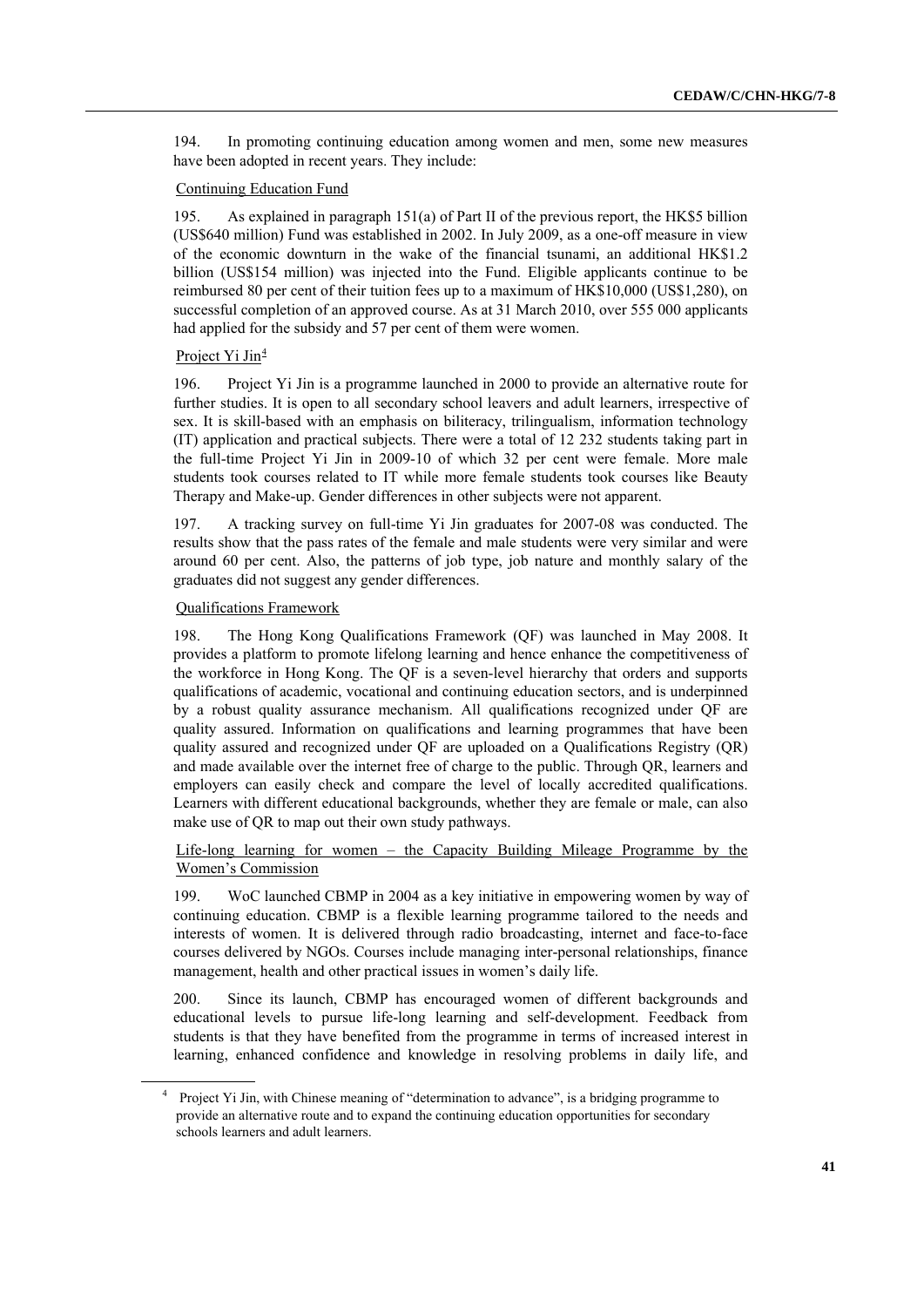sharpened communication skills which help improve their inter-personal relationships in family and employment contexts.

201. CBMP recorded a cumulative enrolment of over 35 000 since 2004, in addition to the large network of audiences reached through the radio programme. According to a survey conducted in 2008, it was estimated that about 720 000 people had listened to the radio programme in the year preceding the survey.

202. Starting from 2007, the Government has provided funding to support the continued operation of CBMP, such that CBMP course fees have been set at a relatively low level to provide affordable learning opportunities for women. Additional resources have recently been allocated to expand CBMP programmes and provide fee remissions to women with financial difficulty.

## **Special education for girls with disabilities**

203. All children with special educational needs (SEN) enjoy equal opportunities to receiving education in the HKSAR regardless of their gender. In consideration of the assessment and recommendations of specialists or medical practitioners, parents may have their children enrolled in special schools or ordinary schools. EDB provides resources and professional support for public sector schools to help them cater for the needs of their students with SEN. Schools may deploy their resources flexibly to support students, regardless of their gender, according to their SEN. At present, the majority of the public sector schools, including special schools, are co-educational (except for the boys' schools or girls' schools for children with behavioural and emotional difficulties), and girls and boys have equal rights to free education up to senior secondary level. The principle of equal opportunity is, and will continue to be, upheld in special education in Hong Kong.

204. Some commentators were concerned about the rights of education for girls with disabilities under the NSS academic structure. With the implementation of the NSS academic structure with effect from the 2009-10 academic year, all eligible students, including those with disabilities and regardless of gender, are provided with free senior secondary education in ordinary or special schools in the public sector. It is a norm that students complete their primary and secondary education under the respective academic structures. There are, however, special circumstances where individual students of special schools may need to extend their years of study owing to various reasons. All along we have a mechanism in place to allow individual students in need and with valid reasons, regardless of gender, to extend their years of study in special schools. To tie in with the implementation of the NSS academic structure, EDB has deployed resources to implement improvement measures on the mechanism on extension of years of study for students in special schools from the 2010-11 academic year.

### **Education provided for designated groups**

205. Education opportunities for non-Chinese speaking students, children with no right to stay and newly arrived children/young people from the Mainland are equal for both male and female. The relevant details have been set out under article 13 of our third report under the International Covenant on Economic, Social and Cultural Rights.

### **Sex education**

206. Sex education is an integral part of the school curriculum. Important priority values, including respect and care for others, responsibility and commitment, are to be nurtured in students so that they can exercise proper value judgement when they come across challenges arising from puberty and discussing sexuality issues. Moreover, schools are also encouraged to provide opportunities for students to discuss sexuality issues from multiple perspectives. Sex Education is covered in different Key Learning Areas and subjects of both the primary and secondary curricula, such as General Studies in primary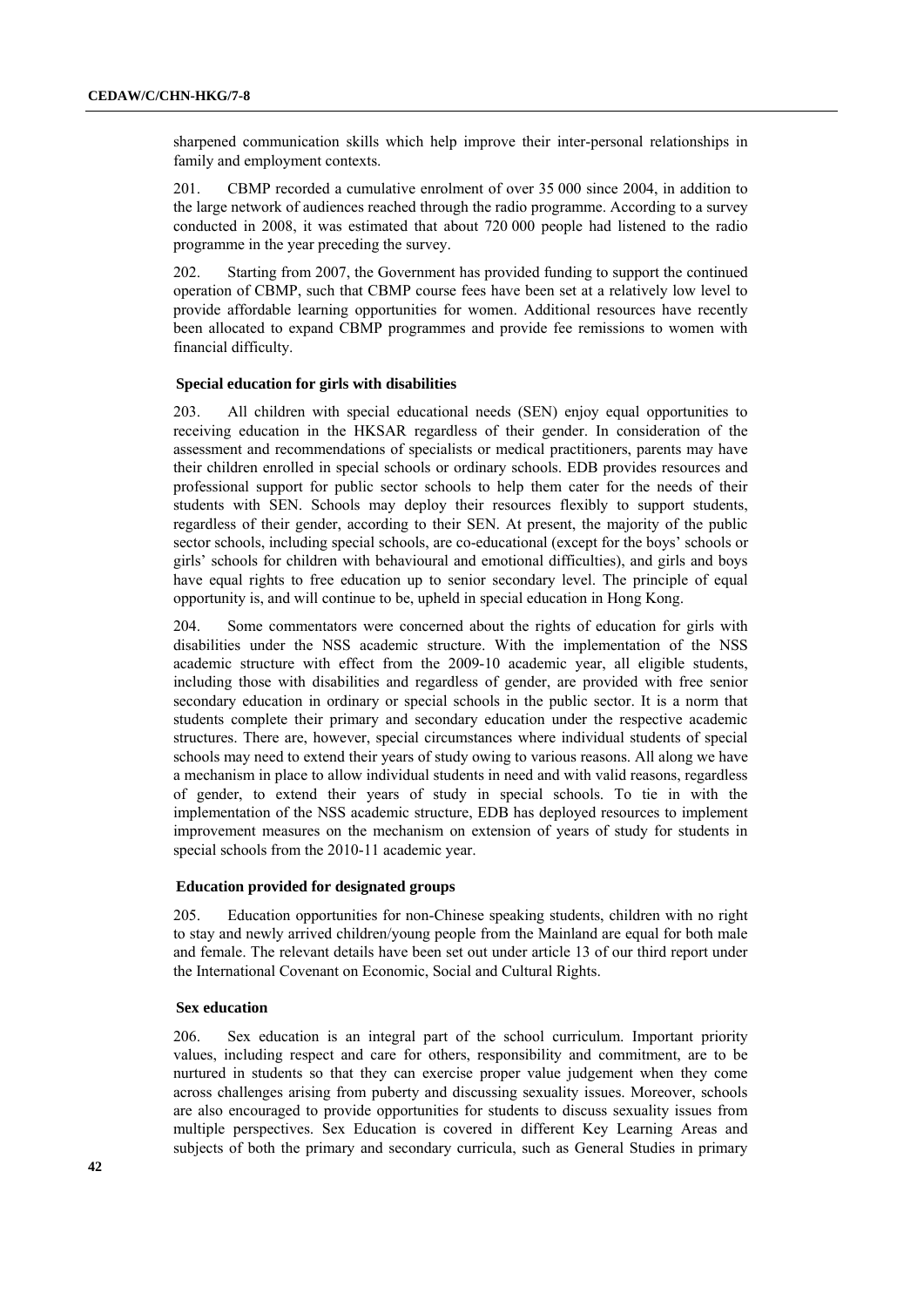schools and Liberal Studies in secondary schools as well as Moral and Civic Education in both primary and secondary schools. Apart from classroom teaching, schools organize other learning activities, such as talks, forums, debates and visits to further strengthen students' understanding of sex, and enhance their ability to analyze and judge sex-related social issues with rational and responsible attitudes. To support the implementation of sex education in schools, EDB regularly organizes teacher professional development programmes. In addition, different themes of websites and learning and teaching resource materials are produced for teachers' reference and use.

### **Financial assistance for students**

207. The Government ensures that no student is denied access to education because of a lack of means. The Government Student Financial Assistance Agency (SFAA) provides financial assistance and administers scholarship schemes to students from kindergarten to tertiary levels. Eligibility is based on the financial need of the applicants and, in the case of scholarships, on merit regardless of gender.

208. The Government continues to operate the financial assistance schemes for needy kindergarten to secondary school students, as well as the means-tested financial assistance schemes for needy post-secondary and tertiary students and the non-means-tested loan scheme for these students and students pursuing continuing and professional education programmes mentioned in paragraph 141 of Part II of the previous report. Since the 2007-08 academic year, the Government has implemented the Pre-primary Education Voucher Scheme to provide non-means-tested fee subsidies for parents with children attending kindergarten classes in eligible local non-profit-making kindergartens. With the extension of free and universal education from primary and junior secondary levels to senior secondary level from the 2008-09 academic year, the Senior Secondary Fee Remission Scheme ceased to operate. All the financial assistance schemes administered by SFAA provide assistance for both male and female students.

209. Scholarships to students are normally based on merit and the majority of them are provided by private donors and organizations. Most scholarships are open to students of both sexes although some are made available only to female students.

## **Gender awareness education for teachers**

210. As mentioned in paragraph 185 above, our primary and secondary school curricula have covered contents of gender issues to teach students to respect the opposite sex, and cultivate in them the positive values of "Respect and Care for Others" and "Gender Equality". EDB will continue to organize regular professional development programmes to deepen teachers' knowledge and develop their pedagogical repertoire to promote education on gender issues, including gender awareness, in the school curriculum.

### **Women in the teaching profession**

211. Women have always enjoyed equal employment opportunities with men in the teaching profession. In fact, female teachers consistently out-numbered their male counterparts in the last three academic years (i.e. 2006-07 to 2008-09). During this period, the ratio of female to male teachers stood at 56 per cent and 44 per cent respectively.

212. In the higher education sector funded by UGC, there has been a slight increase in females taking up professor and reader grades in recent years. Taking the two grades together, the percentage of females rose from 11 per cent in 2005/06 to 13 per cent in 2009/10. A staff profile by grade and by sex of UGC-funded institutions in recent years is set out in annex 10E.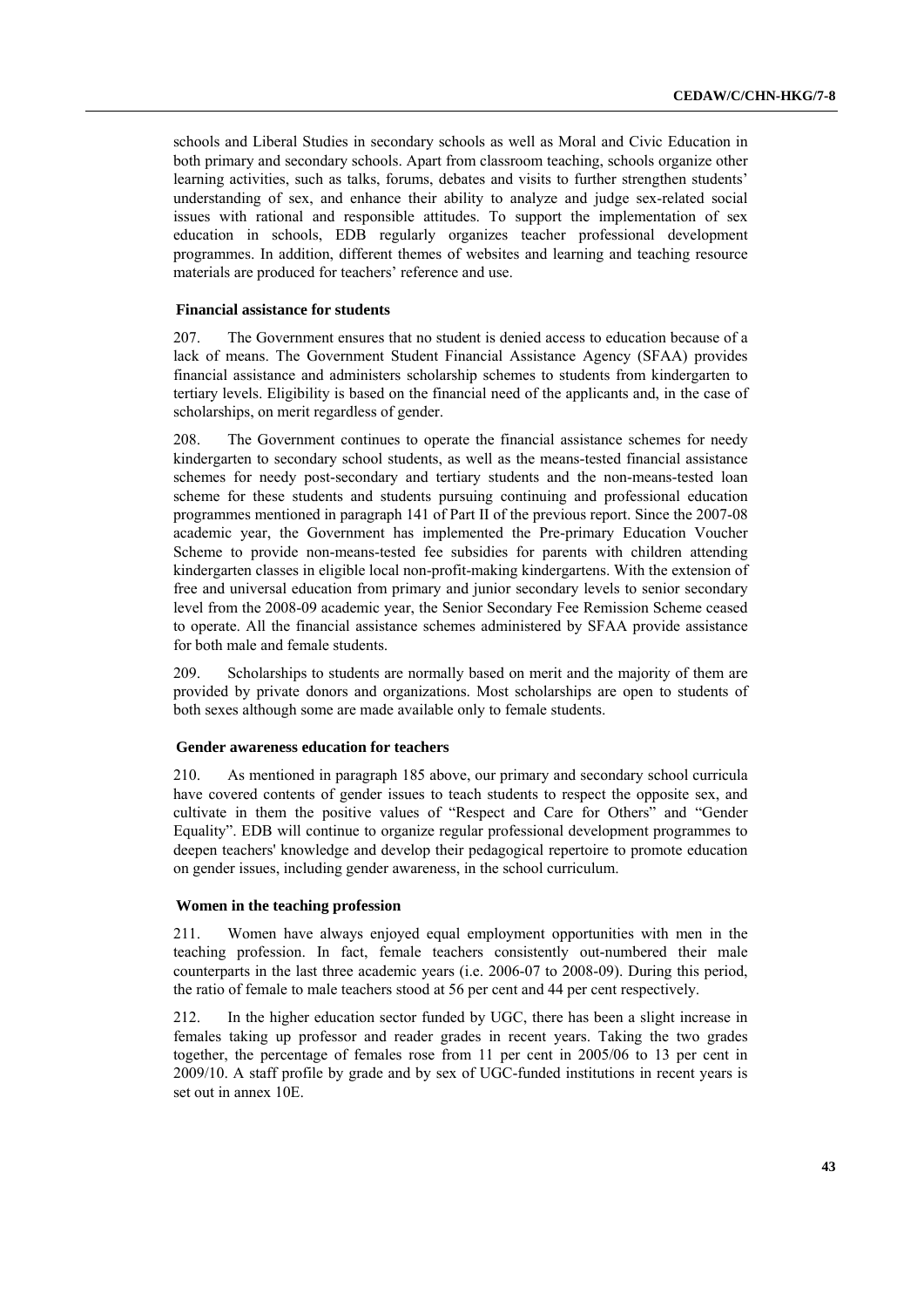# **Article 11- Equality in employment and labour rights**

## **Reservations entered in respect of this article**

213. The Government of the PRC reserves the right for the HKSAR to apply any nondiscriminatory requirement for a qualifying period of employment for the application of the provisions contained in article 11, paragraph 2. We consider that the existing requirement of a continuous contract for entitlements to maternity leave and maternity leave pay is necessary, taking into account the need to strike a balance between the interests of employers and employees.

214. The PRC Government also reserves, for the HKSAR, the right to apply all its legislation and the rules of pension schemes affecting retirement pensions, survivors' benefits in relation to death or retirement (including retirement on grounds of redundancy), whether or not derived from a social security scheme. A number of occupational retirement schemes registered under the Occupational Retirement Schemes Ordinance (Cap. 426) have been in place before the Convention on the Elimination of All Forms of Discrimination against Women was extended to the HKSAR in 1996. As the employers and administrators of these registered occupational retirement schemes are not entitled to alter the terms which would adversely affect some scheme members, they have difficulties in removing the existing discriminatory terms. We trust that the number of such schemes is decreasing and will phase out in the course of time.

## **Women's participation and standing in the economy<sup>5</sup>**

215. Improved educational attainment; marriage postponement and increased prevalence of spinsterhood among women have been conducive to the growing participation of women in the labour force. In 2009, 50 per cent of the female population aged 15 and above were economically active and they accounted for 43 per cent of the labour force. The bulk of the female labour force was in the age group of 20-49. These persons together made up 34 per cent of the labour force. Detailed statistics on labour force by sex and age are given in annex 11A.

216. Reflecting both the increasing aspiration of women to take up paid employment and the growing employment opportunities for them, the labour force participation rate for females in the 30-49 age group rose steadily in the past decade. However, the labour force participation rate for females aged 15-29, same as their male counterpart, dropped over the years, as more young people preferred to pursue higher education, along with an increase in education opportunities. The labour force participation rate for both males and females aged 60 and above was generally on an uptrend over the past decade, as less people in that age group retired. Detailed statistics on the labour force participation rates by sex and age are given in annex 11B.

217. In the HKSAR, males and females have equal access to all levels of education. The nine-year universal basic education introduced since 1978 has provided opportunities for all members of society, including women, to acquire the necessary knowledge and skills for their areas of pursuit. By 2009, 35 per cent of all the female employed persons had attained post-secondary education. The corresponding figure for the male employed persons was 32 per cent (annex 11C).

218. The unemployment rate for females is generally lower than that for males. In 2009, the unemployment rates for females and males were 4.4 per cent and 6.2 per cent respectively (annex 11D). After excluding foreign domestic helpers (the great majority of them are females), the unemployment rate for females was 5.1 per cent and the gap between

 $5$  The statistics under this section have excluded FDHs.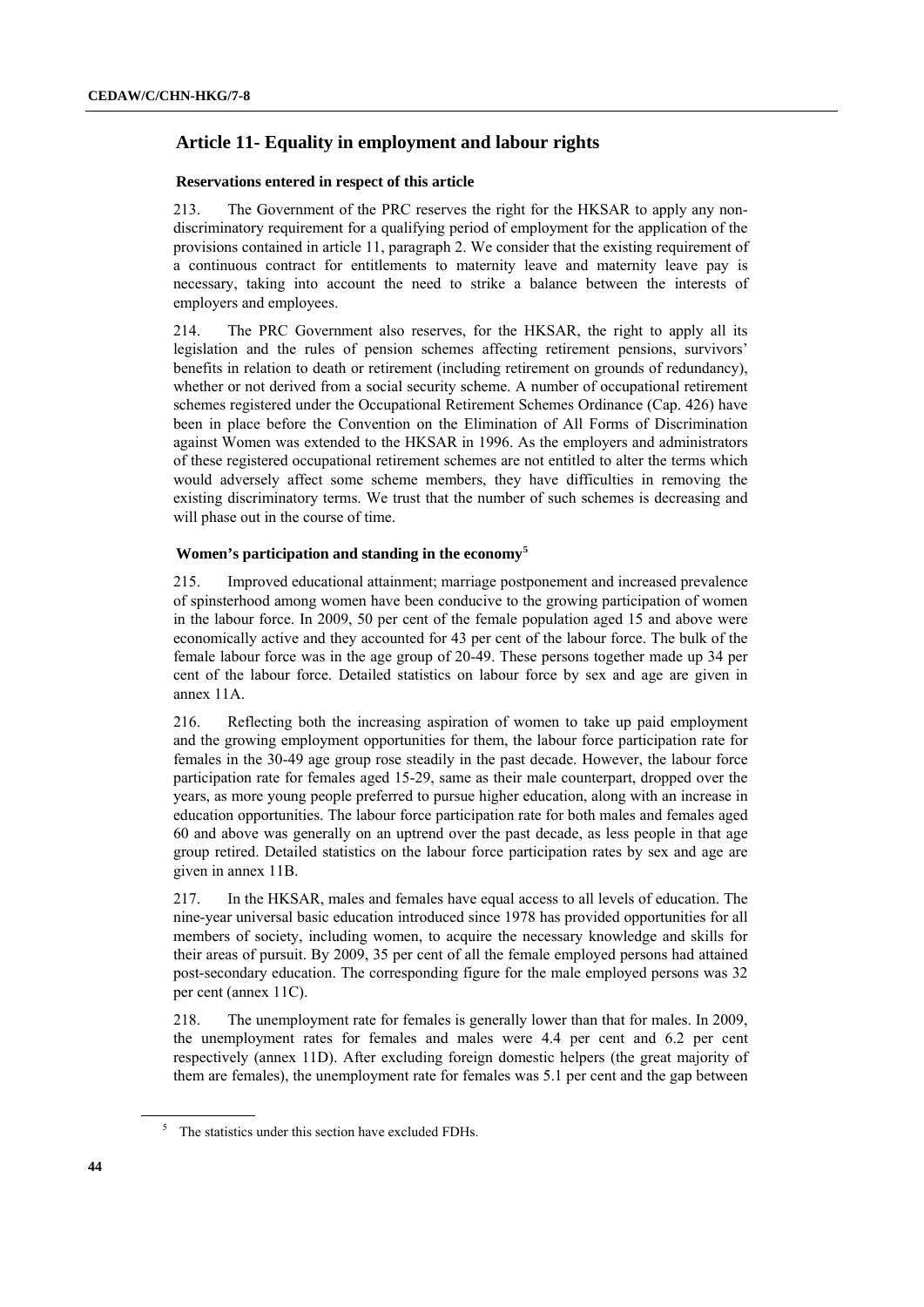the unemployment rate for males and females narrowed. The remaining gender differential in unemployment rate was mainly attributable to much higher unemployment rates for males than females in male dominating industries such as construction and transportation sectors.

219. In general, along with the expansion in education and training opportunities, there has been a steady rise in the proportion of women at the higher end of the occupation hierarchy (annex 11E). Also, women have continued to enjoy a wide choice of occupations in recent years. Over the past decade, employment opportunities for married women were on the rise. In 2009, ever married women accounted for 27 per cent of the total employed population (excluding foreign domestic helpers (FDHs) (annex 11F).

220. The proportion of employed females in total employment increased slightly to 44 per cent in 2009. No notable changes in the proportion of employed females were observed in various sectors as compared with 2008 (annex 11G).

### **Legislation against discrimination in employment**

Equal employment rights and opportunities

221. The general legislative protection against discrimination in the employment field remains as reported in paragraphs 161 to 162 of Part II of the previous report.

### Discrimination based on marital status and pregnancy

222. SDO continues to provide statutory protection against discrimination on the grounds of marital status and pregnancy as elaborated in paragraphs 163 and 164 of Part II of the previous report. In addition, FSDO, which came into effect in November 1997, renders it unlawful to discriminate against a person, including a woman, who has family status in specified areas of activity similar to those covered under SDO. As mentioned in paragraph 27 of Part II of the previous report, FSDO provides protection to those who have responsibility for the care of an immediate family member.

223. The position of the Employment Ordinance (Cap. 57) (EO) on protection against dismissal during pregnancy and maternity leave remains as explained in paragraphs 165 and 166 of Part II of the previous report.

224. A pregnant employee with a continuous contract (i.e. employed by the same employer for four weeks or more, with at least 18 hours worked in each week) who has served a notice of pregnancy to her employer will be entitled to protection against dismissal. An employer who breaches the relevant provision will be liable to pay maternity leave pay, wages in lieu of notice and a further sum of one month's wages. The employer shall also be guilty of an offence and liable upon conviction to a fine of HK\$100,000 (US\$12,800). In 2009, eight summonses relating to the termination of the employment contract of a female employee after she had applied for maternity leave were taken out, as a result of which six employers were convicted.

### Sexual harassment

225. Further to the position as mentioned in paragraph 167 of Part II of the previous report, the protection against sexual harassment under SDO has been enhanced, as explained in paragraph11 of this report under article 2.

### Maternity leave and maternity leave pay

226. The provisions under EO ensure that female employees are provided with adequate maternity benefits and protection. A female employee employed under a continuous contract immediately before the commencement of her maternity leave and having given notice of pregnancy to her employer is entitled to a ten-week maternity leave. She is also eligible for maternity leave pay at the rate of four-fifths of her wages if she has been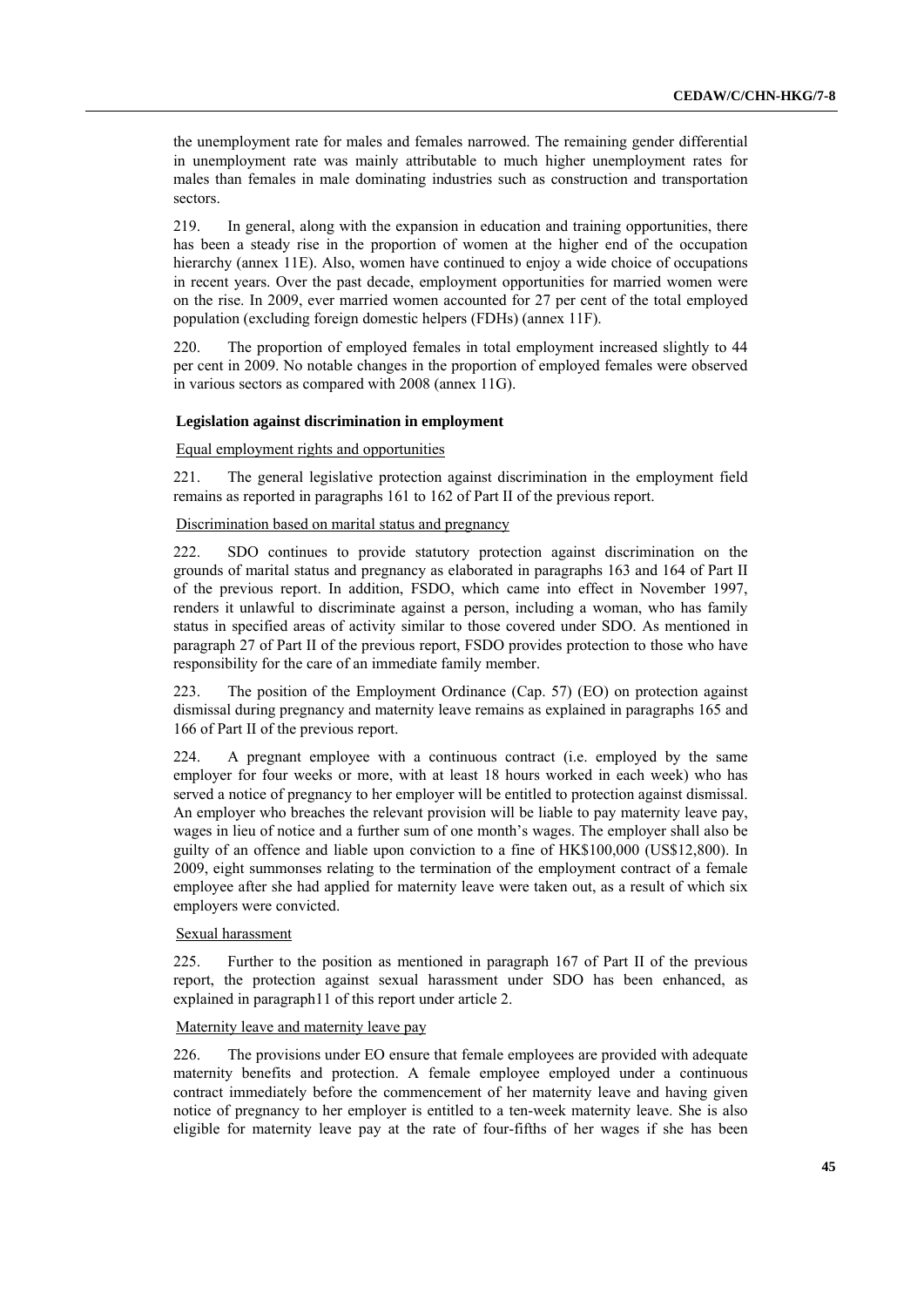employed under a continuous contract for not less than 40 weeks immediately before the commencement of maternity leave.

227. Starting from December 2006, medical certificates issued by registered Chinese medicine practitioners, in addition to those issued by registered medical practitioners, have also been recognized for the purpose of employees' entitlement to maternity benefits and protection.

228. Effective from July 2007, an employee's average wages in the preceding 12 months have been adopted as the basis for calculating maternity leave pay. By adopting a longer reference period of 12 months as the basis of calculation, the payment to employees can be more equitable, stable and predictable. The amendment also made it clear that all components of wages as defined under EO, however designated or calculated, are to be included in the calculation of the relevant statutory entitlements.

229. Some commentators suggested that the Government should lengthen the statutory maternity leave period. They also recommended that infant care leave should be given to employees. It should be emphasized that the present provisions on maternity-related leave benefits under EO have been formulated following extensive consultations which had taken into account the local socio-economic situation and have struck a reasonable balance between employees' interests and employers' affordability. Any change to the present provisions would require thorough community discussions with a view to forging a consensus for change.

230. The Government has been actively promoting direct and frank communication between employers and employees to discuss employment conditions and work arrangements. Employers are encouraged to adopt employee-oriented good people management measures and implement FFEP, including the provision of special leave and implementation of flexible work arrangement, to help employees balance their work and family responsibilities. More about the Government's work in promoting FFEP is detailed in paragraphs 309 to 314 below.

## Protection for part-time and casual workers

231. All male and female employees covered by EO, irrespective of their hours of work and length of service, are entitled to the rights and benefits such as payment of wages, restriction on deductions from wages, granting of statutory holidays and protection against anti-union discrimination, etc Employees engaged under a continuous contract are further entitled to other employment benefits under EO such as rest days, paid statutory holidays and annual leave, sickness allowance, severance payment and long service payment, etc., subject to their fulfilment of the respective qualifying requirements as specified in EO. An employee engaged under a continuous contract is defined as one who has been employed under a contract of employment by the same employer for four weeks or more and has worked for 18 hours or more in each week (i.e. fulfilling the "4-18" requirement).

232. Comments have been made on the need to review the prevailing EO, in particular, the "4-18" requirement which could cause possible exploitation of part-time workers, who are allegedly mainly female.

233. To cater for any possible development in the labour market in recent years, the Government is conducting a review of the definition of continuous contract under EO which comprises, inter alia, collection of relevant statistical data and information from employees and employers, as well as consultation of relevant stakeholders. As "continuous contract" is the basis for determining an employee's eligibility for certain statutory employment benefits under EO, any amendment to this statutory definition could have far-reaching implications for the labour market and community as a whole. Therefore, the Government will thoroughly consider the local circumstances in taking forward the review to ensure that a reasonable balance is struck between the interests of employers and employees.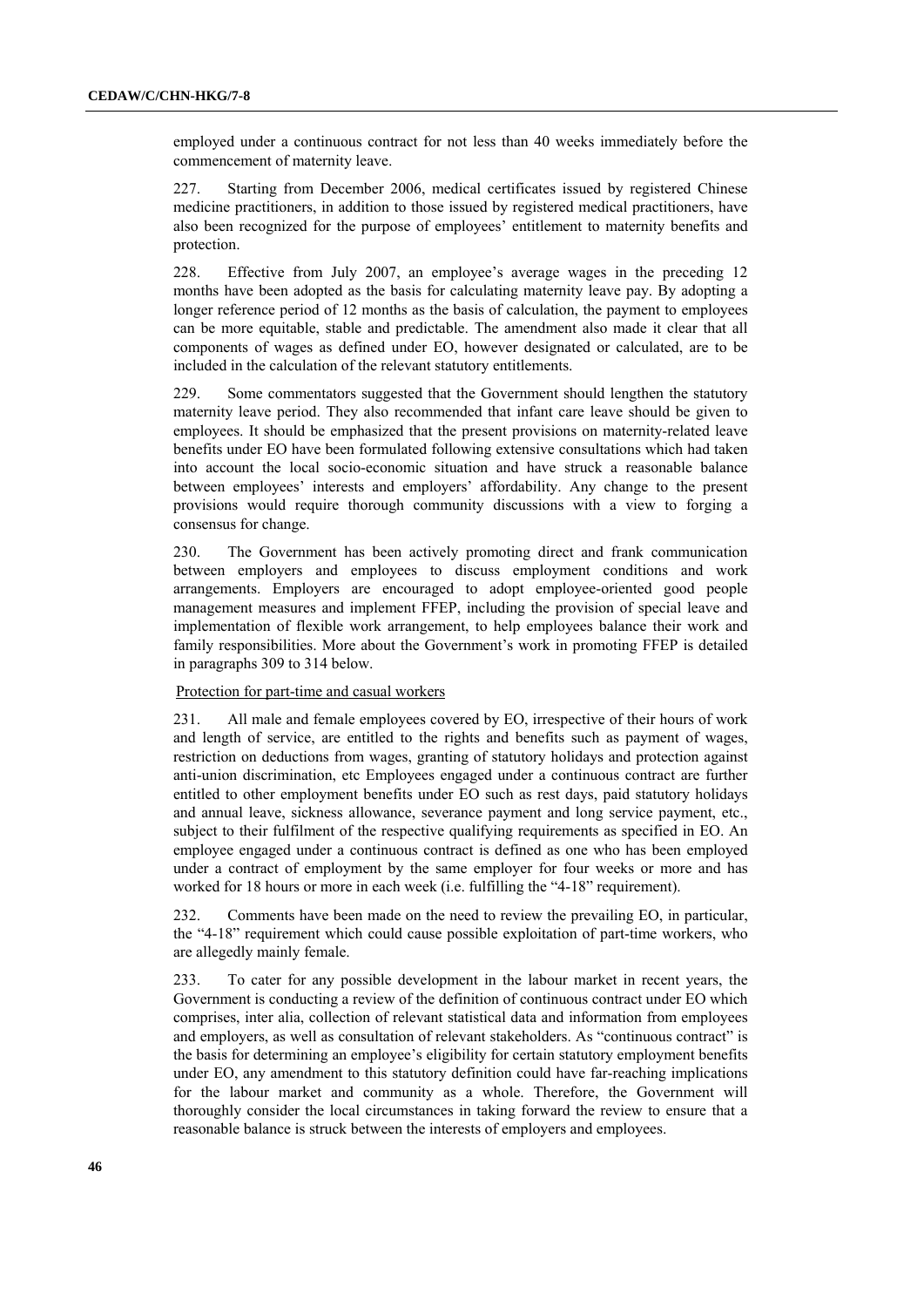## Working conditions

234. The Occupational Safety and Health Ordinance (Cap. 509) (OSHO) and its subsidiary regulations seek to ensure the safety and health of employees at work. The legislation provides the same standard of protection for the occupational safety and health of male and female employees in all sectors. The Occupational Safety and Health Regulation (Cap. 509A) also specifies pregnancy as one of the factors to be considered in the risk assessment of manual handling operations.

235. As provided by EO, an employer may not allocate heavy, hazardous or harmful work to a pregnant employee upon her production of a medical certificate with an opinion as to her unfitness to handle such work. If the employee is already performing such work, the employer shall within 14 days release her from that work.

236. The Factories and Industrial Undertakings Ordinance (Cap. 59) and its subsidiary regulations are the principal legislation on industrial safety and health. They prescribe requirements for the prevention of industrial accidents and diseases, including detailed rules for certain trades and work processes. The relevant provisions apply to industrial undertakings such as factories, quarries, shipbuilding, construction work and catering establishments. Under the legislation, the proprietor of an industrial undertaking has a general duty to ensure the safety and health of his/her employees at work and the same standard of protection is provided for male and female employees.

### Statutory minimum wage

237. The Minimum Wage Ordinance (Cap. 608) (MWO) was passed by the LegCo in July 2010. It aims to establish a statutory minimum wage (SMW) regime which provides an hourly wage floor at HK\$28 (US\$3.6) to forestall excessively low wages without unduly jeopardizing Hong Kong's labour market flexibility, economic growth and competitiveness or causing significant loss in low-paid jobs. Under the SMW regime, the same standard of statutory wage protection applies to male and female employees across the board. Exemption is provided for specified student interns and work experience students as well as live-in domestic workers who live free of charge in the same dwelling as the employers (to be elaborated below in paragraphs 272 to 274). An evidence-based approach was adopted in setting the SMW rate through data research and analysis in addition to extensive consultations with stakeholders. This approach will be strictly adhered to in the future review of the hourly wage rate.

238. If everything proceeds well and allowing time for the community to gear up for implementation, the SMW will come on stream in the first half of 2011 and benefit local grassroot workers including female low-paid employees. It is noteworthy that of the 314 600 employees covered by the initial SMW rate of HK\$28, 61.4 per cent are female.

### Standard/maximum working hours

239. Some commentators considered that the Government should also consider legislating for standard/maximum working hours. Having regard to the multifarious nature of different occupations and sectors, regularising working hours is a complicated issue that would entail far-reaching socio-economic implications and this needs to be handled with care. The Government has undertaken to embark on a feasibility study on introducing standard working hours in the HKSAR.

240. Currently, all employees (including female employees) and their employers are free to negotiate the terms and conditions of their employment, including the hours of work and compensation for overtime work, provided that the terms and conditions of service must not be worse than the provisions in EO.

241. Notwithstanding this, we appreciate that consistently long working hours may affect employees' health, family and social lives. Therefore, EO lays down provisions on employees' entitlements to rest days, statutory holidays and paid annual leave. Besides,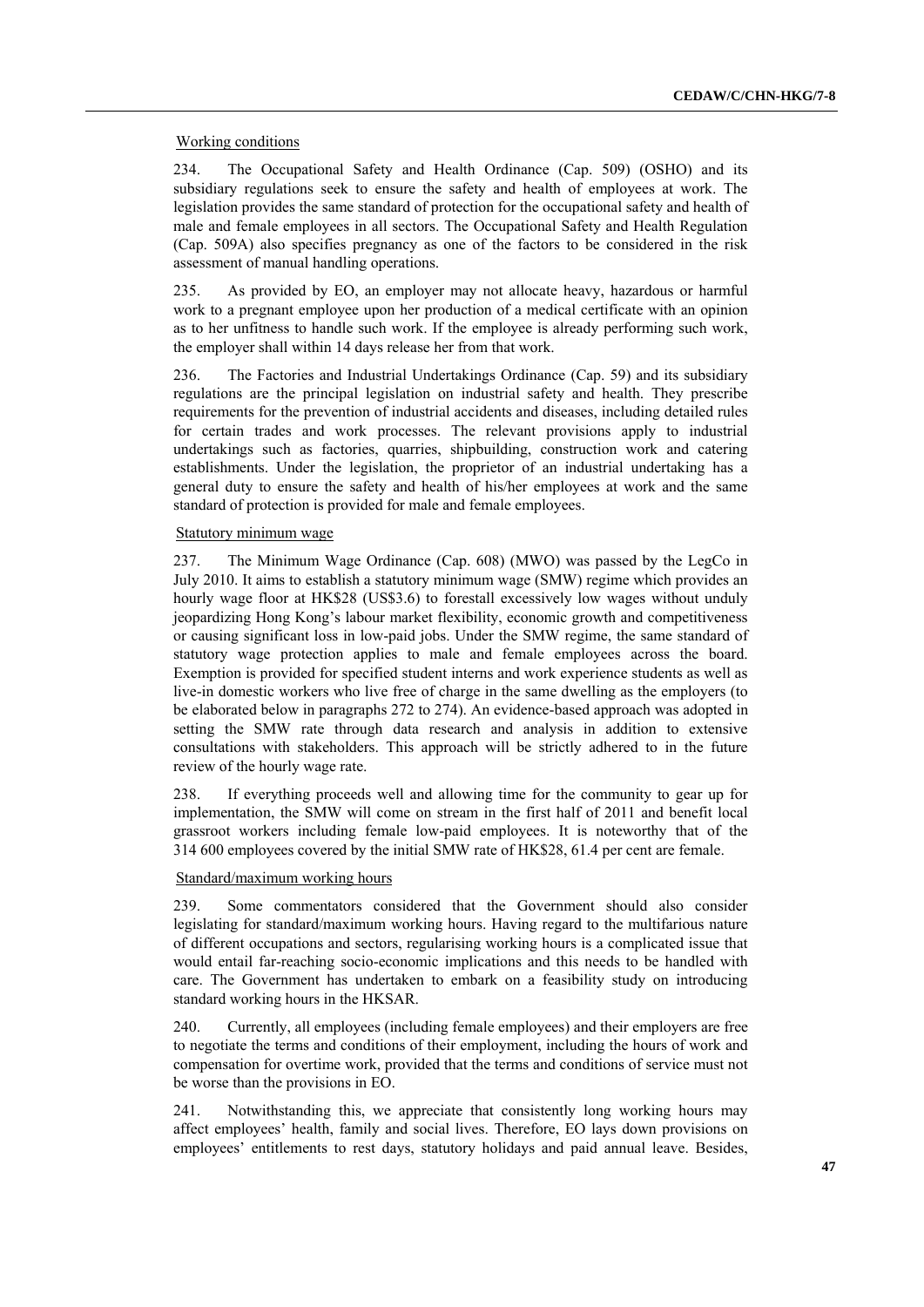OSHO stipulates that employers must, so far as reasonably practicable, ensure the occupational safety and health of their employees. This includes the provision of appropriate rest breaks for employees when necessary. In this connection, the Committee on Occupational Safety and Health of the Labour Advisory Board has formulated the Guide on Rest Breaks to encourage employers and employees to work out through consultation rest break arrangements suitable for the employees while meeting the operational needs of the business, taking account of the different practices of the respective trades.

242. To encourage frank communication between employers and employees on their needs, including arrangements for working hours and rest periods, the Government has been actively promoting harmonious labour relations and enlightened FFEP which will be further discussed in paragraphs 309 to 314 below.

### Mandatory Provident Fund

243. With the Mandatory Provident Fund (MPF) Schemes legislation coming into force on 1 December 2000, there is now a system of privately managed, employment-based MPF schemes to provide financial benefits for members of the paid workforce, irrespective of gender, when they retire. Except for exempted persons, employees and the self-employed aged between 18 and 65 are required to join MPF schemes. Mandatory contributions are calculated on the basis of 5 per cent of an employee's relevant income, with the employer matching the employee's contribution. Self-employed persons also have to contribute 5 per cent of their relevant income. The participation rate of employers, employees and selfemployed persons in MPF schemes, which are regulated by the Mandatory Provident Fund Scheme Authority, reached 99.9 per cent, 99.9 per cent and 75.5 per cent respectively at the end of 2009. Employers, employees and self-employed persons can opt to make extra, voluntary contributions in addition to the mandatory contributions. Female and male employees and self-employed persons have equal access to and are treated equally under the schemes.

244. Some commentators recommended that various groups, including women who were homemakers, persons with disabilities, elders, the unemployed and FDHs should acquire pension rights through their inclusion in MPF. It should be emphasized that the MPF system, which is an employment-based retirement protection system, reflects the consensus of society after prolonged public discussion and detailed deliberation by the legislature.

#### Retirement protection

245. MPF is just one of the three pillars of Hong Kong's retirement protection system. Together with the non-contributory social security system explained under article 13, and voluntary private savings, Hong Kong has adopted the three-pillar model for retirement protection.

246. The Government is studying the sustainability of the three pillars, and will consider the findings of the study and other pertinent factors before deciding on the future course of action. Important factors to be considered include safeguarding traditional family values, maintaining the overall economic competitiveness and simple tax system of Hong Kong, and ensuring the sustainable development of the existing social security system.

### **Administrative measures to address discrimination in employment**

### Efforts to address sex discrimination

247. As mentioned in paragraph 172 of Part II of the previous report, EOC has drawn up two sets of Code of Practice on Employment to provide practical guidance in facilitating compliance with SDO and FSDO by the public (including both employers and employees). From EOC's operational experience, the majority of the complaints received under SDO are employment-related. In this connection, EOC is planning to revise the existing Codes of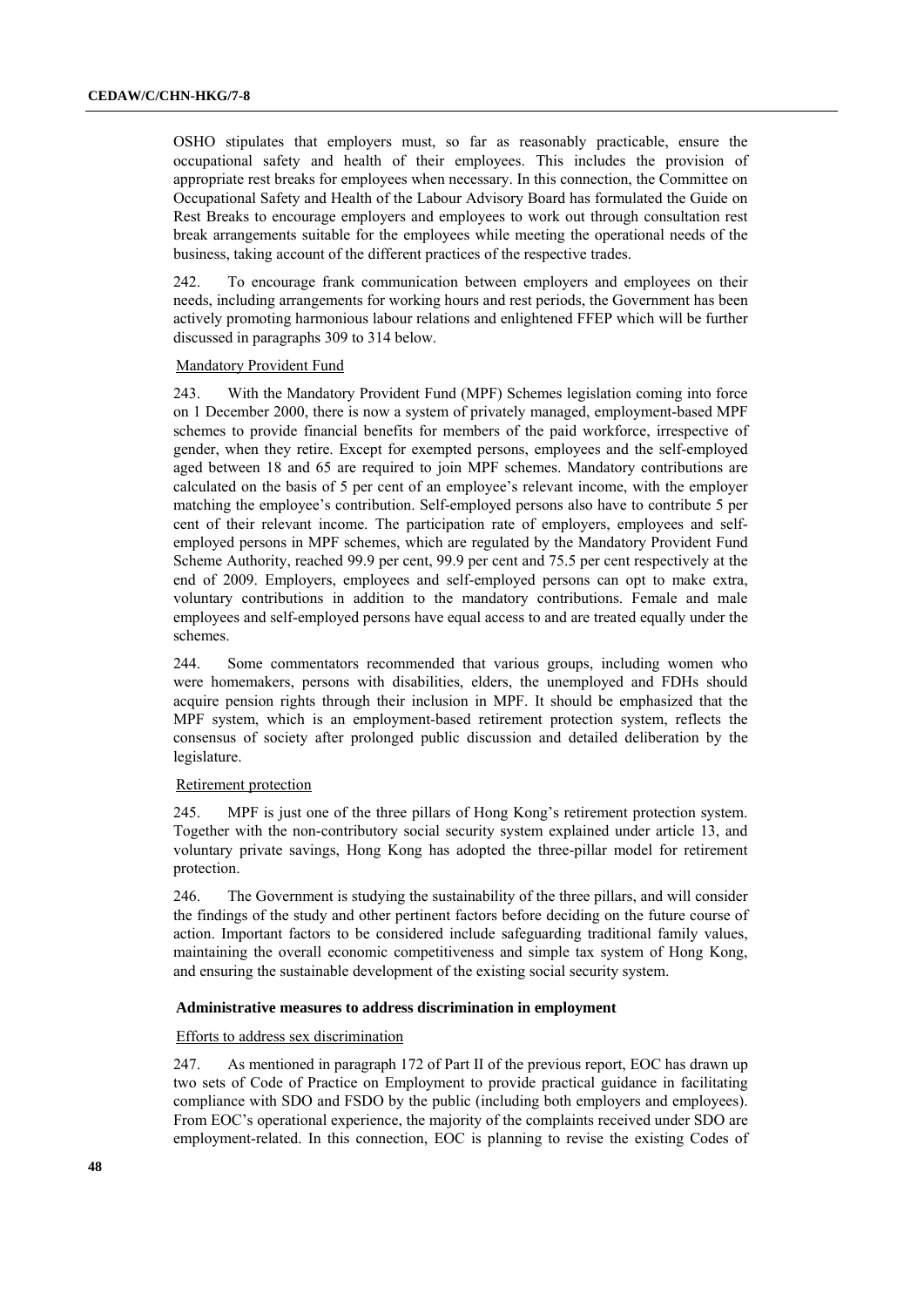Practice under SDO and FSDO as part of their review exercises to update these Codes to keep up with Hong Kong's socio-economic development.

248. Gender equality has been a core subject of EOC's work. The EOC has been regularly conducting training, workshops and talks on various issues related to sex discrimination such as sexual harassment and pay parity for all stakeholders including human resources practitioners, women's groups, trade unions and FDHs.

### Efforts to address discrimination based on pregnancy

249. LD promotes the awareness of female employees of their rights and benefits in respect of maternity protection under EO through various channels including talks and roving exhibitions. Free publications on relevant legislative provisions are also distributed to female employees and their employers.

250. On the other hand, pregnancy discrimination accounts for nearly half of the complaints lodged with EOC under SDO. On average, about 150 complaints of pregnancy discrimination were received annually in the last three years. EOC has launched a media campaign to raise awareness on this issue and also published a booklet on pregnancy discrimination.

### **Women and poverty**

251. The median monthly employment income for females was HK\$10,000 (US\$1,282) in 2009, as compared with HK\$12,000 (US\$1,538) for males. In other words, the median monthly employment income of females amounted to 83 per cent of the corresponding figure for males in that year.

252. Some commentators were concerned about the situation of women in poverty and urged the Government to review its poverty alleviation policy. The Government attaches great importance to poverty alleviation work and, to this end, adopts a pragmatic and multipronged approach. We are committed to providing a safety net and a wide range of free or highly subsidized services in the areas of housing, healthcare and education, etc. to help the disadvantaged and low-income groups meet their basic needs. We consider that the key to tackling poverty lies in promoting economic growth, thereby creating more job opportunities. We provide training and retraining opportunities to raise the competitiveness and skills of our workforce, in particular the middle-aged and low-income earners. At the same time, we continue to invest in education and child development to enhance social mobility and reduce inter-generational poverty.

253. All along, the Government has been implementing poverty alleviation measures and welfare services to assist the needy as appropriate, having regard to the actual circumstances. Abiding by the principle of gender equality, the Government will ensure that welfare policies and programmes are not discriminatory against male or female, and that every Hong Kong resident, irrespective of gender, will have equal access to social welfare resources.

254. Some commentators have called for the reinstatement of the Commission on Poverty (CoP). With the conclusion of the work of CoP in 2007, the Government set up the Task Force on Poverty, headed by the Secretary for Labour and Welfare, to coordinate the Government's efforts in alleviating poverty and follow up CoP's recommendations, most of which have already been implemented.

255. To upgrade women's skills and raise their employability, continuing education and retraining opportunities are provided to women as reported under articles 10 and 11 respectively. Employment services are available to women who wish to seek jobs, as elaborated in the ensuing paragraphs. To support parents who cannot take care of their children because of work, the Government has also put in place various kinds of child care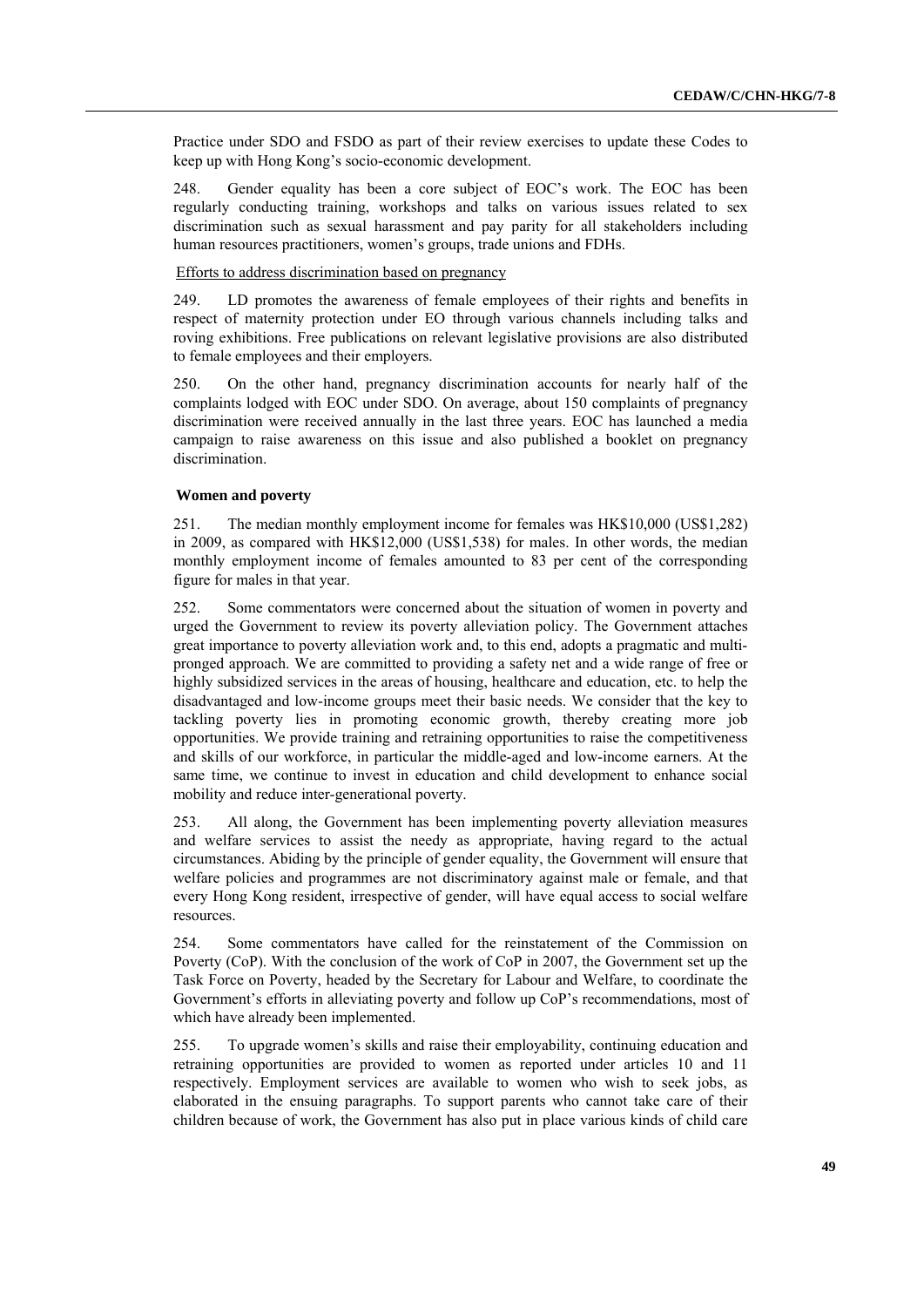services, and has been striving to increase the flexibility of the services. Details of the child care services provided by the Government are set out in paragraphs 302 to 308 below.

#### **Employment services for women**

256. LD provides convenient and free-of-charge employment services to all job seekers, including women, through its 12 Job Centres, the Interactive Employment Service website and vacancy search terminals installed at various convenient locations throughout the territory. In 2009, a total of 181 468 job seekers registered for LD's employment services, of whom 96 202 (53.0 per cent) were female.

257. LD also administers special employment programmes to meet the specific needs of particular categories of job seekers. The Job Matching Programme, introduced in April 1995, offers in-depth interviews, counselling, job matching and, where appropriate, referrals to tailor-made retraining courses. Of the 10 508 registrants of the Programme in 2009, 5 816 (55.3 per cent) were female.

258. Middle-aged women who are seeking employment may also join the Employment Programme for the Middle-aged (EPM). The Programme was launched in May 2003 to encourage, through the provision of a training allowance, employers to take on unemployed job seekers aged 40 or above and provide them with on-the-job training. Starting from 29 June 2009, LD has enhanced EPM by increasing the financial incentive to employers and extending the subsidy period. As at the end of March 2010, a total of 47 430 job seekers were placed into employment under EPM, of whom 27 077 (57.1 per cent) were female.

259. A Work Trial Scheme was implemented from June 2005 to enhance the employability of job seekers who have special difficulties in finding employment. During the one-month work trial, participants will be arranged to work in participating organizations. Upon satisfactory completion of the work trial, they will receive an allowance contributed by the participating organization and LD. As at the end of March 2010, a total of 3 001 job seekers were placed into work trials, of whom 1 716 (57.2 per cent) were female.

260. LD has been taking on-going measures to eliminate discriminatory practices in recruitment. LD vets vacancy information carefully to ensure that no restrictive requirements based on sex or age, are included in the vacancies received. Employers will be advised to remove any restrictive requirements detected, or their request for placing such vacancies will be refused.

#### **Youth training and employment programmes**

261. LD administers the Youth Pre-employment Training Programme (YPTP) and the Youth Work Experience and Training Scheme (YWETS) to provide a full range of preemployment and on-the-job training to young people aged 15 to 24 with educational attainment at sub-degree level or below.

262. Since the respective inception of YPTP and YWETS in 1999 and 2002, YPTP had trained more than 90 000 young people, of whom 44.4 per cent were female; whereas YWETS had assisted more than 62 200 in securing employment, of whom 48.3 per cent were female.

263. In September 2009, YPTP and YWETS were enhanced and integrated into a "through-train" programme  $-$  YPTP  $\bullet$  YWETS  $-$  to provide seamless and comprehensive youth training and employment support.

264. The revamped programme targets all young people aged 15 to 24 with educational attainment at sub-degree level or below. It has no ceiling on enrolment and will flexibly admit all eligible young people, irrespective of gender.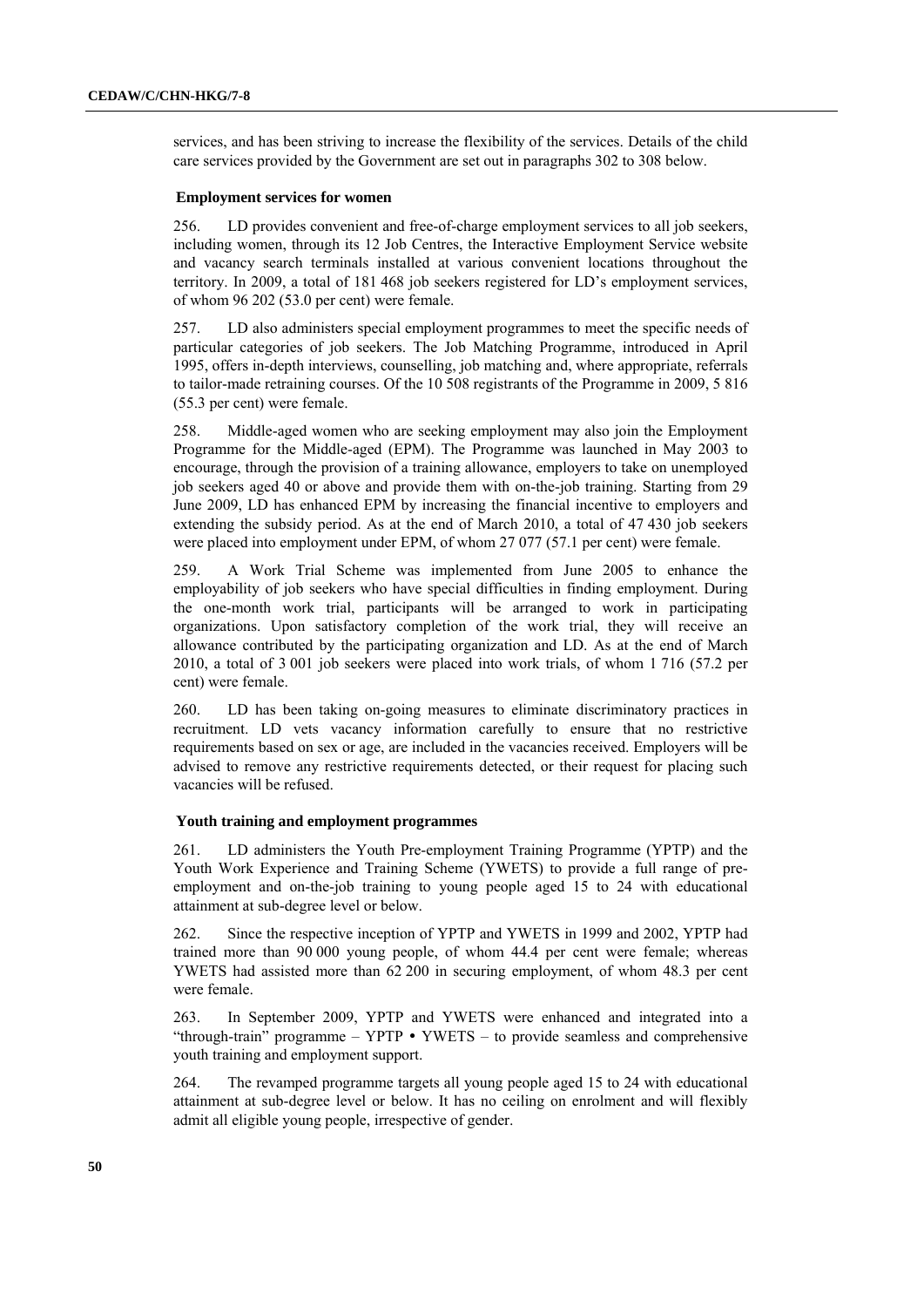265. In addition, LD set up in December 2007 and March 2008 respectively two Youth Employment Resource Centres to provide one-stop service on employment and selfemployment to young people aged between 15 and 29. The two Centres aim to provide support to young people to start their career on the right track, enhance their employability, facilitate their access to the latest labour market information and help them secure a firm footing in the labour market for sustainable development. In 2009, the two Centres provided services to 71 680 young people. As at the end of March 2010, they registered 32 174 young people as members, of whom 16 794 (52.2 per cent) were female.

## **Retraining programmes**

266. As set out in paragraph 188 of Part II of the previous report, the Employees Retraining Board (ERB) has continued to retrain workers who had lost their jobs to acquire new skills and to seek re-employment. Eligible service targets, irrespective of gender, can apply for enrolment of ERB courses. Since its inception in 1992, and by 31 March 2010, ERB has provided about 1.5 million training places. ERB courses, which are designed to meet market needs, have been well received by female trainees in particular. Over the past ten years, females represented about 70 per cent and 80 per cent of the total number of trainees in the full-time and part-time courses of ERB respectively.

267. To benefit more people by enabling them to maintain their employability in a knowledge-based society, since December 2007, ERB has expanded its service targets from local residents aged 30 or above with an education attainment of Secondary Three or below, to those aged 15 or above with education at sub-degree level or below. In other words, in addition to serving the original targets of the more matured members of the workforce, those aged 15 to 29 with higher education attainment are also eligible for ERB services now. In 2008, ERB also conducted a strategic review on its future directions. Stakeholders and the public were consulted during the process. The recommendations of the strategic review were endorsed by the Government in early 2009. ERB is in the course of implementing the recommendations, providing more comprehensive and diversified training and retraining to its service targets. To better reflect its new scope of services, ERB has rebranded the "Employees Retraining Scheme" as "Manpower Development Scheme" (MDS). Women of different backgrounds with varying needs, benefit from the training and retraining programmes under MDS.

268. As set out in paragraph 190 of Part II of the previous report, ERB has continued to provide domestic-helper training places to meet the training needs. Most of the places have continued to be taken up by women who seek to re-enter the labour market or to change field. In March 2009, ERB expanded its "Integrated Scheme for Local Domestic Helpers", which was started in 2002 as a one-stop diversified household and personal care service, and rebranded it as "Smart Living". Under the rebranded scheme, free referral services covering post-natal care, child care, elderly care, support for attending medical appointments, out-patient care, preparation of meals, care for plants/pets, household cleaning, stand-in service for FDHs who are on leave, etc., are provided.

### **Social enterprises**

269. Social enterprises (SEs) are organizations which apply market-based strategies to achieve specific social objectives, including creation of opportunities for the socially disadvantaged (including unemployed women) to become self-reliant through provision of employment or training opportunities. The Government will continue to encourage the development of SEs, with a view to providing effective help to the socially disadvantaged groups.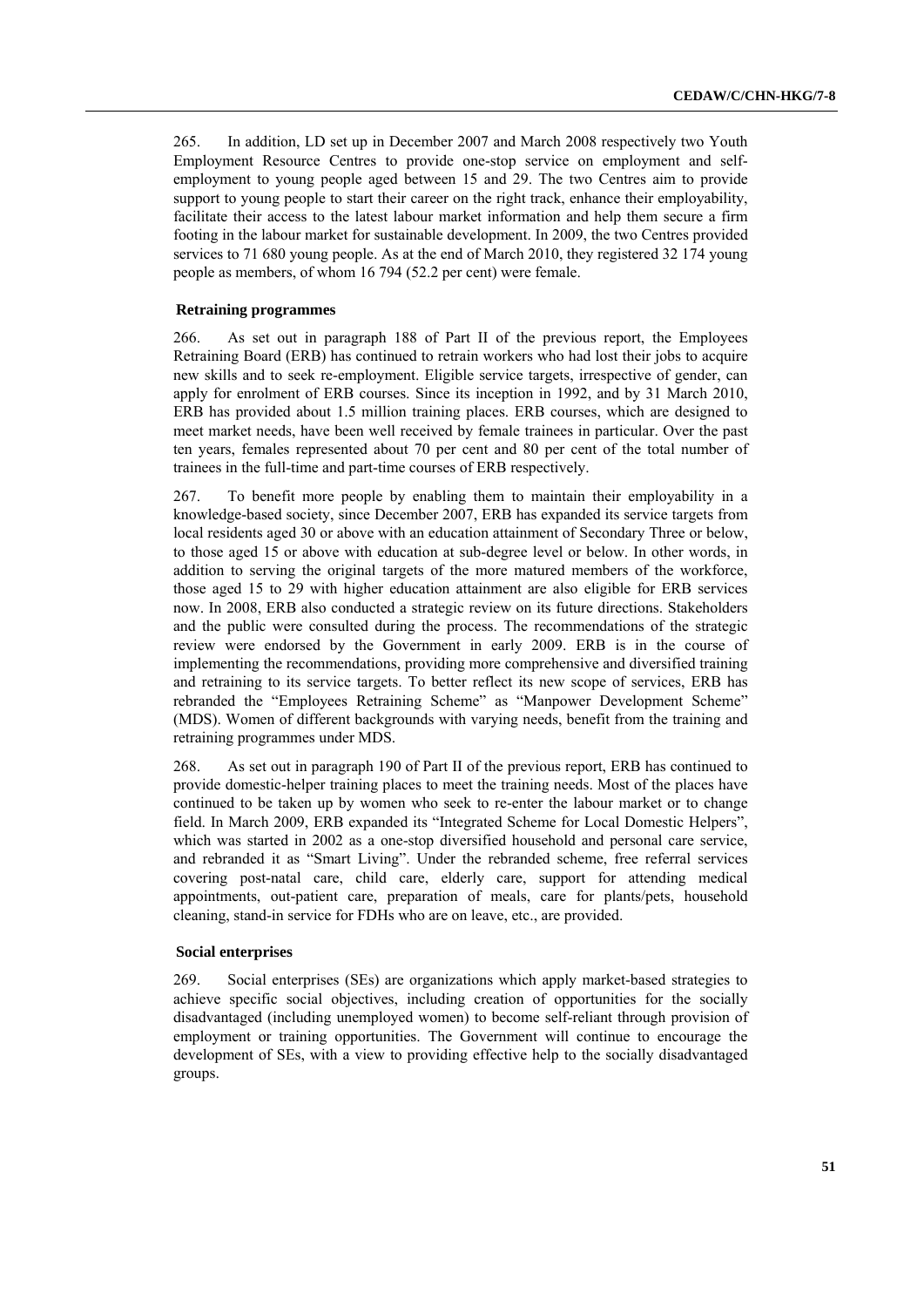### **Imported workers and foreign domestic helpers**

Protection under labour legislation

270. As at end-March 2010, there were around 1 600 imported workers under the Supplementary Labour Scheme, and around 273 600 FDHs, employed in Hong Kong.

271. The Government attaches great importance to protecting the rights of all migrant workers (including imported workers and FDHs). It grants equal statutory rights and benefits to migrant workers as local workers regardless of their race or sex, and has provided additional rights and benefits to migrant workers, not enjoyed by local workers, including the prescription of a Standard Employment Contract for FDHs and migrant workers each, which sets out their basic employment terms such as wage level and provision of free accommodation and free medical treatment, etc

272. Among others, EO and the Employees' Compensation Ordinance (Cap. 282), the two major pieces of labour legislation in Hong Kong, are applicable to both local and migrant workers regardless of sex. As such, migrant workers of both sexes enjoy the same and full labour rights and benefits as local workers, e.g. rest days, statutory holidays, annual leave, long service payment and employee's compensation, etc. Female migrant workers also enjoy the same entitlement to maternity protection under EO as local female employees (details of which are set out in paragraphs 223, 224, 226-228 and 235 above). Furthermore, all anti-discrimination ordinances (including SDO, FSDO and RDO) also apply to migrant workers, protecting them against discrimination on the grounds of sex and race, etc. They are also eligible to apply for the Legal Aid Scheme provided by the Government and are subject to the same eligibility criteria as local residents.

273. In respect of MWO which provides for an across-the-board SMW as stated in paragraphs 327 and 328 above, live-in domestic workers are exempted from SMW, irrespective of their sex, race and place of origin. Some commentators were concerned whether the exemption would constitute discrimination with disproportionate impact on women employees.

274. In arriving at the decision to exempt live-in domestic workers, the Government had considered views of stakeholders and all relevant circumstances. One of the major considerations for the exemption is the distinctive working patterns of live-in domestic workers, i.e. residing in the employer's home, working and living in the same place, which render calculating and recording of working hours practically impossible, while SMW is set on an hourly basis. The exemption of live-in domestic workers also reflects the provision of in-kind benefits arising from dwelling in the household of their employers free of charge. Such in-kind benefits include provision of free accommodation and usually free food by the employers, as well as savings from the transport cost.

275. For FDHs in particular, to protect their rights and benefits, the Government has since the early 1970s introduced the mandatory Standard Employment Contract for employment of FDHs in Hong Kong to clearly spell out their basic employment terms. As stipulated in the Contract, employers are required to pay FDHs a wage not lower than the prevailing Minimum Allowable Wage (MAW), and to provide free accommodation and free food (or food allowance in lieu), free passage from and to the FDH's place of origin and Hong Kong, free medical treatment, irrespective of whether the ailment is work-related, etc MAW, while not statutory, has been mandatory and effective in giving wage protection to FDHs. Underpayment of MAW is tantamount to committing a criminal wage offence under EO, and liable to a maximum fine of HK\$350,000 (US\$45,000) and three years' imprisonment upon conviction.

276. Some commentators were concerned about the long working hours for FDHs. There is no statutory standard working hours in Hong Kong. Given the distinctive working pattern of live-in domestic workers (including FDHs) as explained in paragraph 274 above,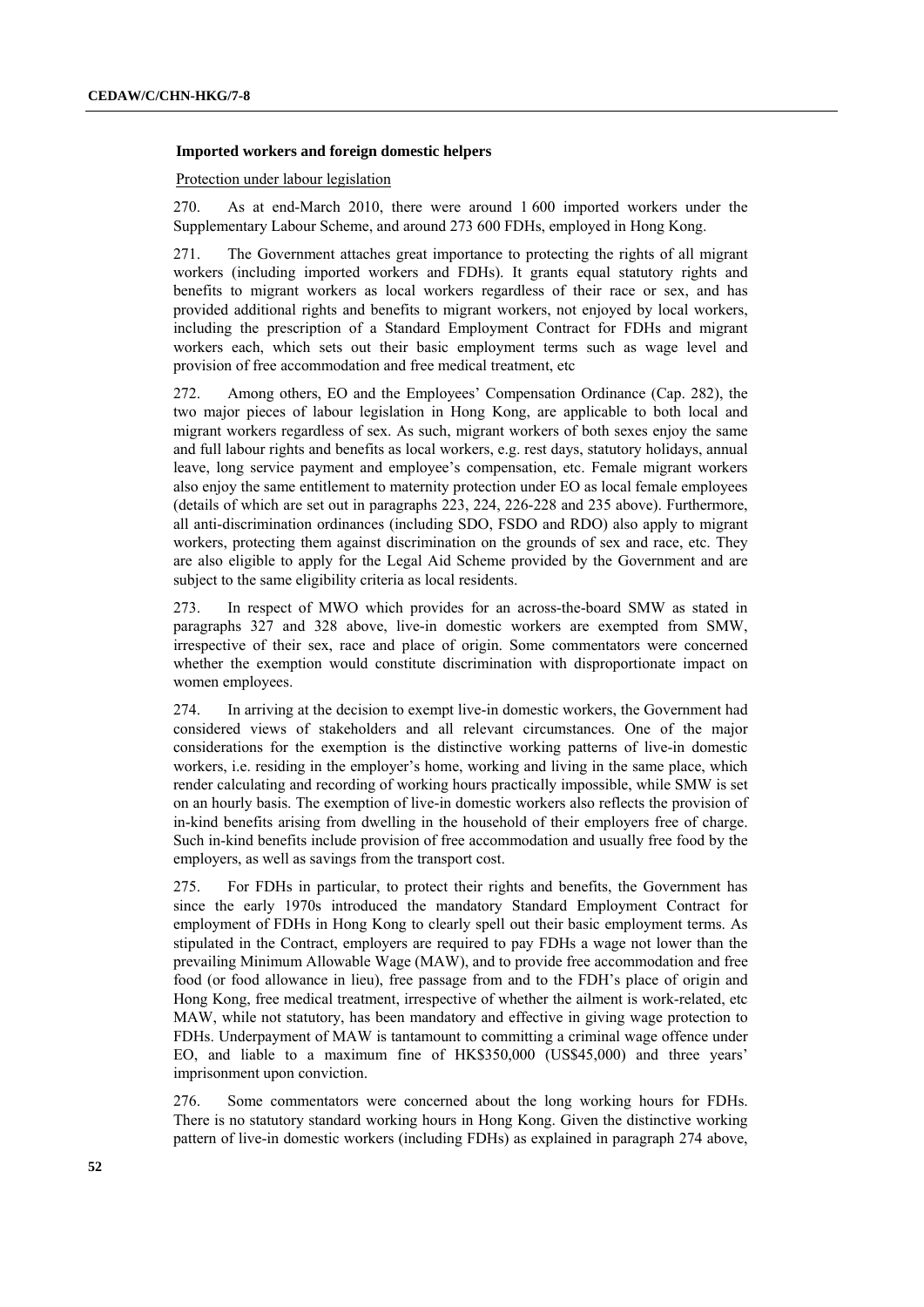and the different circumstances and needs of different households employing live-in domestic workers, it would be appropriate for the FDHs and their employers to negotiate the working time arrangement.

277. As the arrangements regarding working hours and holidays (including provision of statutory holidays, paid annual leave and not less than one rest day (i.e. a continuous period of not less than 24 hours) in every period of seven days under EO) are equally applicable to both local employees (including local domestic workers) and FDHs, there is no discrimination against FDHs.

278. Since October 2003, FDH employers have been required to pay the Employees Retraining Levy (the Levy) of HK\$400 (US\$51) per month for each FDH. The importation of FDHs has since been designated as a labour importation scheme under the Employees Retraining Ordinance (Cap. 423) so that the Levy is channelled into the Employees Retraining Fund for provision of training and retraining to local workers under ERB. It is established policy that priority in employment should be accorded to local workers. Should employers import low-skilled workers (including FDHs) owing to operational/household needs, they should contribute to the training and retraining of the local workforce. In other words, we are but treating the importation of FDHs and other low-skilled workers in a like manner.

279. Some commentators were of the view that the imposition of the Levy of HK\$400 (US\$51) in 2003 on FDH employers was tantamount to imposing a tax on FDHs as the latter's MAW was reduced by the same amount in the same year. We must reiterate that the imposition of the Levy on FDH employers serves its own policy reasons as mentioned in the above paragraph, while MAW has been reviewed regularly in accordance with a longestablished mechanism since its inception in the early-1970s, taking account of the changes in the economic and employment situations as reflected through a basket of economic indicators. In 2006, the Court of Appeal upheld the ruling that the imposition of the Levy on FDH employers was not a tax on FDHs.

280. To help mitigate the impact of rising inflation and alleviate the financial burden on the employers of all imported labour, including those of FDHs, in the wake of the local economic downturn in 2008, the Government has suspended the collection of the Levy for a period of five years with effect from 1 August 2008. The Government's overall policy, however, remains that the operating expenses of ERB should be primarily met by the Levy income and that employers of low-skilled imported labour should contribute towards the training and retraining of the local workforce. In the long run, collection of the Levy is essential in ensuring steady and sufficient financial resources for ERB to enhance the employability of the local workforce so as to maintain Hong Kong's economic competitiveness.

## Support services for foreign domestic helpers

281. The Government launched a scheme in 1994 to establish a number of centres for FDHs to gather and organize activities on their rest days.

282. The Government identifies suitable sites for the establishment of these centres and oversees the overall implementation of the scheme. The finance, management and promotion of these centres are undertaken by the Hong Kong Bayanihan Trust, a non-profitmaking organization formed by a group of Philippine businessmen working in Hong Kong. The centres provide a wide variety of facilities such as library and computer rooms, as well as a wide range of training courses for FDHs.

283. In addition, CMAB provides a range of support services for ethnic minorities in Hong Kong, which are available to FDHs. Such services include the publication of "Your Guide to Services in Hong Kong" as mentioned in paragraph 296 of Part II of the previous report, the Mobile Information Service at the airport and urban areas to distribute the guide and information leaflets which provide information on labour rights and equal opportunities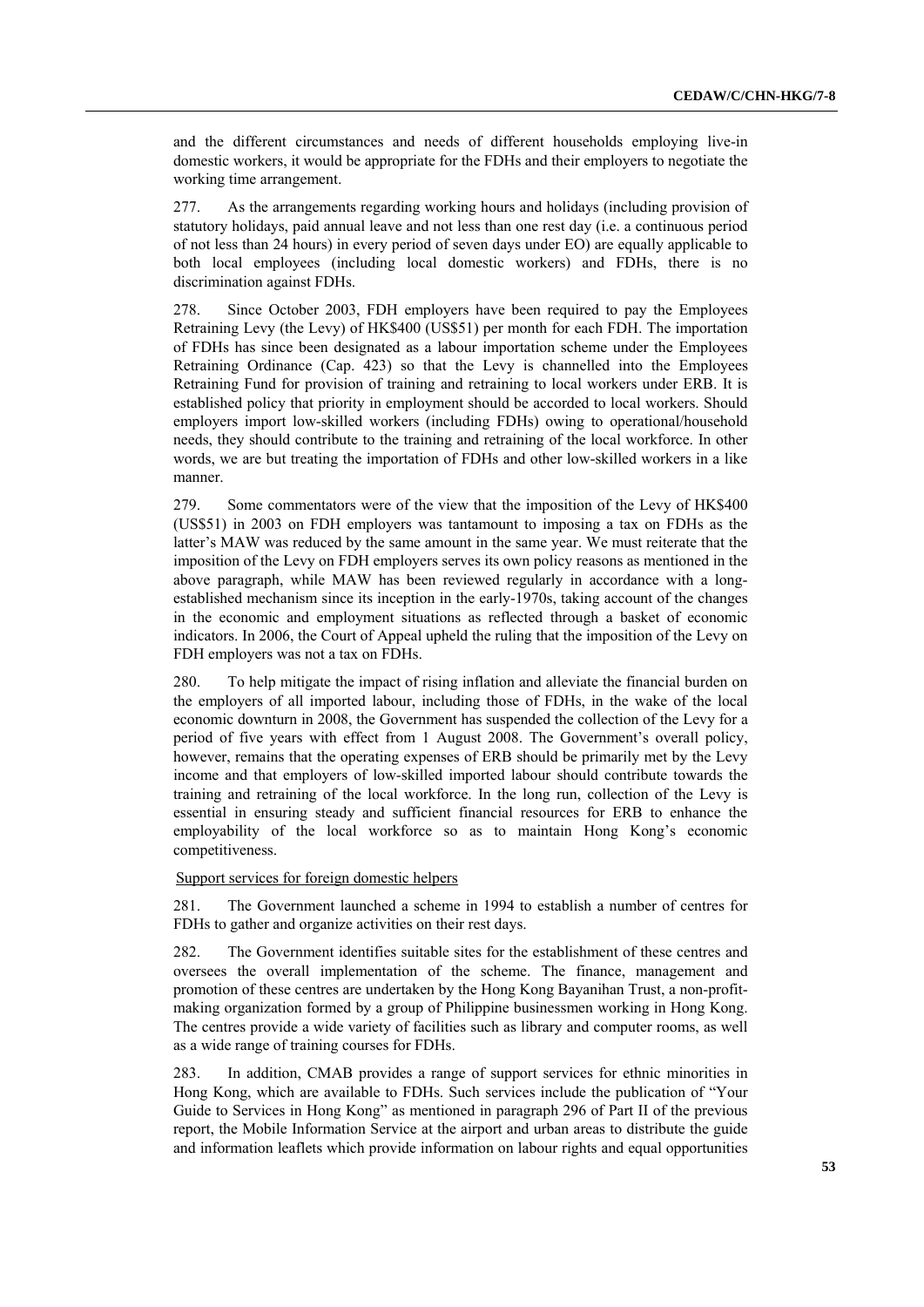to FDHs and other members of the ethnic minorities, and interpretation services, language classes, counselling and other programmes provided by four support service centres for ethnic minorities established in 2009. These measures are elaborated under article 13 of this report.

## Channels to file employment claims

284. There is an effective mechanism for imported workers and FDHs to seek redress if their statutory or contractual employment benefits are infringed. They may lodge claims with LD which would provide free conciliation service to assist them in resolving their disputes with employers. In 2009, LD handled two claims lodged by imported workers admitted under the Supplementary Labour Scheme, and 3 075 claims lodged by FDHs. If a claim cannot be resolved by conciliation, the migrant worker may seek adjudication at the Labour Tribunal (LT) (if the claim amount exceeds HK\$8,000(US\$1,026)) or the Minor Employment Claims Adjudication Board (MECAB) (if the claim amount does not exceed HK\$8,000(US\$1,026)).

## Related promotional and publicity efforts

285. To promote awareness among the imported workers, FDHs, employers and employment agencies (EAs) of their rights and obligations, LD launches extensive promotional and publicity activities every year including publishing guidebooks and leaflets in different languages (including Tagalog, Bahasa Indonesia and Thai) in addition to English and Chinese, regarding employment rights and benefits as well as the channels available to aggrieved workers for enquiries and complaints against their employers. In addition, exhibitions, seminars and information kiosks are staged for the same cause. In 2009, LD held over 12 such functions.

286. In addition, relevant publications are distributed to FDHs free of charge upon their arrival at Hong Kong, while advertisements of key messages on the rights and benefits of FDHs in their languages are placed in newspapers in Hong Kong to enhance their understanding of the relevant legislative provisions governing their terms and conditions of employment. Seminars and exhibitions for FDHs on employment rights and benefits are organized on their rest days at their favourite gathering places to facilitate their participation.

## Two-week rule

287. As a general policy, if an imported worker's or an FDH's employment is prematurely terminated, the worker or FDH is allowed to remain in Hong Kong for the remainder of the permitted limit of stay, or for two weeks from the date of termination, whichever is shorter. The rationale of the "two-week rule" is to allow sufficient time for the worker or FDH to prepare for departure, and to maintain effective immigration control by deterring job hopping and unauthorized employment after termination of contract. The policy does not preclude imported workers or FDHs from working in Hong Kong again after returning to their place of domicile. The cost of return flights is fully borne by the employer. Suitable flexibility is allowed for special cases (such as the employer is in financial difficulty; the family is emigrating; or there is evidence that FDH has been abused) where the Government may exercise discretion to permit FDHs whose contracts have been prematurely terminated to change employment without having to return to their place of domicile. From January to March 2010, 1 353 such applications (81.8 per cent of the total number of such applications) were approved.

288. In the event that an FDH has to stay in Hong Kong to settle labour dispute, he/she may apply for extension of stay in Hong Kong. Flexibility will be exercised to extend the FDH's stay on visitor condition to enable him/her to wait for the conclusion or determination of the case.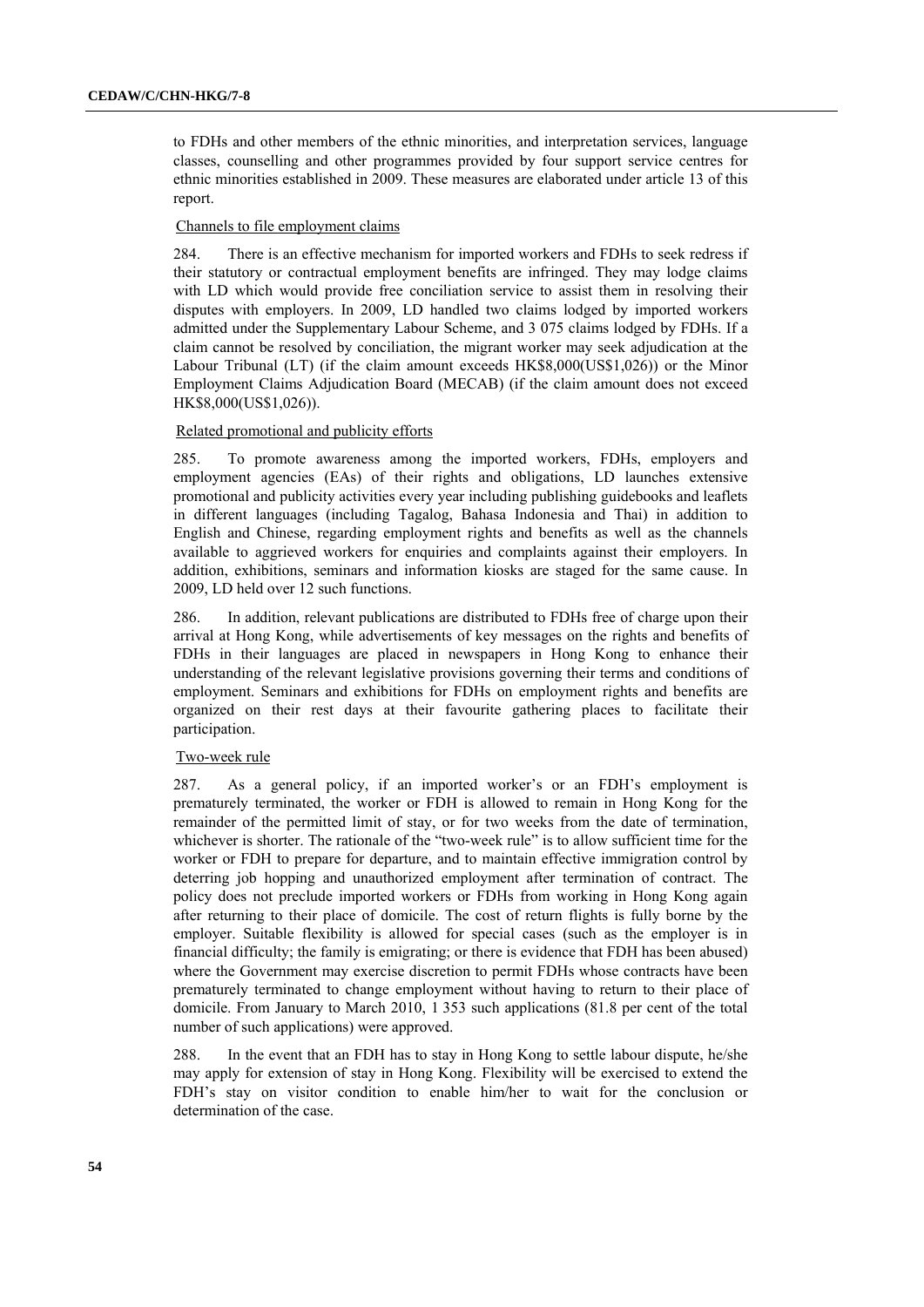289. The Committee has, in its previous concluding comments, raised concern that the "two-week rule" would push FDHs to accept employment which may have unfair or abusive terms and conditions in order to stay in Hong Kong. It also urged the Government to repeal the "two-week rule" and to implement a more flexible policy regarding FDHs. We considered that the rule, with suitable flexibility allowed, was effective in deterring job hopping of FDHs after premature termination of contract. The Government will regularly review the rule's effectiveness. There is no plan to vary or repeal the rule at the moment.

Measures to assist migrant workers exposed to abuse and custodial violence

### *Avenues for assistance and redress*

290. In the unfortunate event of migrant workers being subject to abuse or custodial violence, they are protected under Hong Kong's legal system in the same way as local workers are in like circumstances.

291. As mentioned in paragraph 284, all imported workers and FDHs in Hong Kong have free access to advice, conciliation and enquiry services regarding their employment rights and benefits provided by LD.

292. Measures are in place for workers to seek redress and assistance in case they suffer from maltreatment or abuse by their employers. The aggrieved worker may terminate the employment contract prematurely without notice or payment in lieu and lodge claims at LD for statutory and contractual entitlements against the employer. For FDHs, apart from the above, they may also approach the Immigration Department and apply for change of employers on grounds of maltreatment, if they can supply sufficient evidence to demonstrate the alleged maltreatment. The workers may also report the case to the Police for assistance.

### *Enforcement of the Employment Ordinance*

293. As stated above, both migrant and local workers enjoy the same employment rights and benefits under local labour legislation in Hong Kong. We encourage migrant workers, especially FDHs, who are overcharged by their EAs in Hong Kong (please see details in paragraphs 296 to 297 below regarding monitoring of and enforcement action against EAs) or whose statutory or contractual rights have been infringed to approach LD for advice and assistance, and seek civil redress under an effective mechanism from either LT or MECAB (please see the details in preceding paragraph 284).

294. Alongside our conciliation and related services to assist FDHs to pursue their civil claims, LD will investigate all such complaints promptly and thoroughly and will take rigorous enforcement action against offences, including wage offences, under EO. Prosecution action will be instituted where there is sufficient evidence and where the aggrieved worker is willing to act as prosecution witness.

295. With LD's stepped-up prosecution efforts and with more FDHs successfully persuaded to come forward as prosecution witnesses, LD secured 124 convicted summonses against FDH employers for wage offence in 2009. Among these wage offenders, one employer was sentenced to imprisonment.

#### *Monitoring of and rigorous enforcement against employment agencies*

296. The Government has taken note of the concern raised by the Committee in its previous concluding comments on possible abuses perpetrated by EAs against FDHs. The operation of EAs is governed by Part XII of EO and the Employment Agency Regulations (Cap. 57A). An EA can only charge job seekers, including FDHs, a commission of not more than 10 per cent of the first month's salary received on successful placement. Any EA contravening the Regulations is liable to a maximum fine of HK\$50,000 (US\$6,400) upon conviction. In addition, the Commissioner for Labour may refuse to issue or renew a licence of an EA, or may revoke a licence upon justifiable grounds.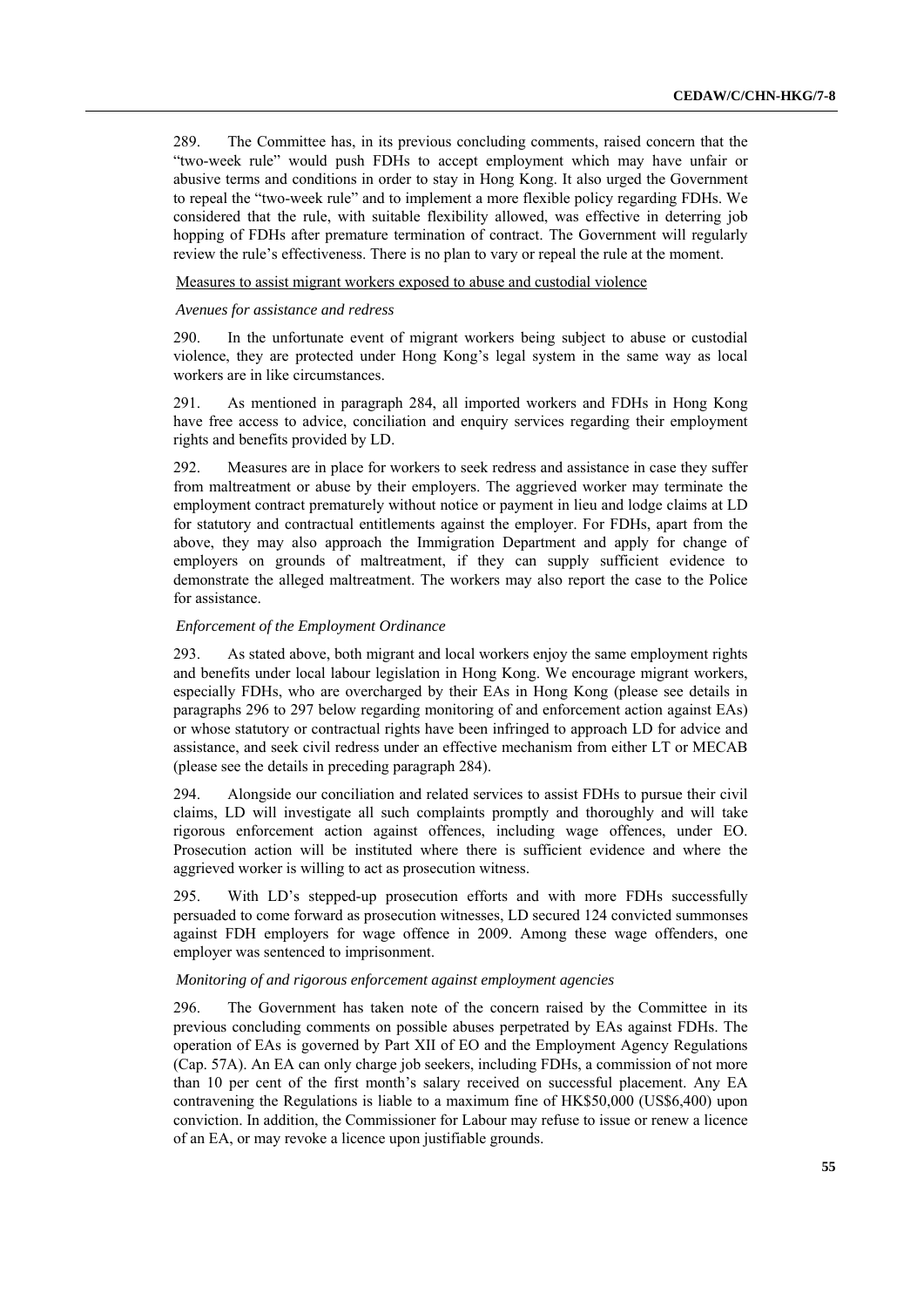297. In order to safeguard the interests of job seekers, LD regulates the operation of EAs through licensing, inspection and investigation upon complaints to ensure their compliance with the law. In 2009, LD conducted a total of 1 326 inspections to 2 002 EAs, and 944 of the inspections were conducted to EAs engaged in placement of FDHs in Hong Kong. In 2009, a total of six EAs were convicted, two of which involved overcharging FDHs. LD also revoked two EA licences subsequent to the licensees' conviction of overcharging FDHs. As a precautionary measure, LD issues letters to EAs regularly, reminding them to operate their agencies in strict compliance with the relevant legal provisions.

298. However, Hong Kong's labour laws, like other domestic laws, have no extraterritorial jurisdiction, and thus cannot possibly regulate any malpractices of EAs in other countries including those countries from which some of our imported workers including FDHs originate. In this connection, we have appealed repeatedly to the relevant consulategenerals in Hong Kong and their Government officials to tackle such problem at source.

### *Regular dialogue with concerned groups*

299. Since certain problems, such as overcharging by EAs in FDHs' place of origin, can only be tackled at source, we keep in close liaison with the consulates of FDHs' countries in Hong Kong to convey to them our concern and appeal for their help to convey same messages to their respective governments. We also maintain contact with NGOs who are involved in FDH matters in a concerted effort to protect the migrant workers' employment rights in Hong Kong.

300. The United Nations' International Convention on the Protection of the Rights of All Migrant Workers and Members of Their Families Convention has not been ratified by the PRC and has not been applied to the HKSAR. Notwithstanding this, the Government attaches great importance to protecting the employment rights and benefits of migrant workers in Hong Kong. The Migration for Employment Convention (Revised), 1949 (No. 97) of the International Labour Organization has been applied to Hong Kong since 1980, and it has remained applicable to the HKSAR after the PRC resumed the exercise of sovereignty over Hong Kong on 1 July 1997. This Convention lays down certain principles and minimum standards for application to migrant workers for employment, such as the maintenance of an adequate and free service to assist the migrant workers and to supply them with accurate information; measures to facilitate departure, journey and reception; and provisions of appropriate medical services and equality of treatment in matters concerned. Besides, it is set out in HKBORO that all persons, local or migrant workers alike, are entitled to equal protection of the law without discrimination on any grounds such as race, colour, sex, language, religion, national or social origin or other status.

301. Migrant workers enjoy the same statutory rights and protection as local workers under local legislation. In addition to statutory benefits, provisions have been laid down in the Standard Employment Contract of FDHs stipulating provision of the MAW, free accommodation and free food (or food allowance in lieu), free medical treatment, free return passage to and from Hong Kong and FDH's place of origin, etc In addition, the right of workers, local or migrant alike, to form and join trade unions is guaranteed by article 27 of the Basic Law and article 18 of HKBOR.

### **Childcare facilities and services**

302. It is the responsibility of parents to take care of their young children. To support parents who are unable to take care of their children temporarily because of work or other reasons, SWD has all along been providing subvention to NGOs to run a variety of child care services. To better meet the service demands, SWD has enhanced/re-engineered our childcare services in recent years. Key measures are as follows –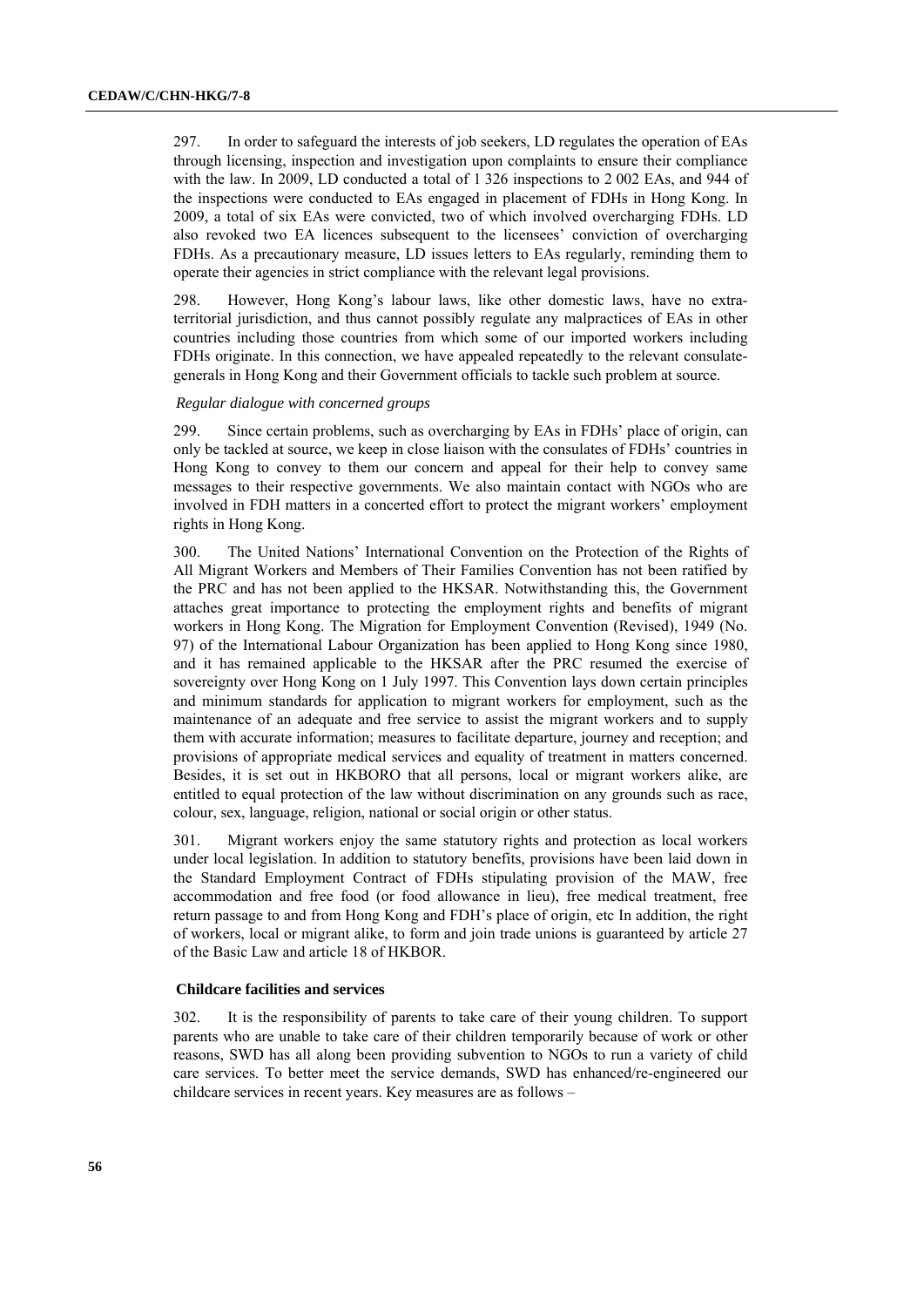## Harmonizing the services of independent childcare centres and kindergarten-cum-childcare centres

303. In the past, childcare centres and kindergartens provide similar nursery and care services to the same target group of service users. For more effective use of resources, these services were harmonized and their target users re-delineated in 2005. Independent childcare centres supervised by SWD have been redefined as day care services for children under the age of three, whereas kindergarten-cum-childcare centres which are administered by EDB are for children aged below six. A Joint Office for Pre-primary Services staffed by both EDB and SWD was set up under EDB to provide one-stop services to kindergartencum-childcare centres. As at end-March 2010, there were 690 independent childcare centre places and 80 517 kindergarten-cum-childcare centre places.

304. Occasional childcare service (for parents who cannot take care of their children occasionally) and extended hour childcare services (for parents who need day care services outside normal operating hours) continue to be available at some of these centres. In 2009- 10, there were 494 aided occasional child care service places with an average utilisation of 49 per cent, and 1 230 extended hours service places with an average utilisation of 77 per cent.

### Enhancing existing childcare services and launching new services

305. Over the past few years, SWD has enhanced its childcare services and launched new services which are flexible in operation mode and hours to better meet service demand. Initiatives in this area include –

(a) *Mutual Help Child Care Centre (MHCCC) service –* as mentioned in paragraph 205 of Part II of the previous report, SWD provides support to social welfare agencies, church bodies and women's associations, etc. to set up MHCCCs on a selffinancing and non-profit-making basis. MHCCC service is delivered by parents and volunteers in the form of mutual help in the neighbourhood. Each MHCCC provides occasional childcare to a maximum of 14 children under the age of six. Since January 2008, we have strengthened MHCCC service through subsidizing operators to provide service in the evenings, at weekends and on holidays, thereby enhancing the flexibility of the operation hours of the service;

Day small group home service and day foster care service – previously, small group homes and foster care families only provided residential care services for children. In 2007, SWD enhanced these two kinds of services. Their service hours are longer and more flexible (say, up to 10 p.m. in the evening) compared with other regular services; and

(c) *NSCCP –* as mentioned in paragraph 102, SWD launched NSCCP on a pilot basis for three years since October 2008. The project has two service components: (i) home-based childcare service for children aged under six; and (ii) centre-based care group for children aged three to under six. Carers in the neighbourhood are hired and trained to take care of children at the carers' homes (home-based childcare service) or at centres run by the service operators (centre-based care group). The operating hours of the two services under NSCCP cover the evenings, some weekends and some public holidays.

306. As mentioned in paragraph 206 of Part II of the previous report, ASCP provides half-day care services for children aged six to 12 whose parents cannot take care of them outside school hours. The programme is operated on a self-financing and fee-charging basis by NGOs. Services provided under the programme include homework guidance, meal service, parent guidance and education, skill learning and other social activities, etc. As at end-March 2010, there were 137 ASCP service units providing a total of 5 579 service places. SWD continues to provide full fee waiving or half fee reduction subsidies under ASCP for needy low income families or recipients of Comprehensive Social Security Assistance (CSSA).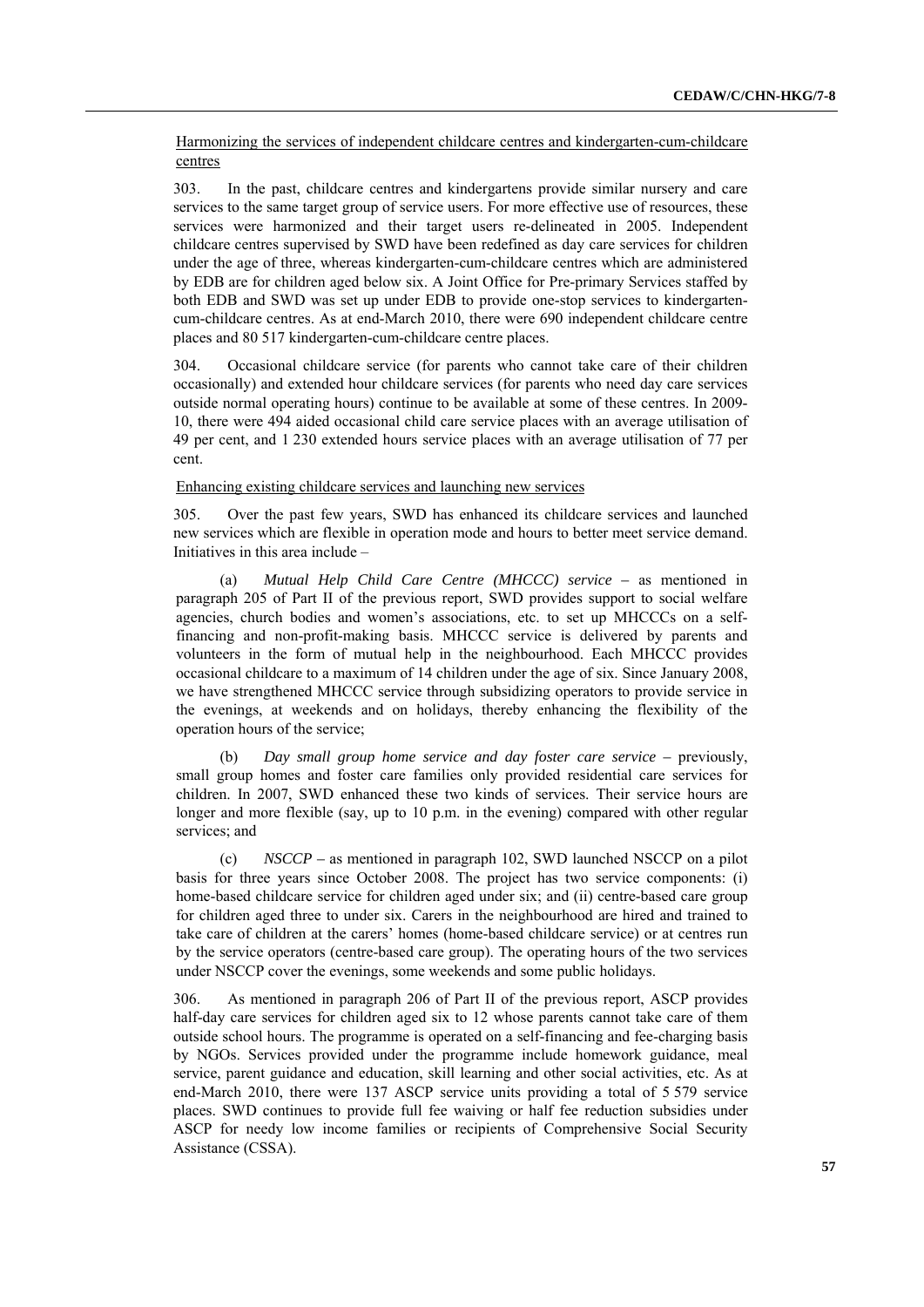307. Some commentators suggested that the Government should explore the possibility of subsidizing schools to provide after-school childcare services to students in need. The role of schools is mainly to allow students to have a balanced development in regard to whole-person education through formal curriculum and opportunities for other learning experiences. For the latter, EDB has been encouraging schools to collaborate with community organizations, including opening up school premises to support community services and activities.

308. In line with the Government's policy on poverty alleviation, EDB has, starting from 2005, implemented the "School-based After-school Learning and Support Programmes" to enable schools and NGOs to organize after-school activities to provide support to the needy students with a view to improving their learning effectiveness, broadening their learning experiences outside classroom and raising their understanding of community and sense of belonging. With effect from 2010-11, the annual provision of the programme has been increased significantly from HK\$75 million (US\$9.6 million) to HK\$175 million (US\$22.4 million) to facilitate their whole-person all-round development. We will continue to encourage collaboration between schools and NGOs in order to sustain the effectiveness of the programme and provide support to the needy students in their own neighbourhood.

### **Promotion of family-friendly employment practices**

309. FFEP refer to programmes provided by companies or organizations designed to help employees balance their work and family roles. The overriding objective of these policies and practices is to assist employees in managing their family responsibilities while also maintaining employment by offering more choices of flexible and varied work arrangements to cater for their needs. To facilitate women to participate in the labour force, it is important to provide an enabling environment in which women and men, can share out family responsibilities and fully develop their potential through participation in society in all aspects whilst at the same time achieve a better balance between work, family and life.

310. Making the workplace family-friendly is a shared responsibility of the community. As the largest employer in the HKSAR, the Government has introduced the five-day week initiative for its work-force by phases since July 2006, with a view to reducing the work pressure of staff and improving the quality of their family lives, without impairing the overall level and efficiency of Government services. At present, there are over 100 000 civil servants working five days a week.

311. LD has been acting as one of the facilitators in encouraging employers to adopt FFEP, including the provision of special leave and implementation of flexible work arrangement, in the light of the circumstances of the employees and operational needs of the establishments, with a view to assisting employees fulfil their work and family responsibilities simultaneously. On-going publicity activities to promote FFEP and related good people management practices include organizing briefings and sharing sessions for employers and human resources practitioners as well as staging roving exhibitions at various locations throughout the territory. Two large-scale seminars were organized in 2007 and 2009 for employers' associations, trade unions, employers and human resources practitioners to enhance public awareness on the subject. In 2008, a series of newspaper supplements were issued to showcase exemplary employers and their experience in the implementation of FFEP. To further promote a family-friendly workplace, a booklet on good people management and FFEP was published to illustrate various successful cases in 2009.

312. The feedback collected by LD from regular contacts with various stakeholders also shows that employers in general are becoming more receptive to the idea of implementing FFEP. For example, according to the two questionnaire surveys conducted in 2006 and 2008 among member organizations of LD's Human Resources Managers Clubs, the percentage of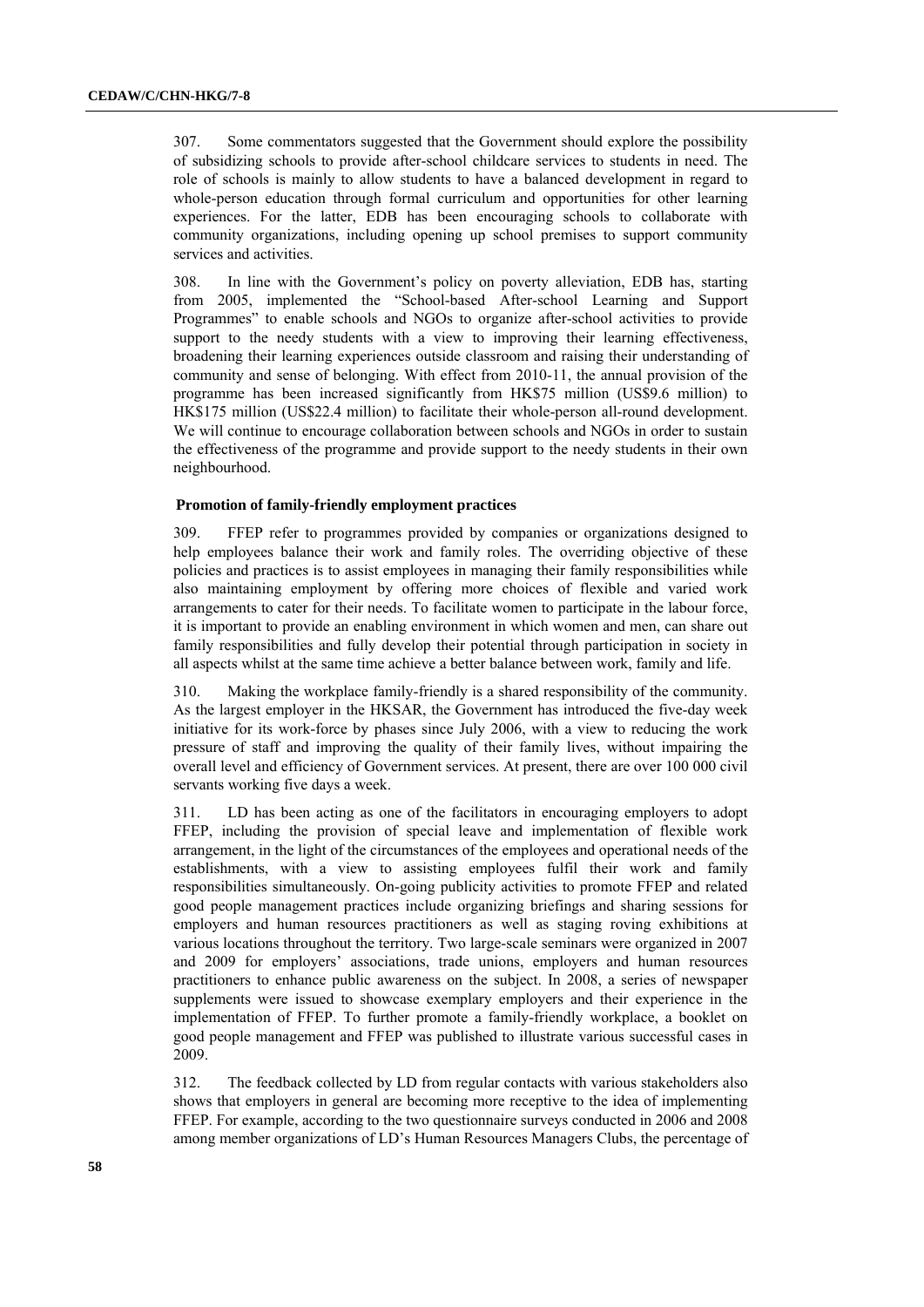organizations providing paternity leave to employees increased from 16 per cent to 21 per cent. Another example is that in 2007-08, about 1 200 companies which took part in the Caring Company Scheme organised by the Hong Kong Council of Social Service adopted family-friendly measures for employees. In 2008-09, the number of such companies further increased to more than 1 400. In 2009-10, 1 740 companies provided paid leave for employees to take care of urgent personal or family matters.

313. As mentioned in paragraph 38 above, WoC has also undertaken a series of FFEPrelated initiatives. In January 2006, WoC and EOC conducted a joint research study which focused on the needs, awareness and prevalence of FFEP in the HKSAR. It was found that both the awareness and the prevalence of FFEP in the HKSAR were low despite the fact that most employees support the implementation of FFEP. To further promote the concept of FFEP, a series of promotional and co-operation projects were launched between 2006 and 2009. It is encouraging to see that FFEP is gaining momentum in Hong Kong in recent years.

314. Some commentators suggested that the Government should consider providing incentives for companies to adopt FFEP. They also recommended the Government to consider enacting legislation for paid paternity leave and compassionate leave. We believe that there is a business case for employers to adopt FFEP as the practices should boost staff morale and enhance their productivity at work. We consider that individual employers are in the best position to decide which FFEP should be adopted, having regard to their own circumstances and the views of staff. We would like to reiterate that the present provisions for leave benefits under EO have been formulated having regard to the local socio-economic circumstances and have struck a reasonable balance between the interests of employees and affordability of employers. Any change to the present provisions must be premised on a careful examination of the implications and general community acceptance.

### **Equal pay for work of equal value**

315. Further to paragraphs 212 to 214 of Part II of the previous report regarding the study on equal pay for work of equal value (EPEV) conducted by EOC, EOC considers that as there was no evidence of EPEV discrimination in respect of the jobs examined in the study it had commissioned, and taking into account the complexity of the issue, introducing new legislation on EPEV is not opportune for the time being. Instead, EOC will promote and implement the principle of EPEV by continuing its regulatory roles through its complaint handling mechanism, addressing unequal pay for equal work through, if the situation so warrants, the self-initiated investigation mechanism, organizing public education programmes and reviewing the Code of Practice on Employment under SDO.

316. EOC considers that a systematic and free of sex bias approach to pay determination is more advisable in the given context, taking into account market forces and valid factors affecting individuals' pay such as performance, competencies and seniority. Following the study on the issue, EOC has undertaken public education initiatives to promote the concept of EPEV. It has published, for reference by employers and the general public, a set of guidebooks, namely "Guide to Employers on Equal Pay between Men and Women under SDO", "An Illustration on Developing an Analytical Job Evaluation System Free of Sex Bias", "An Equal Pay Self-audit Kit: A Proactive Approach for Employers to Achieve Equal Pay", and "An Easy Read Guide". These guidebooks provide practical guidance to employers on ensuring that their pay practices are free of sex bias. Following the publication of the guidebooks, EOC organized workshops and seminars to further promote EPEV. Both the publications and workshops were well received.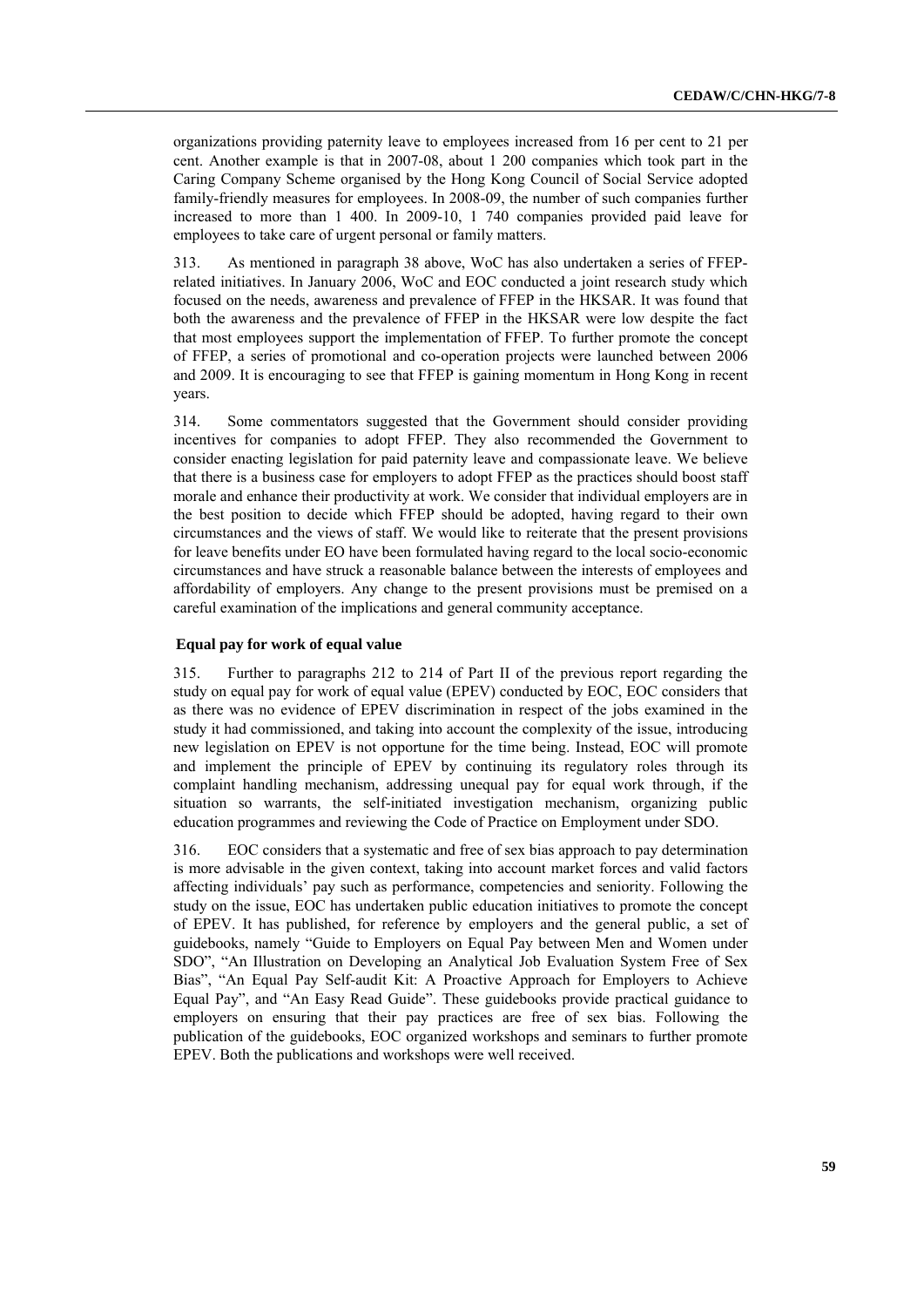# **Article 12- Equality in access to health facilities**

## **Women's health status in the HKSAR**

## Mortality and major causes of deaths

317. In 2009, the female crude death rate was 4.9 per 1 000 women, compared to the population crude death rate of 5.9 per 1 000 population. The age-specific death rates of females were lower than males in all age groups. On average, females live longer than males with life expectancy at birth of 85.9 years and 79.7 years for females and males respectively. Maternal mortality ratio remained low at 2.4 per 100 000 registered live births.

### Disease incidence and prevalence

318. Malignant neoplasm is the main cause of morbidity in women in the HKSAR. According to the Hong Kong Cancer Registry, a total of 24 342 new cases of cancers were diagnosed in 2007, of which 46.5 per cent occurred in women. Cancer of the breast (23.9 per cent) was the most common among women followed by cancer of the colorectum (15.3 per cent), lung (12.7 per cent), corpus uteri (5.2 per cent), and ovary (4.1 per cent). It was observed that 37.2 per cent of the cancers among females occurred in the sex-specific sites, i.e. breast and reproductive organs in contrast to only 10.0 per cent among men.

319. Heart diseases are prevalent among women in Hong Kong. According to the Special Topics Report No. 48 of the General Household Survey (GHS) by C&SD, the prevalence of heart diseases among women was estimated to be 1.9 per cent as compared to 2.0 per cent in men in 2006-07. For hypertension, the prevalence in women was estimated to be 8.5 per cent while the corresponding figure for men was 7.8 per cent.

320. Diabetes mellitus is a significant concern for women's health because of its longterm effects including a greater risk of heart diseases, cerebrovascular disease and blindness. In the GHS report mentioned above, it was estimated that the prevalence of diabetes mellitus in women was 3.4 per cent which was comparable to that for men (3.2 per cent) in 2006-07.

321. Mental health problems have become increasingly significant in the HKSAR. In the GHS report mentioned above, the prevalence of mental illness or mood disorder in women was estimated to be 1.4 per cent in 2006-07, which was higher than that in men (1.0 per cent). In 2009, the female age-standardized suicide rate was 8.1 per 100 000 standard population, compared to 15.2 per 100 000 standard population for males. In a report on deliberate self-harm (DSH) published by HKU, the female to male ratio of DSH rates was reported to drop significantly from 2.09 in 1997 to 0.96 in 2003. The female DSH rate was 40.8 per 100 000 women in 2003 while the figure for male was 42.4 per 100 000 men. These figures were based on in-patients admitted by the Accident and Emergency Departments of public hospitals after being diagnosed with DSH. A local study published in 2005 estimated that the prevalence of postpartum depression among women six-week postnatally was 19.8 per cent as measured by the Edinburgh Postnatal Depression Scale.

322. STD recorded in public STD clinics remained quite steady over the past four years. STD affect more male attendees than female attendees at a ratio of 1.45:1 in 2009. Almost all infected women are the result of heterosexual infections.

## Health-related behaviour

323. According to the latest figures in 2007-08, 11.8 per cent of the population aged 15 or above were daily cigarette smokers as compared to 14.0 per cent in 2005. Of these daily cigarette smokers, 15.6 per cent were females. Smoking prevalence among females dropped from 4.0 per cent in 2005 to 3.6 per cent in 2007-08. The prevalence of daily cigarette smoking among teenage girls aged  $15 - 19$  showed a decreasing trend from 2.6 per cent in 2000 to 1.2 per cent in 2007-08.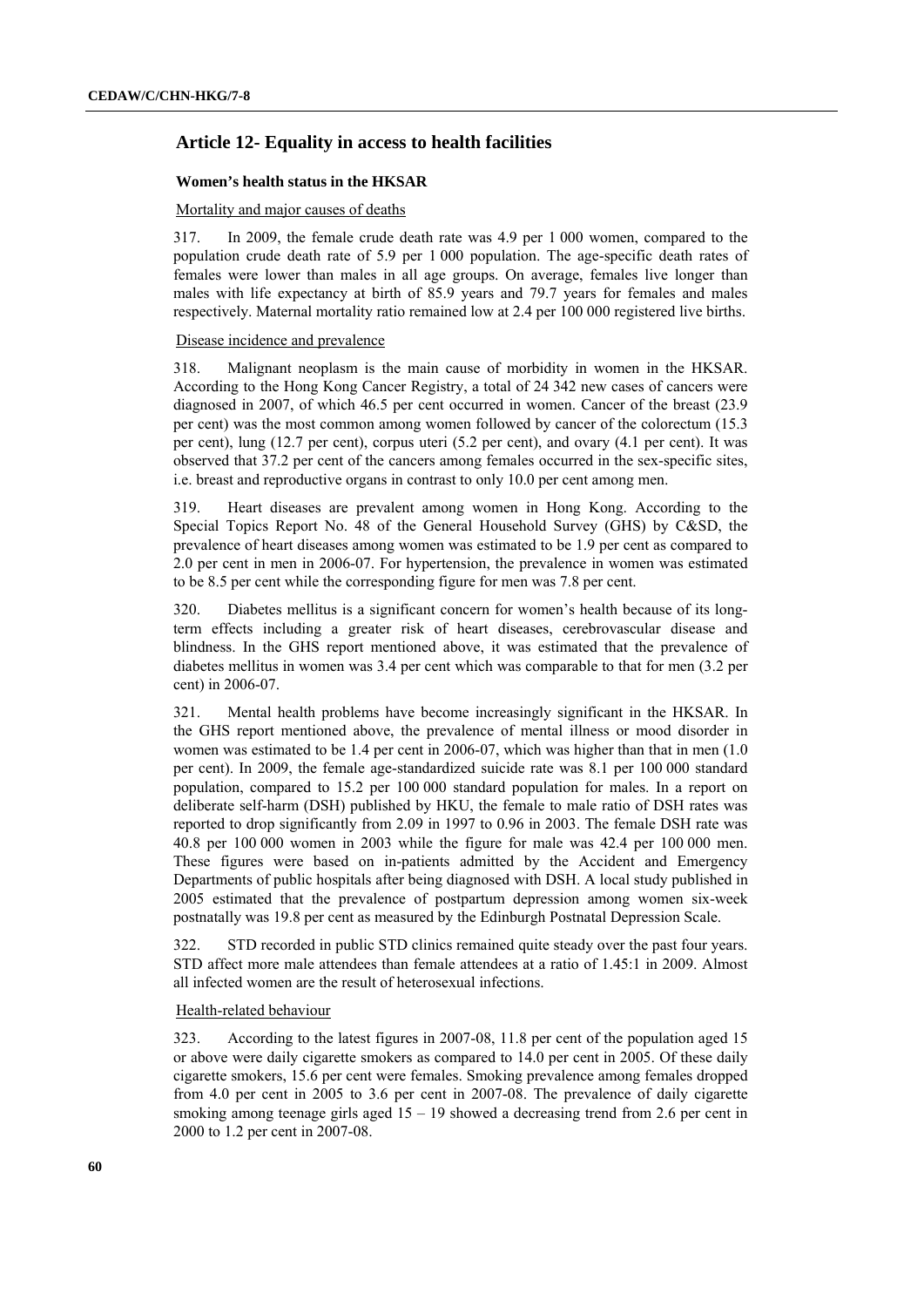324. Overweight or obesity increases the risk of a range of health problems such as coronary heart disease, diabetes, and joint disease. According to the Behavioural Risk Factor Survey (BRFS) April 2009 conducted by DH, nearly 30 per cent of women aged 18- 64 were overweight or obese (with a BMI  $\geq$ 23.0) while the corresponding figure for men was 49.2 per cent.

325. Imbalanced or poor diet can lead to obesity or specific nutrient deficiency. BRFS April 2009 revealed that 73.8 per cent of women consumed less than five servings of fruit and vegetable per day as compared to 85.2 per cent for men. For meat consumption, 23.2 per cent of women ate more than six taels (around 225 grams) of meat per day while the corresponding figure for men was 31.9 per cent. Furthermore, according to the Population Health Survey 2003-2004 conducted by DH and HKU, 6.2 per cent of women aged 15 and above ate food with high fat content at least once a day as compared to 9.9 per cent for men.

326. Lack of physical activity is recognized as an important contributory factor not only for obesity but also hypertension and injury. In BRFS April 2009, in female population, 54.6 per cent and 68.6 per cent reported not doing moderate and vigorous exercise respectively in the past seven days as compared to 51.1 per cent and 55.8 per cent respectively for male.

327. Practice of unsafe sex is responsible for unwanted pregnancy and/or various STD. According to the survey of Family Planning Knowledge, Attitudes and Practice conducted by the Family Planning Association of Hong Kong (FPAHK) in 2007, 80 per cent of married women aged 15 to 49 were currently practising contraception. The proportion of those using the male condom had steadily increased from 20 per cent in 1982 to 63 per cent in 2007. On the other hand, FPAHK's Youth Sexuality Study 2006 showed that 8 per cent of secondary school girls aged around 13 to 17 had experienced sexual intercourse. Among them, 47 per cent used the male condom to protect themselves.

### **Access to care**

#### Health services for women

328. The Government offers comprehensive preventive, promotive, curative and rehabilitative health care services for women of all ages through DH, HA and other Government-funded health organizations. These services are described below.

329. The public services are complemented by the private health care sector. The private sector has a valuable role to play in the provision of care in that it is more flexible in responding to patients' request and offers users more choices and a wider range of services, but at a higher cost.

330. Some commentators considered that the public health care service for women currently provided in Maternal and Child Health Centres (MCHCs) are inadequate and their opening hours do not cater for working class women. At present, the Government operates three Woman Health Centres (WHCs) and ten MCHCs which provide woman health service, comprising health education, counselling, and assessment according to individual needs. To meet the need of working women, the women health service in all WHCs and MCHCs is now provided in the morning of the  $2<sup>nd</sup>$  and  $4<sup>th</sup>$  non-public holiday Saturdays of each month.

### Preventive and promotional services

### *Cervical cancer screening*

331. DH launched a population-based Cervical Screening Programme (CSP) in 2004 in collaboration with both public and private health care providers. The Programme promotes the practice of regular cervical smears to reduce the incidence of cervical cancer in Hong Kong. It aims to raise the awareness and skills of health care providers in the prevention of cervical cancer. The programme launched the Cervical Screening Information System,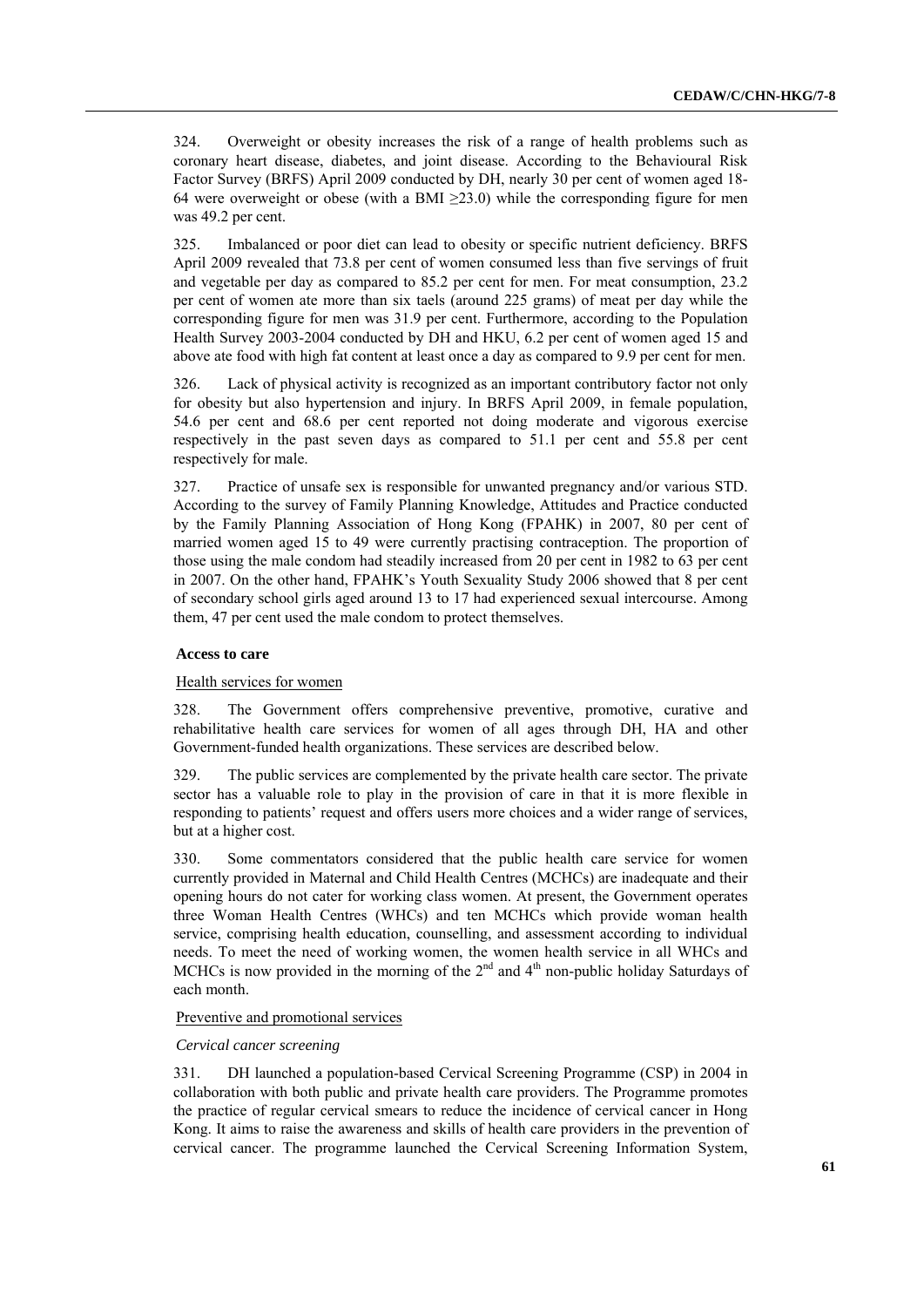which is an electronic registry available free of charge through internet to women in Hong Kong. The registry allows women to access information regarding their own cervical screening as well as receiving reminders for subsequent cervical smears.

#### *Prevention of breast cancer*

332. Breast cancer is the most common cancer amongst women in Hong Kong. DH educates women on the importance of primary prevention of breast cancer through its clinical services and health educational programmes. Some basic examples of preventing breast cancer include adopting a diet rich in vegetables and fruits, avoidance of alcohol, regular physical activity, weight management and breastfeeding each child for a longer duration. DH also promotes the importance of breast awareness. By encouraging women to learn how their breasts look and feel at different times of the month and with advancing age, women can observe their breast condition so that any abnormal changes can be detected early and immediate medical attention sought. For women with risk factors for breast cancer development, screening mammography is provided at WHCs.

333. Some commentators recommended that the Government provides subsidies for grassroot women to conduct physical check-ups and appropriate screening tests (including clinical breast examination and CSP). The Working Group on Primary Care will develop conceptual models and preventive protocols for age/gender group-specific health problems and other major diseases. These models and protocols will form the basis to guide initiatives in enhancing primary care for different age/gender groups.

334. Commentators also suggested that the Government should launch universal breast cancer screening campaigns. To better combat and prevent cancer, the Government set up the Hong Kong Cancer Coordinating Committee (HKCCC) in 2001. It is chaired by the Secretary for Food and Health, with membership comprising cancer experts, academics, clinicians from the public and private sectors, and public health professionals. The cancer prevention and screening expert panel under HKCCC make recommendations on the strategies for cancer prevention and screening based on the latest medical evidence. Although breast cancer is the most common cancer for women in Hong Kong, the expert panel considers that there is not enough scientific evidence to recommend clinical breast examination or mammography screening for the general female population who have no symptoms as a tool for population-based breast cancer screening. The expert panel recommended that more clinical research on the cost-effectiveness of a local territory-wide population-based breast cancer screening in Hong Kong, as well as on the views of local women to breast cancer screening, was needed.

### *Services in connection to child birth*

335. A comprehensive antenatal shared-care programme is provided for pregnant women in MCHCs, in collaboration with the Obstetric Department of public hospitals, to monitor the whole pregnancy and delivery process. Postnatal mothers are provided with physical checkups and advice on family planning. They are also given help and support to adapt to life changes through experience sharing in support groups and individual counselling.

336. As women's mental health has a great impact on their families and the well being of their children, early identification and intervention of mental illness in women is important. The Comprehensive Child Development Service (CCDS) has been implemented in phases since July 2005 in MCHCs. Using MCHCs as the major platform, it aims to ensure early identification of the varied needs of children and their families so that appropriate services can be made available to them in a timely manner. The CCDS comprises four components, namely early identification and management of (i) at-risk pregnant women; (ii) mothers with postnatal depression; (iii) families with psychosocial needs; and (iv) pre-primary children with physical, developmental and behavioural problems. Under CCDS, Maternal and Child Health nurses are trained to identify mothers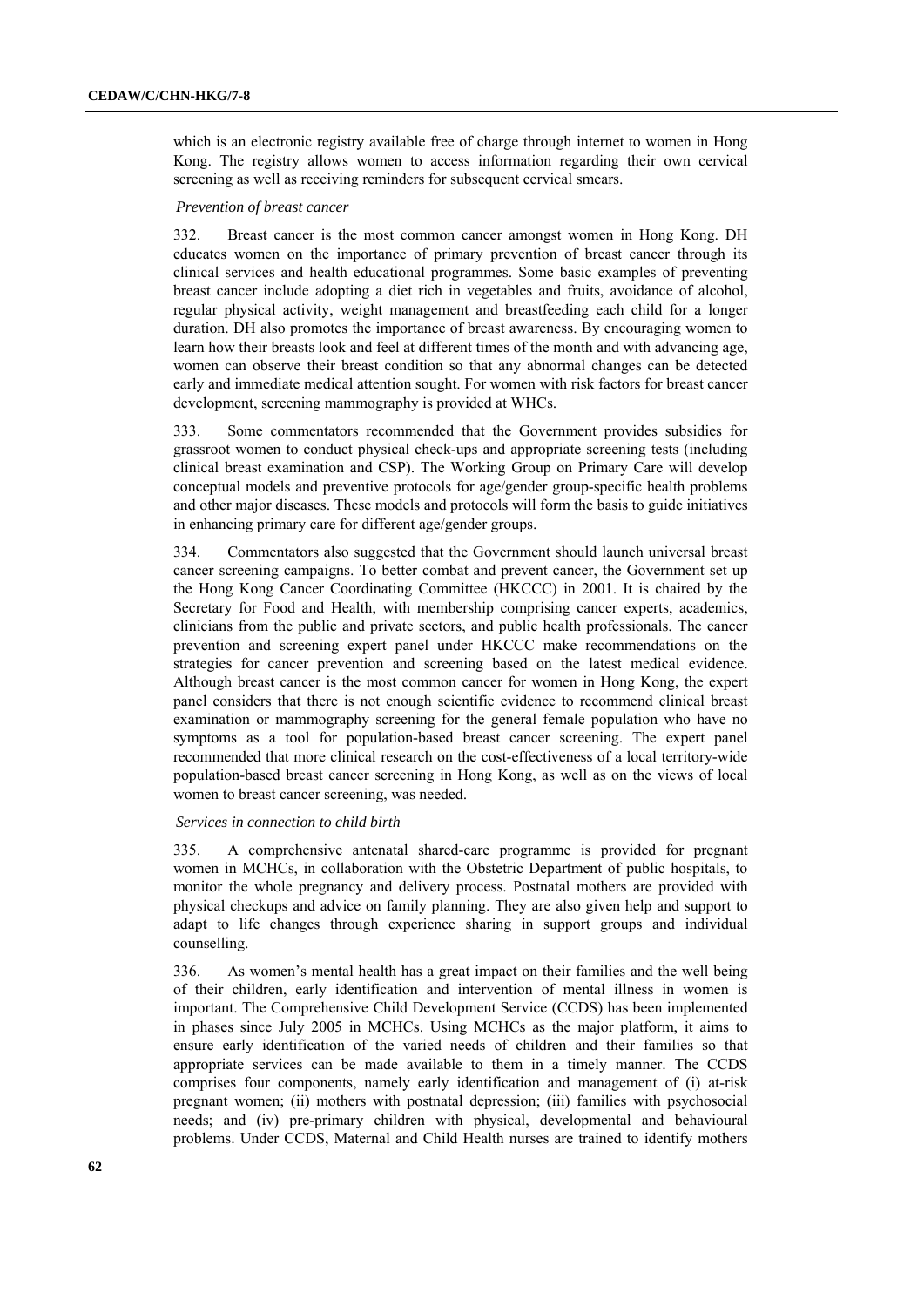with probable postnatal depression using the Edinburgh Postnatal Depression Scale or clinical assessment, and to provide those mothers with supportive counselling. Visiting psychiatric nurses and psychiatrist from HA hospitals provide on-site counselling and specialized support to mothers with special need. Where necessary, mothers are referred to psychiatry department in HA hospitals for follow-up or to IFSCs to receive social services support.

## *Childcare knowledge and skills*

337. Recognizing women's important role in caring for the family especially children, mothers are equipped with the necessary knowledge and skills of childcare. The core components of the Integrated Child Health and Development Programme (ICHDP) provided at MCHCs include parenting, immunisation, and health and developmental surveillance. Under ICHDP, anticipatory guidance on child care, child development and positive parenting are provided to all parents during the antenatal period and throughout the pre-school years of children. For parents of children with early signs of behavioural problems or parents who encounter difficulties with parenting, a structured group training programme on positive parenting skills, the Positive Parenting Programme, is offered. Children with significant health, developmental or behavioural problems are referred to specialists or the Child Assessment Service for further management where appropriate. Furthermore, information related to child care is accessible through DH's website and an information hotline to the general public.

338. DH continues to promote breastfeeding among pregnant women and nursing mothers as an effective means of enhancing maternal and child well being. Committed to this cause, DH promulgates a breastfeeding policy and implements the "Ten Steps to Successful Breastfeeding" and "International Code of Marketing of Breastmilk Substitutes" in MCHCs. All pregnant women and their families attending MCHCs are educated about the benefits and importance of breastfeeding. Mothers who wish to breastfeed are given practical guidance and support in managing breastfeeding problems. A breastfeeding hotline is operated to provide professional advice to mothers with lactation problems. Workshops are conducted for working mothers to get them well prepared for continuing breastfeeding upon resumption of work. A breastfeeding information kit for expectant and lactating mothers and their families is distributed at MCHCs to raise public awareness on breastfeeding and solicit community support for breastfeeding mothers. Besides, DH is in the process of developing an education kit for medical practitioners to equip them with the updated knowledge and skills for providing counselling and professional support to breastfeeding mother-baby dyads.

339. The Government recognizes the importance of setting up breastfeeding rooms in public areas. The Advisory Guidelines on Babycare Facilities were published in August 2008 for reference by all Government departments and public organizations. As at end-2009, there are 130 babycare rooms established in Government premises. In the coming few years till 2013, a minimum of 50 new babycare rooms will be provided in Government premises. Moreover, the Government published in February 2009 the Practice Note on the Provision of Babycare Rooms in Commercial Buildings to promote and provide guidance for setting up babycare rooms in private commercial premises. Property developers have responded favourably to the Practice Note. Moreover, the Urban Renewal Authority has made it a mandatory tendering requirement for babycare rooms to be provided, with reference to the Practice Note, at all medium-to-large shopping arcades.

340. HA encourages nursing mother to breastfeed their babies. The Breastfeeding Promotion Subcommittee under the HA Steering Committee on Breastfeeding holds training programmes every year to unify force in breastfeeding promotion to the public and arouse staff awareness in supporting and protecting breastfeeding. Breastfeeding information booklets, leaflets and education videos are produced. HA also provides clinical instruction in helping mothers to establish breastfeeding skills after giving birth; and has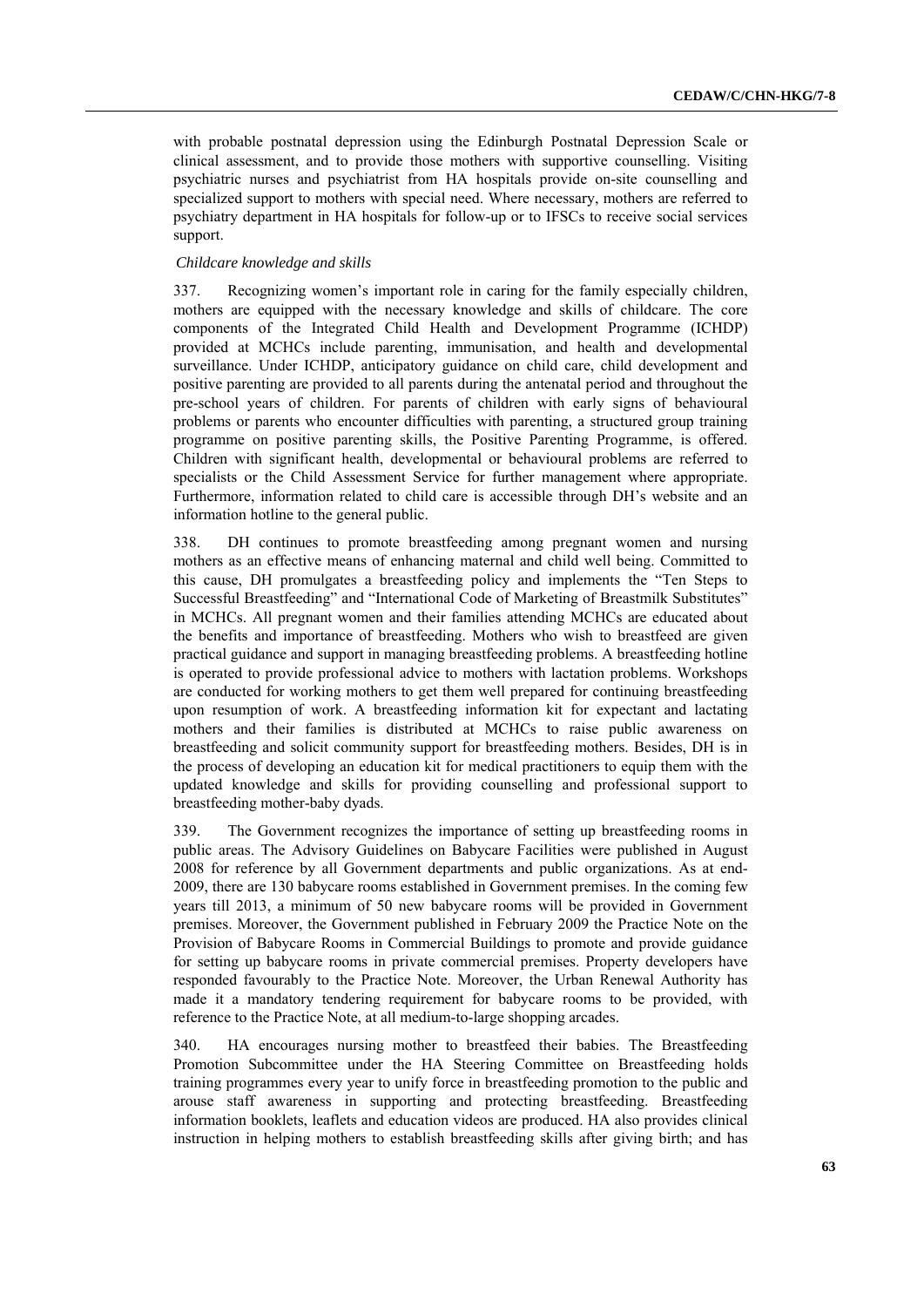arranged talks, exhibitions and seminars for pregnant women, nursing mothers, and parents. In addition, distribution of free samples of milk powder for marketing purposes was prohibited in HA hospitals from 1 April 2010.

341. Some commentators suggested that the Government should step up efforts in providing a breastfeeding-friendly environment, including provision of more breastfeeding facilities and promotion of public understanding for mothers to nurse in public. The Government's efforts in promoting breastfeeding facilities are set out in paragraphs 339 and 340 above. The department has been actively working with community stakeholders in organizing various publicity and health promoting activities. "Breastfeeding Action Day" was held on 30 July 2010 with more than 1 100 participating mothers. The aim was to promote community awareness and gain public support for breastfeeding in public places. In addition, the department has also published feature articles in newspapers and gave media interviews on breastfeeding.

#### *Sexual and reproductive health*

342. Under FHS of DH, women are provided with education on sexual health at various life stages. Safe sex is emphasized to reduce the chance of contracting STD and developing cervical cancer. Counselling and referral for women with sexual problems are provided as appropriate. Family planning services are provided at MCHCs at a nominal charge to women of childbearing age to enable them to decide freely and responsibly the number and spacing of children. Appropriate contraceptive methods are prescribed according to individual needs. Counselling and referral for women with infertility problems, unwanted pregnancy or who request sterilisation are made as appropriate. Cervical cancer screening is provided in all WHCs and MCHCs.

343. The Government-subvented FPAHK also plays an important role in providing sexual and reproductive health services in the HKSAR. It runs six birth control clinics, three youth health care centres and a mobile clinic, providing a range of health services encompassing fertility regulation, sexual and reproductive health check-up, pre-marital and pre-pregnancy preparation, menopause service, sex therapy and youth counselling. It also runs seven Women's Clubs to promote family planning, women's health and family life education at grassroots level. In 2007, FPAHK introduced sex therapy to help couples overcome sexual problems.

#### *Health education*

344. Health education is provided at the point of health care service delivery to promote healthy lifestyles and combat important health risk factors such as obesity and lack of exercise. As a recurrent annual theme, promotion of breastfeeding is staged around the World Breastfeeding Week in August to emphasize the importance of breast milk as the single source of nutrients for babies up to the age of six months, as well as for mother and child bonding.

345. Health education is also provided at school and community settings. For instance, DH has launched the "EatSmart@school.hk" Campaign and the "EatSmart@restaurant.hk" to cultivate healthy eating practices so that the public have easier access to information on balanced nutrition.

346. HA has also established the Smart Patient Website as a one-stop internet platform to provide information about major diseases and healthcare procedures for patients, carers as well as the general public. Information about female specific diseases and relevant operation procedures is available on the website to enhance public understanding about these diseases and help patients better manage their diseases.

347. The Health Care and Promotion Fund aims to step up efforts on health promotion and disease prevention, and provide assistance to those patients in need. Since 1999, the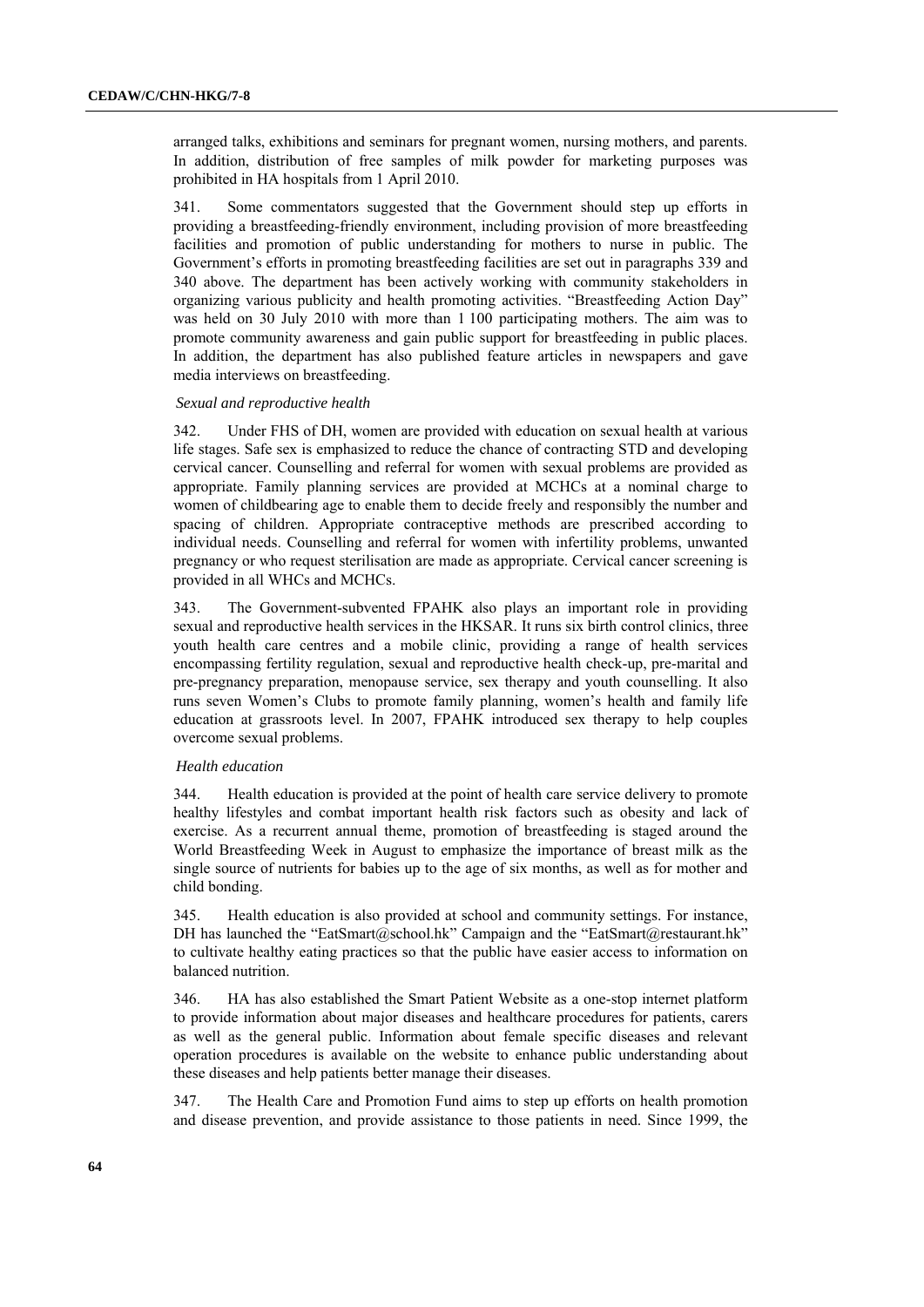Fund granted HK\$14.79 million (US\$1.9 million) to 38 health promotion projects, and HK\$17.49 million (US\$2.24 million) to 36 research projects.

### *Controlling smoking*

348. It is the Government's policy to introduce tobacco control measures in a multipronged and step-by-step approach, in line with world trends, the community's wishes and the WHO's Framework Convention on Tobacco Control (FCTC). Smoking is a complex social phenomenon. Legislation, publicity and public education, enforcement, high tobacco tax and provision of smoking cessation services all play a part in its control.

349. The Smoking (Public Health) Ordinance (Cap. 371), which is part of the framework on tobacco control, was first enacted in 1982. The Ordinance is reviewed from time to time, with the latest amendments made in 2006 to expand the statutory no-smoking areas to all indoor workplaces and public places and to strengthen the regulation on advertisement, promotion, packaging and labelling of tobacco products.

350. Smoking is now banned at all indoor areas of workplaces and other indoor public places such as restaurants, bars, karaoke establishments, covered public transport facilities and other designated areas including childcare centres, schools, hospitals, escalators and parks. The fixed penalty system for smoking offences came into operation in September 2009. Since then, any person who smokes or carries a lighted cigarette, cigar or pipe in designated no-smoking areas and on public transport carriers will be liable to a fixed penalty of HK\$1,500 (US\$190). The exemption of no display of tobacco advertisement for licensed hawkers also ended on 31 October 2009 and Hong Kong was free from tobacco advertisements thereafter.

351. Article 6 of the WHO FCTC obliges parties to the Convention to adopt tax and price measures to reduce tobacco consumption. Tobacco duty was increased by 50 per cent in February 2009 and tobacco duty now constitutes around 60 per cent of the retail price of cigarettes in Hong Kong. In 2010, the Government proposed to remove all duty-free concessions for tobacco products for incoming passengers, with only an exception for small quantities for self-consumption. The aim is to further reduce the number of smokers and encourage smokers to give up smoking.

352. The Tobacco Control Office (TCO) was established under DH in February 2001. It aims to coordinate the Government's tobacco control efforts and promote a smoke-free culture in Hong Kong through intersectoral collaboration and community mobilisation. TCO has the following three major functions, i.e., conduct health education and promotion, enforcement of the Smoking (Public Health) Ordinance, and coordination of smoking cessation services.

353. An Integrated Smoking Cessation Hotline was established by TCO to provide telephone counselling on smoking cessation by Registered Nurses. In addition, a computerized call handling system in Cantonese, Putonghua and English was set up to provide 24-hour information on smoking cessation and medication. The hotline has recently been enhanced to cover smoking cessation services provided by other organizations, so that callers can select their own service provider. DH also runs smoking cessation clinics to provide counselling services and medication treatment for people with nicotine dependence. As of 31 March 2010, a total of 3 482 clients had joined the enhanced smoking cessation programme at smoking cessation clinics of DH. The percentage of female clients increased from 16.7 per cent to 18.5 per cent in 2009. The smoking cessation rate ranged from about 30 per cent to 40 per cent at 52-week after treatment which is comparable to experience overseas.

354. The TCO has developed a web-based platform called Interactive Online Cessation Centre (IOCC). It serves as a virtual smoking cessation centre to facilitate smokers to give up smoking. The initial phase of IOCC was launched at TCO's website in March 2009. As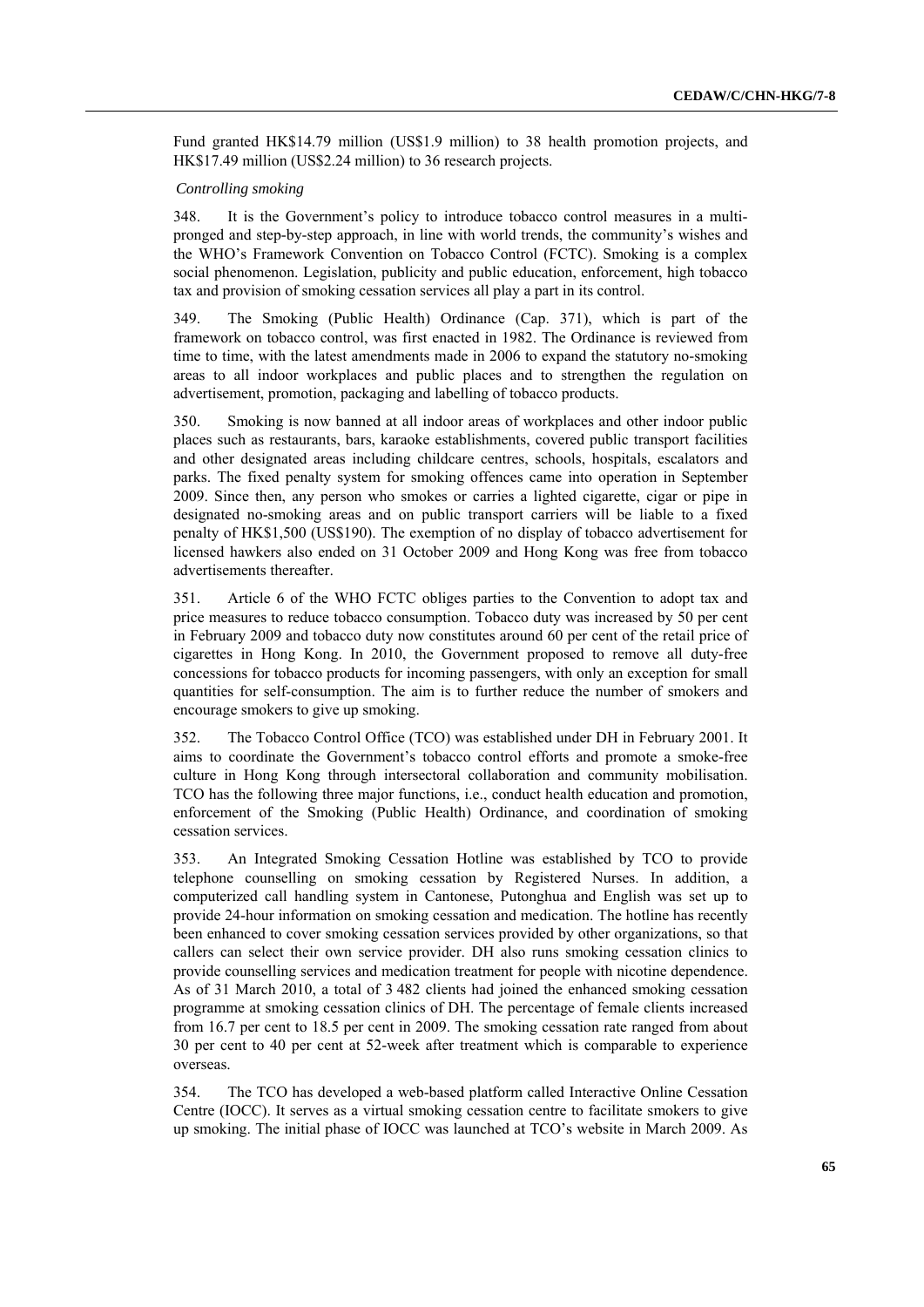of 31 March 2010, the cumulative hit count of IOCC was 37 831 and 423 persons had registered to receive email advice on smoking cessation from IOCC.

355. TCO also promotes smoke-free culture to the public through other channels including health talks, games, health education materials and publicity through the mass media. In January 2009, TCO launched a television and radio API called "Be Good to Yourself". It targeted female smokers and encouraged quitting by projecting the positive and healthy image of women who had given up smoking. From January to October 2009, smoking cessation messages were also incorporated in some 200 episodes of a popular local television comedy series.

356. To step up its efforts on smoking prevention and cessation, DH entered into a funding and service agreement with a local NGO, the Tung Wah Group of Hospitals (TWGHs), to provide a 3-year pilot community-based smoking cessation programme which commenced in January 2009. The programme covers a comprehensive range of activities and services including smoking cessation services, education for the public, training for healthcare professionals and research projects. Four smoking cessation centres have been established throughout the territory to provide free smoking cessation service. The operation hours of the centres include evenings and weekends to improve accessibility for the users. As of 31 March 2010, the four TWGHs integrated centres on smoking cessation had provided smoking cessation treatment to 960 smokers.

357. HA launched the Smoking Counselling and Cessation Service in 2002 targeting inpatients, out-patients and walk-in smokers, their families as well as the general public, although there is no specific programme solely for smoking women. Ten Smoking Counselling and Cessation Centres (SCCCs) were established at the launch of the Service. To facilitate accessibility, the Service has expanded to two full-time and 30 part-time SCCCs in operation territory-wide where patients could receive individual or group face-toface counselling and telephone follow-up services from professional counsellors, i.e. nurse or pharmacist, for up to 12 months according to protocol and Nicotine Replacement Therapy where appropriate. A quit line was also set up for the public to enquire about related information and make reservations for counselling sessions.

358. In addition, the first female-targeted smoking cessation programme in Hong Kong, conducted by the Department of Nursing Studies of HKU during 2006-2009, was supported through the Health Care and Promotion Fund.

359. The Hong Kong Council on Smoking and Health (COSH) is an NGO subvented by the Government to protect and improve the health of the community by informing and educating the public on the harm of smoking; engaging in research into the cause, prevention and cure of tobacco dependence; and advising the Government and any community organizations on matters relating to smoking and health. COSH conducted publicity and community involvement campaigns with particular emphasis on discouraging smoking in public places and in workplaces. Innovative programmes, such as the Nosmoking Day in the Workplace, were devised. Other than publicity and education programmes, COSH also operates a telephone hotline to receive enquiries, suggestions and complaints from members of the public on matters related to smoking and health.

## *Mental health*

360. The Government is committed to promoting mental health. We seek to ensure that a comprehensive range of mental health services, including prevention, early identification, medical treatment, rehabilitation and community support services, are provided to people in need on a continuous basis. The services are equally available to women and men. We promote the use of a multi-disciplinary and cross-sectoral team approach in delivering mental health services with a view to catering for the needs of mental patients in a holistic manner. In the past few years, the resources allocated by the Government on mental health services each year had been increasing and the annual expenditure was over HK\$3 billion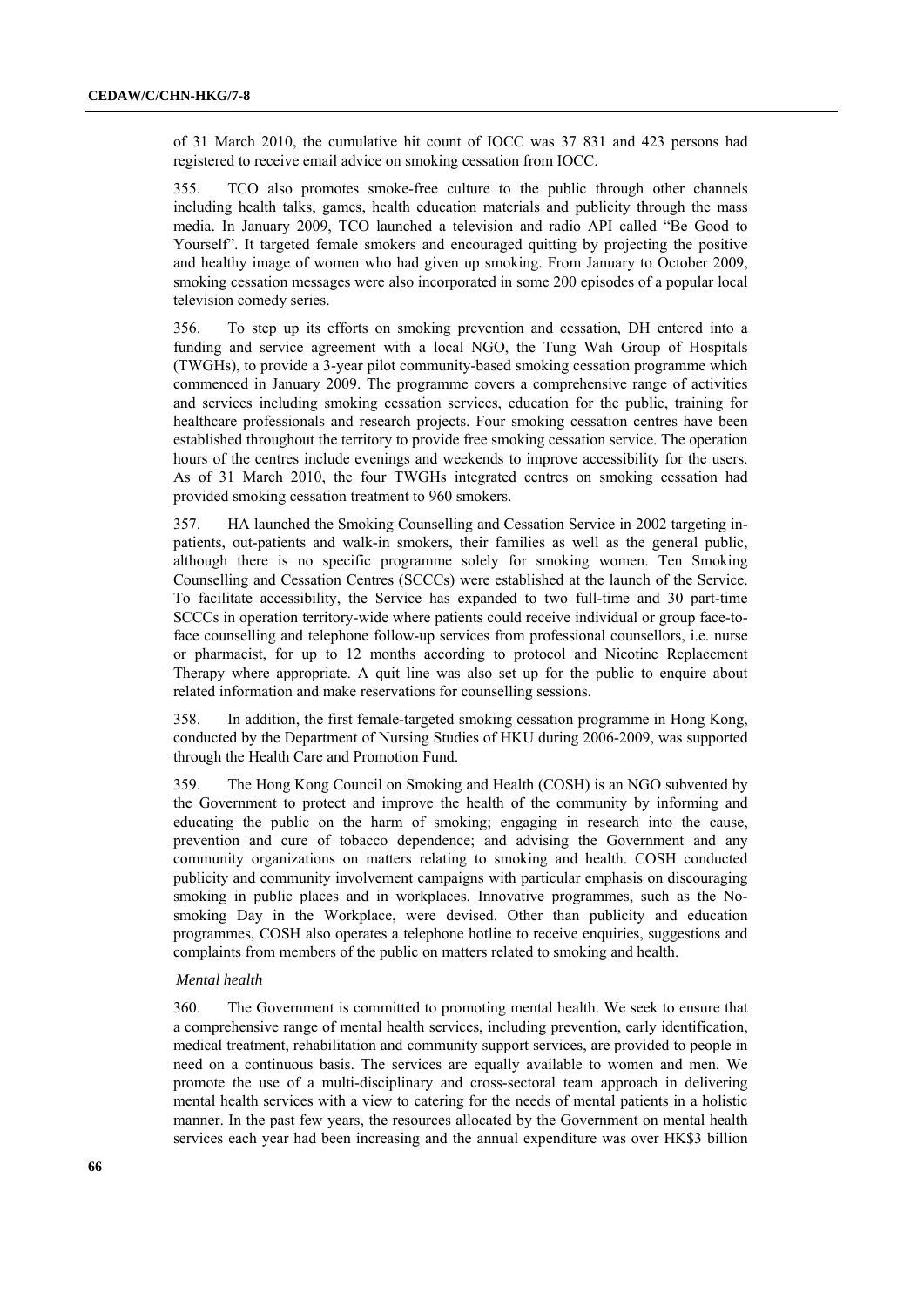(US\$385 million). The expenditure in 2009-10 amounted to HK\$3.77 billion (US\$483 million).

361. Allowing the early discharge of mental patients with stabilized condition to receive treatment in community can facilitate their rehabilitation and reduce the chance of relapse of their illness. It is the international trend to focus on community and ambulatory services in the treatment of mental illness. Under this direction, HA has implemented a number of new initiatives in recent years to strengthen community psychiatric services, including implementing the "Extending Care Patients Intensive Treatment, Early Diversion and Rehabilitation Stepping Stone" (EXITERS) project to provide rehabilitation training to long-stay psychiatric patients with a view to facilitating their early discharge and reintegration into the community, launching a pilot programme to provide post-discharge community support to frequently readmitted psychiatric patients, implementing the "Recovery Support Programme" to provide recovery community support to discharged psychiatric patients in need, and enhancing psychogeriatric outreach services.

362. To further strengthen mental health services, HA is launching two new initiatives in 2010-11 to support two categories of mental patients. With regard to persons with severe mental illness, HA will pilot a case management programme in individual districts to provide continuous and personalized intensive support to them in community settings. For persons with common mental disorders, HA will enhance the treatment for them by providing more timely assessment and treatment services in psychiatric specialist outpatient clinics and primary care settings.

363. DH has produced a variety of health education materials to promote mental health, with one specifically targeted at women. These health education materials not only provide information directly to the public, but also facilitate other organizations to promote mental health. Information on mental health is available at all clinics/health centres and health education centres of DH as well as the webpage and the 24-hour health education hotline of the Central Health Education Unit (CHEU).

364. SWD also provides a wide range of services to enhance community support for persons with mental health problems and their families and carers. These services include the Community Mental Health Intervention Project; Community Rehabilitation Day Services; Community Mental Health Care Services Training and Activity Centre for Exmentally Ill Persons; and Community Mental Health Link. These services cater for the different stages of the social rehabilitation of the service users, and seek to improve their social adjustment capabilities, prepare them to re-adjust to community living, help them develop their social and vocational skills and raise public awareness of the importance of mental health.

365. For further service enhancement, SWD set up the first Integrated Community Centre for Mental Wellness (ICCMW) in March 2009 to provide one-stop, accessible and integrated community mental health support services to discharged mental patients, persons with suspected mental health problems, their families and carers and residents living in the district. ICCMWs will work closely with HA to provide timely community support to persons with severe mental illness discharged from hospitals under HA's Case Management Programme as mentioned in paragraph 361 above. Details of the above measures taken by SWD were also elaborated under article 19 of the initial report of the HKSAR under UNCRPD.

366. Some commentators considered that most of the carers of persons with mental health problem were women. To relieve their burden, the Government should provide them with support services. In fact, the Government strives to provide suitable support services for carers of persons with disabilities (including persons with mental health problem) with a view to facilitating them to discharge family duties, relieve their pressure and facilitate their community living. Details of the various types of support services provided by the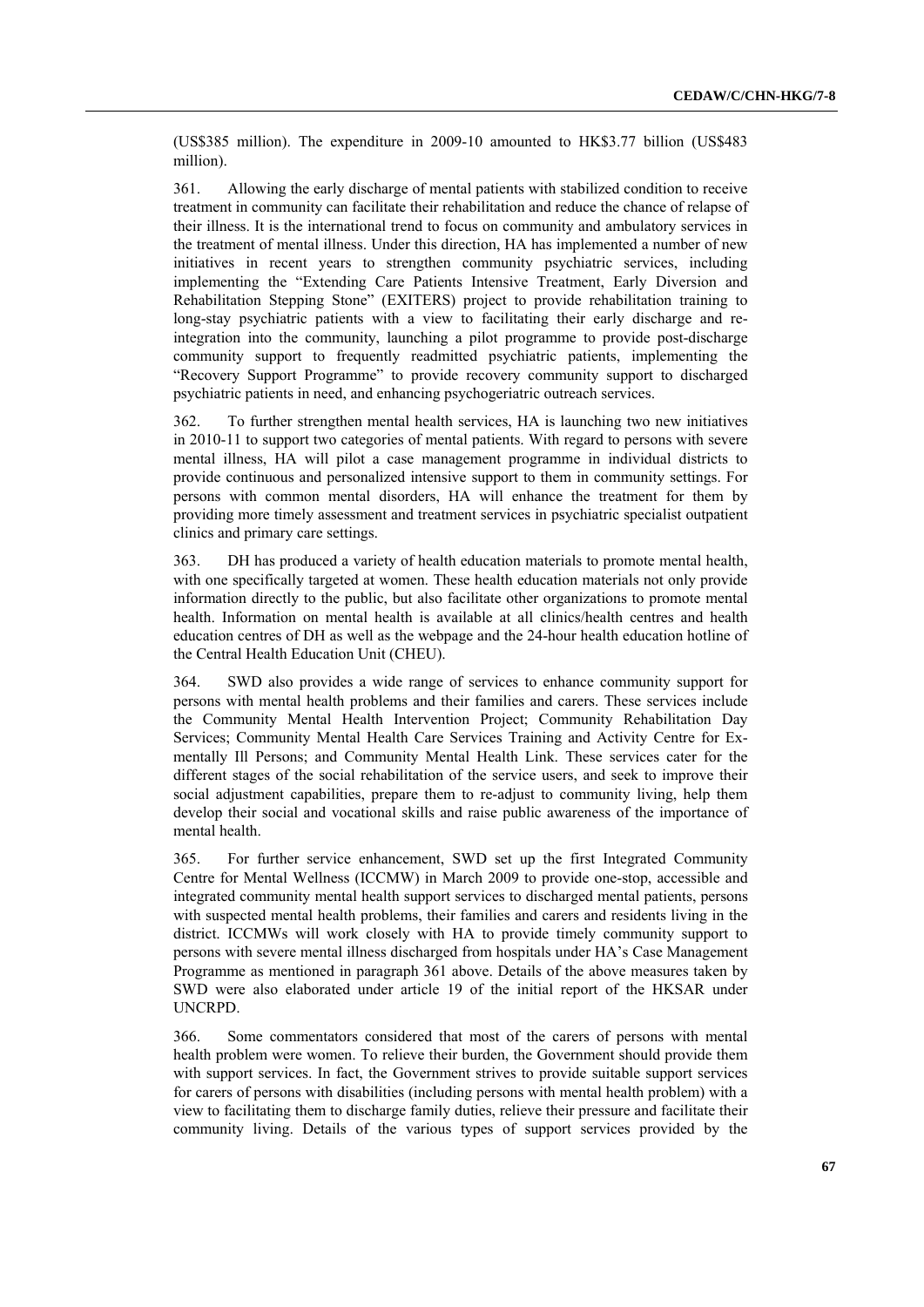Government to family carers were set out under articles 19 and 23 of the initial report of the HKSAR under UNCRPD.

### *HIV prevention*

367. The Government-appointed Advisory Council on AIDS (ACA) provides policy advice on all aspects of HIV/AIDS prevention, care and control. The DH AIDS Unit provides secretariat support to ACA and also operates the Government's HIV surveillance system, prevention programmes and care services.

368. ACA advises on strategy development in women and engages organizations and individuals involved in HIV/AIDS advocacy, education and services to support strategies formulation at the ACA level through its Community Forum on AIDS. The HIV prevention and health promotion activities for women are conducted by the Government, NGOs and women organizations which incorporate HIV/AIDS in their programmes for women.

369. By the end of first quarter of 2010, a minority (19.7 per cent) of the infected individuals (4 544) are female. The male-to-female ratio increased from about 3:1 in 2001 to 4:1 in 2009 as a result of the wider spread of the disease among men who have sex with men. Almost all infected women are the result of heterosexual infections. Mother-to-child transmission constitutes a unique route for HIV spread. As at the end of the first quarter of 2010, 24 children contracted the virus from their HIV-infected mothers.

370. Women are provided with counselling on the practice of safe sex and voluntary HIV testing by DH. In 2009, 17 per cent of the HIV testing service users were women. A universal voluntary HIV testing and relevant treatment services for pregnant women were introduced in September 2001 to prevent the transmission of the virus to the unborn child. From January 2009 to June 2010, 78 604 HIV tests were performed in the public service, of which 13 were positive. For the same period, the antenatal HIV testing opt-out rate averaged at 1.54 per cent.

371. The Red Ribbon Centre, a clearing house of AIDS education resources established by DH under the sponsorship of the AIDS Trust Fund, was opened in 1997. The Centre was designated as UNAIDS (Joint United Nations Programme on HIV/AIDS) Collaborating Centre in December 1998. The Centre produces education materials and periodicals, and organizes training programmes and publicity activities for the general public, specific target groups and professionals. Some community organizations such as the St. John's Cathedral HIV Education Centre, Hong Kong Federation of Women's Centres Action for Reachout, Community Health Organization for Intervention, Care and Empowerment and AIDS Concern also play an active role in the prevention of HIV infection and health promotion for general-risk women and higher-risk female sex workers.

372. Although the number of annual reports from heterosexual HIV transmission has remained largely stable since 2001, the cumulative number of HIV infected women continued to increase. The Report of Community Assessment and Evaluation on HIV Prevention for Women and Children in Hong Kong 2006 has included under its recommended set of guiding principles the key message that gender equity, empowerment and sensitivity should be incorporated in the development of programmes on HIV prevention, treatment and care.

373. In the coming years, programmes on HIV prevention and care for women will be enhanced as necessary through: (a) the efforts of mainstreaming including women organizations and AIDS NGOs, with the support of the Government; and (b) the expansion of treatment and care capacities for HIV positive women.

#### Ambulatory care

374. A comprehensive range of public ambulatory services including accident and emergency services, general and specialist outpatient services, and outreach services are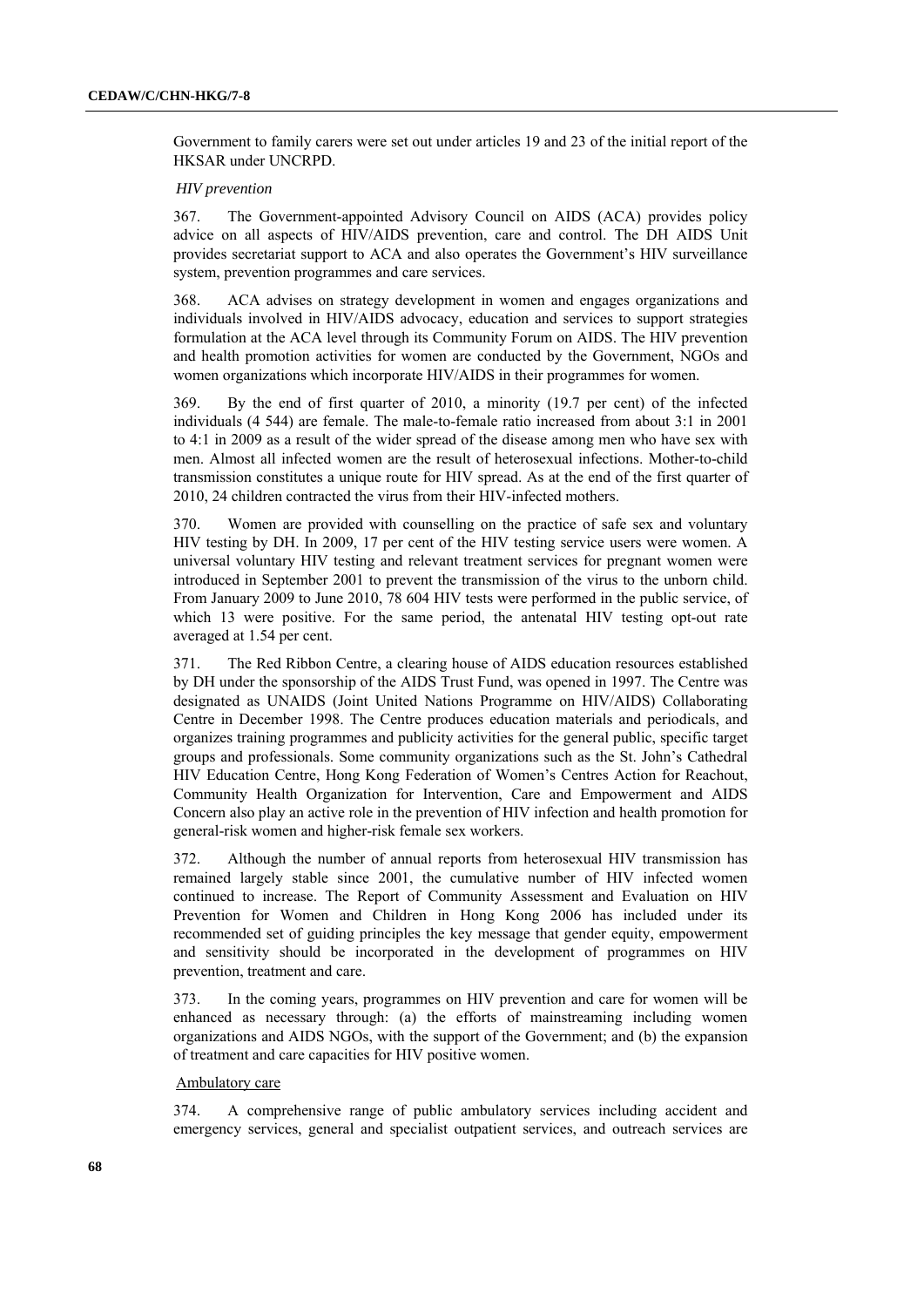provided by HA. Obstetrics and gynaecology specialist services are specially designed to cater for the needs of women.

## In-patient service

375. In-patient services are provided by the 38 public hospitals with bed provision, which accounted for around 90 per cent of total patient days treated in the HKSAR. Services are equally available to women and men. Similar to ambulatory services, in-patient obstetrics and gynaecology specialist services are provided to cater for the needs of women.

### **Enabling resources for care**

376. As mentioned earlier, it is Government policy that no one should be denied adequate medical treatment through lack of means. To meet this commitment, the Government heavily subsidizes various health care services using tax revenue. Most of the preventive and promotional services are provided at very low rates, or free of charge. The user fees for public medical services, including both in-patient and out-patient services, are heavily subsidized by the Government, with user fees only accounting for 4 per cent of the full cost of service. A fee waiver mechanism is in place for those who cannot even pay for this heavily subsidized rate. The public expenditure on health increased from HK\$32 billion (US\$4.1 billion) or 2.3 per cent of Gross Domestic Product (GDP) in 1997-98 to HK\$37 billion (US\$4.8 billion) or 2.5 per cent of GDP in 2006-07.

### **Highlights on services for women with special health needs**

## Women with disabilities

377. Disabled women in the HKSAR are provided with equal treatment and access to health facilities and services like other person in community. DH has been closely liaising with the Architectural Services Department on barrier-free access improvement works regarding necessary barrier-free access facilities. Most of MCHCs and WHCs have barrierfree access in clinic buildings. Selected MCHCs and WHC have wheelchair accessible gynaecological examination tables for women in wheelchairs. There are ongoing projects to further improve the barrier-free access facilities and services for women with disabilities.

## Elderly women

378. Elderly women enjoy equal access to health facilities and services like other people in the community. A comprehensive range of in-patient, out-patient and community outreach services are provided by HA. To cater for the special health problems faced by the elderly, DH established the Elderly Health Services in 1998 to enhance primary health care for the elderly with the aim to improve their self-care ability, encourage healthy living, and strengthen carers' support to minimize illness and disability. This is achieved through 18 Visiting Health Teams (VHTs) and 18 Elderly Health Centres (EHCs) in the 18 districts.

379. VHT collaborates with other elderly service providers. They outreach into the community and residential care settings to provide health education, support and training for elders and their carers. Adopting a family medicine approach and staffed by a multidisciplinary team comprising doctors, nurses, dietitians, clinical psychologists, physiotherapists and occupational therapists, EHCs address the multiple health needs of the elderly by providing preventive, promotional, and curative services to persons aged 65 or above. In 2009, a total of 38 500 elderly were enrolled in EHCs, of whom 65 per cent were women. The health education and promotion activities delivered by VHTs and EHCs are tailored to the needs of specific target groups. These may be in the form of talks, support groups or skills training, addressing various health problems including those specific to, or more common, among women such as "breast and cervical cancer", "osteoporosis", "fall prevention" and "urinary incontinence".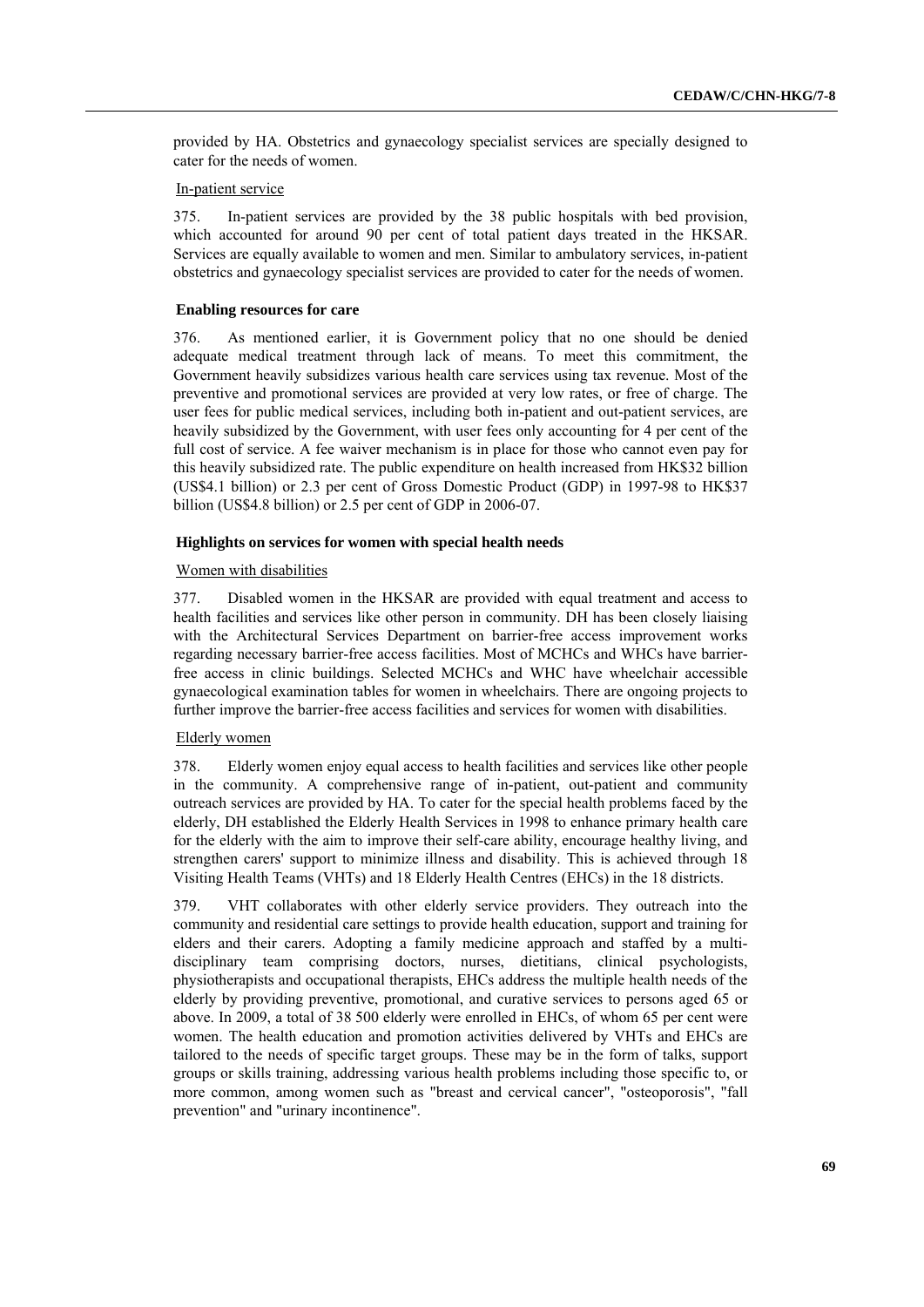### Drug abusers

380. Hong Kong adopts a multi-modality approach to cater for the treatment and rehabilitation needs of drug abusers with varying backgrounds and circumstances<sup>6</sup>. The services, available to both male and female drug abusers, may be grouped into the following categories –

(a) Counselling centres for psychotropic substance abusers (CCPSAs) subvented by SWD provide counselling services and other assistance to psychotropic substance abusers and youth at risk;

(b) Substance Abuse Clinics run by HA provide medical treatment to drug abusers with psychiatric problems;

Methadone treatment programme provided by DH offers both maintenance and detoxification options for opiate drug dependent persons of all ages through a network of 20 methadone clinics on an out-patient mode. They operate daily including Sundays and public holidays. Counselling services at methadone clinics are provided by an NGO — the Society for the Aid and Rehabilitation of Drug Abusers (SARDA);

(d) Forty residential drug treatment and rehabilitation centres and halfway houses (DTRCs) run by 17 NGOs. Twenty of them are subvented by DH or SWD whereas 20 are non-subvented, operated by NGOs ; and

(e) Compulsory drug treatment programmes at drug addiction treatment centres operated by the Correctional Services Department (CSD) for persons aged 14 years or above who were found guilty of offences punishable by imprisonment and addicted to drugs.

381. Among the 40 DTRCs, a total of 11 subvented and non-subvented DTRCs are currently providing services to female drug abusers. They are run by Barnabas Charitable Service Association, Christian Zheng Sheng Association, Operation Dawn, St Stephen's Society, SARDA, and Wu Oi Christian Centre. To cater for the needs of young clients with babies and children, SARDA has provided a separate room in one of the centres for young mothers.

382. The Government has always been conscious of the needs of female drug abusers. Through our on-going monitoring system (notably the Central Registry of Drug Abuse), we have observed a rising trend of reported young female drug abusers under the age of 21 from 958 in 2002 to 1 145 in 2009. This is in line with the increase in the number of reported young male drug abusers, from 2 044 in 2002 to 2 214 in 2009. We have also paid close attention to the utilisation of DTRCs. The numbers of admission of female drug abusers, especially those aged below 21 increased much more rapidly than their male counterparts in 2006, 2007 and 2009. Nevertheless, the total number of reported female drug abusers decreased from 3 186 in 2002 to 2 748 in 2009.

383. In view of the special needs of women, the Government has been giving priority to Beat Drugs Fund (BDF) applications with programmes targeting female drugs abusers. Successful applications include –

(a) Barnabas Charitable Service Association continually supports female drug addicts through different projects and means. In 2004-2007, they implemented three BDF projects designed to provide rehabilitated female drug abusers with out-patient counselling service, training, reintegration programme, enhancement of their motherhood skill, etc. In

 $6$  The different service modalities may refer to the different points of intervention, different target groups (e.g. opiate users or psychotropic substance abusers), different treatment approaches (e.g. medical-based or faith-based), different aims (e.g. detoxification, maintenance or psychiatric treatment), or other differences.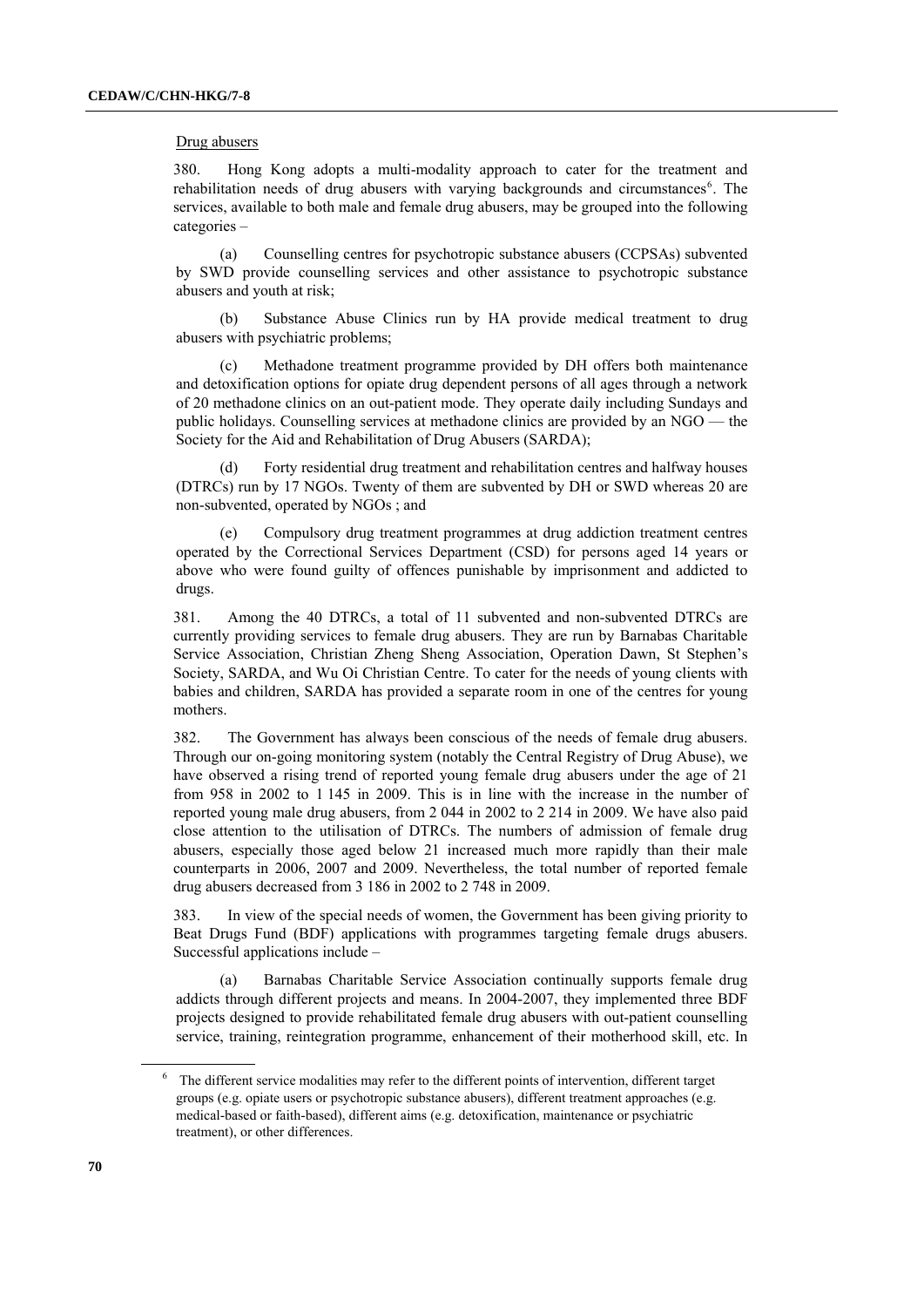2009-10, they recruited mentors for female rehabilitated drug abusers under their project "Mentorship Programme";

(b) Caritas Hong Kong's "Life Architect" aims at reaching hidden young female drug abusers through contacts in various night entertainment venues to approach and motivate the females to participate in various counselling services; and

(c) "i-meta" Art Project organized by the Hong Kong Lutheran Social Service, Lutheran Church - Hong Kong Synod provided female substance abusers with creative art therapeutic workshops, vocational training, counselling sessions, drama performance and art exhibitions.

384. In the Fifth Three-year Plan on Drug Treatment and Rehabilitation Services in Hong Kong (2009-11), released by the Narcotics Division of Security Bureau in April 2009, the need to consider the changing needs of female and other special groups for service enhancement and resource provision was highlighted, and agencies were encouraged to make good use of BDF to organize programmes that aim at responding to their needs. In the 2010-11 BDF funding exercise, programmes targeting specific groups, including young female drug abusers, for more effective preventive education or intervention will continue to be regarded as one of the priority areas.

385. To further demonstrate the Government's resolve in the anti-drug cause, in 2010- 11 the Government injected a non-recurrent capital of HK\$3 billion (US\$384 million) to BDF. The injection will provide BDF with a larger income to support effective and innovative programmes which would help address the drug issue in both the short and long term.

386. In light of the increasing prevalence of young drug abusers, the Government has also made available resources for opening four new CCPSAs, bringing the total number to 11 with a territory-wide and more accessible geographic coverage. In the residential treatment setting, we plan to increase the capacity in existing DTRCs, help operators launch new programmes, enhance education (and vocational training elements), and provide better help for rehabilitated youngsters to return to schools and community. In taking forward these initiatives, the special needs of young female drug abusers, among others, would be taken into account.

### Sex workers

387. Free regular check-up, screening, treatment, counselling and education services for the prevention of STD are offered to sex workers who are local residents in six STD clinics of DH.

388. The AIDS Unit in DH carries out HIV prevention health promotion programmes, offers free HIV testing and counselling services, and provides an integrated public health and clinical programmes for the general public and at-risk population, including female sex workers.

389. The Government also subsidizes and assists NGOs to run HIV prevention, testing and care programmes for sex workers through the AIDS Trust Fund and the Red Ribbon Centre.

## Ethnic minority, imported workers and foreign domestic helpers

390. All persons in Hong Kong, including ethnic minority women and imported workers such as FDHs, can receive medical treatment at public hospitals and clinics. At present, ethnic minority women and imported workers who are holders of the Hong Kong Identity Card issued under the Registration of Persons Ordinance (Cap. 177) are charged the same subsidized rate as that for local residents for medical treatment at public hospitals and clinics.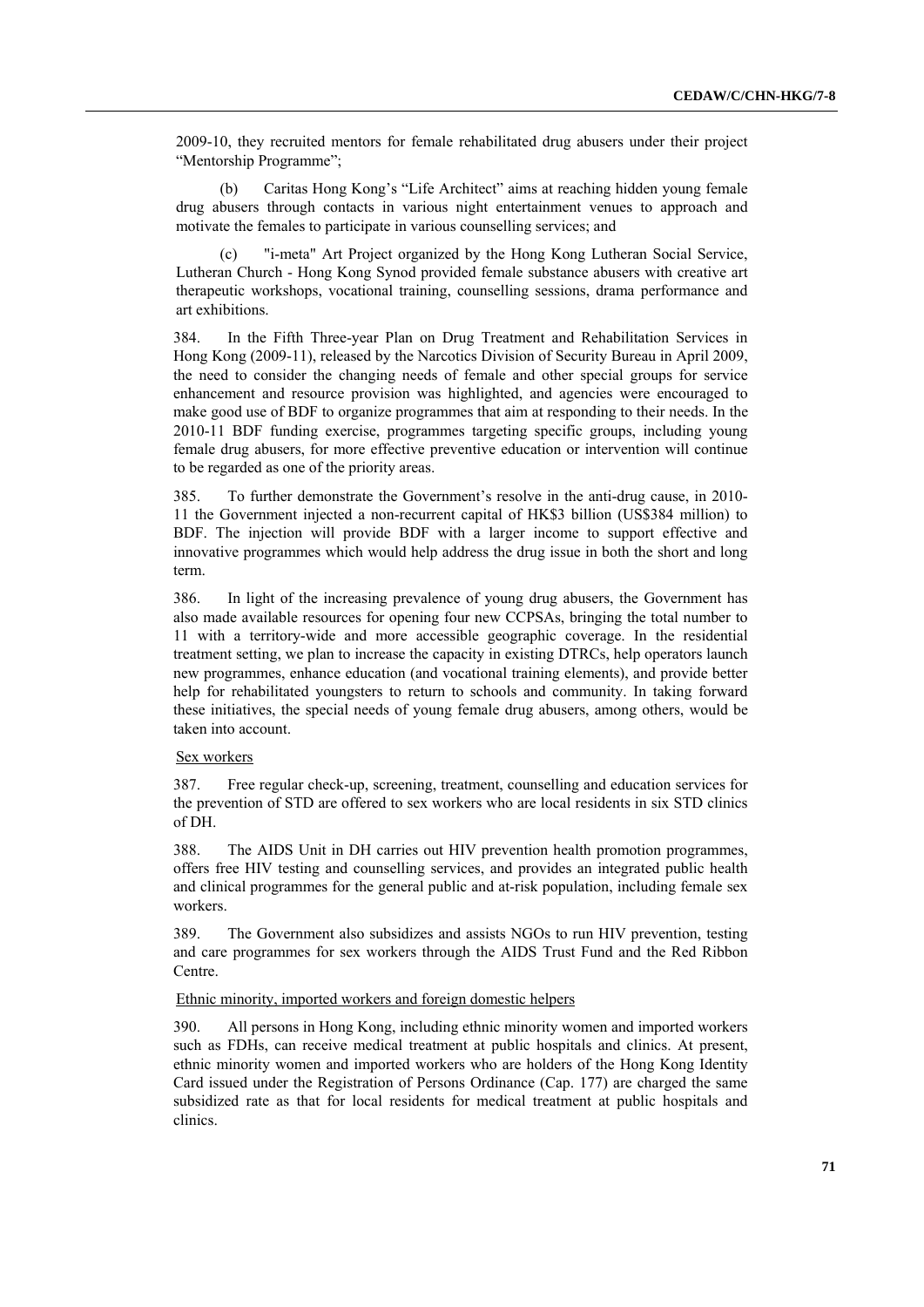# **Article 13- Women in economic, social and cultural life**

### **Social security**

## An overview of the social security system in Hong Kong

391. The CSSA Scheme and the Social Security Allowance (SSA) Scheme continue to be the mainstay of Hong Kong's social security system. Both Schemes are noncontributory. The CSSA Scheme is means-tested and is designed to provide financial support to families in need to meet their basic needs. The SSA Scheme is largely nonmeans-tested and aims to help the severely disabled and elders meet their special needs through the Disability Allowance (DA) and Old Age Allowance (OAA) respectively. A person, irrespective of gender, can receive assistance under the CSSA Scheme or one of the allowances under the SSA Scheme.

392. As described in paragraph 263 of Part II of the previous report, the standard payment rates under the CSSA Scheme and rates of allowances under the SSA Scheme are adjusted annually to maintain their purchasing power, in accordance with the movement of the Social Security Assistance Index of Prices (SSAIP). SSAIP measures price changes in goods and services consumed by CSSA households. It is compiled by C&SD of the Government, and its weighting system (i.e. the relative expenditure shares of individual items of goods and services covered by the index) is updated every five years by SWD on the basis of the findings of the Household Expenditure Survey (HES) on CSSA Households. The survey collects information on the expenditure on all commodities and services consumed by CSSA households. All local CSSA households with at least one eligible member receiving the standard rate are covered in the survey. At the time of compiling this report, SWD was conducting a new round of HES on CSSA Households.

### Government expenditure on social security

393. In 2009-10, the Government spent  $HK$27.9^7$  billion (US\$3.6 billion) on CSSA and SSA, equivalent to 12.5 per cent<sup>8</sup> of total recurrent Government expenditure and 1.7 per cent<sup>9</sup> of the GDP for the year. By way of comparison, the corresponding figures ten years ago for 1999-2000 were HK\$18.5 billion (US\$2.4 billion), 10.2 per cent of the total recurrent Government expenditure and 1.4 per cent of GDP.

## The Comprehensive Social Security Assistance Scheme

394. The CSSA Scheme remains our safety net for individuals and families who cannot support themselves financially for reasons such as old age, illness, disability, single parenthood, unemployment and low earnings. Divorced women in financial need owing to insufficient maintenance payments from their ex-spouses can also apply for CSSA. As at the end of March 2010, 287 822 households and 479 167 persons were receiving CSSA. Amongst these recipients, around 52 per cent were female recipients. In 2009-10, CSSA payments averaged HK\$3,884 (US\$498) a month for single persons and HK\$9,738 (US\$1,248) for families of four, respectively 39.8 per cent and 99.7 per cent of the median wage.

## *Eligibility criteria*

395. As explained above, the CSSA Scheme is means-tested, and applicants for CSSA must have been a Hong Kong resident for at least seven years. There will inevitably be

<sup>7</sup> Figure of 2009-10 is provisional (including one additional month of standard rate of CSSA payment and one additional month of allowance to OAA and DA recipients respectively).

<sup>8</sup> The total recurrent Government expenditure used in the calculation of the percentage is the revised estimate for 2009-10.

<sup>9</sup> The GDP used in the calculation of the percentage is the preliminary figure for 2009-10.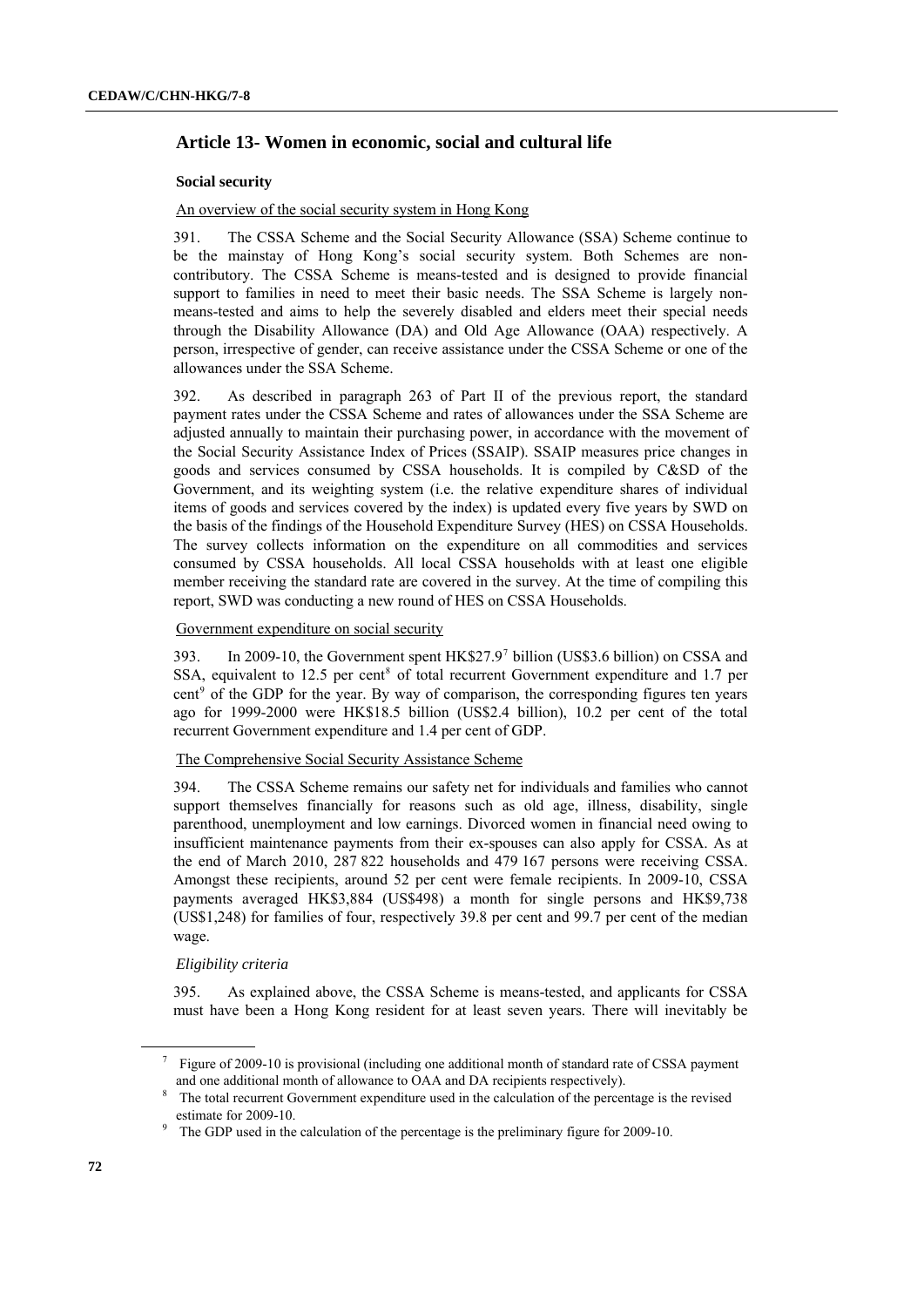persons who fail to meet the CSSA eligibility criteria for one reason or another but we believe that the current eligibility criteria strike a balance between helping the needy and ensuring prudent and effective use of public money. This is important for maintaining the sustainability of a social security scheme which is non-contributory, has no quota, and is funded entirely out of the Government's general revenue.

396. The system, however, provides for certain exemptions and discretion such that in genuinely deserving or exceptional circumstances, the safety net can be extended to cover people in need. The special arrangement for NAs who cannot meet the residence requirements is a case in point. Apart from exempting those applicants for CSSA aged below 18 from the residence requirements, in exceptional circumstances DSW can exercise discretion to grant CSSA to an adult who does not meet the residence requirements. Between 1 January 2004 and 31 March 2010, discretion was exercised on 7 233 CSSA applications in which the applicants did not meet the seven-year residence requirement. As at the end of March 2010, there were 22 666 CSSA recipients (including those living in the 7 233 households mentioned above and still on CSSA) who were NAs having lived in Hong Kong for less than seven years.

397. To determine whether discretion should be exercised to waive the seven-year residence requirement, DSW will take into account all relevant factors of the case to establish whether there is genuine hardship. Each case is considered on its own merits. The main factors which will be taken into consideration include the applicant's means of livelihood after arrival; the cause of his present hardship; resources and other assistance available to him; and the possibility of his returning to his place of origin.

398. Where an applicant not meeting the seven-year residence requirement works and is earning a monthly income of not less than HK\$1,630 (US\$209), discretion would normally be exercised in consideration of his efforts to become self-supporting. However, if the applicant is available for full-time work but is working less than 120 hours a month, the applicant is required to join the Support for Self-reliance (SFS) Scheme as a condition of receiving assistance as elaborated below.

### *From welfare to self-reliance*

399. As at the end of March 2010, there were 32 560 unemployed CSSA cases, accounting for 11.3 per cent of all households on CSSA, which was similar to the situation ten years ago.

## *The Support for Self-reliance Scheme*

400. As explained in paragraph 254 of Part II of the previous report, we introduced in June 1999 a package of policy measures to promote self-reliance. This included the SFS Scheme, which was designed to encourage and help unemployed, able-bodied CSSA recipients return to work. Other new measures include strengthened controls to prevent fraud and abuse, and rationalisation of benefit levels for larger households to take account of economies of scale. These measures were taken in response to public concern about the rapid growth in CSSA caseload and expenditure and the need to guard against the emergence of a dependency culture.

401. The SFS Scheme was intensified in June 2003 to strengthen the welfare to selfreliance arrangements. It now comprises three main components –

(a) *The Active Employment Assistance Programme/Integrated Employment Assistance Scheme –* participants are empowered to overcome work barriers, enhance employability and find paid jobs through personalized employment assistance. They will have access to current employment-related information, training/retraining opportunities, and other support services or employment assistance programmes;

(b) *The Community Work programme –* through participation in unpaid community work, unemployed CSSA recipients are helped to develop work habit, improve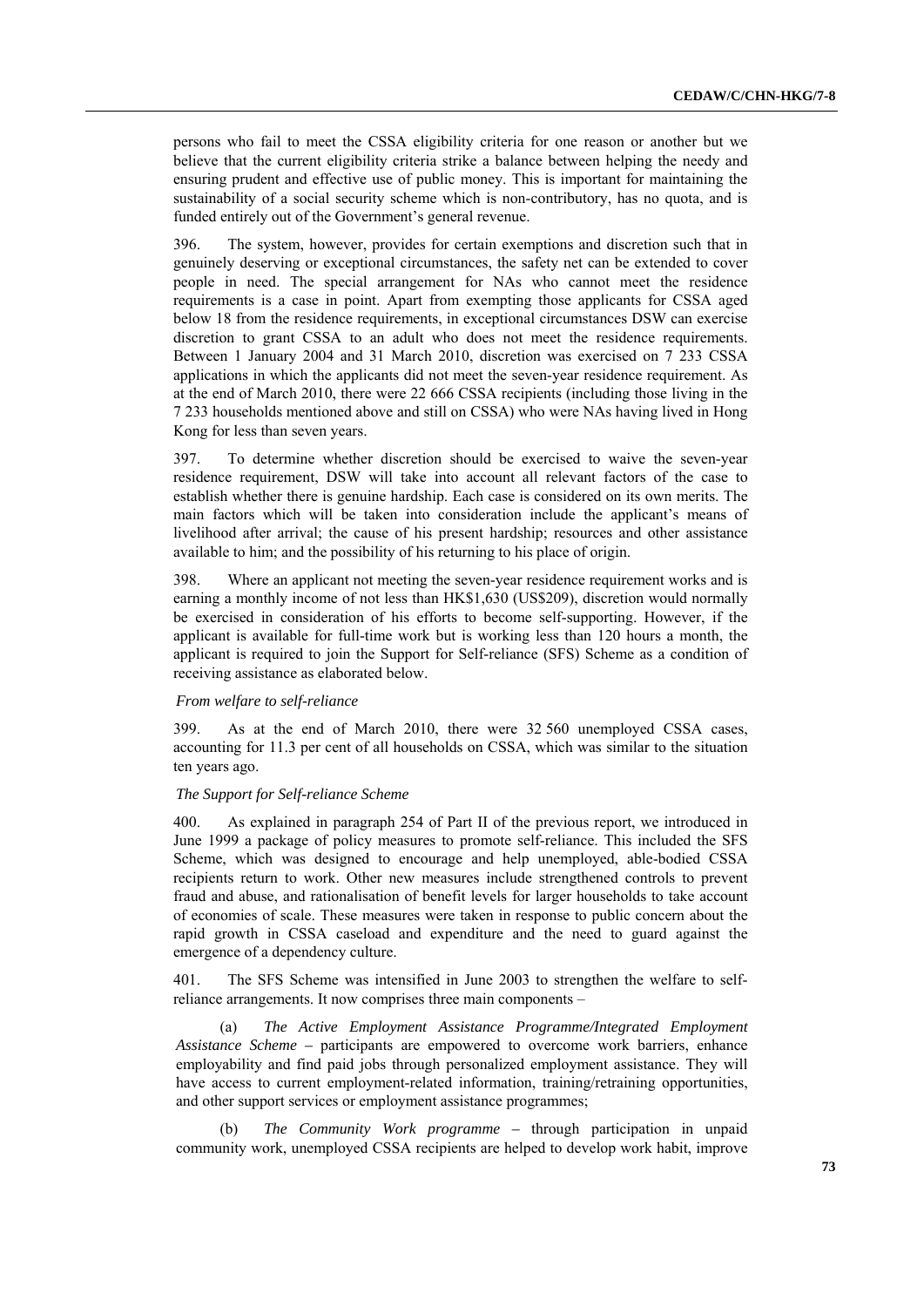social skills, increase self-esteem and confidence and get themselves prepared for rejoining the workforce;

(c) *The Disregarded Earnings (DE) arrangement –* as an incentive for CSSA recipients to find work and continue working, a portion of their monthly earnings from employment will not be deducted from their CSSA entitlement. Since December 2007, we have relaxed the eligibility criterion for DE from being on CSSA for not less than three months to two months, and have raised the no-deduction limit of the monthly DE from the first HK\$600 (US\$77) to the first HK\$800 (US\$103) of income. The maximum monthly DE is HK\$2,500 (US\$321) at present.

### *The Special Training and Enhancement Programme*

402. The Special Training and Enhancement Programme (My STEP) was launched in 2006 to provide long-term CSSA able-bodied unemployed youths with employment assistance services that incorporated elements of structured motivational or disciplinary training. The objective is to help the participating youths enhance their self-image and selfconfidence, and move towards self-reliance through taking up employment or returning to mainstream schooling. Up to the end of March 2010, 1 096 young CSSA recipients had participated in My STEP. Among these participants, 441 (40.2 per cent) had secured employment or returned to mainstream schooling for at least one month; 371 (33.9 per cent) had secured employment or returned to mainstream schooling for at least three months; whilst 86 (7.8 per cent) had left the CSSA net. SWD has implemented the new phase of My STEP since October 2009 to provide at least 700 unemployed CSSA recipients aged 15 to 29 with enhanced employment assistance services.

#### *The New Dawn Project*

403. Special assistance is available to single parents and child carers under the CSSA Scheme. First, we set higher standard rates for them (ranging from HK\$1,590 (US\$204) to HK\$1,990 (US\$255), which are respectively HK\$275 (US\$35) and HK\$360 (US\$46) higher than those for other able-bodied adults) and provide single parents and child carers with a monthly supplement of HK\$255 (US\$37) to recognize the special difficulties they face in bringing up a family. Second, we recognize their need to get ready for active employment as their children grow up and no longer require full-time care. The Government has therefore implemented since 2006 the New Dawn Project to replace the Ending Exclusion Project described in paragraph 256 of Part II of the previous report. The New Dawn Project helps single parents and child carers on CSSA whose youngest child is aged between 12 and 14 moves towards self-reliance by engagement in paid employment. Project participants are assisted by NGOs commissioned by SWD to actively seek paid employment of not less than 32 working hours per month. Up to the end of March 2010, a total of 19 375 CSSA recipients had participated in the New Dawn Project.

### The Social Security Allowance Scheme

404. The main features of the SSA Scheme remain essentially the same as explained in paragraphs 260 to 262 of Part II of the previous report. As at the end of March 2010, 627 816 persons were receiving allowances under the SSA Scheme, of whom 497 942 persons were receiving OAA at the rate of HK\$1,000 (US\$128) applicable since January 2009, and 129 874 DA at the rate of HK\$1,280 (US\$164) (Normal DA) or HK\$2,560 (US\$328) (Higher DA). The above rate for OAA was 60 per cent and 42 per cent higher than the previous rates of HK\$625 (US\$80) for recipients aged below 70 and HK\$705 (US\$90) for recipients aged 70 or above respectively. About 54.8 per cent of OAA recipients and 52.4 per cent of DA recipients were women. Apart from the seven-year residence requirement mentioned in paragraph 395 above, SSA applicants must also have resided in Hong Kong continuously for at least one year immediately before the date of application.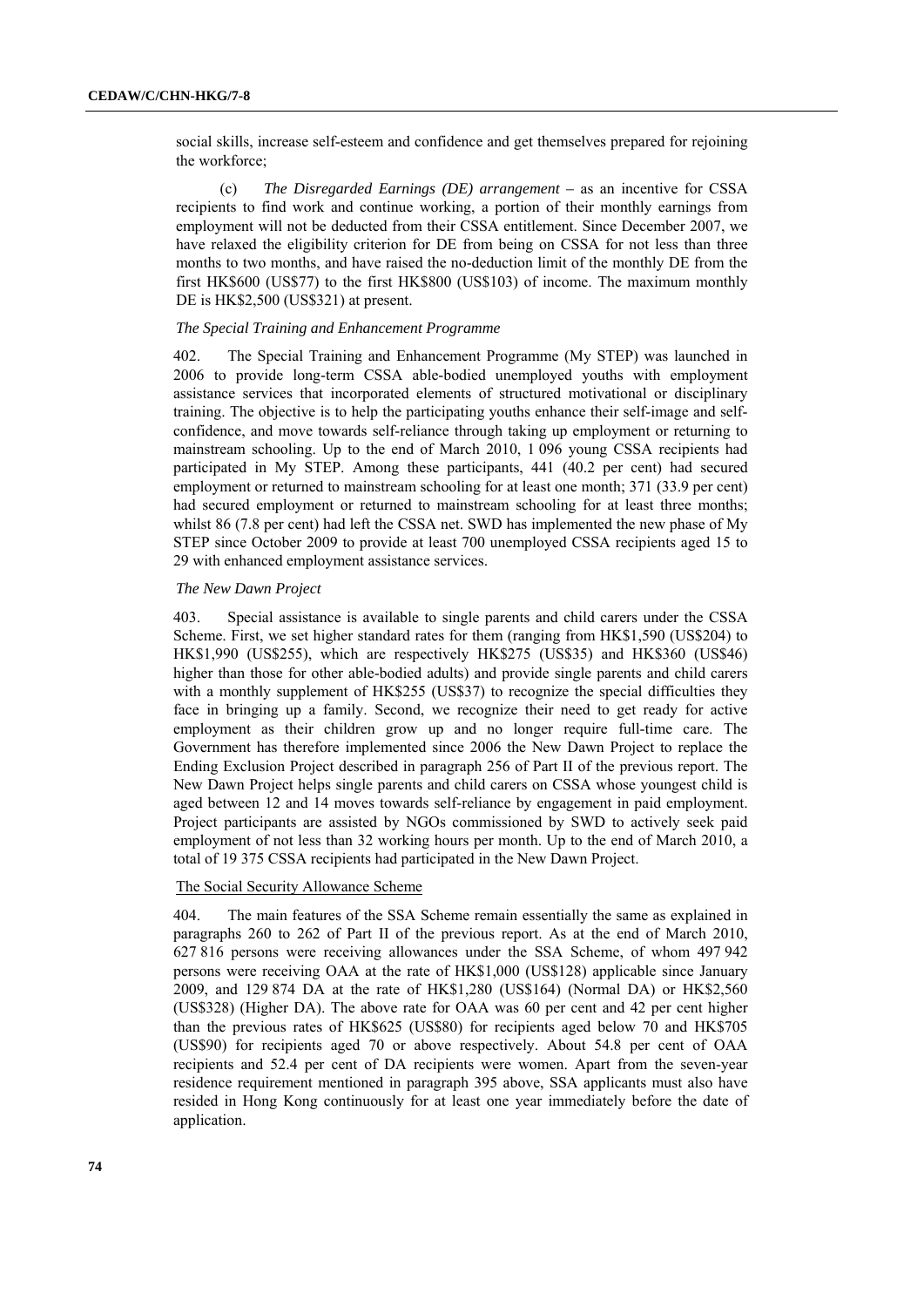### **Tax allowance**

405. As mentioned in paragraph 268 of Part II of the previous report, women and men have the same rights and obligations in the Hong Kong tax system. They are eligible for a number of allowances including basic allowance or married person's allowance, child allowance, dependent parent/grandparent allowance, dependent brother/sister allowance, disabled dependent allowance and single parent allowance.

#### **Community Investment and Inclusion Fund**

406. As mentioned in paragraph 269 of Part II of the previous report, the Government established the HK\$300 million (US\$38.5 million) CIIF in 2002 to provide seed money to support projects that promote social capital development and encourage mutual support through cross-sectoral collaboration. As at end-March 2010, about 200 projects involving around HK\$200 million (US\$25.7 million) had been approved under CIIF. Among these approved projects, the service targets of 66 were women with disadvantaged background, and the amount of funding involved was around HK\$64.8 million (US\$8.31 million). The main objectives of these projects were to empower and build capacity among the women in need through cross-sectoral partnerships and mutual support networks, so as to enhance their confidence and ability to cope with adversities.

#### **New arrival women**

407. The daily quota of One-Way Permits for people from the Mainland to rejoin their families in Hong Kong was increased from 105 to 150 with effect from July 1995. The Government aims to identify the changing demographic profile of NAs and streamline services to meet the changing needs.

408. The most noticeable change to NAs in Hong Kong was the increase in the number of females aged 25 or above in the past years, i.e. from around 35 per cent of the total NAs of all ages in 1998 to around 56 per cent in 2009. NAs aged 25 or above accounted for about 67 per cent of the total NAs in 2009 as compared to only 38 per cent in 1998. The proportion of males aged 25 or above also increased from 3.2 per cent to 10.7 per cent during the same period. As for children and youngsters arriving at Hong Kong in 2009, the distribution between male and female was similar, accounting for about 16.7 per cent and 16.3 per cent of the total NAs respectively.

409. We provide services to facilitate the newly arrived women from the Mainland to integrate into the new environment. Our strategy is to foster effective coordination within Government and to maintain a close partnership between Government and the NGOs that provide services to NAs. The Steering Committee on New Arrival Services coordinates Government departments on issues relating to services for NAs. In addition, the Permanent Secretary for Home Affairs will lead a dedicated team to step up and coordinate efforts in this regard. The team will monitor closely the service needs of NAs during the adaptation period, so as to ensure that the support services can meet their needs. Moreover, the team will enhance collaboration with NGOs and district organizations to facilitate the early integration of NAs and ethnic minorities into the local community.

#### *Support services for new arrivals*

410. At the time when the previous report was prepared, dedicated support service was provided to NAs and their families mainly through eight post-migration centres. A review commissioned by SWD and conducted by HKU in 2001 recommended that a new integrated family service model should be adopted to meet the changing demands for family services. Under the integrated family service model, one-stop family services are provided to needy persons and families, including NAs and their families, in a holistic manner. Having tried out the new service model from 2001 to 2004, SWD considered that the new service model could meet service demands more effectively. In 2005, SWD consolidated all FSCs and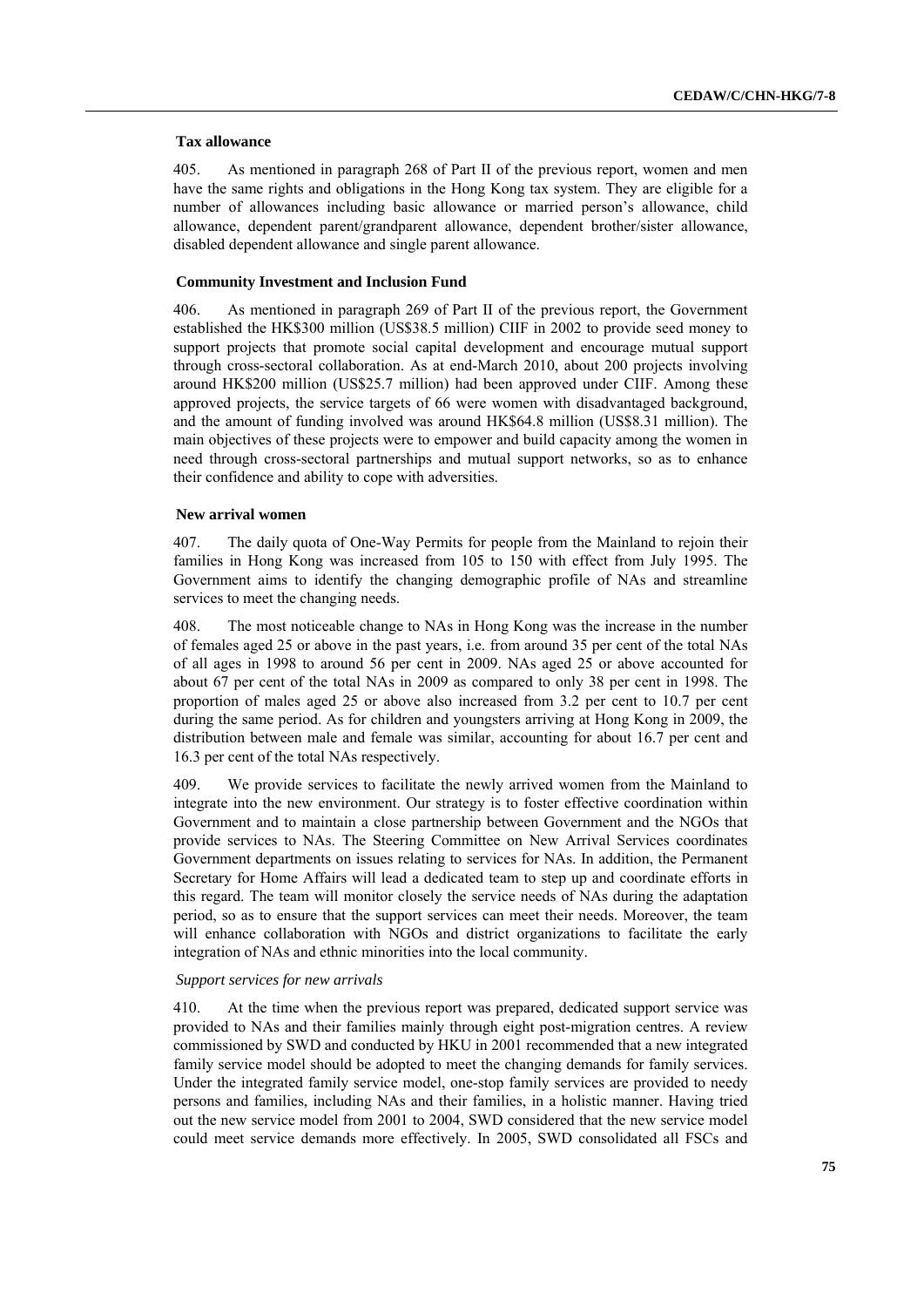other family service units to form IFSCs. Since then, NAs and their families can have access to a continuum of comprehensive family services in a one-stop manner at the 61 IFSCs over the territory. Family services are now available to them in a more convenient, accessible and holistic way. Groups and programmes targeting NAs and their families are organized at these centres from time to time.

411. With the funding support from SWD, the International Social Service Hong Kong Branch (ISS) continues to provide services to NA families and individuals. Services provided include counselling, emergency assistance, groups and activities, volunteer training and referral to other service units, etc SWD has also linked up its Departmental Hotline with the New Arrival Hotline operated by ISS since July 2009. The New Arrival Hotline provides support by way of providing information, guidance, regular concern calls, etc. to those who have arrived in Hong Kong for less than six months. Since July 2010, SWD has provided ISS with additional recurrent funding to operate a service team at the Lo Wu Control Point (a control point at the boundary between the HKSAR and the Mainland). Services provided include provision of information about social services in Hong Kong and referrals to appropriate service units for follow-up.

412. Some commentators recommended that the Government should re-establish the post-migration centres operated by SWD. We consider that the IFSC service mode is the preferred mode for the delivery of family services to specific target groups, including NAs, since the 61 IFSCs over the territory can provide them with more accessible, convenient and comprehensive services in a one-stop manner without labelling effect as compared with the then post-migration centres. In IFSCs, NAs may also have access to services which were unavailable at the post-migration centres, such as intensive counselling, assessment on application for compassionate rehousing and referral for clinical psychologist service, etc

413. In October 2008, SWD commissioned HKU to conduct a review on the implementation of the IFSC service mode. The review indicated that in addressing the needs of specific target groups including NAs, IFSCs, located in their places of residence, gave them the natural platform for integration into the community. The review confirmed our belief that specific target groups should continue to be served by IFSCs under the integrated service mode.

414. As explained in paragraph 275 of Part II of the previous report, ERB provides training programmes to help raise the employability of NAs. Applicants, including NAs, who meet the entry requirements may enrol into a wide array of training and retraining courses provided by ERB in order to adapt to the job market requirements in Hong Kong. As at 31 March 2010, about 138 500 NAs had completed training courses offered by ERB, 92 per cent of whom were female. Furthermore, residents including NAs may enrol in evening courses on secondary education for adult learners with Government financial assistance. These courses enable the NAs to acquire local academic qualifications which will help improve their employability.

415. To ensure that the training needs of NAs are better addressed, ERB has organized a series of dedicated training courses with a view to enhancing their employability and facilitating their integration into society. In 2008, ERB has revamped the "Job Search Skills Course" into the "Module Certificate in Employment Set Sail" course, which seeks to enhance NAs' understanding of the local labour market, job-seeking skills and channels as well as assist them in developing a positive work attitude. ERB has also responded to the requests of NAs and launched a pilot placement-tied training course known as "Certificate in Foundation Skills for Employment" in May 2010. The pilot course aims to provide NAs, especially newly-arrived women, with more comprehensive foundation skills training. Trainees are provided with three months' placement follow-up services upon completion of training in an effort to assist them in seeking employment. The course is provided for free and trainees with an attendance rate of 80 per cent or above are eligible for a training allowance. The course covers training on foundation English and IT applications,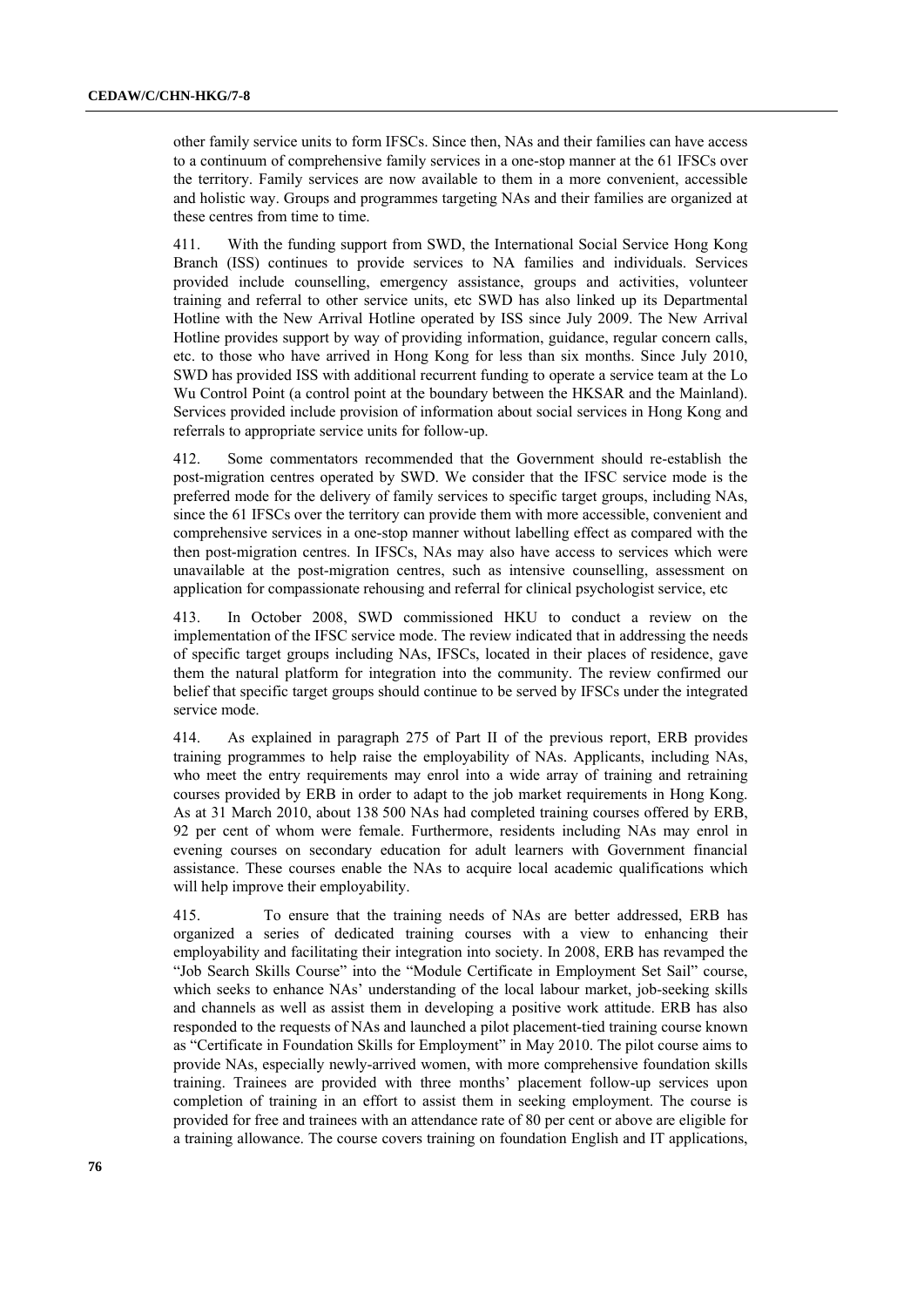as well as an introduction to community resources, local transport networks and local labour market. It also seeks to help trainees build up their confidence, enhance soft skills training, and strengthen trainees' ability to adapt to the job market. To cater for trainees with childcare needs, ERB has arranged with SWD to provide childcare services through its NSCCP to provide free childcare service during the training period.

416. With the merging of the two Employment and Guidance Centres for NAs with Job Centres in January 2005, NAs, including NA women, may now seek employment services in any of the 12 Job Centres of LD. Each Job Centre has set up a resource corner and conducted regular tailor-made employment briefings for NAs to facilitate their job search.

417. As described in paragraph 278 of Part II of the previous report, the Hong Kong Housing Authority relaxed the residence requirement on several occasions in the past years to facilitate the integration of NAs into the local community. Currently, irrespective of whether the main applicant can satisfy the residence rule, if at least half of the members of the applicant family satisfy the seven-year residence rule at the time of allocation, a public rental housing flat will be allocated to them when their turn is due. All members under the age of 18 are deemed to have satisfied the seven-year residence rule if either they have established the birth status as permanent residents in Hong Kong or, regardless of their place of birth, one of their parents has resided in Hong Kong for seven years. Besides, any eligible person with imminent housing needs may apply for Compassionate Rehousing (CR) upon SWD's recommendation for early rehousing.

418. Given the changing profiles of NA women, their demand for services varies over time. To keep track of their changing needs, HAD conducts regular surveys on the needs of NAs. The survey results are shared with different Government bureaux and departments as well as NGOs to facilitate planning and re-targeting services when necessary.

419. Since 1996, HAD has published a handbook to provide information on various services in traditional and simplified Chinese characters. The contents of the handbook are updated regularly. The handbook also includes information for female NAs such as welfare services, medical services, family planning, employment services, etc The contents of the handbook have been uploaded onto the Internet, and distributed to NAs through district offices, relevant Government departments and NGOs.

420. In addition, since 2007, HAD has also allocated resources to those districts with a higher concentration of NAs and the disadvantaged in the community to facilitate district organizations to organize activities (such as workshops, interest classes, visits, camps and other activities) to assist NAs to integrate into the local community as soon as possible.

### **Single parents**

421. As mentioned in paragraph 282 of Part II of the previous report, the revised conditional tenancy arrangements for public housing introduced in November 2001 as well as the established practice that all deserving cases recommended by SWD are eligible for CR, have enabled couples undergoing divorce proceedings to be rehoused separately with/without child(ren) while awaiting the award of divorce decree. The number of women who had benefited from such policies were as below –

| Year    | No. of Women |  |
|---------|--------------|--|
| 2007-08 | 467          |  |
| 2008-09 | 449          |  |
| 2009/10 | 494          |  |

422. Under the current policy on housing arrangement for divorced couples living in public rental housing, the tenancy is usually granted to the party having the custody of child(ren). If the single divorcee (any gender) being displaced from the public rental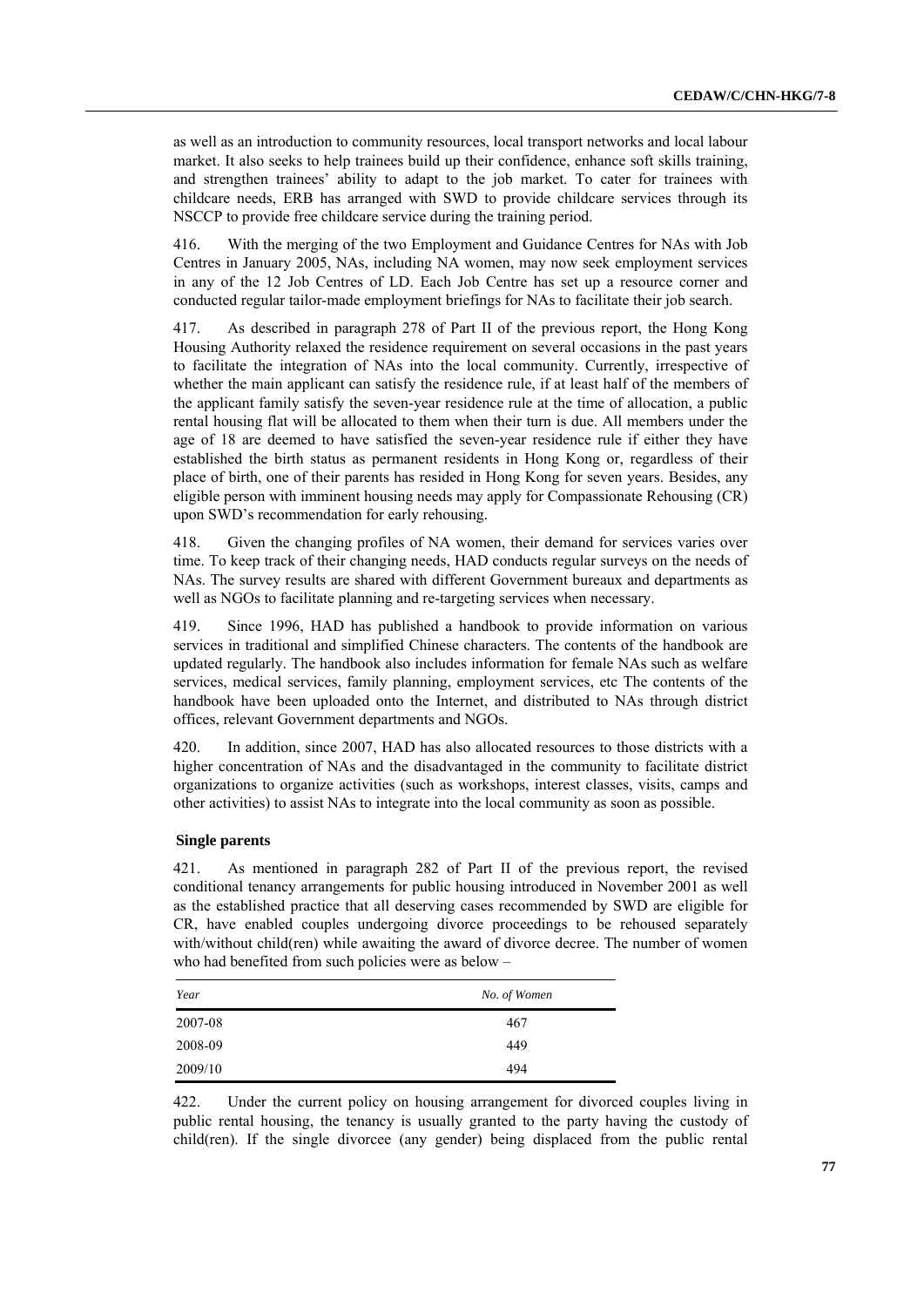housing flat is genuinely homeless, an interim housing unit may be offered subject to his/her fulfilment of the eligibility criteria (including Comprehensive Means Test and Domestic Property Test).

423. At the time when the previous report was prepared, dedicated support service was provided to single parent families mainly through five single parent centres. As mentioned in paragraph 410 above, SWD consolidated all FSCs and other family service units to form IFSCs in 2005. Since then, single parent families, like NA families, can have access to a continuum of comprehensive family services, including some services which were not available in the then single parent centres, at the 61 IFSCs over the territory. As mentioned in paragraphs 412 and 413 above, the review on the implementation of the IFSC service mode commissioned by SWD in October 2008 confirmed the Government's belief that specific target groups, including single parent families, should continue to be served by IFSCs under the integrated service mode.

424. Paragraph 284 of Part II of the previous report mentioned that outreaching service for single parent families is provided for early identification and intervention of their problems. Our outreaching service has been enhanced as SWD has launched a FSP since 2007 to assist vulnerable families that are unwilling to seek help, including single parent families. Under the programme, Family Support Network Teams comprising volunteers and professional social workers proactively reach out to needy persons (including single parent families) and refer them to appropriate support services for early intervention.

## **Women with disability**

425. The Government takes suitable legislative and administrative measures to ensure the development, advancement and empowerment of women, including women with disabilities, thereby facilitating their enjoyment of the rights and fundamental freedoms of UNCRPD. The measures taken by Government in this respect were elaborated under article 6 of the initial report of the HKSAR under UNCRPD.

426. The Selective Placement Division (SPD) of LD, operating from three offices, provides free placement services to help place persons with disabilities in open employment. Apart from providing employment counselling and arranging job matching and referral, placement officers will prepare persons with disabilities for job interviews beforehand and, where necessary, accompany them to attend such interviews. Placement officers will also provide follow-up services after a job seeker has been placed.

427. In 2009, SPD recorded 3 185 registrations, of whom 1 441 (45.2 per cent) were female and achieved 2 436 placements, of whom 1 215 (49.9 per cent) were female.

428. SPD administers the Work Orientation and Placement Scheme (WOPS) to enhance employment opportunities for persons with disabilities. WOPS was launched in April 2005 with a view to encouraging employers to offer job vacancies for persons with disabilities through a three-month trial placement. To further improve the employment opportunities of persons with disabilities amidst the economic challenge in 2009, LD has enhanced WOPS by increasing the financial incentive to employers and extending the subsidy period. As at 31 January 2010, WOPS achieved a total of 1 653 placements, of whom 783 (47.4 per cent) were female.

## **Women of ethnic minorities**

429. The Government is committed to combating racial discrimination. Our policy is to facilitate the integration of ethnic minorities, including ethnic minority women, into community, while preserving their cultural characteristics. The latest position on the legislation against race discrimination has been described in this report under article 2.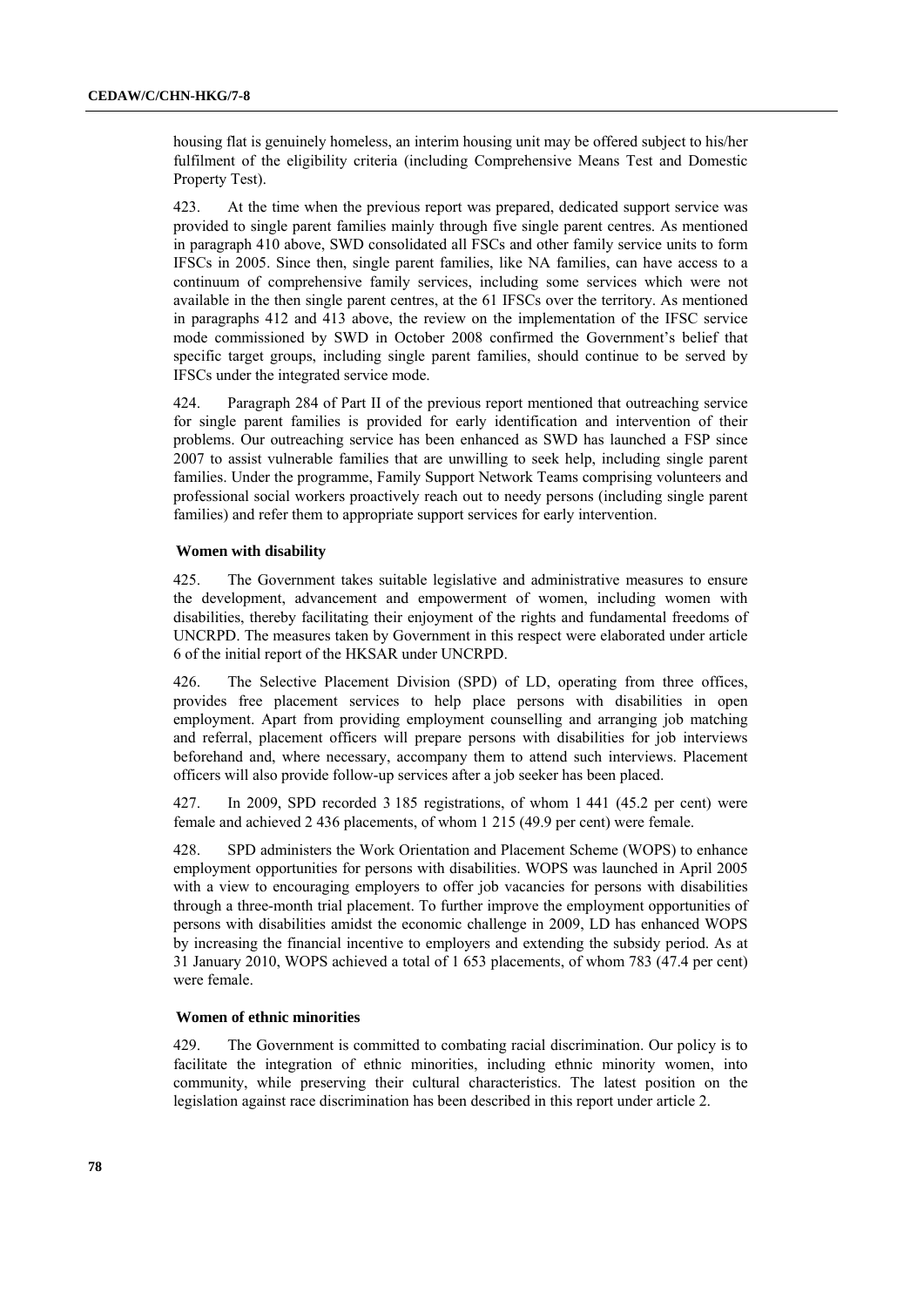430. The RDO affords legislative safeguards for the rights of individuals, including minority women, against racial discrimination, while at the same time maintaining proper respect and protection for the legitimate rights and freedoms of others.

431. As regards administrative measures, the Race Relations Unit as mentioned in paragraph 297 of Part II of the previous report continues to provide a range of support services, either by implementing its own programmes or through sponsoring the work of NGOs. The activities include radio programmes in the languages of the ethnic minorities both for their entertainment and to keep them up-to-date with local news and important government announcements, community support teams to provide services to the ethnic minority groups through members of their own community, and a Mobile Information Service initiative, providing ethnic minority NAs with relevant information to public services and channels to seek assistance.

432. Furthermore, starting from 2009, Government has provided funding for four NGOs to establish and operate four support service centres for ethnic minorities in Hong Kong. They provide Chinese and English language training, orientation programmes, counselling and referral services, interest classes, and other support services to ethnic minorities. One of the four centres provides telephone and on-site interpretation services to facilitate ethnic minorities' access to public services.

433. The support service centres have organized a number of language and computer courses, orientation and familiarisation programmes (such as visits to government departments and travelling by public transport), interest classes (e.g. cooking classes and embroidery classes) and mutual support groups to assist the integration of ethnic minorities into community. A number of these programmes are tailored for ethnic minority women taking into account their specific cultural and gender needs. These programmes are normally held in the afternoon, given their need to take care of their families. Nursery support service is also provided by some centres to facilitate their joining of the programmes.

434. The Ethnic Minorities Forum, set up in July 2003, provides a channel of communication between the Government and ethnic minority communities and organizations dedicated to serving them. It helps to identify the concerns and needs of ethnic communities and discuss possible ways of addressing them.

435. As mentioned in paragraph 297 of Part II of the previous report, the Committee on the Promotion of Racial Harmony, with membership selected from ethnic minority communities and their representatives, continued to advise the Government on promotion of racial harmony, including provision of support services to ethnic minorities.

436. In 2010, the Government issued administrative guidelines to provide general guidance to concerned Government bureaux and departments and relevant public authorities to promote racial equality and ensure equal access by ethnic minorities to public services in key areas, and to take this into account in their formulation, implementation and review of relevant policies and measures.

437. As regards the equal opportunities funding scheme mentioned in paragraph 295 of Part II of the previous report, following the full implementation of RDO in July 2009, EOC has expanded the scope of its own funding scheme to include the element of race in providing funding to encourage NGOs, community groups and schools to initiate their own projects on equal opportunities. It forms an integral part of EOC's work in promoting equal opportunities and racial harmony.

438. WoC was concerned about the circumstance of ethnic minority women in Hong Kong who might have specific needs and problems. To understand their situation and concern, WoC held meetings with experts and relevant government departments. Sharing sessions were also arranged for some ethnic minority women to exchange views with WoC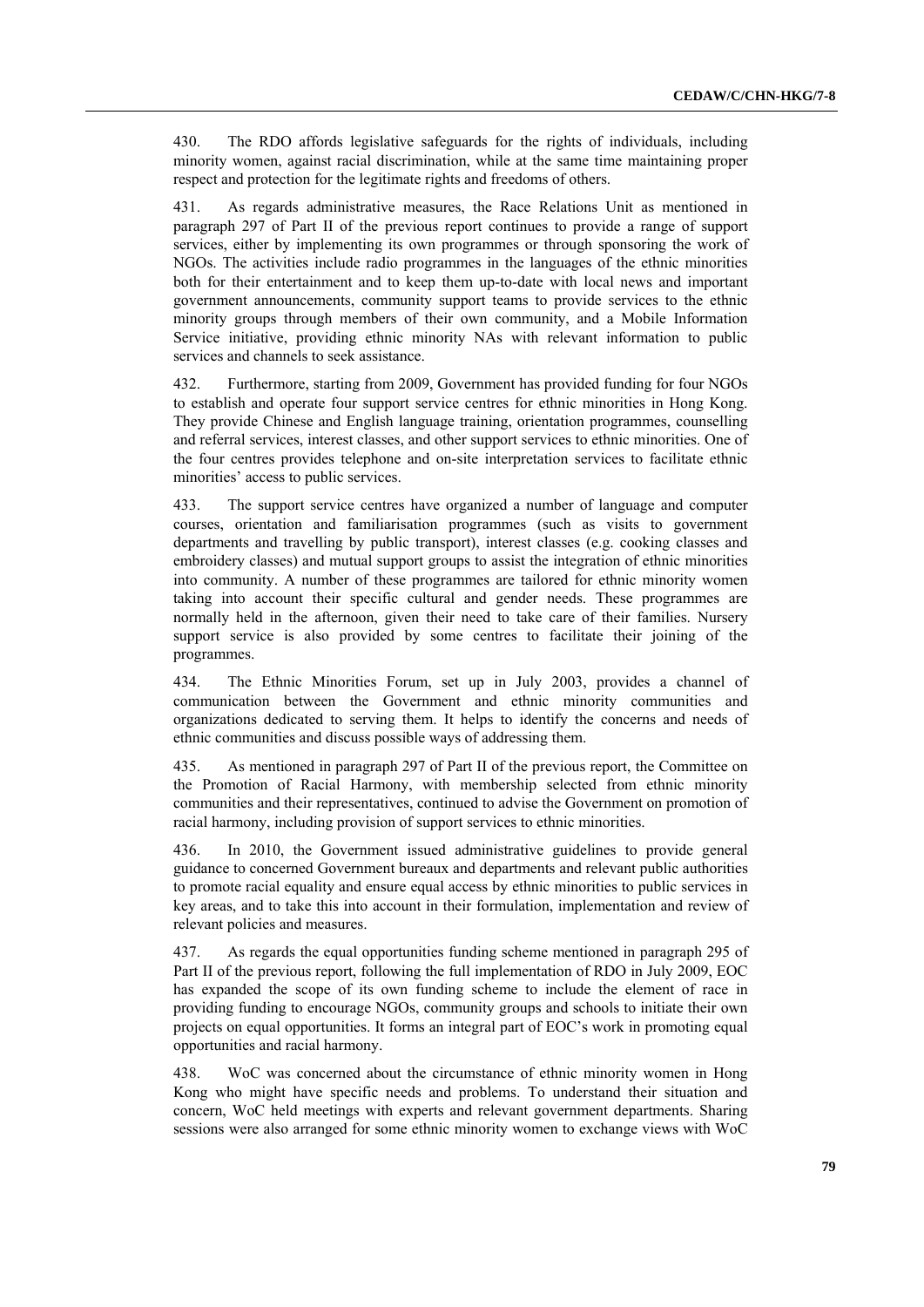on issues of their concern. WoC will maintain dialogue with them and reflect their views to relevant parties as appropriate.

## **Elderly women**

439. Any eligible persons in need of public rental housing assistance, including those single elderly women, may apply for public rental housing through the Waiting List. Through the Single Elderly Persons Priority Scheme, public rental housing flats are provided for the elderly on a priority basis. In this regard, the Housing Authority pledges to maintain the average waiting time (AWT) for single elderly persons at two years. At present, AWT for single elderly persons is 1.1 years. Besides, any eligible person with imminent housing needs may apply for CR upon SWD's recommendation for early rehousing. CR is a form of housing assistance, which aims at providing assistance for individuals and families with genuine and imminent housing problems which cannot be solved by themselves. For elderly people who are victims of domestic violence with genuine and imminent housing problems which cannot be solved by themselves, they may apply for CR. SWD will consider their application and recommend eligible applicants to HD for allocation of public rental housing units.

440. Having due regard to the special needs of some elderly persons, HD will conduct some adaptation works in the public rental housing flats occupied or to be occupied by the elderly persons such as converting the bath tub into a shower area with a grab rail provided free of charge upon request from the elderly sitting or prospective tenants aged 60 or above to ensure safety during bathing.

#### **Loans, mortgages and credit**

441. It is unlawful for anyone who provides banking or insurance facilities to discriminate against a person on the grounds of sex. The position remains essentially the same as reported in paragraph 298 of the previous report.

#### **Recreation, sport and cultural life**

442. In 2009-10, total expenditure for arts activities funded by the Government amounted to over HK\$2.7 billion (US\$0.35 billion). Women artists are treated on a par with their male peers.

443. In 2009-10, the Leisure and Cultural Services Department continued to promote "Sport for All" policy aiming at offering sports opportunities to all regardless of race, class, sex or disability. The department managed a wide range of recreation and sports facilities throughout the 18 districts and organized some 35 800 recreation and sports programmes for more than 2 167 000 participants from all walks of life. Most of the programmes were funded by DCs. Among the 2 167 000 participants taking part in our programmes, 1 159 000 were female, representing 53.5 per cent of the overall participation rate.

444. Since 2008-09, the annual provision to DCs to organize community involvement activities has increased to HK\$300 million (US\$38 million). Through the funding, DCs organize various community involvement activities in partnership with local organizations or Government departments with a view to meeting district needs and creating a peoplebased network of compassion, care, support, respect and mutual support. The activities funded by DCs include women-related programmes.

## **Article 14- Rural women**

#### **Reservation entered in respect of this article**

445. On behalf of the HKSAR, the PRC Government has declared that laws applicable in the New Territories of the HKSAR which enable male indigenous villagers to exercise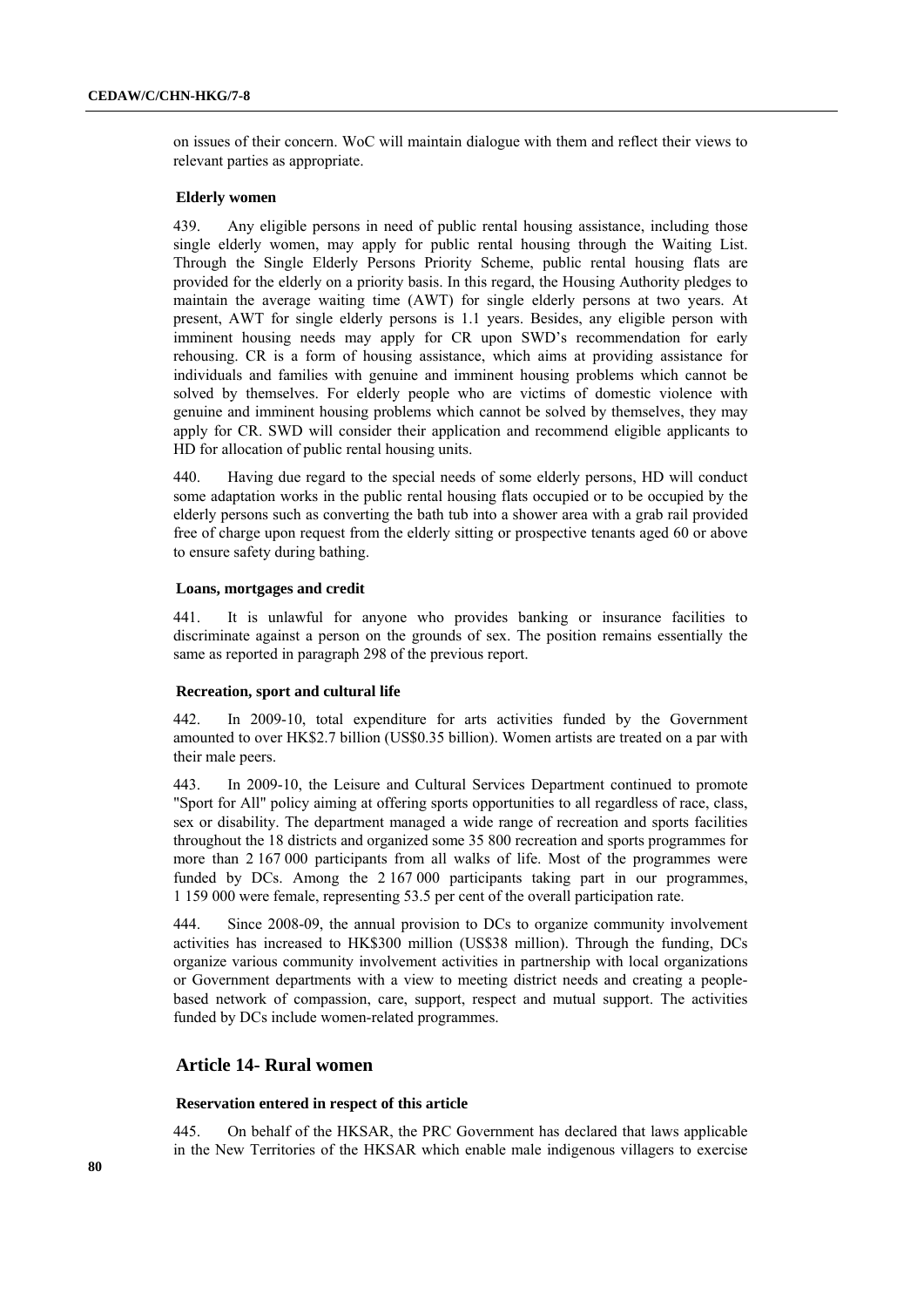certain rights in respect of property and which provide for rent concessions in respect of land or property held by indigenous persons or their lawful successors through the male line will continue to be applied.

## **Definition of "indigenous" population in Hong Kong**

446. In the context of succession of land properties in the New Territories, rent concessions and rural elections, an "indigenous inhabitant" means a person who was in 1898 a resident of an established village<sup>10</sup> in Hong Kong or who is descended through the male line from that person. In the context of Small House Policy, an "indigenous villager" means a male person at least 18 years old who is descended through the male line from a resident in 1898 of a recognized village $^{11}$ .

### **Succession of land property in the New Territories and review of land policy**

#### Rent concession

447. Rent concessions in respect of certain rural properties owned by indigenous villagers are provided for under article 122 of the Basic Law. Article 122 of the Basic Law stipulates that in the case of old schedule lots, village lots, small houses and similar rural holdings, where the property was on 30 June 1984 held by, or, in the case of small houses granted after that date, where the property is granted to, a lessee descended through the male line from a person who was in 1898 a resident of an established village in Hong Kong, the previous rent shall remain unchanged so long as the property is held by that lessee or by one of his lawful successors in the male line. We consider it necessary to retain reservation 5 to ensure consistency between the application of the Convention in the HKSAR and the Basic Law.

### Small House Policy

448. Reservation in relation to article 5 also provides for the continuation of the Small House Policy. Under the Policy, a male indigenous villager may apply, once in his lifetime, to build a small house on his own land or Government land (if available).

449. The Government notes that the Committee expressed concern on the Small House Policy in its previous concluding comments.

450. The Government indicated in the previous report that a review on the Small House Policy was being conducted. Since the Small House Policy involves a host of complicated legal, land use and planning issues, the review needs to be carried out prudently and will necessarily take time. The Government will consult rural community and the community at large when specific proposals are available.

## **Rural elections**

451. There are three levels of election in the villages of the New Territories, which are the election of village representatives (VRs), Rural Committees and Heung Yee Kuk. The Heung Yee Kuk is an advisory and consultative body established by law for the New Territories.

452. A system of village representation evolved in the New Territories over the last century. The arrangements for electing VRs also developed over time. In August 1994, the Heung Yee Kuk promulgated a set of guidelines known as Model Rules for the conduct of

 $10$  "Established village" is defined to mean a village that was in existence in 1898 and which the Director of Lands has satisfied himself was then in existence.

 $11$  A 'recognized village' is one which is shown on the list of recognized villages approved by the Director of Lands.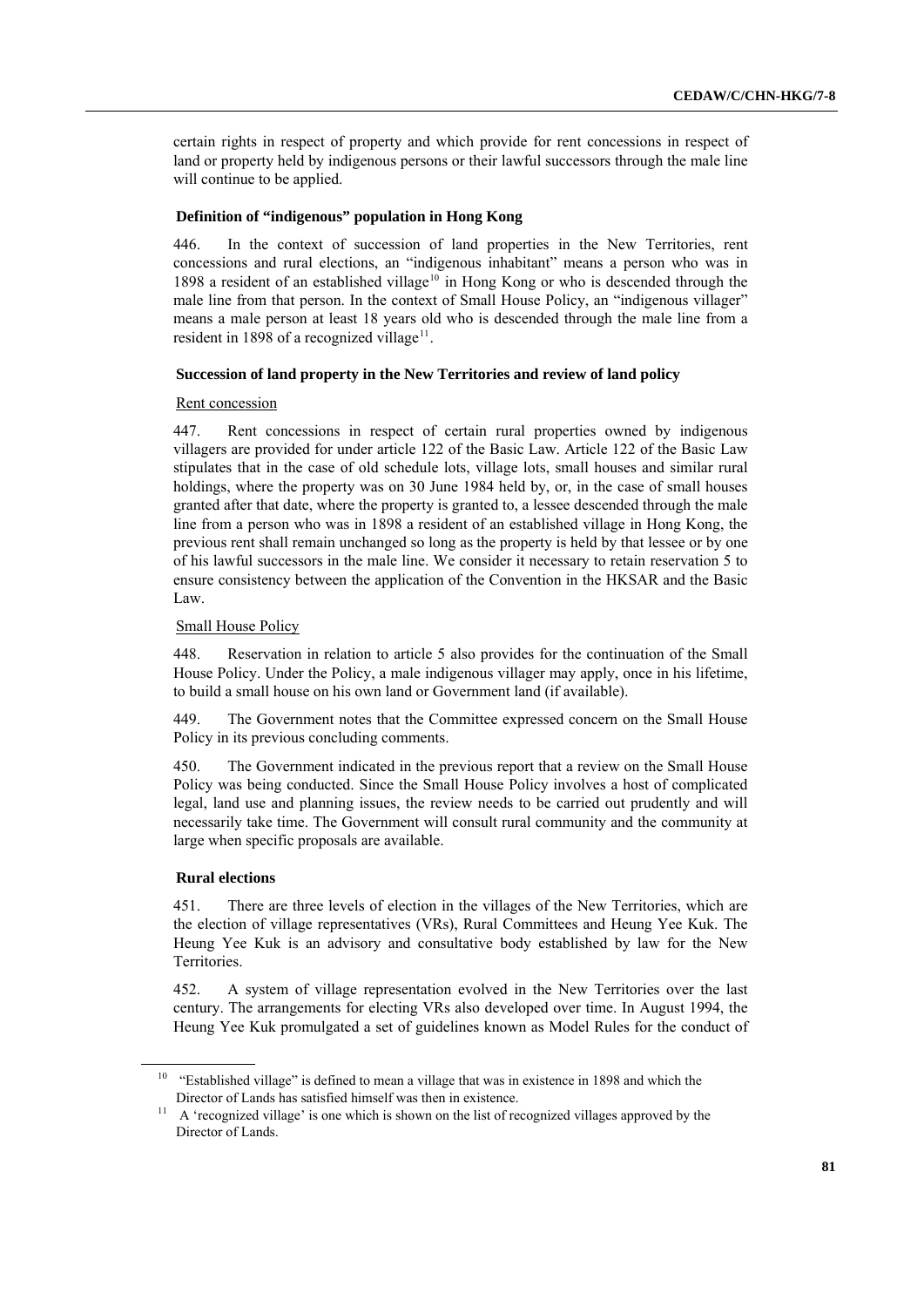VR Elections (the Model Rules), which were adopted by the majority of the villages. In December 2000, in the judicial review proceedings initiated by two villagers challenging the validity of the electoral arrangements for the office of VRs of their villages, which were based on the Model Rules, the Court of Final Appeal ruled that the electoral arrangements used in those two villages in 1999 were inconsistent with HKBORO and SDO.

453. The Government recognized the need to reform VR elections to ensure that they are conducted in an open, fair and honest manner and that they are consistent with HKBORO and SDO. The Village Representative Election Ordinance (Cap. 576) (VREO) was hence enacted on 14 February 2003. Since the commencement of VREO, two village ordinary elections were held in 2003 and 2007 respectively.

454. In accordance with VREO, VRs are members of their respective Rural Committees, of which the Chairmen and Vice-Chairmen are elected on a one-person-one-vote basis. This forms the second level of the rural electoral system. The Chairmen and Vice-Chairmen of the Rural Committees are ex-officio Councillors of the Heung Yee Kuk. They are eligible to elect the Chairman and Vice-Chairmen of the Heung Yee Kuk on a one-person-one-vote basis. This is the third level of the rural electoral system. Women and men enjoy equal rights at both levels.

455. Currently, there are 28 women serving as VRs. Seven women are serving as Executive Committee members of the Rural Committees whereas five are Councillors of the Heung Yee Kuk.

456. Some commentators considered that although the number of women participating in rural elections was on the rise, the participation rate was still low. Hence, the Government should provide resources for women's groups (especially for those in rural areas) to raise the awareness of women indigenous inhabitants in rural affairs. More efforts should also be made to encourage rural women to participate in rural elections. It should be pointed out that whether a person would participate in rural elections is entirely a matter of his or her own choice. This notwithstanding, for the VR elections to be held in 2011, we will continue to step up publicity to encourage a wider participation of women. We will also closely monitor the rate of female participation in the voter registration, candidate nomination and voter turn-out, as well as the number of female VRs elected. It should be noted that women made up about 46 per cent - 47 per cent of the total number of registered electors for the VR elections held in 2003 and 2007, while during the same period the total number of registered electors rose from 158 000 to 170 000. This percentage remains consistent when the number of registered electors in the Provisional Register which increased to over 183 000 in the 2011 VR election. As regards the number of female candidates, it rose from 29 in 2003 to 35 in 2007, representing an increase of 21 per cent. The number of female VRs elected also rose from 17 in 2003 to 28 in 2007, representing an increase of 65 per cent.

# **Article 15- Equality in legal and civil matters**

### **Reservations entered in respect of this article**

457. On behalf of the HKSAR, the PRC Government has entered a declaration on article 15, paragraph 3, of the Convention that only those terms or elements of a contract or other private instrument which are discriminatory in the sense described are to be deemed null and void, but not necessarily the contract or instrument as a whole. The Government does not believe that it would be in the interests of women if the whole of a contract containing discriminatory elements were to be deemed null and void.

458. Also, a reservation has been entered by the PRC Government on behalf of the HKSAR on the immigration legislation governing the entry into, stay in and departure from the Region contained in article 15, paragraph 4. The relevant laws of Hong Kong on the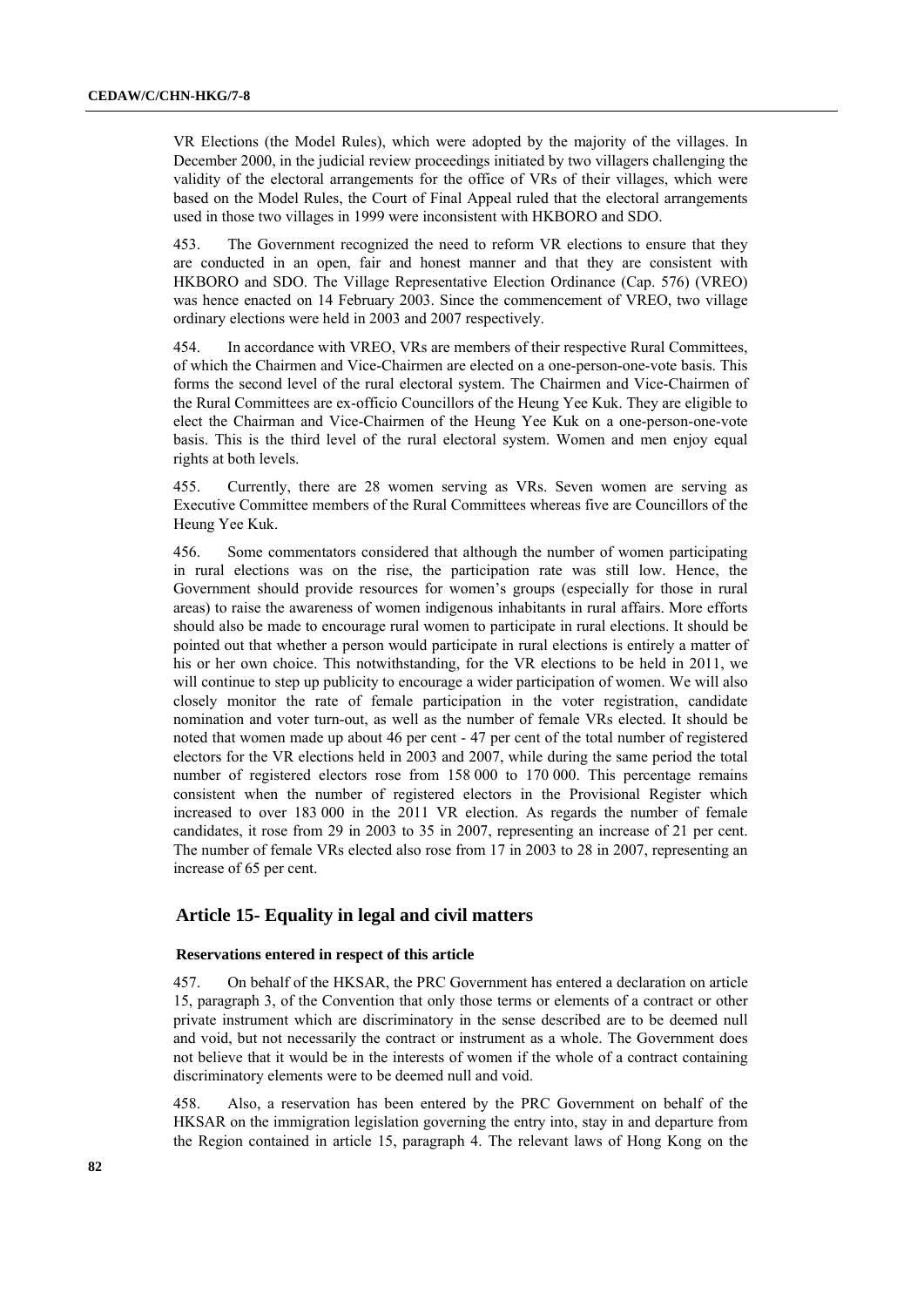prevention and preclusion of persons (irrespective of sex) entering and remaining in Hong Kong who do not have the right of abode in Hong Kong is essential to the safeguard of the security and stability of the HKSAR.

### **Women's legal status and civil rights**

459. As mentioned in paragraph 314 of Part II of the previous report, all the rights recognized in HKBOR, as set out in HKBORO, are enjoyed by everyone without distinction, including sex. The position remains unchanged since the previous report.

Women's rights to make contracts in their own name and to administer property

460. The position regarding women's rights to make contracts in their own name and to administer property as mentioned in paragraph 315 of Part II of the previous report remains unchanged.

## Treatment of women in court

461. Legislative amendments were made in 2003 to make a person competent to give evidence on behalf of his or her spouse or to give evidence against his or her spouse. The Evidence (Miscellaneous Amendments) Ordinance 2003 amends the Criminal Procedure Ordinance. Section 57 of the Criminal Procedure Ordinance now provides that the spouse of an accused shall be compellable to give evidence for the prosecution and on behalf of the accused or a co-accused if the offence charged –

- (a) Involves an assault on or an injury to the husband or wife of the accused;
- (b) Involves causing the death of or other harm to a child of the family under 16;
- (c) Is a sexual offence against a child of the family under 16; or

(d) Consists of attempting or conspiring to commit or aiding or inciting the commission of an offence falling within (a), (b) or (c) above.

## Access to legal aid

462. As mentioned in paragraph 317 of Part II of the previous report, to ensure that people who have reasonable grounds have sufficient means to instigate or defend in legal proceedings, the Legal Aid Scheme is provided to those eligible applicants passing a means test and a merits test, regardless of whether or not they are Hong Kong residents. The eligible applicants are provided with legal representation by a solicitor and, if necessary, a barrister in civil or criminal proceedings before the courts in Hong Kong. Legal aid is available, inter alia, to cases in the District Court, the Court of First Instance, the Court of Appeal and the Court of Final Appeal. In 2009, for both civil and criminal legal aid applications, there were 9 566 female applicants and 52 per cent of them were granted legal aid while 56 per cent of the 11 607 men were granted legal aid.

## **Others**

463. The position regarding the Married Persons Status Ordinance (Cap. 182) remains as explained in paragraphs 318 of Part II of the previous report.

464. As reported in paragraph 319 of Part II of the previous report, eligible women and men are entitled to serve on juries as there is no restriction under the Jury Ordinance (Cap. 3) on service of jurors by virtue of gender. As at 31 March 2010, there were a total of 538 656 persons on the Common Jurors' List of whom 261 589 (i.e. 49 per cent) were female.

465. In paragraph 320 of Part II of the previous report, it was mentioned that a study was being carried out by LRC on the grounds for determining domicile, in which the domicile of married women was being reviewed. As mentioned in paragraph 26 of article 2, an amendment was made to the Domicile Ordinance which changes the common law for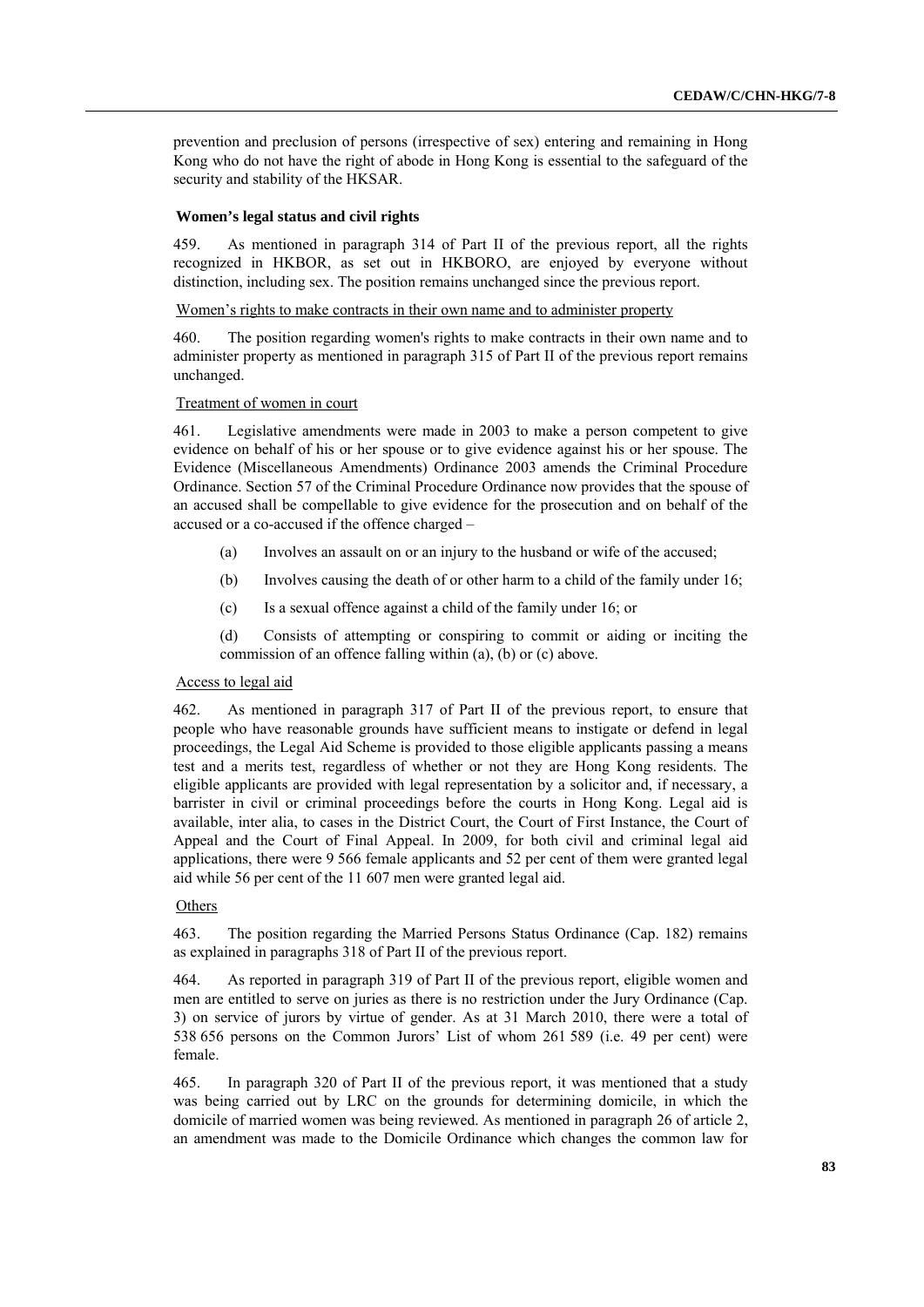determining the domicile of a married woman to the extent that a married woman's domicile will no longer depend on that of her husband.

## **Appointment to the Judiciary**

466. Article 92 of the Basic Law stipulates that judges and other members of the judiciary of the HKSAR shall be chosen on the basis of their judicial and professional qualities. Gender is not a relevant consideration in judicial appointment. As at 31 March 2010, there were 36 females (i.e. 22 per cent) out of a total of 162 JJOs.

#### **Women in prisons**

467. CSD is responsible for the safe and humane custody of persons committed by the courts to prison and the detention of persons committed for criminal proceedings. CSD has developed over the years a penal system placing increasing importance on correction and rehabilitation of inmates. On this basis, comprehensive treatment and training programmes have been put in place for different classes of prisoners such as young prisoners, drug dependants, first offenders or recidivists, irrespective of gender.

468. The provisions in law including the Prisons Ordinance (Cap. 234), the Training Centres Ordinance (Cap. 280), the Drug Addiction Treatment Centres Ordinance (Cap. 244), the Rehabilitation Centres Ordinance (Cap. 567), and the Mental Health Ordinance (Cap. 136), provide for an effective system to ensure that the rights of prisoners are protected and all prisoners are treated equally. Vocational training, educational programmes and various services are provided to cater for different classes of prisoners, regardless of gender. In some cases, special protection and treatment are provided owing to gender considerations. For example, female prisoners are in all cases kept in entirely separate facilities, or part of a prison, apart from male prisoners. Under no circumstances will a prisoner be searched by an officer of the opposite sex. Babies newly born of female inmates may stay with their mothers until they are three years old.

469. Currently, CSD operates four female institutions. We reported in the previous report that there was a sharp upsurge in female penal population since end-2000, and the increase was mainly due to the rapid increase in imprisonment rate for those females from the Mainland charged with "breach of condition of stay". The situation has been improving in recent years. The following table shows the recent trend in female penal population.

| Year | Number of Female Inmates | Number of Certified<br>Accommodation | Occupancy Rate |
|------|--------------------------|--------------------------------------|----------------|
| 2005 | 2 2 8 9                  | 1 3 4 1                              | 171 per cent   |
| 2006 | 2 2 4 0                  | 2 0 0 9                              | 111 per cent   |
| 2007 | 2 1 7 8                  | 2014                                 | 108 per cent   |
| 2008 | 2 2 3 2                  | 2 0 4 4                              | 109 per cent   |
| 2009 | 1932                     | 2 0 8 3                              | 93 per cent    |

470. A redeveloped female institution commenced operation in July 2010 providing 1 400 penal places and rehabilitation facilities. The overall occupancy rate of female institutions as at mid-October 2010 was 93 per cent.

### Girls' homes

471. SWD has been providing various rehabilitation services, including residential training, to maladjusted children/juveniles and young offenders with the objective of helping them get back to the right track. To enhance the quality of care and supervision of the residents, the Tuen Mun Children and Juvenile Home (TMCJH) was set up in March 2007 by co-locating six correctional and residential homes (including boys' and girls' homes) under SWD. TMCJH is a modern multi-purpose residential complex serving as a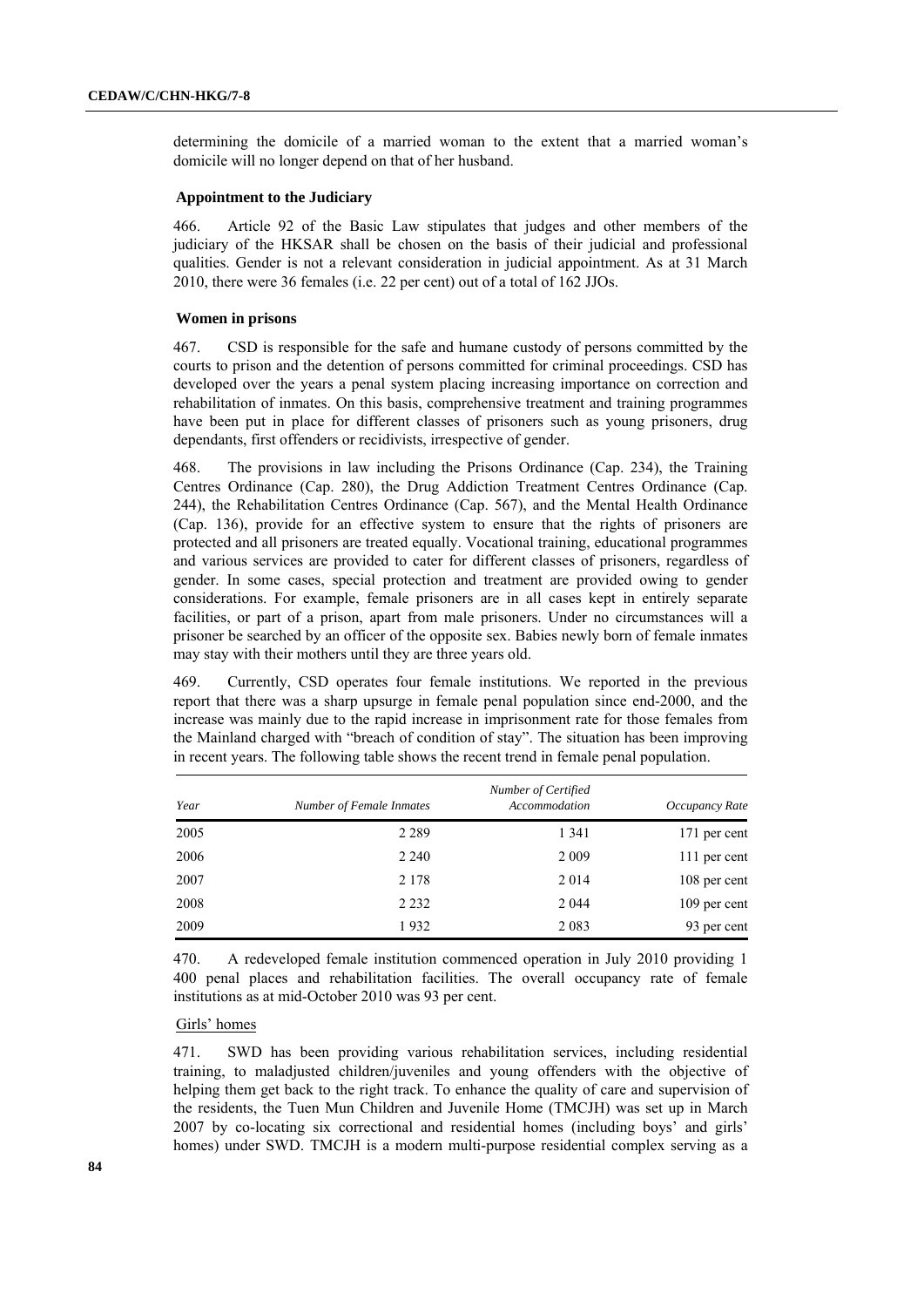place of refuge, place of detention, remand home, probation home and reformatory school for children and juveniles in legal custody. Services and programmes provided by TMCJH include education and vocational training tailor-made and provided by the Vocational Training Council, individual counselling and group work programmes, community service, recreational activities, medical and health care and clinical psychological service. Since the setting up of the institution, about 73 per cent of the child/juvenile residents have returned to schools or joined the workforce upon completion of their rehabilitation training as directed by the courts.

### **Refugees and asylum seekers**

472. We note the previous concluding comments suggesting the extension of the 1951 Convention relating to the Status of Refugees to Hong Kong.

473. Hong Kong's unique situation, with its small geographical area, dense population and easy access from different parts of the world, makes us vulnerable to possible abuses if the 1951 Convention were to be extended to Hong Kong. We maintain a firm policy of not granting asylum and have no obligation to admit individuals seeking refugee status under the 1951 Convention. Applications for refugee status lodged in Hong Kong are handled by the Hong Kong Sub-office of the United Nations High Commissioner for Refugees.

474. On humanitarian grounds, the Government offers in collaboration with NGOs and on a case-by-case basis, assistance-in-kind to needy individuals to prevent them from destitution while their applications for refugee status are under processing. The types of assistance provided include temporary accommodation, food, clothing, other basic necessities, appropriate transport allowances, counselling and medical services. The package of assistance offered varies according to the needs and personal situations of the individual.

# **Article 16- Equality in family law**

## **Rights in respect of marriage and family**

475. The rights in respect of marriage and family continue to be provided for as explained in paragraphs 325 to 326 of Part II of the previous report.

## The Marriage Ordinance

476. As mentioned in paragraph 326 of Part II of the previous report, the right of men and women to enter into monogamous marriage with their full and free consent is guaranteed under the Marriage Ordinance (Cap. 181). Bigamy was rendered illegal under the Offences against the Person Ordinance. The Marriage Ordinance also provides that the marriageable age is 16 and for marriage under the age of 21, consent of a parent, guardian or a District Judge is necessary.

## **Matrimonial litigation**

## Legislation regarding maintenance and property rights

477. The position in relation to legislation regarding maintenance and property rights remains as explained in paragraph 327 of Part II of the previous report. A recent court case concerning equal and non-discriminatory distribution of assets between the spouses on dissolution of marriage under the Matrimonial Proceedings and Property Ordinance (Cap.192) is set out at annex 16A.

## Civil Justice Reform

478. The Judiciary introduced a three-year family mediation pilot scheme in May 2000. A Mediation Coordinator's Office was set up in the Family Court Building. The Mediation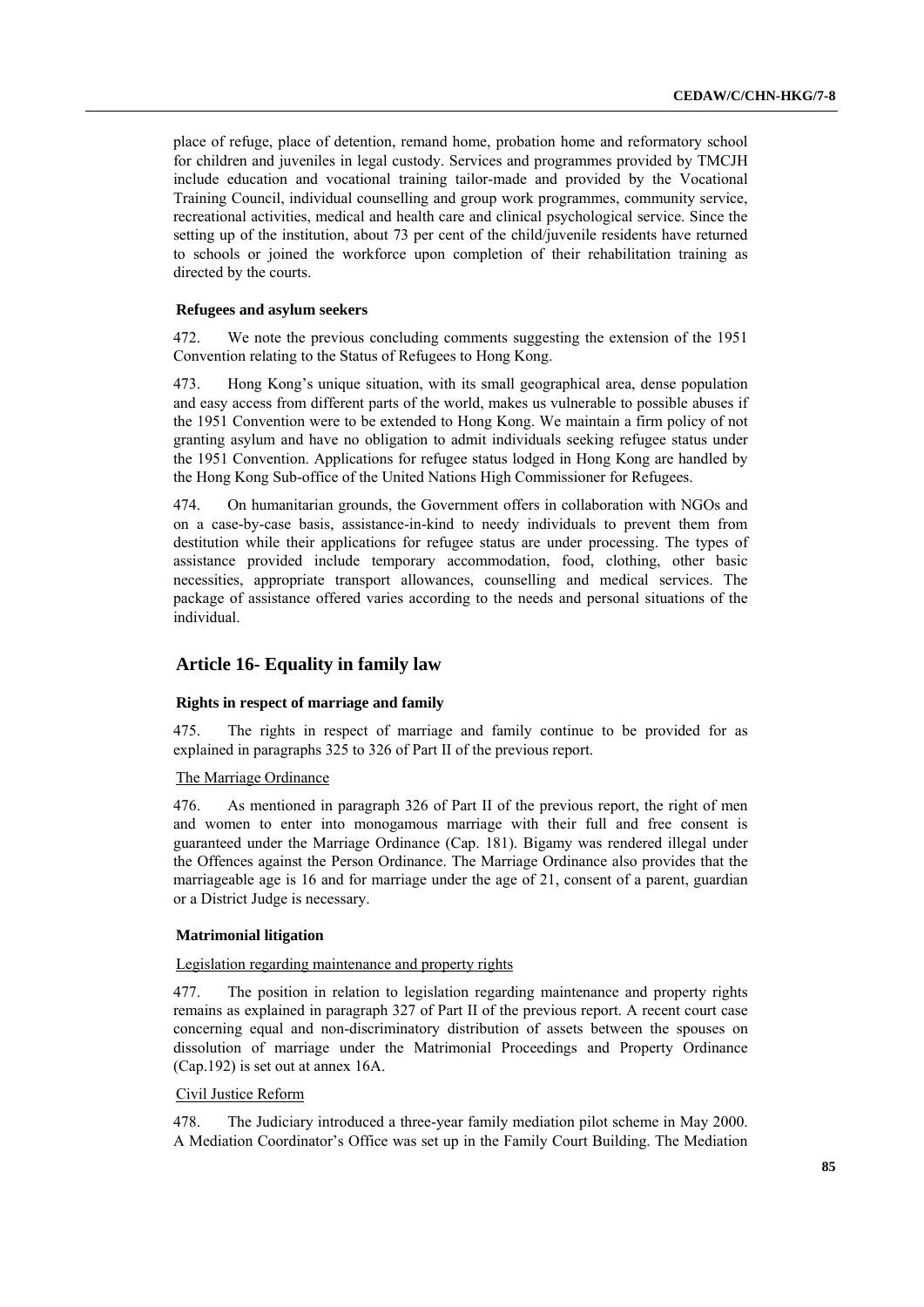Coordinator held information sessions to assist couples to consider mediation to resolve their matrimonial disputes. Data collected indicated that considerable success was achieved in the promotion of the use of mediation in family disputes. Almost 80.5 per cent of the respondents who used the service of the Mediation Coordinator's Office were "satisfied" or "very much satisfied" with the mediation service received. More than 60 per cent of the respondents agreed that they were able to discuss disputed issues with their spouses through the mediation service in a peaceful and reasonable manner. In view of the high user's satisfaction rate and high agreement rate, the pilot scheme was made permanent.

479. In March 2005, the Government launched a one-year pilot scheme to establish whether extending funding to mediation of legally aided matrimonial cases could be justified. Under the pilot scheme, both the legally aided person and the other party were invited to join the scheme on a voluntary basis. In 2009, the Legal Aid Department included costs of mediation in legally aided matrimonial cases as a part of legal costs.

#### Maintenance orders

480. The Interest and Surcharge on Arrears of Maintenance Ordinance 2003, which levies interest and surcharge on arrears of maintenance, came into operation on 1 May 2005. The Ordinance aims to address the difficulties encountered by some maintenance payees in collecting maintenance payments and enforcing maintenance orders. Where a maintenance payer does not pay the full amount or does not pay punctually according to a maintenance order, a maintenance payee is entitled to interest automatically in respect of the arrears of maintenance accrued. A surcharge on maintenance arrears will be levied against a maintenance payer who defaults without reasonable excuse. The Ordinance empowers the court to order a maintenance payer to pay a surcharge up to 100 per cent of the total arrears of maintenance accrued.

481. The Government will continue the efforts to address the difficulties that maintenance payees experience in the following areas:

(a) Relaxing the circumstances in which Attachment of Income Orders are issued;

(b) Empowering the court to impose interests and surcharge against defaulting maintenance payers;

(c) Relaxing the requirement that judgement summonses for the recovery of maintenance arrears must be served personally on the maintenance payers;

(d) With the use of a standard letter, maintenance payees can request relevant Government departments (Immigration Department, Transport Department and HD) to search their records for addresses of defaulting maintenance payers who are to be sued for arrears for free; and

(e) Educating the public on the subject of maintenance, including the responsibility of maintenance payers, the rights of the maintenance payees and also the services available for maintenance payees when they encounter a default in maintenance payment.

## Recovery of maintenance from overseas

482. The position remains as explained in paragraph 333 of Part II of the previous report.

### **Legislation regarding guardianship, wardship and adoption of children**

### The Adoption Ordinance

483. A major development in our adoption policy subsequent to the previous report is the implementation of the Hague Convention on Protection of Children and Co-operation in